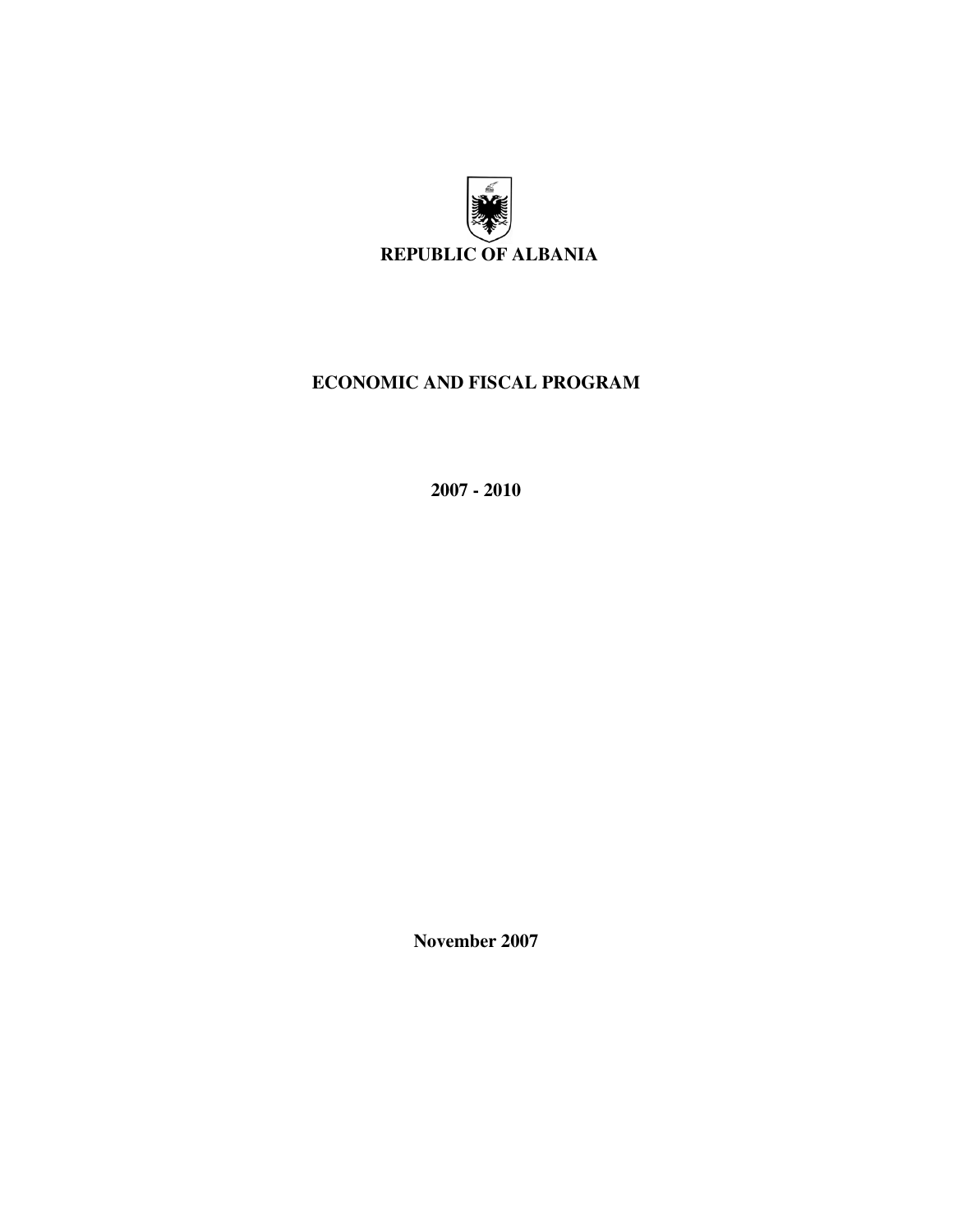# **CONTENTS**

| 1. LATEST ECONOMIC DEVELOPMENT AND MACROECONOMIC                   |  |
|--------------------------------------------------------------------|--|
|                                                                    |  |
|                                                                    |  |
|                                                                    |  |
|                                                                    |  |
|                                                                    |  |
|                                                                    |  |
|                                                                    |  |
|                                                                    |  |
|                                                                    |  |
|                                                                    |  |
|                                                                    |  |
|                                                                    |  |
|                                                                    |  |
|                                                                    |  |
|                                                                    |  |
|                                                                    |  |
|                                                                    |  |
|                                                                    |  |
|                                                                    |  |
| 3.1.2. Policies Launched for the Development of Private Sector  46 |  |
| 3.1.3. Regulatory Reform for Improving the Business Climate  50    |  |
|                                                                    |  |
|                                                                    |  |
|                                                                    |  |
|                                                                    |  |
|                                                                    |  |
|                                                                    |  |
|                                                                    |  |
|                                                                    |  |
| ANNEX 1: TABLES CONTAINED IN THE ECONOMIC AND FISCAL               |  |
|                                                                    |  |
|                                                                    |  |
|                                                                    |  |
|                                                                    |  |
|                                                                    |  |
|                                                                    |  |
|                                                                    |  |
|                                                                    |  |
|                                                                    |  |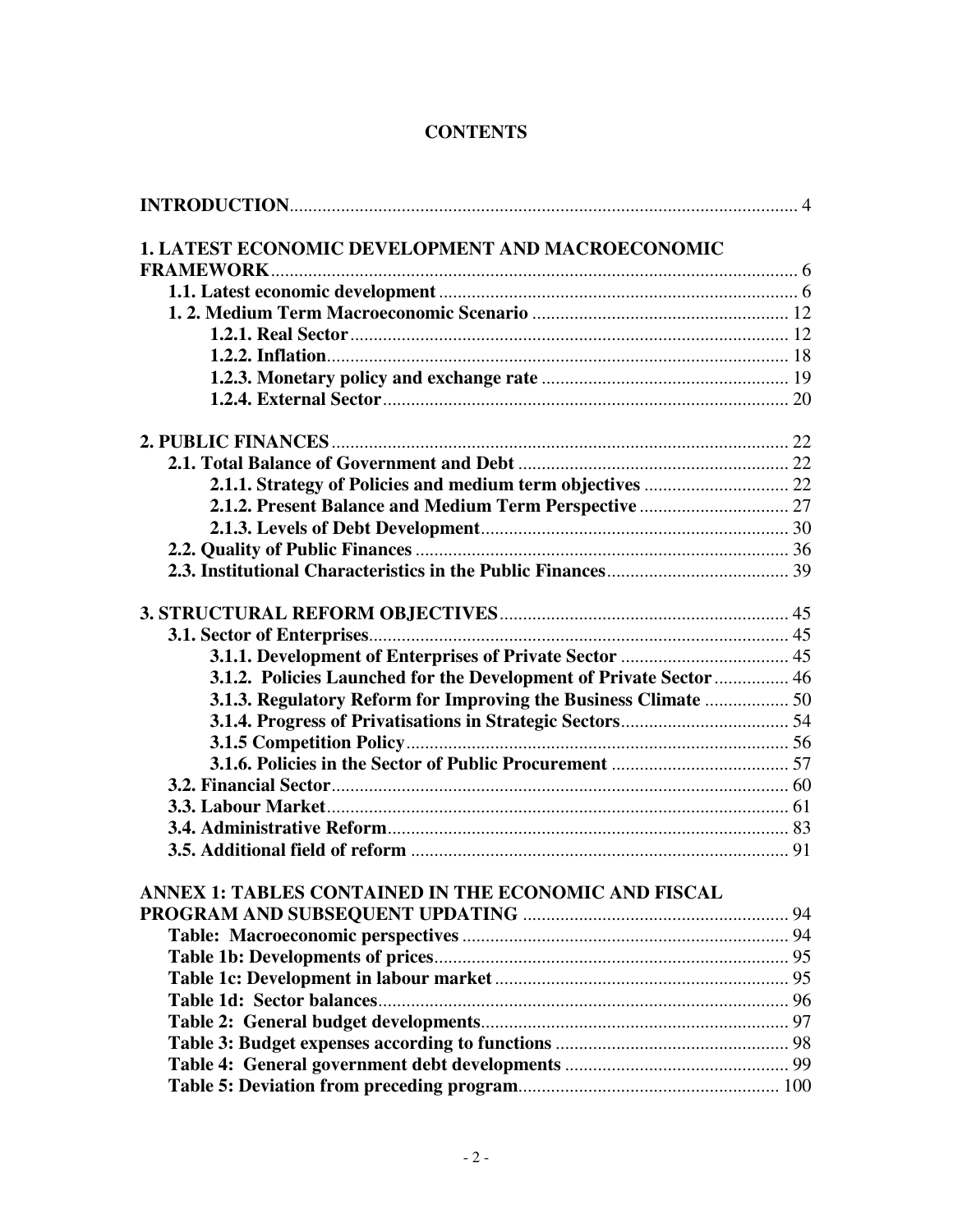| Table 6: Basic assumption on external economic environment on which PEF |  |
|-------------------------------------------------------------------------|--|
|                                                                         |  |
|                                                                         |  |
|                                                                         |  |
|                                                                         |  |
|                                                                         |  |
| ASSUMPTIONS ON THE EXTERNAL ECONOMIC ENVIRONMENT BASED ON SPRING 2007   |  |
|                                                                         |  |
|                                                                         |  |

# **TABLES**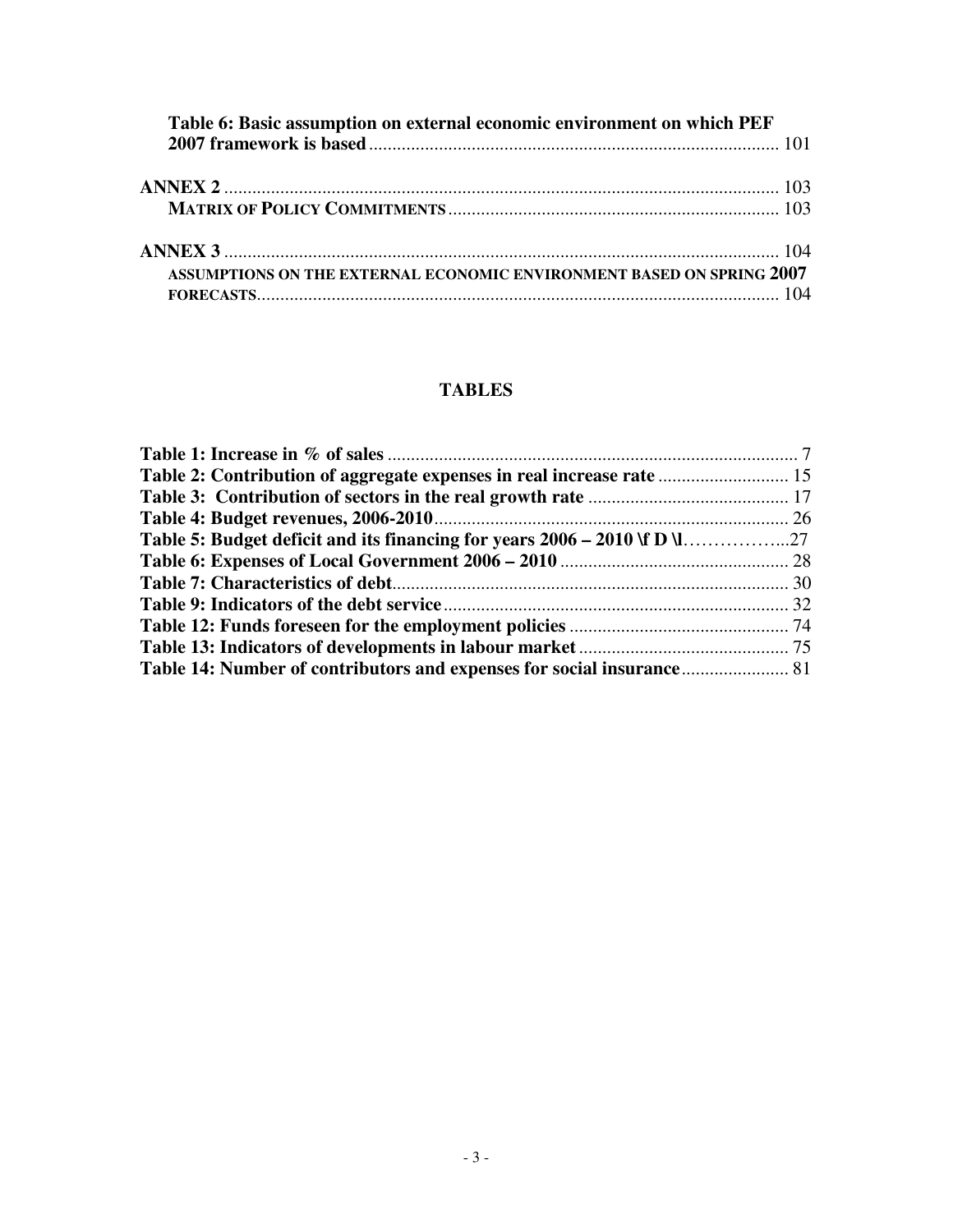### **INTRODUCTION**

Since 2006, the potential candidate countries for acceding the European Union, among which also Albania, submit, in the framework of the deepened economic cooperation program with European Union, a medium-term Economic and Fiscal Program. This program is one of the most important documents including the working out of the economic, fiscal policies and structural reforms in medium term perspective, and prepares the institutional and analytical capacities for the participation in the economic and monetary surveillance procedures of European Union.

Even this year, in the letter dated 27 June 2007 of European Commission, the community party has required the continuation of the process instituted with the drafting of the medium term Economic and Fiscal Program (PFE), considering this experience as a platform for dialogue. Thus, Albania participates for the second time in the deepened Economic Cooperation Program with European Union and, in the framework of this cooperation, Albania should submit to the European Commission this medium term Program every year.

The Economic and Fiscal Program (PFE) 2007 is a document drafted by the Albanian Government, reflecting a description of the economic and financial situation in Albania and efficiency of economic and fiscal reform launched during 2007. This document reflects clear information on the economic policies and medium term priorities of the country in the framework of the structural reforms which are foreseen to be implemented during 2008 – 2010, which aim at further strengthening the macroeconomic consolidation and ensuring a high economic growth, as well as setting up a regulatory framework and sector policies in accordance with the European standards.

The Economic program forwarded in this document for the period 2007 – 2010 has been based on the Program of Government 2006 – 2009, on the Medium Term Budget Program 2008 – 2010, on the Sector Strategy for Public Finances (SSEP) 2007 – 2013. At the same time the economic and fiscal program for the three year period shall be in full compliance with the National Strategy for Development and Integration (SKZHI). The medium term economic and fiscal policy is in full compliance even with the policies of the program supported by the three year agreement PRGJ/EFF financed by IMF.

The document PFE 2007 – 2010 lays out the main priorities of the Albanian economy. *In the first chapter*, there is described the current situation of the economic development of the real, monetary, fiscal and foreign sector. *In the second chapter*, there is described the medium term sector of the economy divided into three parts, dealing with the forecasts with regard to the real sector, connected to the level of inflation, connected to the monetary sector and exchange rate and that of the foreign sector. *In the third chapter*, there is described in detail the medium term framework of the public finances. This chapter starts with a short description of the relations existing among the different levels of governance and their development in the upcoming years. This chapter pays specific attention to the description of the income and budget expenses for the medium term period as well as a treatment of the public debt strategy. The chapter ends with the sources of financing of the deficit and fiscal risks which might be encountered by the economy in the medium term period. At the same time, this chapter deals with the most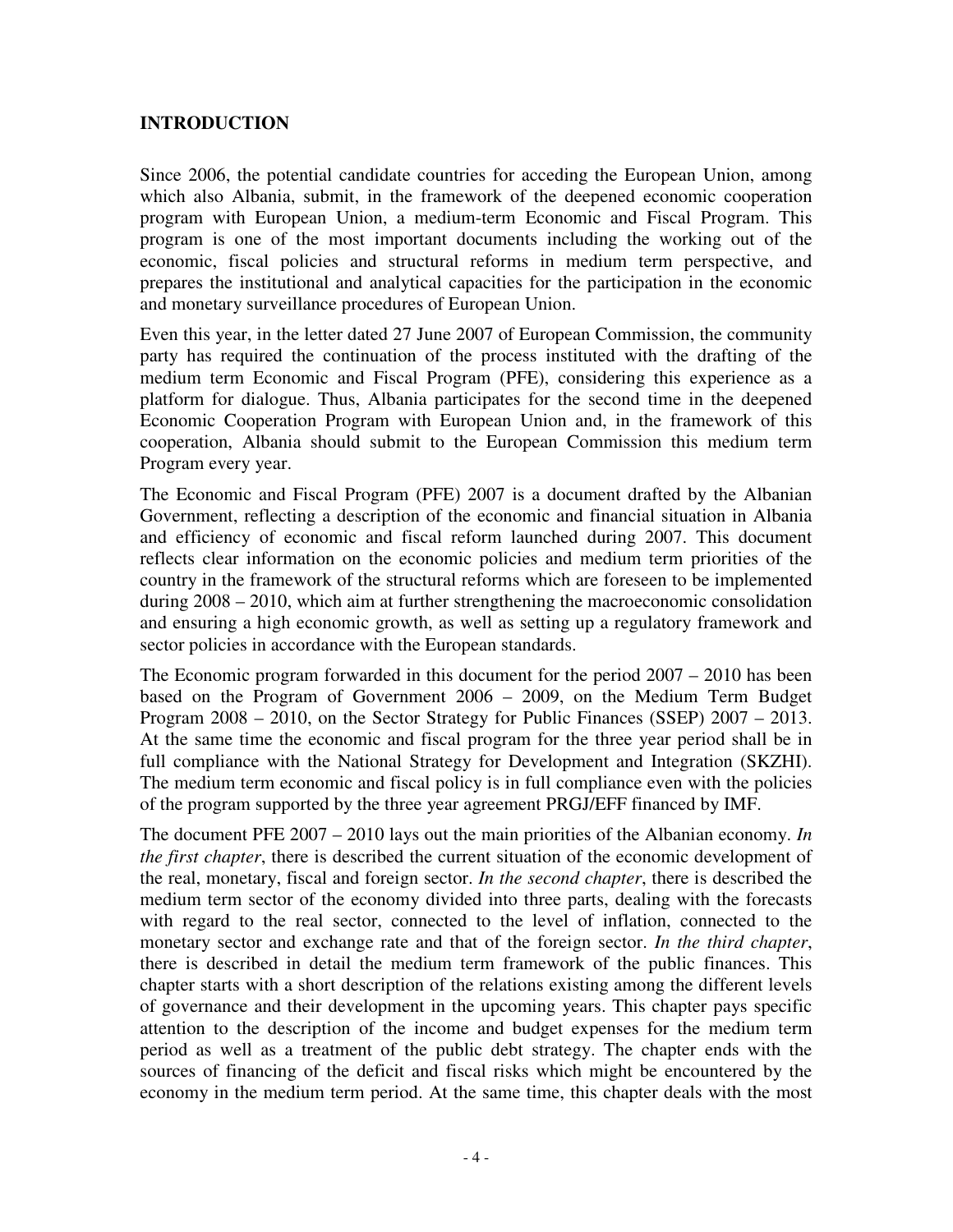important structural reforms which shall be undertaken by the Government of Albania in the field of entrepreneurship, competition, reforms or absorption of the foreign investments, privatisation of strategic sectors, financial sector, labour market and administrative reforms.

The implementation of the economic reforms and structural reforms provided for in PFE 2007 shall ensure an economic growth and faster and safer economic and social development; it will support the absorption of the foreign investment; it shall boost the competing capabilities of our economy, thus ensuring a higher standard towards a faster and more European convergence.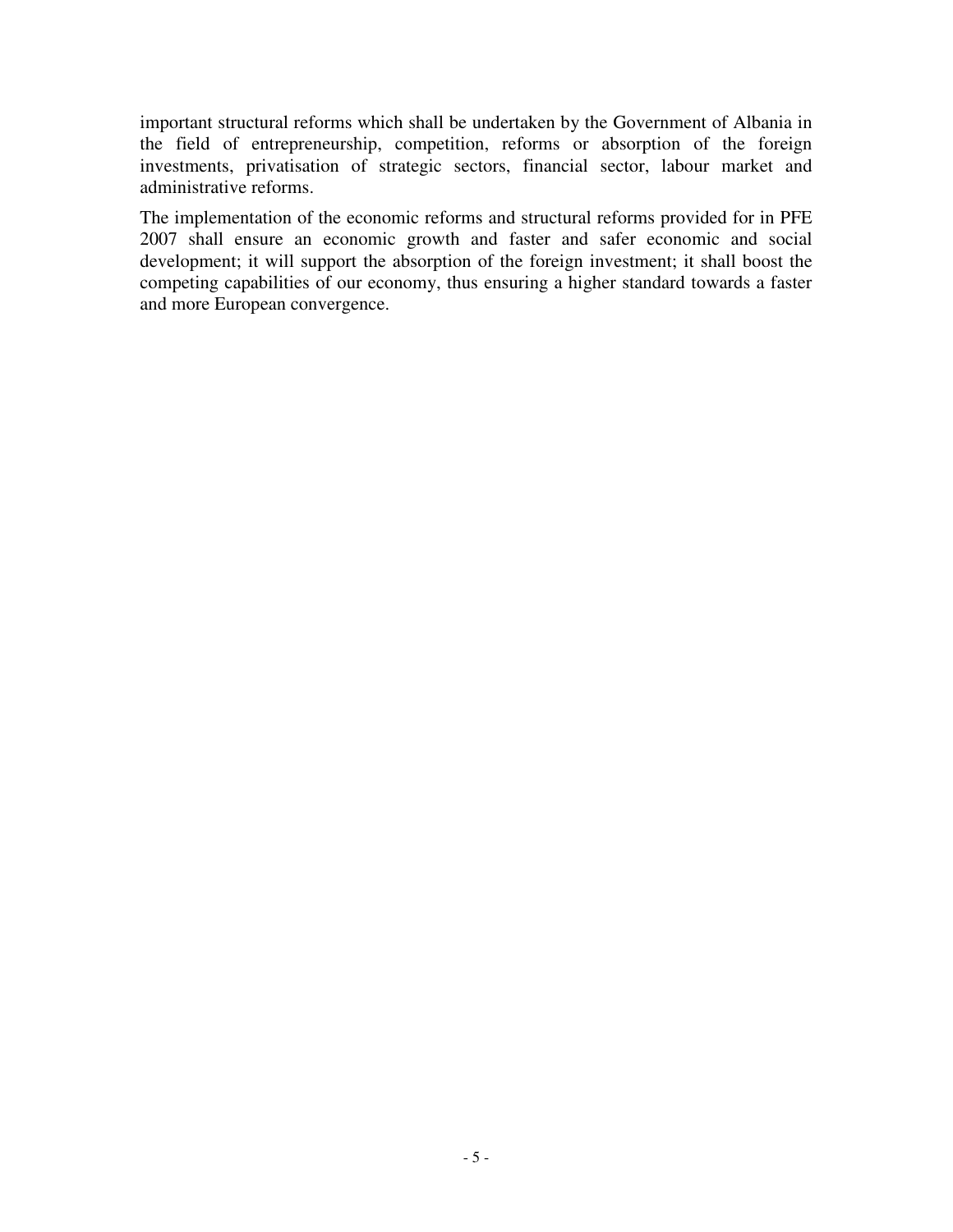## **1. LATEST ECONOMIC DEVELOPMENT AND MACROECONOMIC FRAMEWORK**

## **1.1. Latest economic development**

Developments in the Albanian economy indicate that it is developing within the framework determined in the program of the medium term development of the country. Despite the difficult energy situation, where the Albanian economy was in 2007, generally it has, even during this year, gone through satisfactory developments towards the confirmation of the programmed speed rates of the economic growth, of further consolidation of the macroeconomic stability and continuation of the structural reforms in the economy. There is expected the same positive progress even during the remaining part of the year.

During 2007, the economic growth has been oriented mainly through the domestic demand, where the latter has been supported by a fast economic growth of crediting the economy as well as by the continuous significant amount of remittances. Other factors in the economic growth have been also the growth of exports and Direct Foreign Investments (IHD) compared to a year ago. At the same time, the continuous improvement of infrastructure, mainly the road infrastructure, the continuous renovation of the technology in different industries, development of human capacities have brought about that the total efficiency of the economy be increased and always be an important factor in the economic growth. Thus, despite the difficulties in the energy sector and an unsatisfactory agricultural production, mainly in the third semester due to the long droughts, the general economic development makes us be more confident for an economic growth at least at the level foreseen earlier of 6%, accompanied by an average annual inflation, round 3 percent.

According to the Sales Index<sup>1</sup>, the economic activity during the first six-month period of 2007 has registered a nominal growth of 20.7% as opposed the same period of last year (Table 1).

For the first six month periods of 2005 and 2006 this statistics was respectively 18.27% and 12.53%. The main contribution in the annual increase of sales of 20.7% during the first six month period is held by the branches "Trade, hotels and restaurants", with 7.3 points percentage, "Manufacturing industry" with 4.6 points percentage, "Electrical power, water and gas", with 2.1 points percentage and "Transport & telecommunication", "Construction" and "Other services" with approximately 2 points percentage each. (Table 1).

The branches which in themselves have gone through the biggest increase of the first half of 2007 compared to 2006 are "Excavation industry" increased by 43.3%, "Other services" with 32%, "Electrical power, water, gas" with 31.4%, "Processing industry" with 27.2%, "Transport and telecommunication" with 19.7%, "Trade, hotels and restaurants" with 16.4% and "Construction" with 13.8%.

In the high increase of sales which has been registered by the excavation industry during this year a considerable contribution was made by the export of this industry. Out of 43.3% increase in total sales of this industry, the increase of sales for export contributes by round 22.7 points percentage (in themselves the sales for export have increased by 150%), while the other part 20.6 points percentage is attributed to the increase of the sales within the country, thus the domestic demand. This is confirmed even if we refer to the Statistics of

 $\overline{a}$ 

<sup>&</sup>lt;sup>1</sup> Source: Institute of Statistics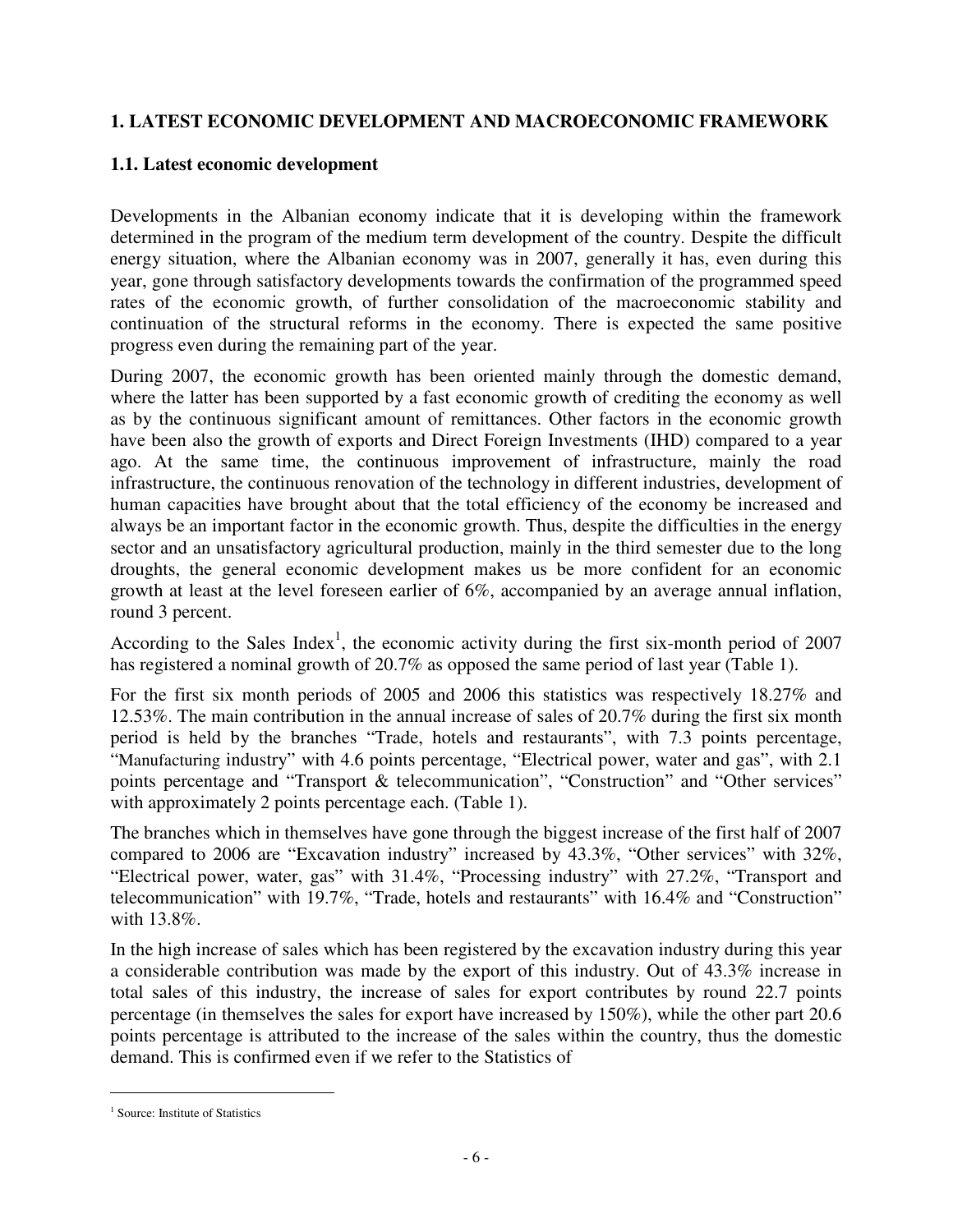| Code<br><b>Activity</b> |                                                      | $6M-04$ | $6M-05$ | 6M-06   | 6M-07   |
|-------------------------|------------------------------------------------------|---------|---------|---------|---------|
| <b>NACE</b>             |                                                      |         | $6M-04$ | $6M-05$ | 6M-06   |
| $\mathcal{C}$           | Mining Industry                                      | $-12.4$ | 21.1    | 22.0    | 43.3    |
| D                       | Manufacturing Industry                               | 8.1     | 12.7    | 14.9    | 27.2    |
| E                       | Electrical Power, Water, Gas                         | $-12.6$ | 15.0    | 2.6     | 31.4    |
| F                       | Construction                                         | 18.3    | 29.1    | 5.0     | 13.8    |
| $G+H$                   | Trade, Hotels and Restaurants                        | 2.8     | 19.9    | 16.0    | 16.4    |
| $\mathbf I$             | <b>Transport and Telecommunication</b>               | 10.4    | 10.2    | 1.5     | 19.7    |
| $J - Q$                 | Others                                               | 4.0     | 19.0    | 31.0    | 32.0    |
| $c - q$                 | <b>Total</b>                                         | 4.7     | 18.3    | 12.5    | 20.7    |
|                         | <b>Contribution in growth</b> (in points percentage) |         |         |         |         |
| Code<br><b>NACE</b>     | <b>Activity</b>                                      | $6M-04$ | $6M-05$ | $6M-06$ | $6M-07$ |
|                         |                                                      |         |         |         |         |
| $\mathcal{C}$           | Mining Industry                                      | $-0.3$  | 0.4     | 0.4     | 0.9     |
| D                       | Manufacturing Industry                               | 1.4     | 2.2     | 2.5     | 4.6     |
| E                       | Electrical Power, Water, Gas                         | $-1.1$  | 1.1     | 0.2     | 2.1     |
| F                       | Construction                                         | 2.1     | 3.8     | 0.7     | 1.8     |
| $G+H$                   | Trade, Hotels and Restaurants                        | 1.2     | 8.5     | 7.0     | 7.3     |
| $\mathbf I$             | <b>Transport and Telecommunication</b>               | 1.2     | 1.2     | 0.2     | 2.0     |
| $J - Q$                 | Others                                               | 0.2     | 1.0     | 1.6     | 1.9     |

**Table 1: Increase in % of sales** (first 6-month period of the year V / first 6-month period of the year V-1)

*Source: INSTAT* 

the Foreign Trade, where the export of Minerals, Burning Resources for the period January – September 2007 has increased by round 184% compared to the same period of the one year ago. It is worthwhile to mention that the working conditions in this industry (mainly in mines) have improved, mainly as a consequence of controls and measures taken by the authorities, which is expected to increase productivity in this industry, but at the same time contribute to reducing the unemployment, mainly at the layer of low qualification unemployed persons.

The growth in the manufacturing industry has been mainly led by the demand of the domestic market, where out of 27.2% increase of total sales in this industry, 22.2 points percentage come from the increase of the domestic sales and the main contribution is made by the food industry, manufacturing of the mineral and non-metallic articles and the metallurgy of processing of metals. There has been growth in itself also in the industries of clothing and textiles, leather and shoes, chemical and Cautchouc industry, but since each of them consists only a small part of the total sales of the processing industry, their contribution is modest.

The entire increase of 31.4% of the sales of the electrical power, water and gas, is attributed to the domestic demand. However, other than the other economic activities, the increase reached in the sales of this branch shall not be translated equally to economic growth, as the case could be in the other branches. Certainly, the reason for this is the decrease of domestic production and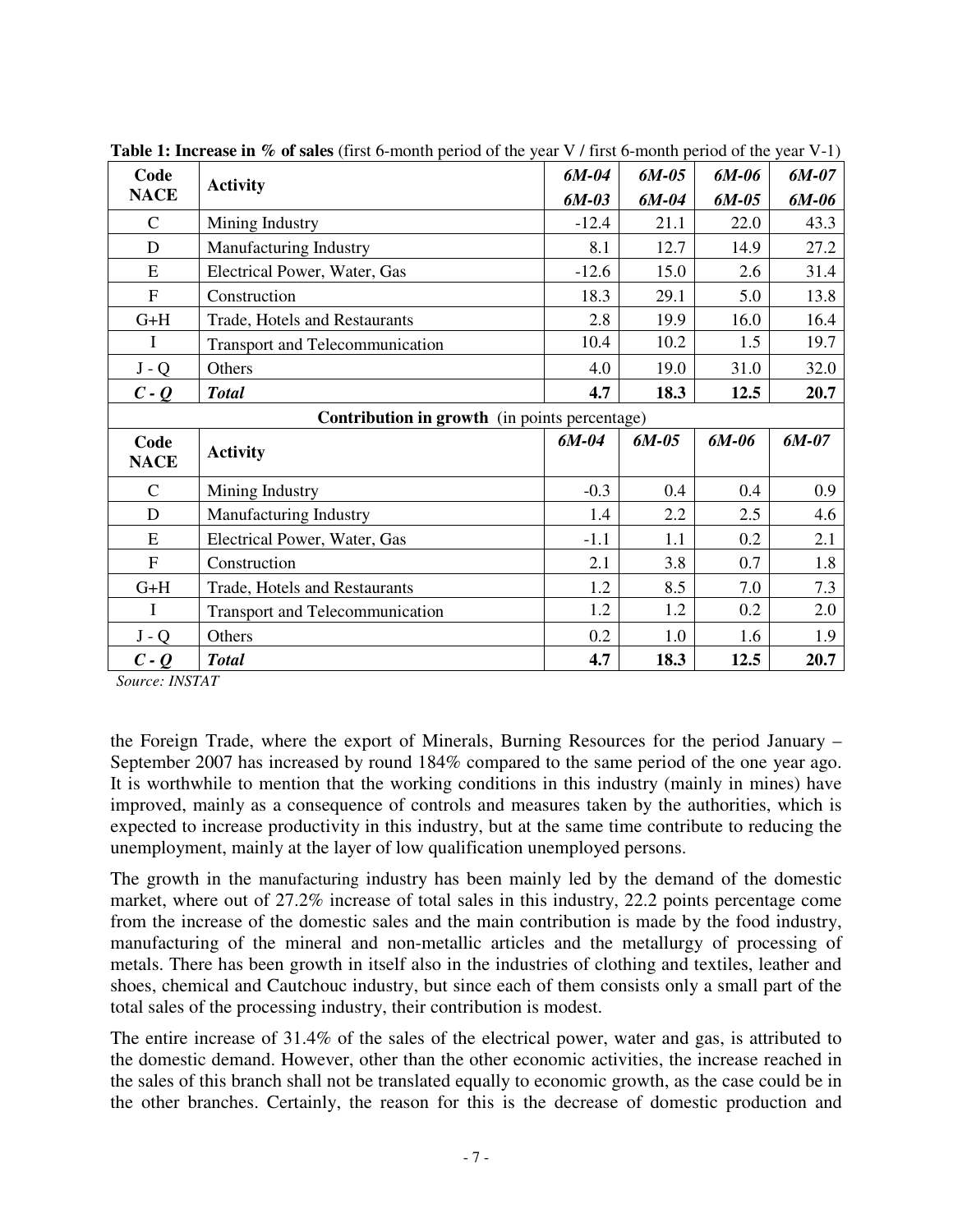drastic increase of import of the electrical power of 189% (in value). Thus, if for the other branches of the economy we would suggest a more or less constant relationship from year to year of the output and intermediate consumption, for the electrical power the intermediary consumption in this year has increased much more than the output, thus turning out in a reduction of the gross added value of the branch<sup>2</sup>.

Actually the indicators of the electrical power sector for the period January – August 2007 speak of a lower level of offer of electrical power, compared to the same period of the last year. The reduction of offer by 9.3% came as a result of the reduction of domestic production, while the growth of imported quantity did not manage to meet the demand for energy, which was materialised in the re-occurrence and escalation of the restrictions of supplies with electrical power in the third semester of this year. However, the normal development of the reproduction process has not been hindered considerably by the restrictions of the energy. This being a consequence of the advantages done to the business in the supplies with electrical power. Despite the reduction of the total offer of electrical power, the energy supplied to the business in the first 7-month period has increased by 19.6 compared to the same period of one year ago. Thus, the required quantities of production generally have been supplied without any significant increase of costs per unit, and this goes for the industry and for a part of services. Positive development in the balance of the electrical power was the reduction of losses in total and losses to resources, mainly due to the increased level of cash collection. Despite the measures taken by the economic agents and by KESH to face the problems caused due to the electrical power cuts, this sector remains one of the major problems and consists the most potential risk for the further development of the economic activity in general.

The construction, although it marked an increase of 13.8% in the first half of 2007 compared to that of one year ago, there should be stated that the same statistics in 2005 turned out 29%. This slowdown of the growth rates of this sector has come mainly as a consequence of suspension of the construction permits by the authorities, as well as non-implementation of the public investments to the planned extent during the first half of the year. In the other part of the year, with the implementation of the planned public investments and with the normalisation of granting of construction permits, there is expected that this sector recuperate its traditional growth rates. Despite the slow down of growth rates in construction, during this period, the general real/physical investments in economy continue to have satisfactory growth rates led by the investments in technology. This is confirmed if we refer to the Statistics of the Foreign Trade<sup>3</sup>, where import of machineries and equipment in the first half of 2007 has increased by 22.6%, compared to the same period of the previous year. The same statistics was one year only 1.7%.

The growths of 16.4% and 19.8% in "Trade, hotels and restaurants" and "Transport and telecommunication" are mainly attributed to the increasing demand for these services from the local residents, but also a considerable part shall be attributed also the foreign residents, where it is worthwhile mentioning the boom in tourism during this season. The big increase in the trade activity is indicated also by the retail trade volume which has increased by round 5% in this period.

In the other services, the highest growth was that of the activity of "Immovable properties and renting", ""Financial Intermediation" and private and public education. For the public education,

 $\overline{a}$ 

 $2^{2}$  Here we refer only to the electrical power, not to water and gas, which have experienced growth

<sup>3</sup> Source: INSTAT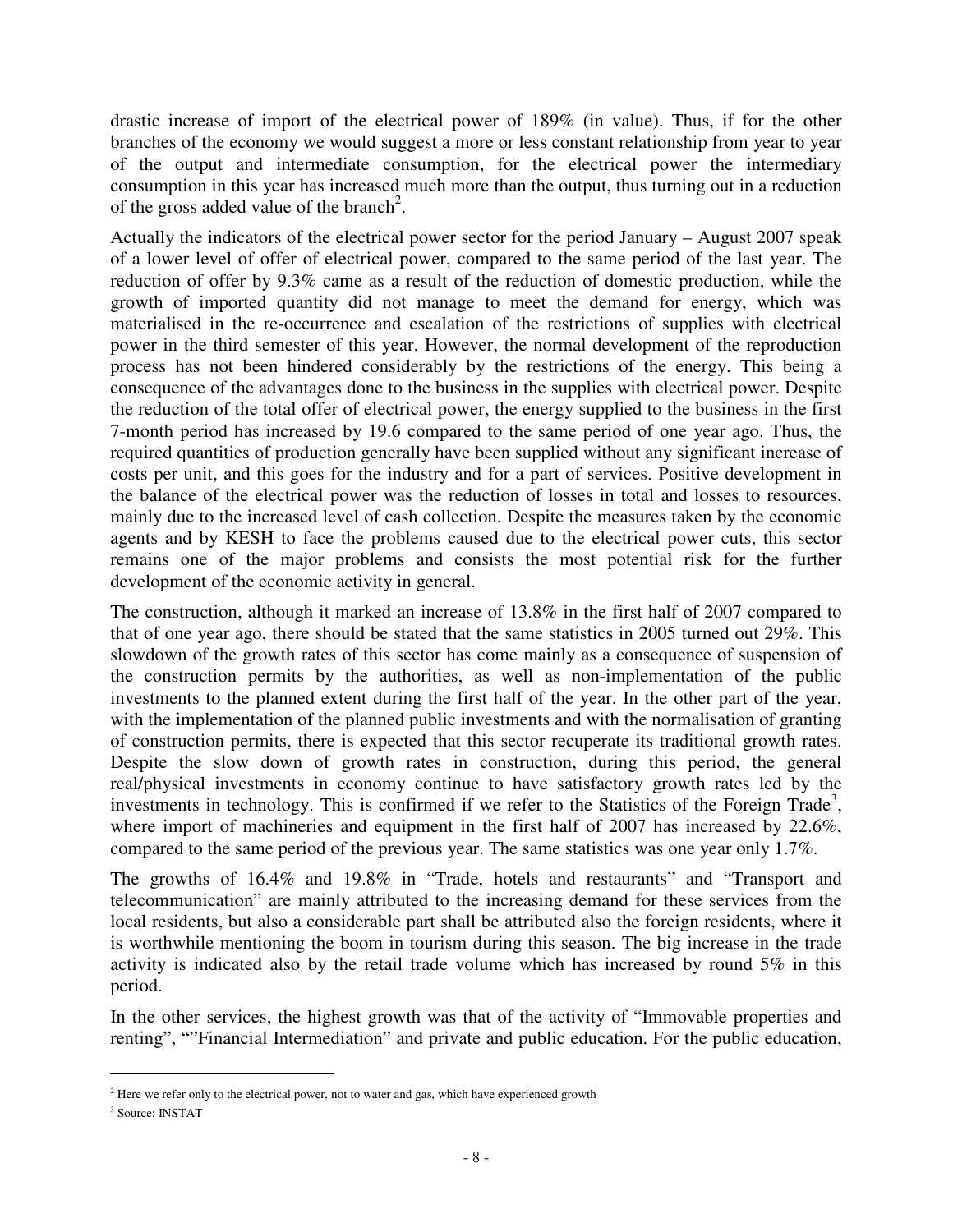we refer not only to the operational expenses of the government, where the expenses for the education for the first half of the year have increased by round 11%, but also to the evident increase of the number of students. Since our economy is an economy which needs a qualified labour force, the increase in education not only contributes to the economic increase of this year, but it also consists a very important "investment" for the future growth of economy.

As a consequence of the lengthy draught of this year and as a consequence of the real shortages in watering, the agricultural sector did not during 2007 have the expected growth. Generally, the agricultural production has registered a reduction compared to one year ago, thus having an impact also on the increase of the prices of agricultural products for this year.

In the second semester of the current year, the unemployment rates were reduced compared to the same period of the previous year, where out of 13.9% it was reduced to 13.5%, thus following its falling tendency. While the unemployment rates in the state sector has fallen mainly due to the privatisation and taking of measures for a more efficient functioning of the enterprises and of the public administration; the private sector was characterised by the increase of the number of registered entities and number of employees in the existing ones. The structure of unemployment continues to be dominated by age groups above 45 years, and individuals of low education (round 54% of the total of the unemployed job seekers). According to the gender criterion, the layout of the unemployed job seekers is almost equal between the males and females, although the unemployment rate is higher in the category of females compared to the males (only during 4 months of 2007 it was 18%, while at males round 12%). Unemployment in Albania has been characterised even by the fall of the number of long term unemployed.

Another feature of the labour market developments during the first half of this year was the reduction of the number of unemployed job seekers benefiting economic allowance and unemployment allowance, reflecting in this way: (i) increase of discipline of implementation and functioning of these schemas (ii) providing for new space for employment for this category (iii) emigration and internal movement of population, etc. Thus the number of unemployed benefiting unemployment allowance at the end of second semester 2007 was round 12.7% and 12.4% lower than respectively to the fourth and second semester of 2006. The average salary and minimal salary in the state sector have increased in annual terms at the end of the second semester 2007, respectively by 15.4% and 18.6%, reaching the levels 31 850 and 14 000 lek, remaining unchanged from the level of the end of the previous year. Although the unemployment allowance has remained unchanged since the second semester 2006 (at the level 5 240 lek), the average economic allowance for a family in annual terms has increased by 1.5% (reaching 4 320 lek).

The increasing tendency of inflation during the third semester of 2007 is increased to have been impacted by the added intensity of the action of factors of demand and offer, originating within and outside the domestic economy. The consumption in the private sector, supported partly by the increase of credit granting in this sector, has been the main engine which has incited the relatively fast growth rates of the increase of the aggregate demand in economy. The public sector has had also a positive impact with regard to the demand, but at lower levels that those which have been programmed.

However, the main impact in the inflation of the months August and September, the rates of which were above the target interval 2-4% of the Bank of Albania, with respectively 4.2% and 4.4%, has stemmed mainly from the reduction of offer in the domestic agricultural products. In the inflation of these two recent months and mainly in September, the biggest contribution was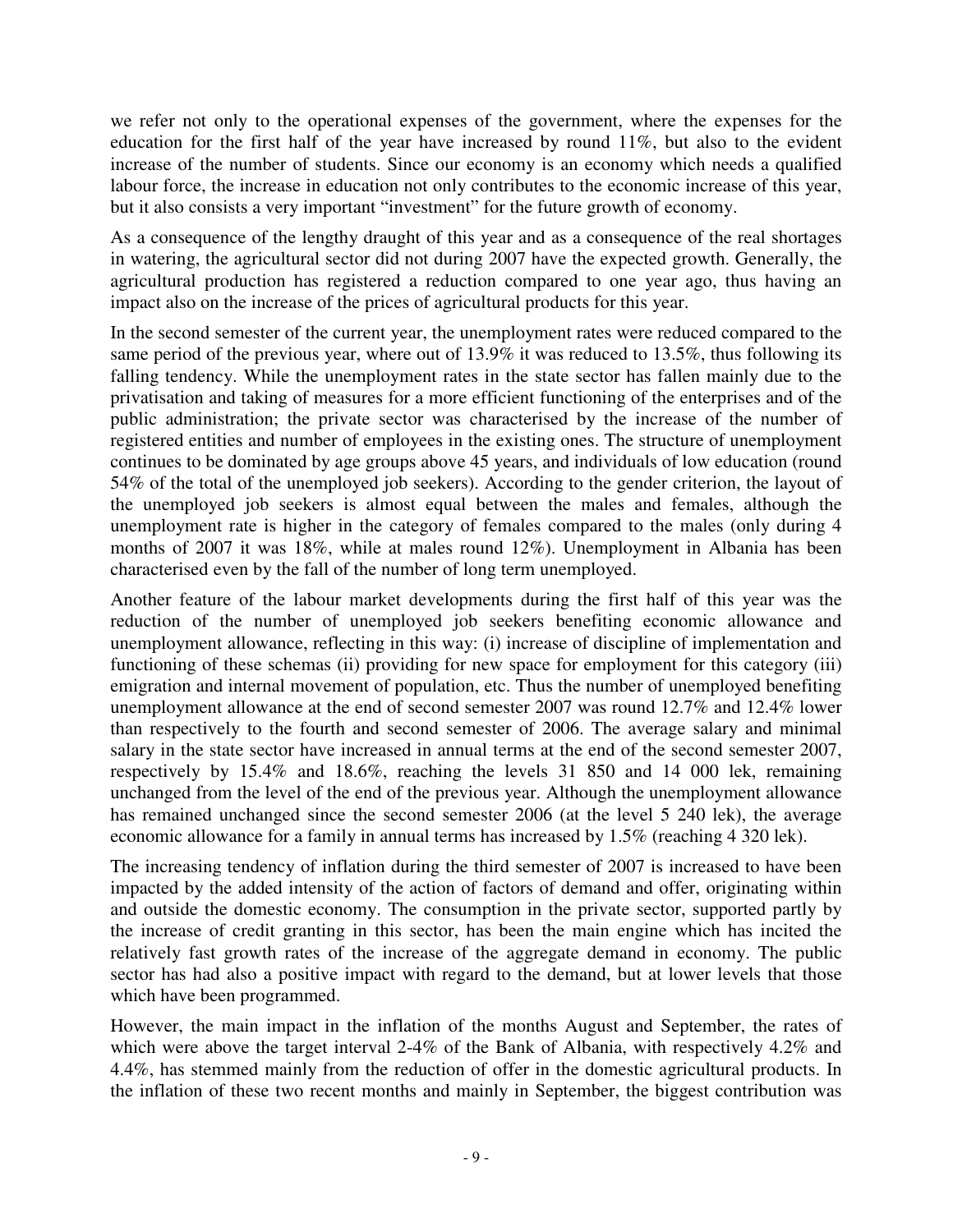made by the increase of the food prices. Out of 4.4%, which was the inflation in September, round 4 points percentage is contributed by the increase of the price of foods. This is attributed to the increase in itself of the annual price of the foods of 9.5%, as well as the considerable specific weight of 42.6% which this group makes up in the consumption basket. Almost the entire increase of annual price of foods has stemmed from the annual increase of the price of fruits, vegetables, bread and products based on corns, and dairy products.

Traditionally, during the period August - October, in the market of agricultural and dairy products there prevails the domestic production, which competes in prices that of the import, and the quantity of the latter in this period is inconsiderable. Thus, every year in this period, the prices of agricultural and dairy products fall considerably. This year, owing to the lengthy draughts and the real impossibility for watering, the domestic agricultural production experienced a considerable fall, reducing the offer on the one hand and making the costs per unit of the agricultural and dairy products increase, thus, leading to a considerable increase of the prices, compared to one year ago, and consequently contributing strongly to the inflation growth. While with regard to the increase of bread price and of the products based on corns, the main cause is evaluated to be the drastic increase of the price of corns in international markets, taking into account that most of the corns used for the production of bread and other products comes from import. At the same time the increase of oil price, electrical power shortage and its replacement by other alternative more expensive resources of energy in a considerable part of the businesses (mainly with the businesses of services) have had also an impact on the inflation related pressures over the year.

The satisfactory development of the demand has been supported by higher levels of imports and exports of goods, which during January – August 2007 have respectively marked the annual growth rates of 23 percent and 28 percent. The trade deficit, deepened by 4 points percentage in terms of GDP, seems to have reflected the increase of consumption and that of investments, where the foreign ones have ensured an important support for the economic activity.

The increase of the aggregate demand has been reflected in the steady extension of the monetary offer, which during the third semester of 2007 preserved the growth rates of the two previous semesters (+17 percent). In this tendency, decisive have been the high credit rates, which express directly the increase of the demand in economy. The relationship of credit for economy to the monetary value was at steady levels, round 34 percent, while the credit continued to extend at fact pace (+54 percent). Most of the growth reflected the high demand of businesses for funds.

Bank of Albania evaluates that during the period January - September of this year the offer in the Albanian economy has been considerably influenced by the fluctuation of the internal and external factors, which has determined also the tendencies in the general level of prices of consumption and production. The unfavourable climate conditions had an impact on the reduction of agricultural production offer. The continuation of the increasing tendency of the price of corns in international markets was evidently reflected in the increase of some basic products in the local market during the third semester. The increasing tendency of the raw material and oil prices paved the way for higher costs in the production of the industrial domestic production. The worsening of the energy situation in the country and in the region was on top of the unfavourable international tendencies, turning out into high annual price rates in consumption goods, specifically in the third semester of 2007.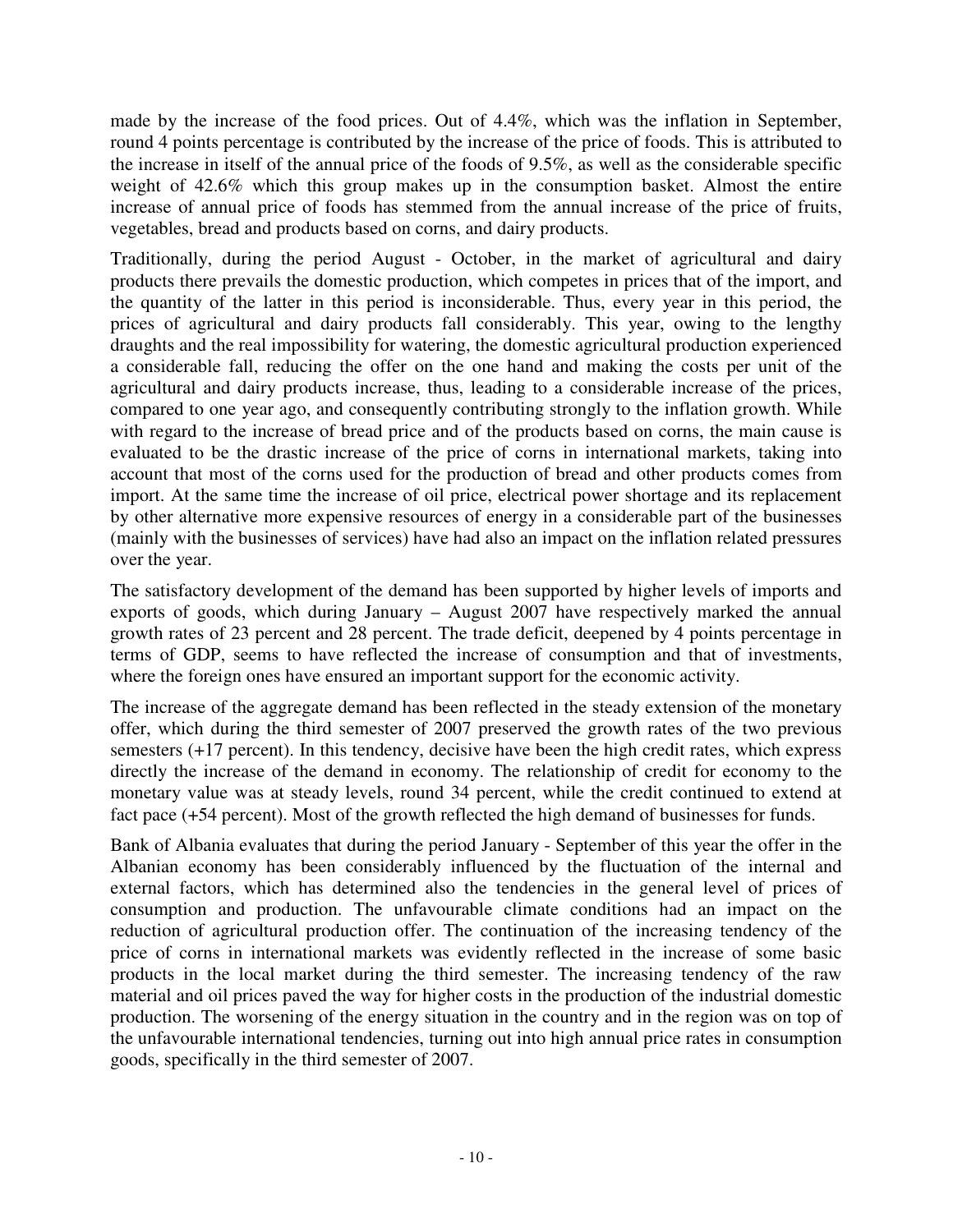Relying on the results of the macroeconomic analysis, as well as on the evaluation of the expectations for inflation in medium term period, the Supervisory Council of Bank of Albania has made two decisions, at time distance during the period January – October 2007. The monetary policy strained increasing the basic rate by  $25$  basiscpoints<sup>4</sup>. In this way Bank of Albania evaluates to have contributed and continues to contribute in softening the inflation related pressures in economy, analysing the expectations of the market agents and of the broad public towards the objective of inflation of 3 percent.

The total revenue of state budget for the period January – September reached in round 181.6 billion lek, out of 183.1 billion lek foreseen for this period, thus being realised in 99.19% or in a shortfall of 1.4 billion lek. Compared to the same period of one year ago, the revenues have increased by 19.3% billion lek.

The taxation revenues are round 164.1 billion lek, turning out to a shortfall of round 2.7 billion lek, although compared to the same period of last year, they turn out with round 15 billion lek more.

The revenues from customs and taxation reached round 127.6 billion lek, turning out with a shortfall of -323 billion lek, although compared to the same period of last year, these revenues were increased to 15.8 billion lek. While the annual collection of revenues from customs and taxation is round 71%. The positive development of collection of revenues reflects the extension of the taxable basis, being impacted by the total growth of the economic activity and by the increase of the performance of taxation administration.

The total expenses of the budget for this period have gone up to 171.3 billion lek compared to 192.0 billion lek foreseen for this period, being achieved round 89.2 percent or with a shortfall of 20.7 billion lek. Compared to the annual plan these expenses have been realised to round 55.3 percent, while compared to the same period of the previous year, the budget expenses turn out round 19.1 billion lek higher or round 12.5 percent more.

In the total of realisation of budget expenses for the 9 month period 2007, the current expenses make up round 87.8%, compared to the foreseen 82.9%, while the capital expenses make up round 12.2 percent compared to foreseen 16.9 percent. One year ago, the structure of total expenses of state budget realised as 9 month period was 90.2 percent the current expenses and round 9.8 percent the capital expenses.

The current expenses for the 9-month period 2007 went up to 150.4 billion lek or round 94.5 percent of the plan for this period, turning out with a shortfall of 8.8 billion lek. Compared to the annual plan, these expenses have been realised at the extent of 63.8 percent while compared to the same period of the last year these expenses turn out to be 13.1 billion lek more or 9.5 percent more.

The expenses for interests representing round 12.2 percent of the total of current expenses realised during this 9 month period turned out with an economisation of 1.8 billion lek, this being an economisation for round 1.5 billion lek in the internal interests and for 316 million lek in external interests. As opposed to the period plan, the interests have been realised at the extent of 91.1 percent.

 $\overline{a}$ 

<sup>4</sup> Currently, the basic interest rate is 6 percent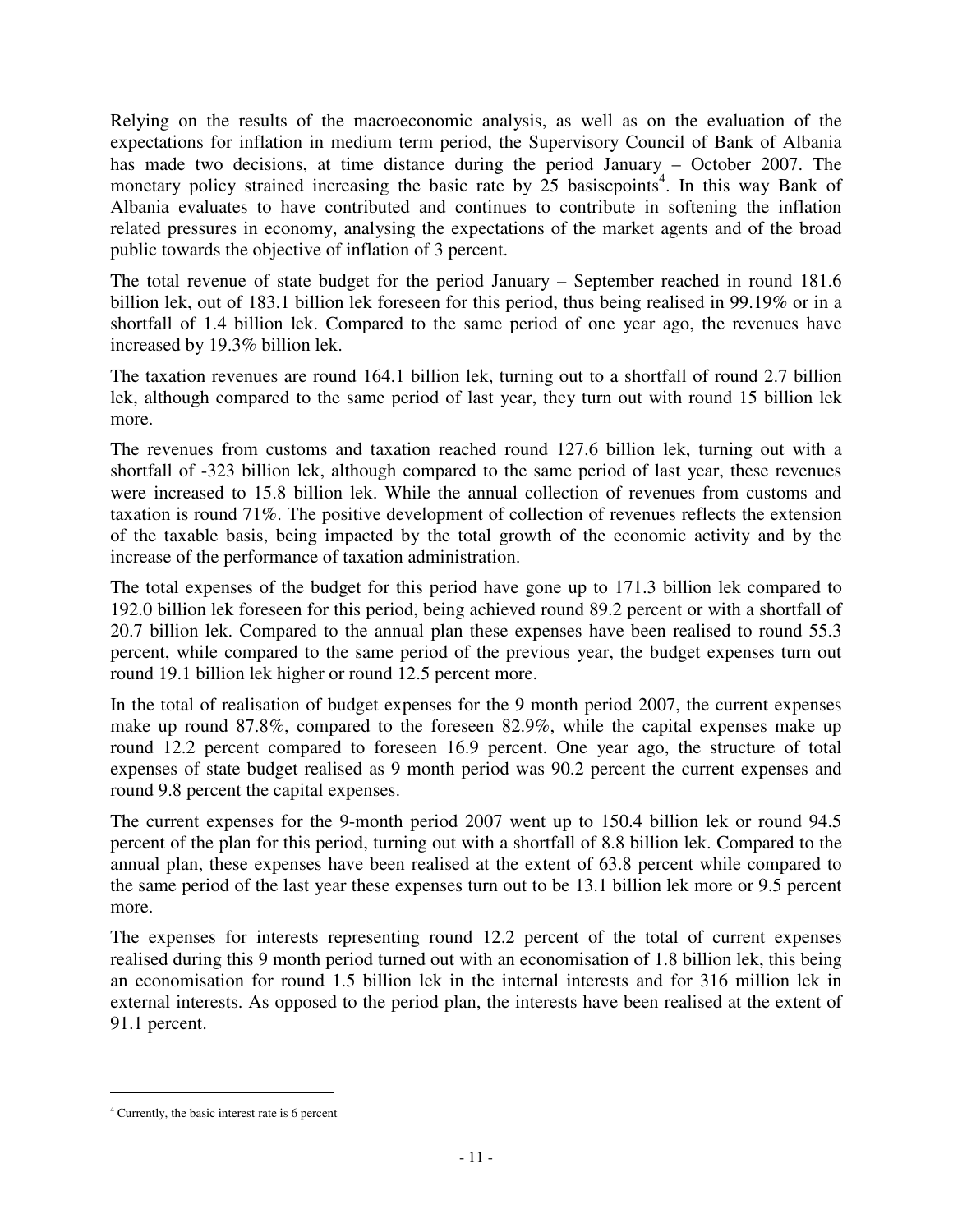The operational and maintenance expenses during the 9 month period of 2007 reached round 15.1 billion lek being round 818 million lek under the foreseen levels. At the same time, they turn out round 1.7 billion lek higher than one year ago or round 12.6 percent higher.

The expenses for subsidies have been realised almost at the foreseen levels or round 90 million lek less, being almost at the same levels of one year earlier, or round 41 million lek more.

According to the supplementary budget, round 3.75 billion lek have been provided by the state budget as a support for the energy.

The expenses for the local budget have reached round 12.5 billion lek our of 15.1 billion lek planned for this 9 month period of 2007, turning out with a shortfall of 2.6 billion lek or 17.4 percent less than the period plan. Compared to one year ago, these expenses turn out almost at the same levels or with only 107 million lek less or 0.9 percent less.

The unemployment allowance turns out with a shortfall of 6.6 percent or round 46 million lek less than the forecast being round 9 million lek or 1.4 percent less than one year earlier.

The economic assistance during the 9 month period 2007 was realised almost at the levels of forecast or round 71 million lek less or round 0.9 percent less than the plan, being at the same time round 987 million lek more than or round 15.1 percent higher than one year earlier.

With regard to the reserve fund of the Council of Ministers, up to later 9 month period 2007, there has been spent round 1.47 billion lek compared to the 1.8 billion lek which have been planned to be spent until later this year, or round 81.4 percent.

The capital expenses until later 9 month period 2007 have been realised at the level of 64.4 percent of the forecast of the period or round 29.9 percent of the annual plan turning out with a shortfall of 11.6 billion lek to the 9 month plan. Within these expenses, the investment with internal financing have been realised at the amount of 63.6 percent with a shortfall of 9.1 billion lek, while the investments with foreign financing have been realised at the extent of 66.8 percent of the forecast of the period or with a shortfall of 2.5 billion lek. Compared to the annual plan, these investments have been respectively realised 32.2 percent and 24.4 percent.

Later 9 month period 2007, the composition of the realised capital investments is 75.6 from the internal financing and round 24.4 percent from foreign financing.

## **1. 2. Medium Term Macroeconomic Scenario**

## **1.2.1. Real Sector**

The Albanian economy, same as a considerable part of the economies of the Central and South-Eastern Europe has in the 2 recent decades encountered a series of developments and natural structural reforms (excluding the internal negative blows) to a certain extent for the process of adjustment of the market mechanisms and guaranteeing the functioning of the free initiative. This process has, in the aspect of real developments of the Albanian economy, been reflected through the trends of the characterising indicators of the real sectors in the respective tables displayed in the section of charts at the end of this material. The projections of the main macroeconomic indicators for the period covered by this program have been realised making use of the resources and inputs: historic evaluations accomplished by the local institutions according to the respective field, SKZHI, Public Finances Sector Strategy 2007 – 2013, Medium Term Budget Program 2008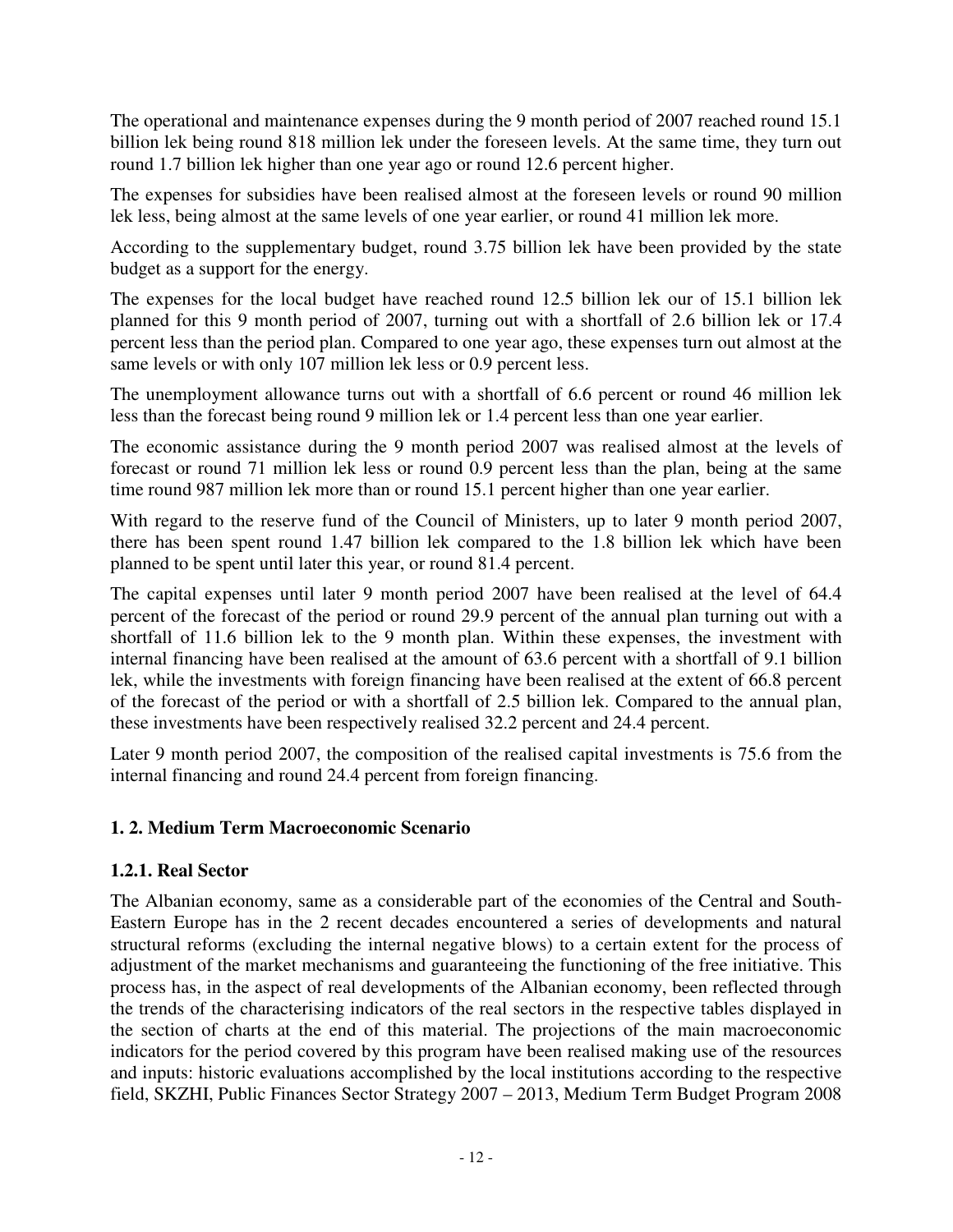– 2010, suggestions and estimations of the report of a part of the indicators to GDP from IMF, as well as the forecasting models made use of by the Macroeconomic Department at MoF for the forecast of GDP and its constituent elements from the perspective per manufacturers and purchasers.

One of the main principles which has oriented the obtainment of the real indicators which is attributed to our economy for the period 2007 – 2010 is the preservation of consistency between this sector and the other sectors under the circumstances of a foreseeable external environment, same as it has been described in Annex 4. At the same time, we highlight that the potential external negative/positive blows of the form of: increase of fuel prices, deepening the deficit of the current account, increase of the price of the agricultural products, increase of the electrical power import, steady extension of Euro zone, reduction of the external inflation-related pressures, steady development of the national currency as against the foreign ones, positive developments in the international financial and goods markets etc, have been included in these projections to the extent which is technically permitted by the availability of data and functional logic of forecasting models we have used.

The public finances are expected to contribute in preserving and strengthening the macroeconomic stability reached during the recent years through the continuation of fiscal consolidation supported by: (i) improvement of administration of revenues and boosting efficiency of public expenses; (ii) increase of the level of allocation of budget resources with destination public investments in the most productive and strategic sectors; (iii) facilitation of the business environment through the establishment and implementation of fiscal real incentives; (iv) continuation of implementation of programs of economic assistance keeping almost the same level to GDP and improving the quality of targeting the aimed groups; (v) use of appropriate instruments for activating the local inputs of production (specifically in the sector of energy, water, agriculture and those of exports); (vi) reduction of the negative budget impact due to the expected improvement of the KESH performance; (vii) improvement of efficiency of the management of public debt being mainly led by the support of private investments and extension of the average time period of its maturity, etc. Consequently, at the extent that such a picture shall be made possible in the future, to the same extent there shall be increased even the reliability of macroeconomic projections "ceteris paribus".

Under the circumstances of expectedness and circumstances mentioned above, we foresee that the economic growth even for the period  $2007 - 2010$  shall continue to be reliable at the level 6% reflecting: (i) increase of level of investments compared to GDP; (ii) improvement of the climate of business and other structural factors of growth to the effect of softening the negative tendency of total productivity of the factors of production encountered during the recent years; (iii) continuation of following the policy of differentiation of supply with electrical power in favour of businesses etc. As it is evaluated even in the different reports of IMF and World Bank, the displacement of the productive sources by the less productive sectors towards those with relatively high productivity has clearly explained the conduct of economic activity during the period 1993 – 2006. The low level of improvement of the education of the population, the not very high level of qualification of the work force, the presence of barriers for the entry and departure of businesses in the market are the main elements which have exercised pressure on weakening the impact of reallocation of the resources of economic growth. However, compared to the countries with high growth rates, our economy has marked one of the best performances (in terms of real growth).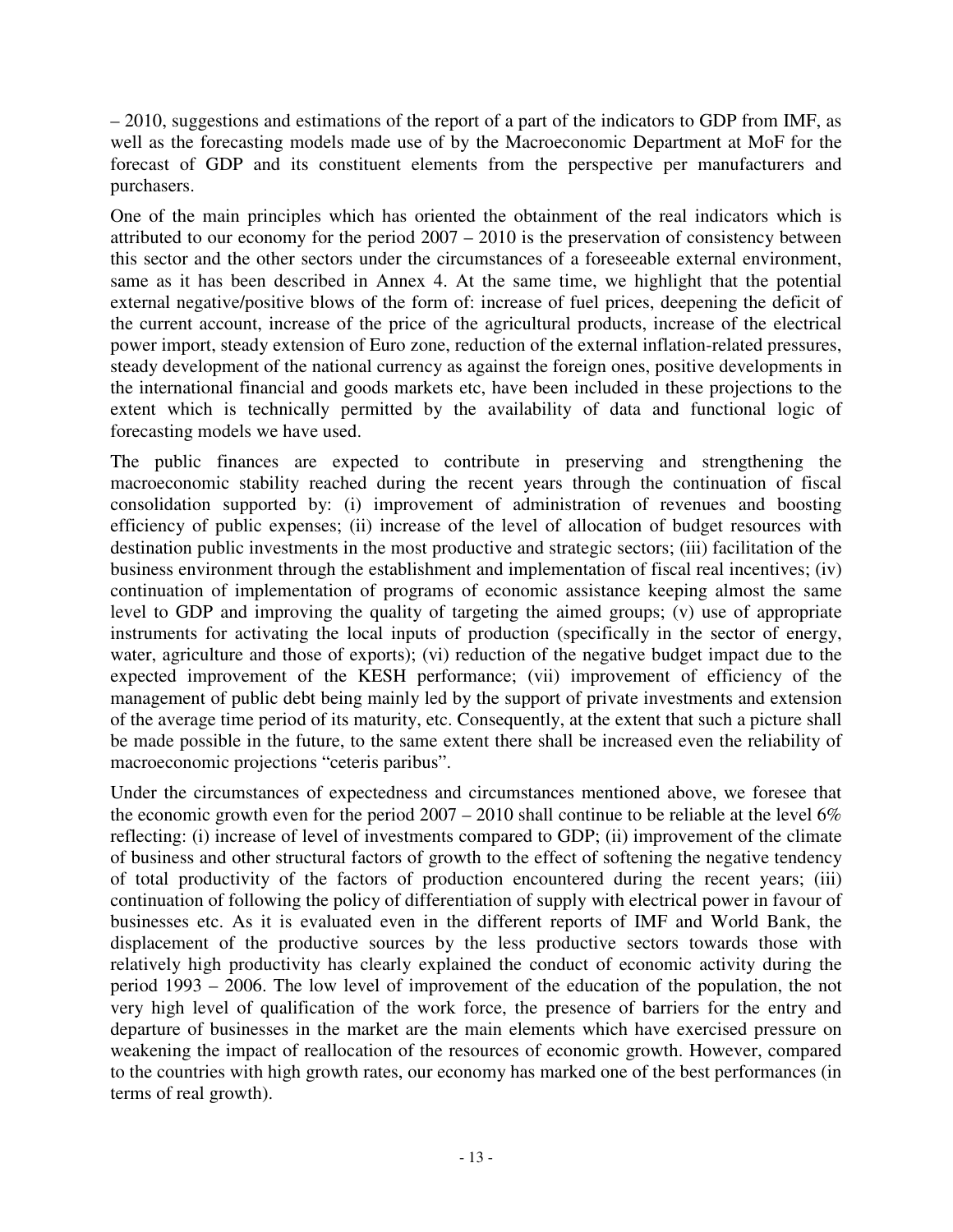The structural dynamics of the resources of growth until the present year and the economic policies which are aimed at being implemented through the different programs of the economic and social development at national level suggest that in the period 2007 – 2010 the sustainability of economic growth shall rely mainly on: continuation of following the efficient harmonisation between the fiscal policy and the monetary policy, in the service of the macroeconomic stability, accumulation of capital, increase of general efficiency of economy as a consequence of strategic investments in infrastructure, education and qualification of labour force, etc.

There is foreseen that the total investments in % of GDP (private and public) have to follow a growing tendency during the programmed period in the framework of EEP, expecting to mark 28.7% of the GDP in 2010, from 25.6%, 26.9% and 30.4% of GDP which are those foreseen to be respectively in years 2007, 2008 and 2009. During this period, this tendency of total investments shall be supported by the average contribution of the private investments and public ones, on an average of 9.49 and 3.71 points percentage, under the circumstances of respective standard deviations of 0.64 and 0.84.

At the same time, even the internal savings based on the increase of real revenues and improvement of the living standard, there are foreseen to reach more than 23% of GDP earlier 2010 out of 18.3% in 2007, following a falling tendency but slower compared to the total investments, as well as reflecting the increase of foreign non-debt making financing, such as the direct foreign investments and the official foreign transfers. From the quantity point of view, this fact is translated as an average contribution of private and public savings in the annual rate of increase of total savings, on average 11.9 and 2.9 points percentage.

Under the condition of projecting the real annual increase of 6% and annual average increase of inflation of 3%, the forecast of nominal GDP shall reach 1 293 000 million lek out of 982 000 million lek in 2007. Consequently, the deflator of GDP in a form of coefficient shall be reached to 1.40 in 2010, compared to 1.27, 1.31 and 1.24 respectively in 2007, 2008 and 2009. In addition to the above, there has been mentioned in the conduct of deflator of GDP that there has been reflected: steadiness of exchange rate of lek towards Euro and USD, keeping inflation within the target (3-1, 3+1) % established by the Bank of Albania for a medium term period. The harmonisation of the forecast of the increase of population on average with an annual increase rate of 0.4% and of the dynamics of forecast of nominal GDP explained above, is expected to be reflected in the increase of GDP per capita<sup>5</sup> at a cumulative extent of 30% during the upcoming 4 year period (including also the present year) reaching 404 785 lek per capita or 4 126 USD per capita (Table 1a, ANNEX 1).

From the viewpoint of the purchasers/aggregate expenses, the main contribution in the realisation of the economic growth is expected to be caused by the total consumption, which is expected to be supported by (Table 2):

(i) still low level of GDP per capita compared to the countries encountering the same growth rate (ii) increase of available revenues in the form of remittances, (only the private transfers for the period 2007 – 2010 are foreseen to be increased with a cumulative norm of 26.5% under the circumstances of the weight of remittances to the private transfers 98.7% during the 3-4 previous years) (iii) increase of productiveness of work due to the prioritisation of the public expenses in

 $\overline{a}$ 

 $<sup>5</sup>$  In the material IMF WP/07/170 there is evaluated that the coefficient of correlation between the ratio Investments/GDP and growth of revenues</sup> per capita for the 27 transition countries is 0.36 for the period 1996-2006. At the same time the correlation between the revenues per capita from one hand and the terms of trade, remittances and EBRD reform index on the other is evaluated respectively 0.25, 0.26 and 0.65.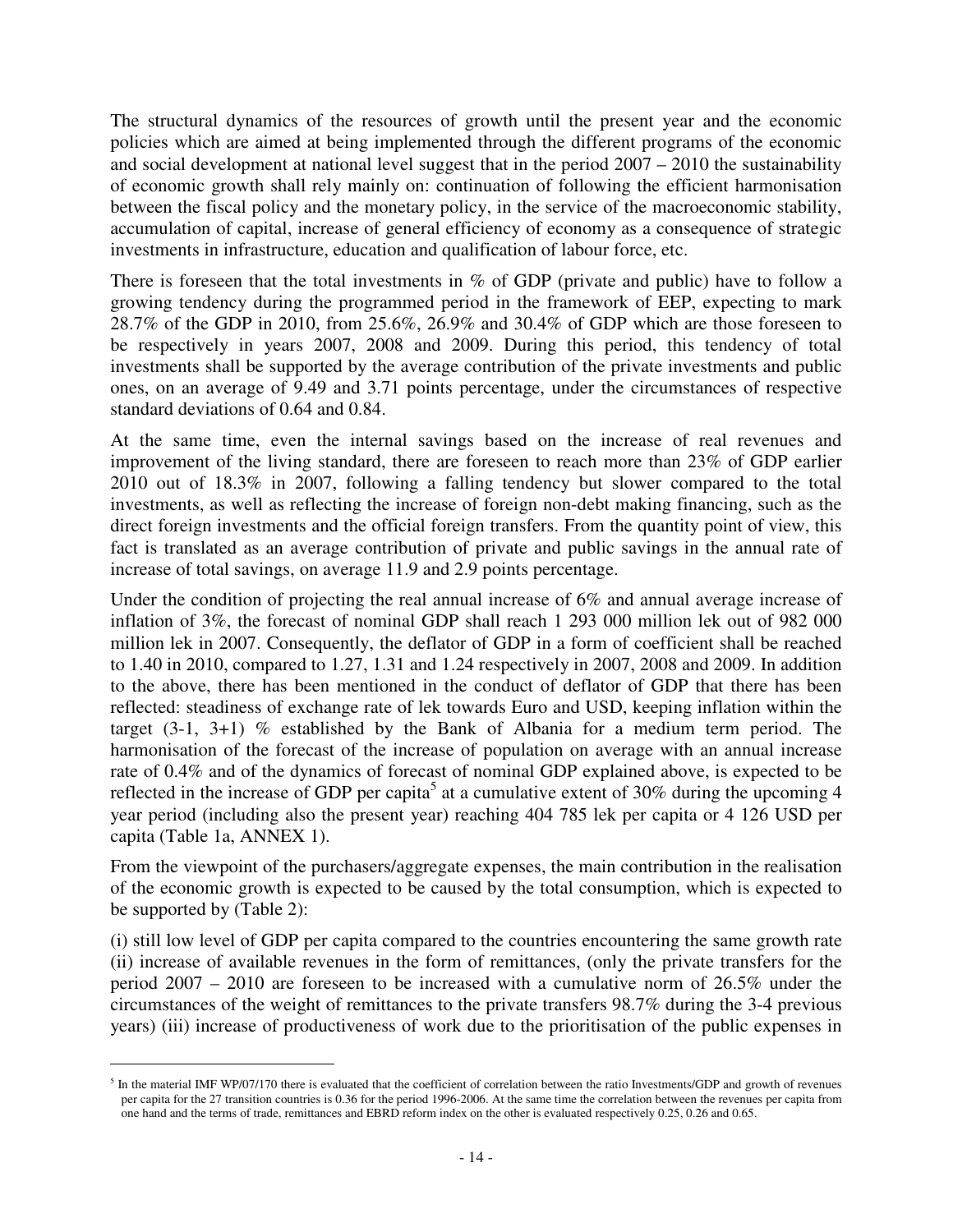the sector of education and policies of inciting employment (iv) increase of the scale of intermediation in the financial system (v) continuation of implementation of programs of support of social support and reduction of poverty (payment of unemployment and economic assistance taken together are expected to have an average annual increase in nominal terms of 11.8% for the time period of 4 upcoming years) (vi) the policies of re-distribution of national revenues (vii) deepening of regulation of the markets to the effect of making possible the trading of the agricultural by the local farmers, etc.

|                                            | 2004   | 2005       | 2006   | 2007   | 2008   | 2009   | 2010   |
|--------------------------------------------|--------|------------|--------|--------|--------|--------|--------|
| Internal Final Demand                      | 4.1    | 12.2       | 5.2    | 7.6    | 5.9    | 6.7    | 6.3    |
| <b>Total Consumption</b>                   | $-0.7$ | 8.6        | 4.4    | 5.0    | 1.8    | 5.5    | 2.6    |
| Private consumption                        | $-1.9$ | 7.9        | 4.4    | 4.6    | 1.6    | 4.8    | 1.8    |
| Public consumption                         | 1.1    | 0.7        | 0.0    | 0.4    | 0.3    | 0.7    | 0.8    |
| <b>Gross Formation of Tangible Capital</b> | 4.8    | <b>3.6</b> | 0.9    | 2.6    | 4.1    | 1.2    | 3.7    |
| Private F.B.K.F                            | 3.2    | 3.8        | 0.6    | 1.5    | 2.4    | 3.9    | 3.1    |
| Public F.B.K.F                             | 1.6    | $-0.2$     | 0.3    | 1.1    | 1.7    | $-2.7$ | 0.6    |
| <b>Trade Balance</b>                       | 1.6    | $-6.4$     | $-0.2$ | $-1.6$ | 0.1    | $-0.7$ | $-0.3$ |
| Export (goods and services)                | 5.7    | 3.9        | 0.8    | 1.7    | 1.6    | 2.1    | 2.0    |
| Import (goods and services)                | $-4.1$ | $-10.3$    | $-1.0$ | $-3.3$ | $-1.5$ | $-2.8$ | $-2.3$ |
| <b>Real Growth</b>                         | 5.7    | 5.8        | 5.0    | 6.0    | 6.0    | 6.0    | 6.0    |

**Table 2: Contribution of aggregate expenses in real increase rate** 

The consuming nature of the economies of the countries in transition makes the private consumption to continue to be the main contributor not only in the total consumption, but also in the economic growth even for some years in the future depending from the increase of the essential standard of the increase of integration scale of our country into EU and other international structures. The more the convergence of the living standard is realised with the other countries of the region and Euro zone, the more it is expected to change the culture of spending the revenues by our society being increasingly led in decision making towards the purchase of long term consumption goods and more savings. Thus, the private consumption in the economic growth of the three upcoming years is expected to be round 1.6, 4.8 and 1.8 points percentage, out of 5.6 points percentage in the three last years (including the current year).

The fiscal directives which are connected to: increase of efficiency of public administration, unification of the salaries of employees of the same category, programming of the operating expenses and maintenance of the functioning of improvement of impact of existing infrastructure and additional investments in the future is expected to include the annual increase of public consumption by 7%, 10% and 13.4%, respectively in 2008, 2009 and 2010. This tendency in the public consumption in the form of its contribution in the formation of economic growth is translated to the figures of 0.39 points percentage in 2007 and 0.26, 0.69 and 0.81 points percentage in each of the following years.

In long term perspectives, along with the technological progress and structural reforms, a source of the steady increase is expected to be the accumulation of capital/physical investments, which is expected to be supported by: (ii) reduction of profit tax to the extent of 10% since January '07 (iii) improvement of the management of public investments through the continuation of a) giving priority to the big existing projects b) improvement of the contents and implementation of the law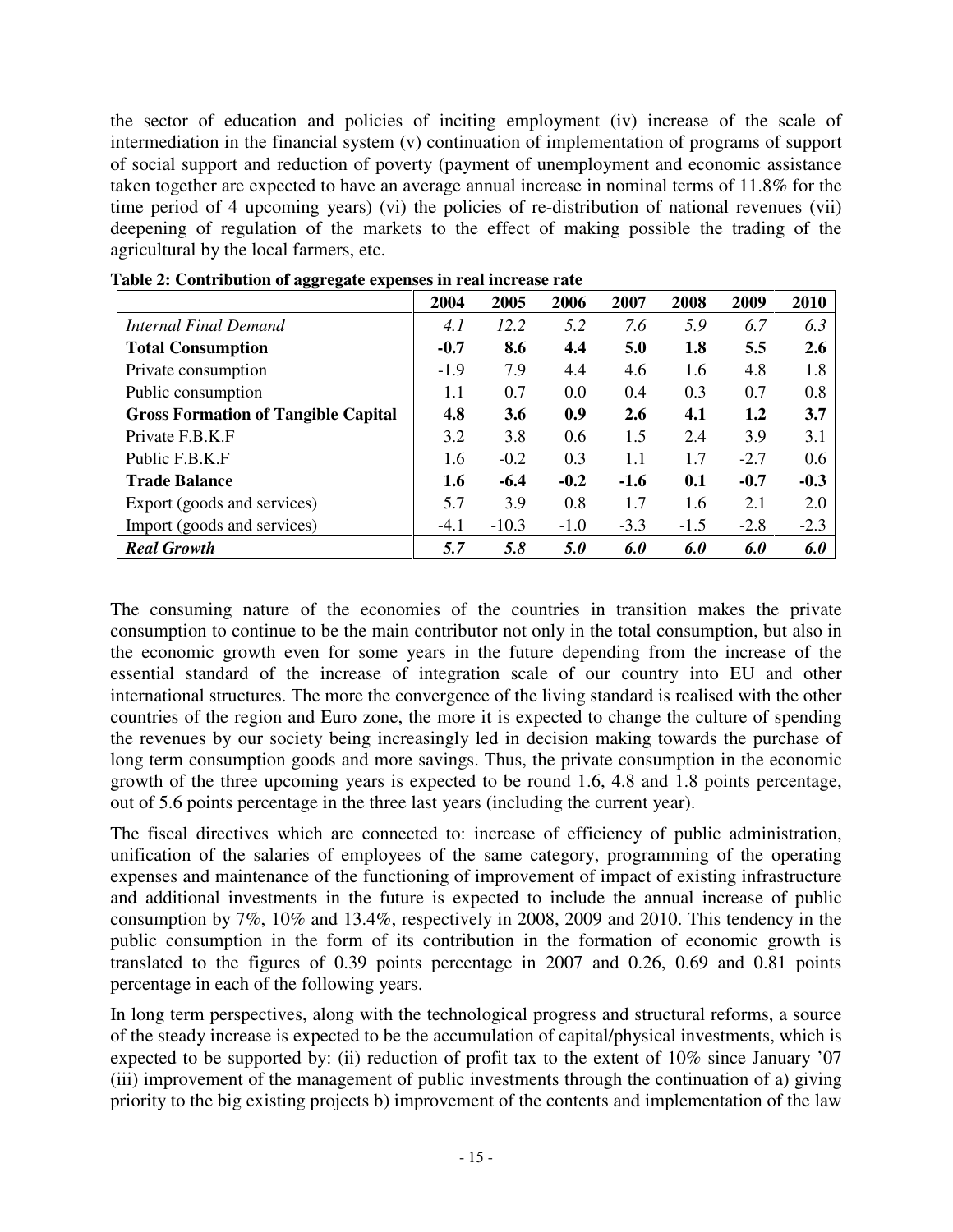of public procurement c) improving the quality of cash management, (iv) preserving the real positive interest rates of the market (v) increase of the level of intruding cash to the system, etc. As a consequence of potential impact of these measures, there is expected that the contribution of the 'Gross Fixed Capital Formation' in the relative real change of the economic activity register, during the period that this program is considering, an average of 2.89 points percentage following an increasing tendency.

The relatively high influence of investments in the future economic activity is explained through a not very good utilisation of the potential level of this resource by the countries in transition, during the last decade and by the high sensitiveness of the economic growth towards the change of the physical stock of capital. The biggest contribution of the total consumption in the economic increase compared to that which is provided by the formation of gross capital reflects the heavy weight of the consumption to the aggregate total demand rather than the difference between the respective annual increase rates.

The expectations for an annual growth rate of more exports than that of imports, the preservation of a considerable weight of machineries and equipment in the total of our imports, the continuation of the utilisation of comparative advantages with regard to the production of the textile products and shoes, improvement of total infrastructure in the country, subsidies (lately there has been approved the reimbursement of VAT for the agricultural and dairy products with domestic origin) and support of agricultural products, steady increase of the economies of Euro zone, increase of the level of tourism due to the favourable Mediterranean climate and exploitation of potential resources in this field is evaluated that they are going to be reflected in a positive real rate of trade balance, however, reduced from year to year, during  $2008 - 2010^6$ . From the perspective of contributions, we highlight that the contribution of the external demand in the economic growth is foreseen to be increased in the upcoming years in order to mark during this period in average terms the level of 3.8 points percentage as a support to the increase of competitiveness of the domestic economy.

For the generation of the projections of the added value according to the economic sectors, there has been used: (i) the method of designed production within the logic of the Input-Output model, which is being used for the forecast of GDP by the Macroeconomic Department, MF, and (ii) trend of forecasting the GDP and some exogenous variables according to the sectors by IMF. The Input-Output model relies on the assumption that the sub-branch structure of the intermediary product and the added value would not change in medium term period. The forecast of some indirect taxes and subsidies in real terms has been realised through combination of the use of index of annual difference of CPI, taking as base year 2000, and the latest respective forecasts of PBA following the reflection o the budget plan of 2008.

As a result of: (i) improvement of the regulation of market and incitement of competition (ii) increase of the taxable basis due to fiscal reformation (iii) increase of effectiveness of tax and customs administration as well as (iv) reduction of the financial support of state enterprises in the framework of the process of privatisation and improvement of their performances, there is expected an increase o GDP evaluated by the market prices at approximate levels to that of GDP, evaluated with the costs of factors/base prices.

The real growth of GDP in the context of the sector composition, there is foreseen to be supported during the period of this program by the sector of services, sector of construction and

 $\overline{a}$ 

<sup>&</sup>lt;sup>6</sup> With the exception of 2008, where it expected that the trade balance growth real rate be negative and concretely - 0.3 %.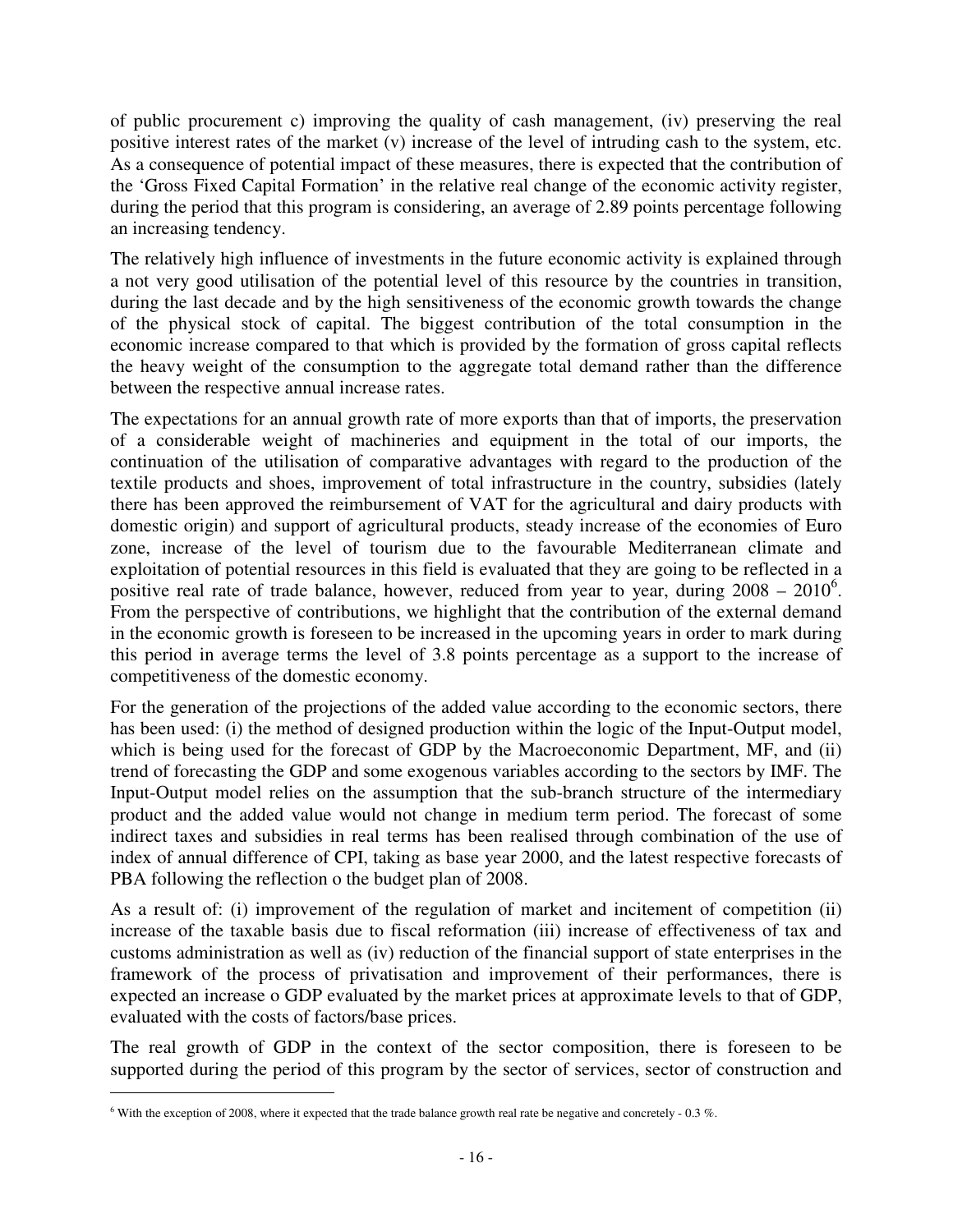that of transport (Table 3). In average terms, 2007 – 2010, the contribution of these sectors is expected to be respectively 1.95, 1.71 and 1.09 points percentage.

|                    |      | ັ    |      |      |      |      |             |
|--------------------|------|------|------|------|------|------|-------------|
|                    | 2004 | 2005 | 2006 | 2007 | 2008 | 2009 | <b>2010</b> |
| Industry           | 1.08 | 0.21 | 0.64 | 0.34 | 0.35 | 0.28 | 0.28        |
| Agriculture        | 1.51 | 0.22 | 0.73 | 0.75 | 1.06 | 0.98 | 1.05        |
| Construction       | 1.12 | 1.73 | 1.58 | 1.62 | 1.71 | 1.75 | 1.77        |
| Transport          | 0.53 | 0.33 | 0.73 | 0.99 | 1.08 | 1.14 | 1.14        |
| Other services     | 1.46 | 3.32 | 1.37 | 2.34 | 1.83 | 1.81 | 1.80        |
| <b>Real growth</b> | 5.7  | 5.8  | 5.0  | 6.0  | 6.0  | 6.0  | 6.0         |

**Table 3: Contribution of sectors in the real growth rate** 

The influence of the sector of services and transport in the real activity is expected to embody: (i) improvement of the climate of business through: a) reformation of the process of registration of businesses and establishment of National Registration Centre b) improvement and implementation of the law of procurement and concessions c) institutional policy strengthening for the differentiated supply of electrical power (ii) boosting of investments in the energy sector, infrastructure in general and transport specifically (iii) boosting of efficiency of functioning of telecommunication and insurance market as a consequence of the privatisation done this year of the Alb-Telekom and INSIG in the future (iv) national policies of inciting the direct foreign investments (v) improvement of the infrastructure and marketing of tourism (vi) continuation of reliability of demand for housing as a consequence of internal migration and intensification of the activity of business in the country (vi) fall of prices of a part of inputs which are used by these sectors as a consequence of implementation of SAA.

The internal structural changes in our economy, high levels of the price of electrical power and unsteadiness of prices of oil at global level, the increase of the range of economic opening up in the upcoming years support our estimations about a relatively steady contribution (not increasing) of the sector of industry in the economic growth. Thus, the average contribution of this sector during the period 2007 – 2010 is foreseen to be 0.31 points percentage, reflecting a standard deviation of 0.04. The relative steadiness of the contribution of this sector shall reflect also: (i) improvement of the operational efficiency and privatisation of the domestic companies of production and processing of oil in the country (ii) preserving the weight of volume of processing and textile industry due to: a) the advantages of low cost of labour in the country b) reduction of the capital tax (i.e., profit taxation in 10% early next year) c) continuous compensations of the load which causes in the level of low salaries the unification of the taxation on the personal income<sup>7</sup> in the form of the external threshold 10 000 lek for the low salaries and up to 30 000 lek and other measures in this framework.

The agricultural activity in our country continues to plan an important part in the respect of the relatively high weight of agriculture to the nominal GDP (on average 21-22% during the seven last years), level of self-employment (round 58%), support to the households, possible spaces of improvement of the relationship of covering the imports with agricultural and food exports from

 $\overline{a}$ 

<sup>&</sup>lt;sup>7</sup> Since July 2007, the tax on personal income has been unified at the level 10% from the previous system, which consisted of 5 tax scales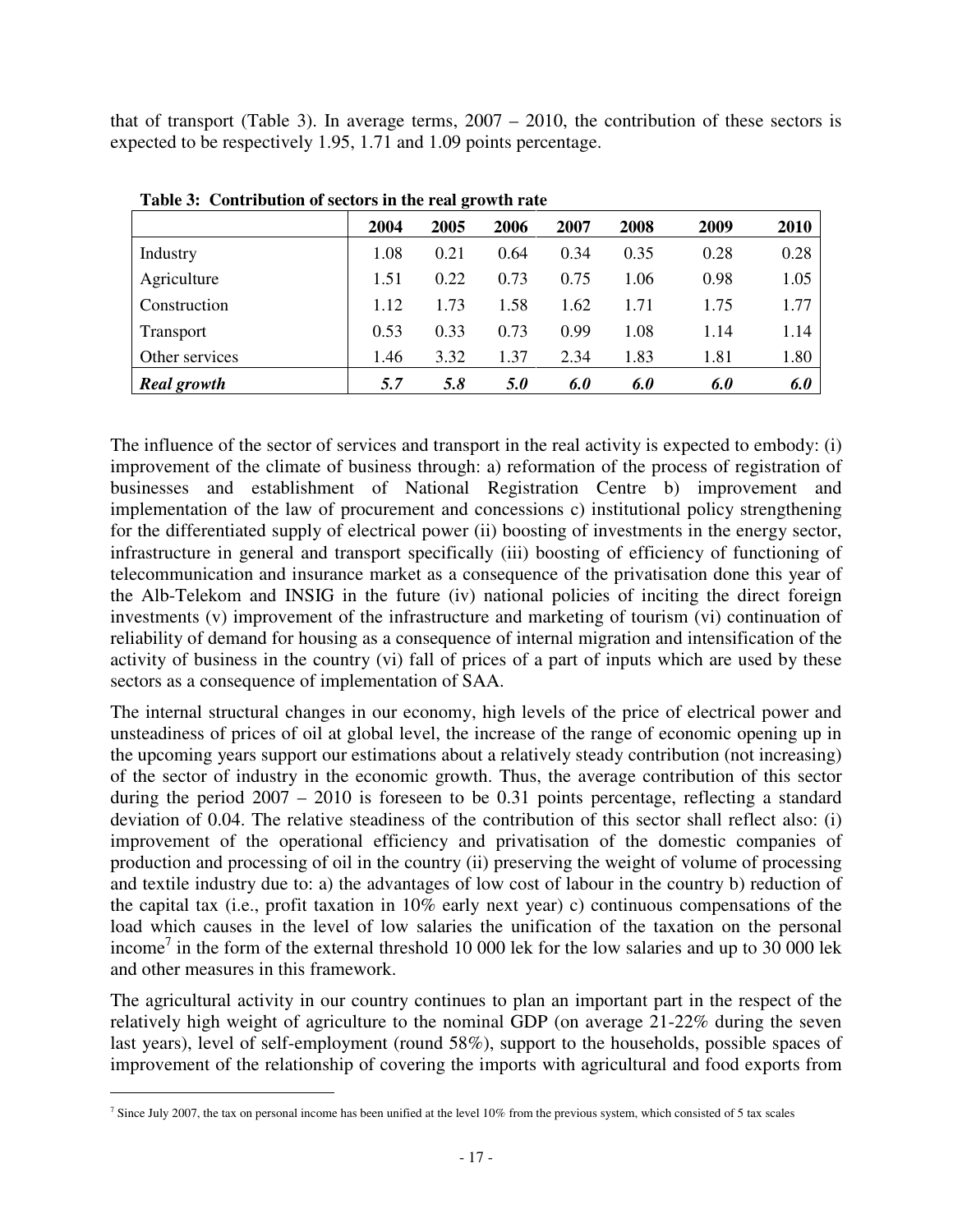Albania etc. The presence of this picture even in the medium term creates a condition of arguments for undertaking and continuation of some measures in this sectors, such as: (i) introduction of the concept of the agricultural associations, cooperatives in the new law on agriculture (ii) reimbursement of the VAT for the agricultural and dairy products to the effect of inciting the exploitation of the local products by the sector of agricultural and food processing and there is reduced the discrimination to the agricultural products of import origin (iii) investment in the water reserves to the effect of strengthening the guarantee with water supply (iv) continuation of programs of grants for rural development. Other factors which are expected to support this sector are (i) increase of the productivity of the factors of production due to the considerable weight of import of machineries and equipment and intensification of the process of integration of the country into EU (ii) narrowing the range of informality etc. the potential coordination of measures and the above developments is expected to turn out into an average contribution of the sector of agriculture of 0.96 points percentage in the real growth of GDP (with standard deviation 0.14) during the period 2007-2010.

## *1.2.2. Inflation*

The main objective of Bank of Albania in the short and medium term periods has been and will continue to be the achievement and preservation of price stability. In order to make this concrete, Bank of Albania shall consider as its objective keeping the inflation at the level of 3 percent with a possibility of fluctuation of  $\pm 1$  points percentage round this central value. As an objective for the inflation, there shall be considered the annual growth of the index of consumption prices, assessed and published by INSTAT. The preservation of the stability of the total level in economy expressed in this form shall remain the main objective of Bank of Albania and its monetary policy for the upcoming medium term period.

The determination of the objective in the form of an inflation rate of  $3 (+/-1)$  percent is in compliance with the level of macroeconomic development of Albania as opposed to that of the more developed economies of the European Union (EU). This digital objective of the inflation rate, as opposed to the objective of 2 percent of the European Central Bank, facilitates the compliance of the macroeconomic indicators to those of EU. The tolerance interval of (+/-1) has been projected to allow the minimisation of the effects of the unforeseen disturbances of the offer in the macroeconomic balances. The quantity value of the inflation objective declared above reflects the reality of the Albanian economy, as an economy in development. These economies are characterised by wider fluctuations of relative prices to the effect of reaching the required balances of the market economy. The aim for lower levels of inflation could impose high costs for the economy of the country. On the other hand, the preservation of the objective of inflation at the same level with the six preceding years will contribute positively in the consolidation of expectations related to inflation round the objective declared by Bank of Albania.

During this year, the average rate of inflation turned out to be round 2.6 percent. In the recent months there have been seen inflationist pressures coming mainly from the quick increase of credit for the private sector, increase of administered prices, increase of prices as a consequence of missing energy, and increase of prices of raw materials in international markets. These factors have brought about that in the two last years the annual inflation turn out more than 4%. Expecting the strengthening of the inflationist pressures, the Bank of Albania has signalled the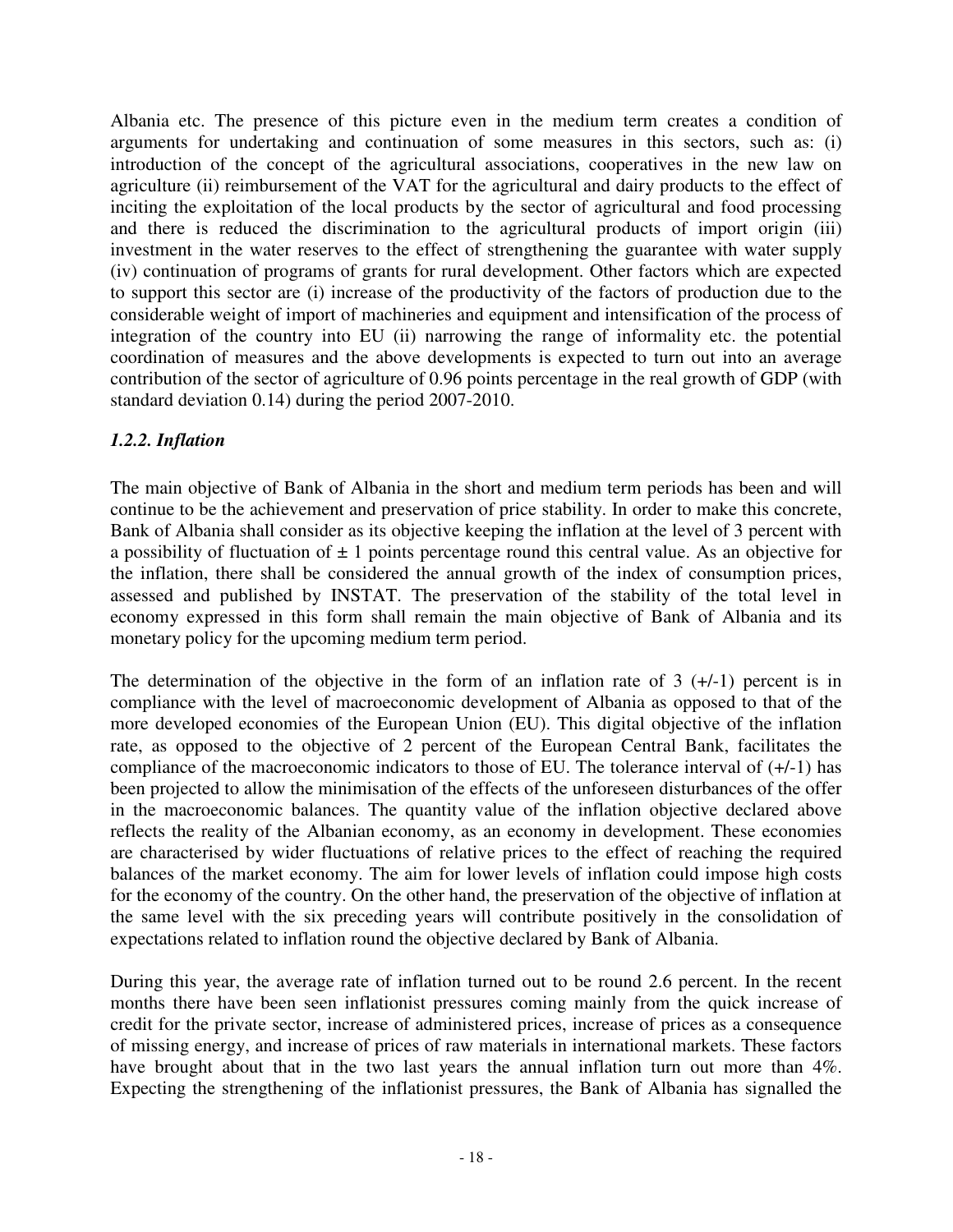restriction of monetary conditions. The expectations of the public presently turn out to be anchored close to the digital objective of the Bank of Albania.

Although presently there exist pressures for the increase of inflation, in average medium terms, there is expected that this indicator fluctuate at the objective level. The monetary policy to be followed in this period shall be to the function of controlling the inflation rate in average terms, round the level of 3 percent. Its implementation shall continue to rely on the use of indirect instruments (operations in the open market) for orienting the short term interest rates. During this period, there shall be aimed at reaching the efficiency of these instruments, their approximation to the European standards and development of financial markets.

The present agreement between the Albanian government and IMF contours a certain framework of intermediary objectives to the effect of strengthening the macroeconomic stability. This agreement extends its effects even during 2008. In the meantime, for more than 2 years, Bank of Albania has announced publicly its aim to adopt a new monetary regime, that of the Restricted Inflation. Presently, it is trying to set up the human and technical capacities for the full adoption of this regime in the future. Upon undertaking this step, it aims at improving the policy making process and successful anchoring of the inflation related expectations for the realisation of the final objective of Bank of Albania.

## *1.2.3. Monetary policy and exchange rate*

Bank of Albania, as the institution responsible for the drafting, approval and implementation of monetary policy, has made the decisions of this nature to the effect of reaching its main objective – reaching and preservation of stability of prices.

Bank of Albania operates under the regime of the monetary policy which formally is defined as the regime of Monetary Restriction. This regime assumes that the control of inflation could be realised through the determination and reaching the intermediary monetary objectives, which transmit the effects of monetary developments to the inflation rate. The monetary policy of Bank of Albania relies on the drafting of a monetary program which serves as a scenario for the eventual development of the monetary indicators. The present regime of the monetary policy is in compliance with the three year agreements PRGF/EFF, signed with IMF in January 2006. This program has served as a framework for working out steady policies to the effect of reaching the macroeconomic stability. During the ongoing period, there shall be deepened the attempts for going towards the Restricted Inflation regime. In the meantime, presently Bank of Albania has expressed a well-received objective and it is going to keep the present regime for the short term period; the aim is that for the future (in medium term period), the regime of restricted inflation be applied in its full form.

The current operational framework of Bank of Albania has been adjusted in its most part to the operational framework of European Central Bank. However, a challenge of Bank of Albania remained the efficient implementation of this operational framework of instruments which is interrelated directly to the aims of the Bank of Albania, in order to develop financial markets. The development of these markets shall determine closely even the further necessary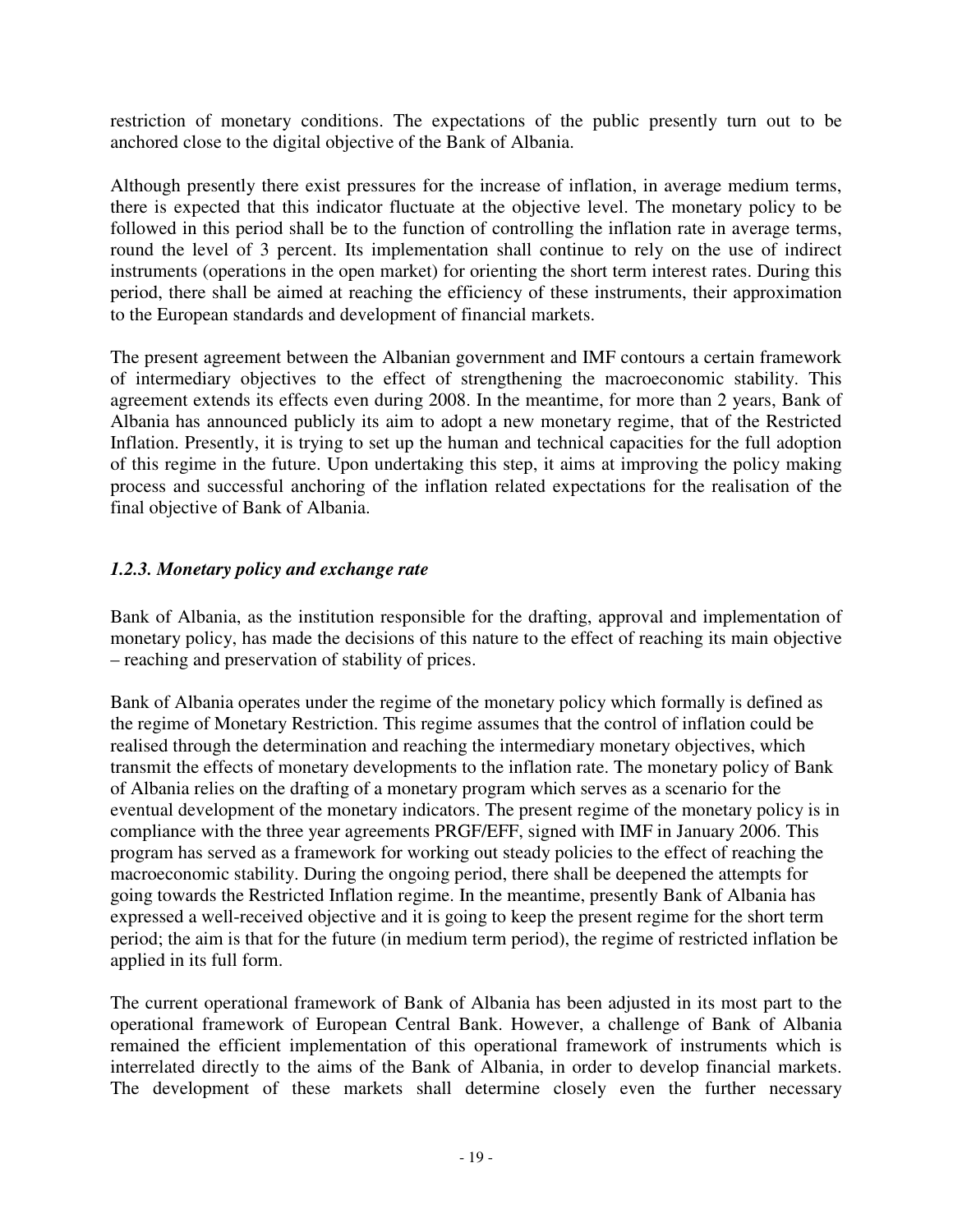improvements of the current operational framework of Bank of Albania, bringing about approximation to the international standards.

In the framework of meeting the strategic objectives in the three upcoming years, Bank of Albania is going to use a combination of indirect instruments of the monetary policy. The importance which shall be attributed to each instrument shall depend on the nature of challenges it is going to encounter.

The operations of the open market shall continue to be the main regulatory instrument of reserves of the banking system. The interest rate of repos shall remain the indirect main instrument for the implementation of the monetary policy. With the further development of markets, there is expected that the mechanism of transmission of the monetary policy become more efficient and the basic interest rate is expected to be a reference for determining the interest rates in the banking market and in the other markets. Thus, Bank of Albania shall aim at developing an environment where the long term interest rates be determined by the market itself.

The present regime of the monetary policy cohabitates with the regime of fluctuating exchange rate implemented by Bank of Albania. Bank of Albania shall continue to preserve the present regime of exchange of currencies, that of the free fluctuation of the local currency (lek), the value of which shall be determined by the market. Bank of Albania has not intervened for the rectification of deviations of the exchange rate of the basic economic factors since  $1998<sup>8</sup>$ . In the meantime, the interventions aiming at avoiding the irregularities have been mainly done for reducing the seasonal effects, in the period July – August and December of each year. During the two last years, there have been carried out even interventions to the effect of increasing the net currency reserve, combining the period of purchase with the seasonal factors. Bank of Albania shall continue to preserve the right to intervene with the market to the effect of increasing its currency reserve and softening the short term fluctuations of the exchange rate, which are caused by the irregularities in the market. At the same time, Bank of Albania preserves its right to intervene with the market whenever there is no compliance of the exchange development to the main macroeconomic indicators. Such interventions do not aim at orienting the value of lek in the medium term or long term period.

## *1.2.4. External Sector*

 $\overline{a}$ 

The external sector of Albanian economy appears in 2006 – 2007 with a worsened balance of the current account, caused mainly by the high trade deficit. The incoming influxes in capitals have been sufficient for the compensation of the current deficit, making possible a total positive balance at the level of 207 million Euro for 2006 and 173 million Euro for the nine month period of 2007. The Studies of Bank of Albania suggest that the current account is steady, consequently it does not require taking of emergent measures or policies in this respect. However, it is necessary that the development in the current deficit be kept under the supervision of authorities.

The developments of foreign trade have been characterised by continuous and increasing trade deficits, dictating the high levels of the deficit in the current account. The main factor for the

<sup>&</sup>lt;sup>8</sup> stabilisation of the financial situation after the crisis of pyramid schemes was not reflected in the exchange rate development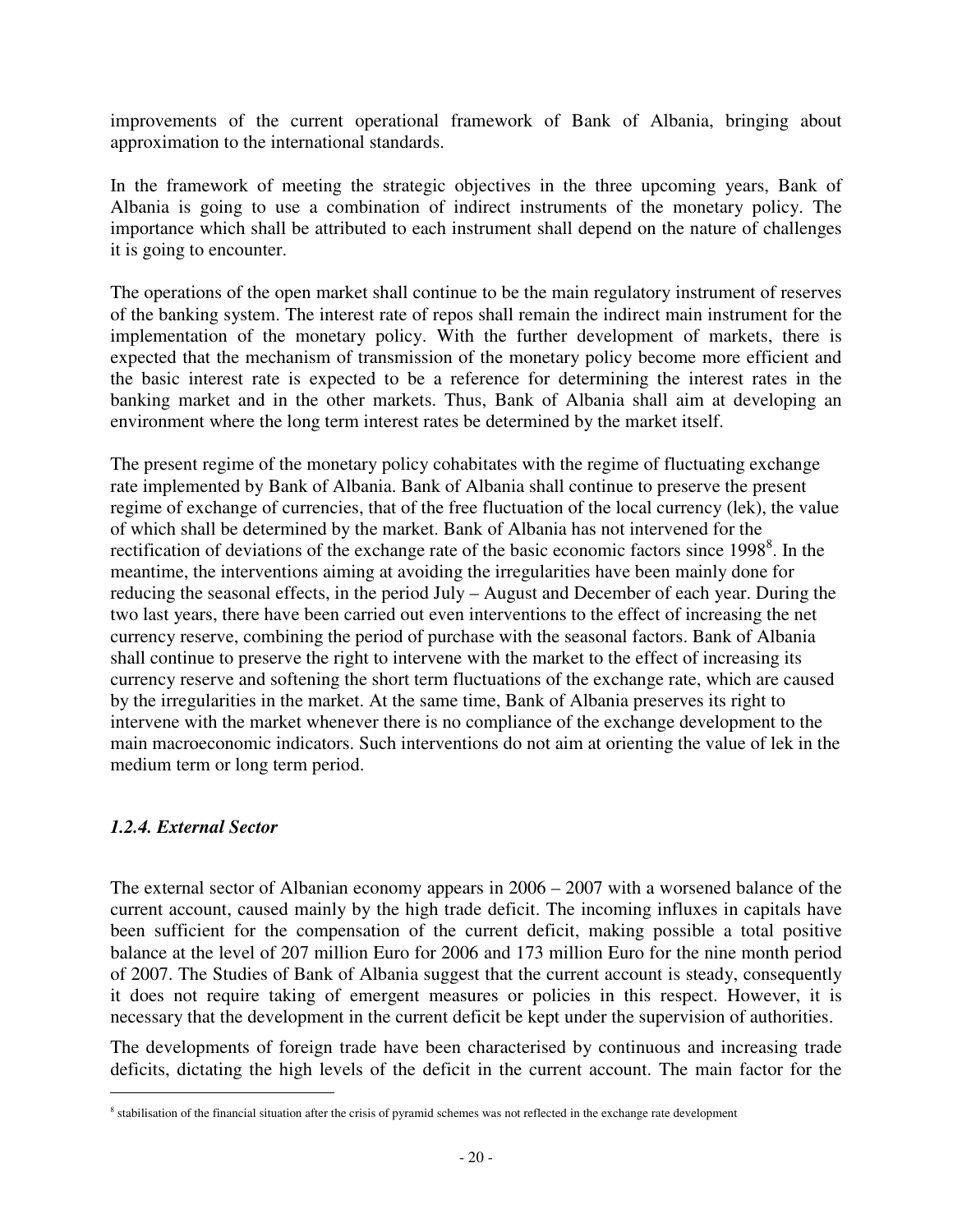increase of the trade deficit remains the high demand for imports, mainly to fulfil the needs of the economy for final and intermediary consumption. The positive development of imports has not been accompanied with the increase of export rates, thus making possible that the trade gap be deepened more and consist the main factor for high rates of the current account deficit.

The growth of imports during 2006-2007 has been one of the consequences of some external factors, such as the extraordinary increase of the oil price, accompanied with the increase of the prices of certain goods in international markets, and internal factors where the worsened energy situation in the country, brought about high imports in electrical power.

The slowdown of exports, sent during 2005, has been considerably recuperated during 2006- 2007. In the meantime, the high prices in international prices have stimulated the internal export (crude oil and chromium mineral) contributing in the increase of the revenues from the export of goods for 2007.

Considerable entries in the form of current transfers have assisted in softening the high trade deficit, bringing about the facilitation of the position of payments balance. The remittances of emigrants for 2006 are evaluated in 935 million Euro, or round 12.8% of GDP. For the first half of 2007, the remittances of emigrants (of 723 million euro) are evaluated to be 11% higher compared to one year ago.

On the other hand, the financing of the current account has been made possible by the incoming influences of foreign capital as well as direct foreign investments and loan-taking from abroad.

The indicator of the direct foreign investment for 2006 is evaluated in 3.6% of GDP (250.3 million Euro). The service of the foreign debt is evaluated at modest levels, reaching round 4.1 percent of the total of exports (for 2006) or below the level considered to be critical, of 25%.

The movements of capital during the first half of 2007 registered a net influx of 327 million Euro, as a consequence of the incoming capital transfers of 44 million Euro, as well as of positive balance of the financial account of 283 million Euro. This positive balance of the financial account has come mainly due to the incoming influxes in the form of direct investment (foreign direct investment are evaluated at the level 145.6 million Euro or 16% higher compared to one year ago), of the loan-taking from abroad (the liabilities from loan-taking have been increased by 62.8 million ) as well as of the deposits of the foreign financial institutions in our banking system. The loan-taking from abroad is evaluated to be 29% lower compared to one year ago, consequently of the reduction of the loan-taking from abroad, be it from the state sector (17 percent) as well as from the private one (66 percent).

The surplus in the total balance has brought about in the increase of the currency reserves of the monetary authority with round 38 million Euro. The currency reserve, evaluated in 1.4 billion Euro, at the end of the period remains at acceptable levels, covering round 4.1 import months. Bank of Albania shall continue to keep a sufficient level of the currency reserves to cover at least 4 import months. The incoming of the currency in the form of direct foreign investments and the remittances from emigrants can have an impact on increasing pressures for the evaluation of the local currency, which has been evaluated round 3.03 as against the basket of currencies since the beginning of the year.

In the framework of the regulatory changes and adoption of legislation to the "*acquis communitare*", Bank of Albania is undertaking the necessary regulatory preparations for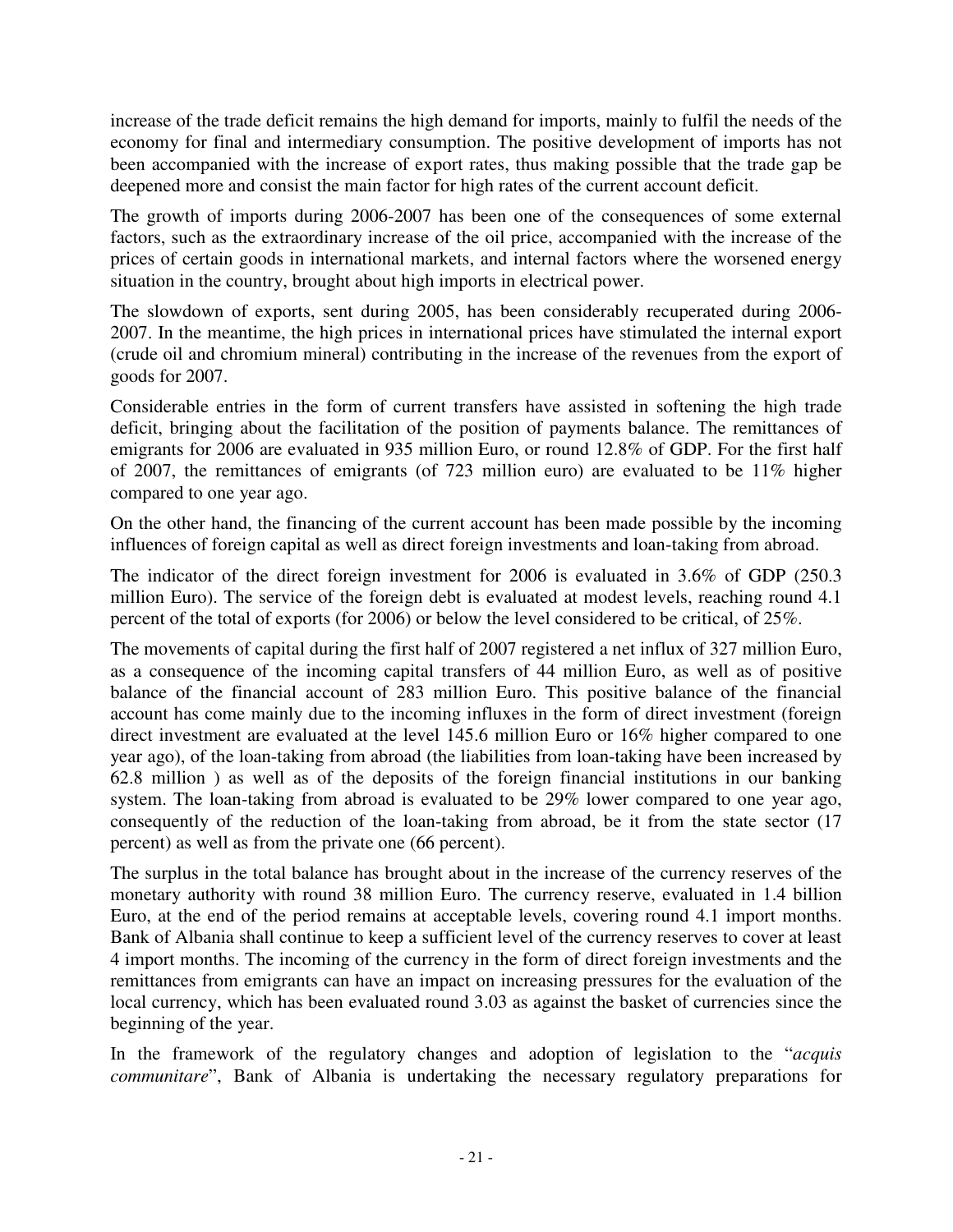liberalising the capital account in the medium term period, through the approval of the Standing Rules of the Liberalisation of the Capital Account.

## **2. PUBLIC FINANCES**

In the essence of the program of government for the public finances and at the same time of the Sector Strategy of Public Finances for the period  $2007 - 2013$  is the total reformation of the public finances, through the implementation of the system of the integrated planning and harmonising of the annual budget to PBA, SKZHI and process of stabilisation and association. The reformation of the essential constituents of the public finances for the upcoming years shall aim at:

- Extension of the taxation basis and reduction of fiscal load;
- Improvement of the quality of service to the tax payers, offering of new services and products;
- Simplification of the taxes system;
- Simplification of the procedure of disclosure and payment of taxes;
- Reduction of the unnecessary contacts of tax-payers with the taxation administration (even this can be included at the quality of the service to the tax payer);
- Modernisation of the debt management, increase of the basis of investment; extension of period for the maturity of the internal debt;
- Increase of quality and effectiveness of public expenses and reformation of management and implementation of the public investment;
- Improvement of the public financial management (including the functioning of treasury, accounting and internal control, for the development of a sustainable and steady system for the implementation of the budget).

# **2.1. Total Balance of Government and Debt**

## **2.1.1. Strategy of Policies and medium term objectives**

In the strategy of public finances, there are determined two main pillars of taxation and customs policy and administration for years 2007-2010, which consist in: (i) extension of the taxable basis and compliance of tax policy with national priority, and: (ii) boosting of performance and reliability of the taxation and customs administration.

## *I. Extension of the taxable basis and compliance of tax policy with national priority.*

The aim is that the taxation policy in Albania create and preserve the balancing between ensuring the necessary revenues in order to support the public expenses and establishment of an appropriate climate for business. The fiscal load should not distort the decisions for investing of the local and foreign private, local and foreign sector. This aim of the taxation policy shall be achieved through:

• Distribution of the load of taxes equally and less deforming. This shall include: changes in policies and administration, to reach a higher level of performance of taxation obligations and for increasing the formalisation of employment; improvement in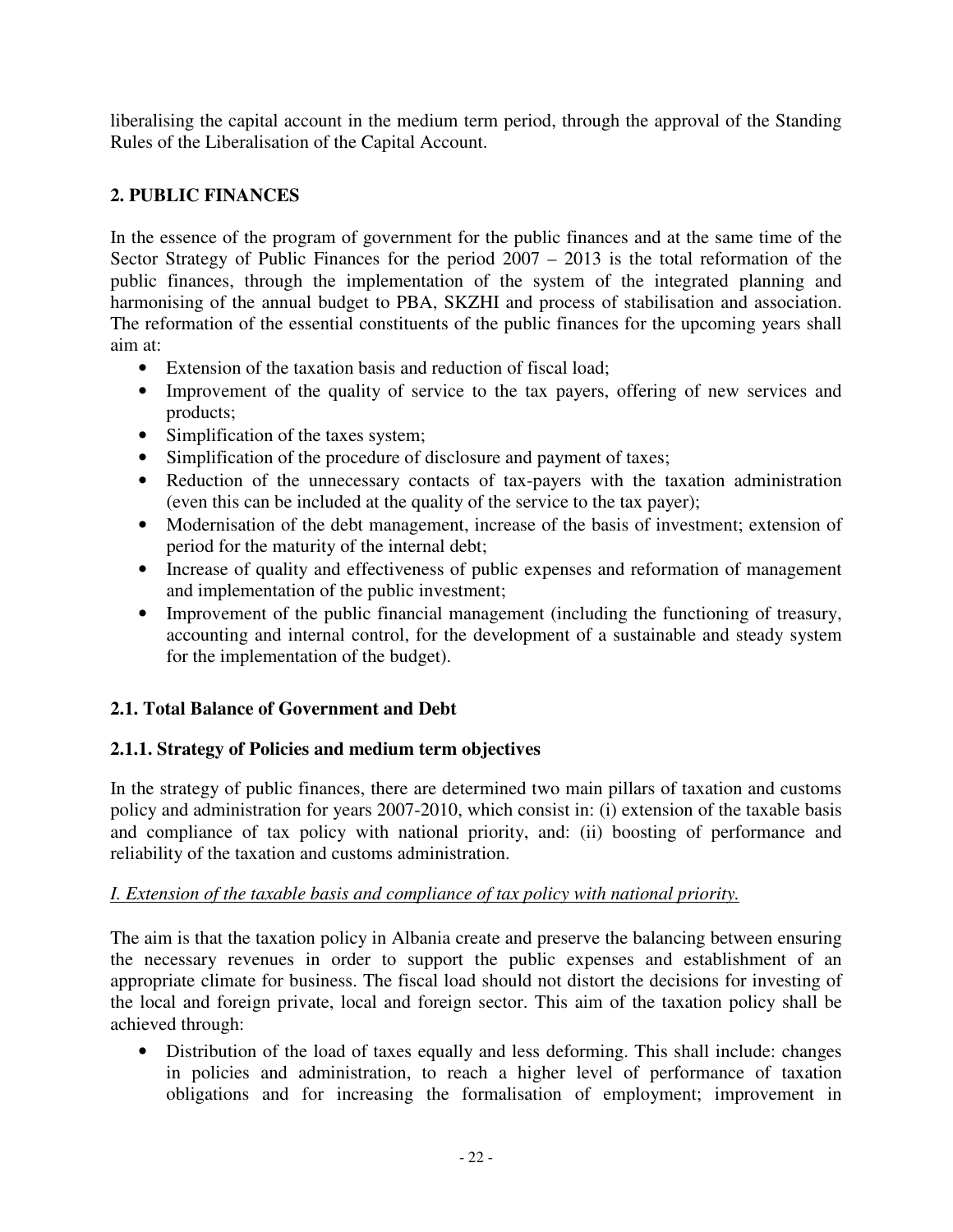implementation of the existing policies, in a way that taxes be distributed more equally within the community.

- Development of a tax system which supports the drafting of fair and promoting fiscal policies for the economic development and that of business. The policies of taxes and their level shall be drafted in order to serve effectively to the economic and social strategy of the government.
- Progressive approximation of the taxation policy towards the European legislation.

## *II. Boosting of performance and reliability of the taxation and customs administration*

In the represent situation, the administrations of revenues have shortcomings in setting priorities in their activities and the focus of their work relies on fulfilment of the revenues plan for short term periods. This way of administration injures the reaching of strategic objectives of both administrations, such as the encouragement of voluntary performance of tax obligations of the tax payers, fight against evasion, establishing an appropriate climate for the development of business, protection of markets from trafficking and smuggling.

These objectives become more difficult to be reached in the absence of clear information on the taxation and customs obligations of the tax payers and by the non-transparent and non-uniform of the existing rules by the employees of both administrations. The achievements in this sector are necessary not only for collecting more revenues and for the establishment of a better taxation system, and extension of basis, but also as an indispensable institutional reform in order to incite new investments. The strategy aims at the reformation of administration towards the modernization, in order to operate more efficiently, be flexible to change which are incited by the international and domestic environment, collect revenues based on self-disclosure, and voluntary performance of obligations.

## *Main elements of this component of strategy are:*

- Identification of the main resources of fiscal evasion, lowering the gap between the collectable taxes, according to the taxation and customs legislation, and the taxes which are effectively collected. As we highlighted above, the administration of taxes has a major role in reducing the fiscal evasion and in extending the taxable basis trough the administration and implementation in the appropriate way of the taxation legislation and increase of the voluntary performance of obligations. The same important role has also the customs administration, for ensuring the collection of taxes it administers, through the control it exercises on the movement of goods and correct implementation of the tax legislation.
- Improvement of quality of services for tax-payers, and establishment of appropriate conditions for the development of business. The insurance of an effective service for the tax-payers plays an important role in improving the public image of both administrations, and establishment of a reputation of integrity and effectiveness. In the taxation administration this is going to include the simplification of procedures, improvement of compliance of laws and regulations, as well as making them available to the tax-payers in simple and accessible ways. In the customs administration, the attention shall be on the implementation of the modern methods of work, and establishment of a computerised environment for the performance of obligations.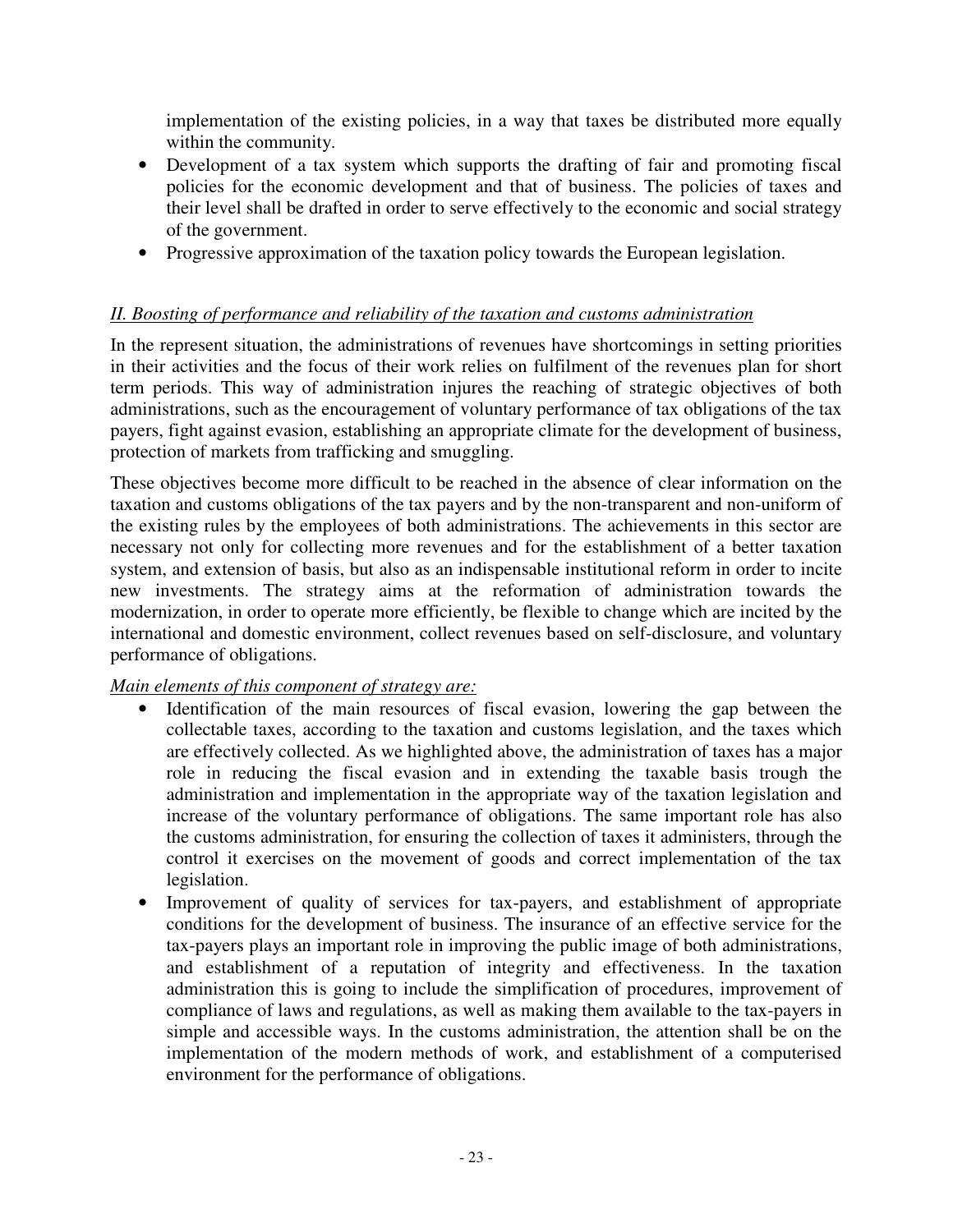- Protection of markets and society. The customs are becoming one of the most important institutions for the protection of markets and society, paving the way for the development of the international trade. The Stabilisation and Association Agreement with EU opened up new ways for the Albanian customs for reaching this objective, through the establishment of the legislative and political framework in this field: the policies of EU for fighting against terrorism, resolutions of the International Organization of Customs on the security and simplification of the chain of international trade etc.
- The improvement of performance in both administrations, strengthening of control on management and auditing for the improvement of capacities for strategic management, consistent implementation of procedures, correct and unified implementation of MTLs and reduction of corruption. The achievement of these objectives shall include an internal control system based on the evaluation of risk, independent investigation for nonimplementation of procedures and violation of rules, complaint procedures, simplification and clarification of rules and procedures for the elimination of the possibility for discretional decisions.
- Acceleration of the progress in the reform of the administrations for meeting the EU requirements.

## **Medium Term Fiscal Policy, 2008-2010:**

Fiscal forecasts have been based on an analysis of the multi-annual developments of fiscal indicators, of their realisation so far, in the objectives for the reduction of fiscal evasion, as well as in the forecasts of economic growth. A positive effect on the revenues shall be from the continuous administrative improvements and strengthening of administrative capacities. These improvements shall reduce the fiscal evasion and shall strengthen the voluntary disclosure of the tax payers and the formalisation of economy. The fiscal medium term policy is based on:

- Keeping the VAT rate constant during the three upcoming years. Keeping the VAT constant for the three upcoming years has been based not only on the negative impacts which can have on the revenues of state budget, but also on the social life. Our country is characterised by a steady macroeconomic environment, where the inflation related pressures have turned out to be lower than the foreseen ones (under 3%) although the government has launched a policy towards increasing the salaries and the pensions. At the same time, there has been established that the tendency of price towards the reduction appears not elastic, thus, it is not likely that the reduction of VAT would turn out into reduction of prices. Such a phenomenon has not been seen even in the present situation, where the reduction of the customs fee due to the signing of SAA and implementation of WTO is evaluated round 2-2.5%. Another important aspect for non-reduction of VAT is the indicator of the trade balance. Our country has a high trade deficit and the reduction of VAT would have further impact on the increase of the trade deficit, through the favouring of imports and discouragement of exports.
- Reduction to half of the profit taxation (from 20% to 10%) until 2010, starting the application from 1 January 2008. This fiscal measure is foreseen to have a positive impact on the domestic economy, since there shall be increased the taxable basis, domestic business shall be encouraged to declare the real figures of accounting balances, and the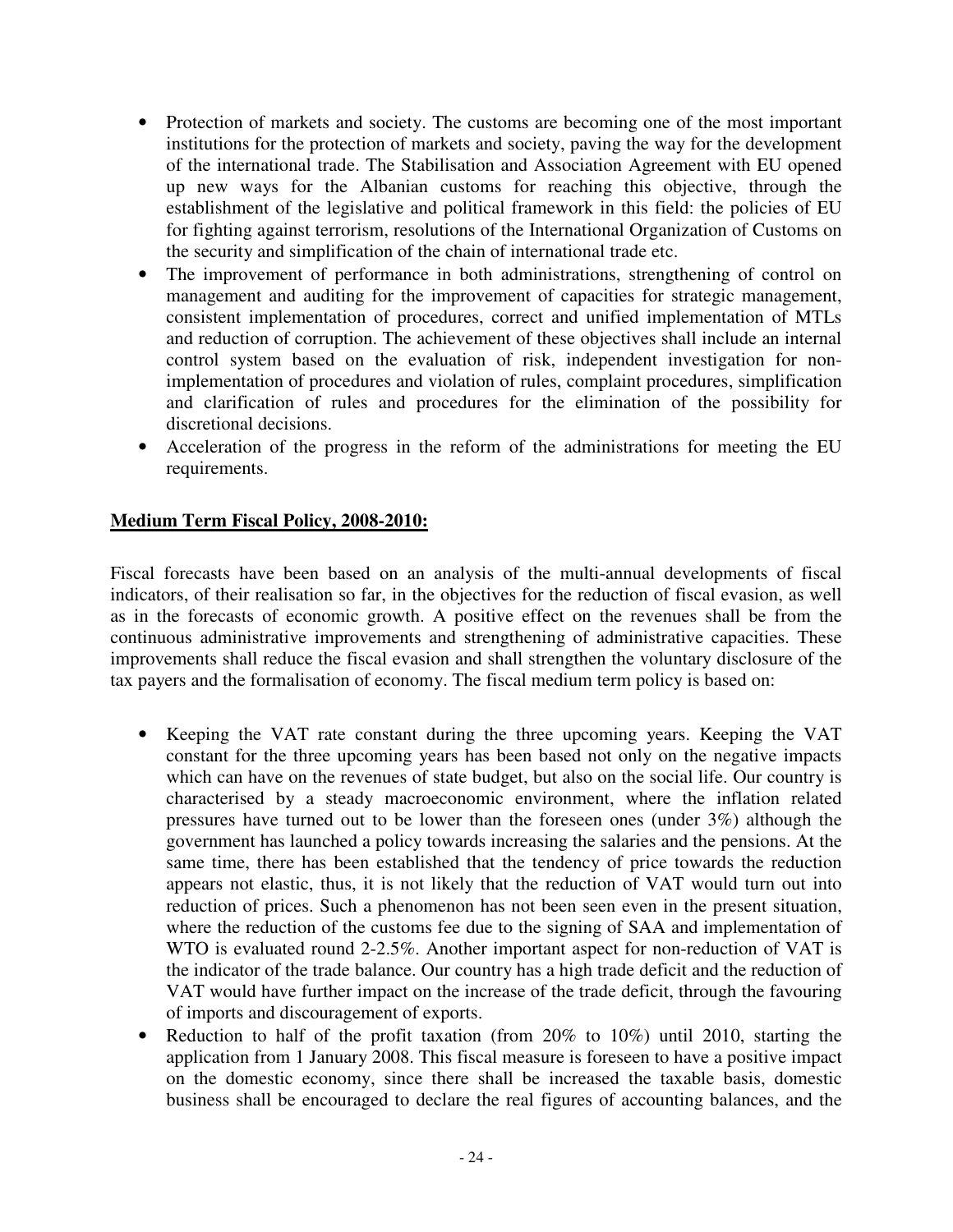climate shall be more attractive for investments, specifically for the foreign direct and indirect investments.

- The revenues from the taxation on profit for the three upcoming years is based on the extension of the taxation basis (total profit of business) as a consequence of growth of economy and administrative and structural improvement (increase of GDP is oriented by the sectors paying profit tax), as well as strengthening of the exemption from profit tax. The realisation of the revenues from the profit tax for the period  $2007 - 2010$  consists even the risk of non-collection of the revenues from KESH, due to the worsened financial situation of the company. However, the financial situation of the corporation has good premises to be improved in the 3 upcoming years, regardless of the energy difficulties which can accompany the country even for some other years. In the macroeconomic forecasts there has not been taken into consideration this risk, since with reference to the historic tendency of lowering the profit tax, where the profit tax rate has fallen, the performance of the revenues from the profit tax has been increased considerably above the historic average.
- A light increase in the accise in strong goods. The revenues from accise rely on the increase of the level of accise of fuels, alcoholic drinks, wine and beer, from 1 July 2007, approximating their accises to the level of the accise of the regional countries, as well as an extension of the taxable basis, following the tendency of the recent years, as well as the growth rates of GDP. At the same time there ahs been foreseen the increase of revenues from accise in the other goods, which reflects the economic growth and extension of taxable basis.
- Application of the flat tax system on the personal income, eliminating the progressive taxation scale, and keeping an exclusive threshold level of 10 000 lek for salaries up to 30 000 lek. All the categories of the personal income shall be taxed at the unique level of 10%, starting from the second half of 2007. The application of the flat tax shall have a positive impact, specifically on the category of employees with high income, a category which after the application of this fiscal measure (part of private business), is deemed to be completely motivated to disclose the real revenues. At the same time, there shall be simplified even the procedures of disclosure and calculation of this taxation.
- The social insurance contribution rate has been foreseen to remain the same as the level applied in September 2006, as a consequence of the review of the existing schema.
- An increase in the level of the national taxes, considering an increase of the tax of import of used vehicles (environment tax), reduction of the tax of per-day-stay of foreign vehicles, consular and port tax (starting from 1 July 2007).
- There has been foreseen also an increase in the level of local taxes, respectively the property tax on the buildings, which are in ownership or use within the territories of the tourist villages (starting from 1 July 2007).
- Reduction of customs tax, as a consequence of lowering to zero the customs tax for vehicles (starting from 1 July 2007). The trend of revenues from the customs revenues is a falling trend, as a consequence of the reduction of the customs duties (WTO and SAA commitments).
- Forecast of the non-tax revenues is based on the transfer of profit from Band o Albania, revenues from non-budget institutions, and other budget institutions. The revenue of the remaining period 2008 – 2010 shall again be subject to review, due to the process of privatisation of shares of the Government in the public enterprises.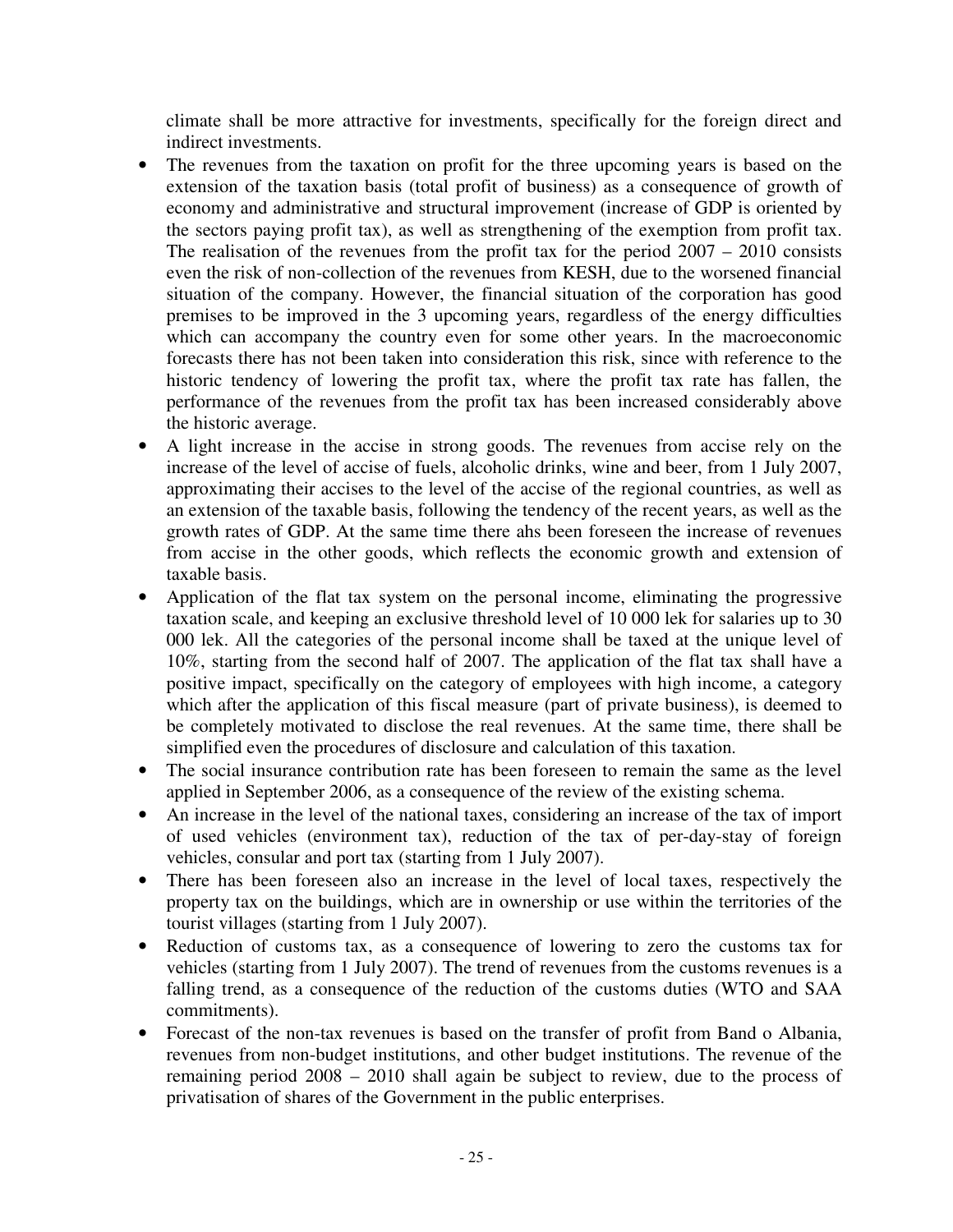- Forecast of the revenues from aid and grants is based in GDP 2007 2009 and in the agreement with IMF.
- At the same time, there are being done progressive and continuous improvements and approximations of the tax policy towards the European legislation. This shall lead to the increase of transparency, reduction of the administrative procedures and administrative improvement, and, consequently, in the extension of the taxable basis and of the taxation revenues.

## *Revenues of State Budget*

The total of the budget revenues are foreseen to reach more than 27% of the GDP. The taxation revenues consist the bulk of the total revenues, round 94% and make up round 26% of the GDP in 2010. The fiscal policy of the government continues to remain an inciting policy of the offer and aims at further reducing the direct taxes, which make up a smaller percentage compared to the indirect ones (Table 4 and Table 2 in the Annex2).

| No.            | <b>DENOMINATION</b>                | Fact<br>2006 | <b>Reviewed</b><br><b>Budget</b><br>2007 | <b>Draft</b><br><b>Budget</b><br>2008 | <b>Draft</b><br><b>Budget</b><br>2009 | <b>Draft</b><br><b>Budget</b><br>2010 |
|----------------|------------------------------------|--------------|------------------------------------------|---------------------------------------|---------------------------------------|---------------------------------------|
|                | <b>TOTAL OF REVENUES</b>           | 25.50%       | 26.91%                                   | 26.37%                                | $26.71\%$                             | 27.36%                                |
| I.             | <b>Revenues from aid</b>           | $0.89\%$     | $0.40\%$                                 | $0.44\%$                              | $0.26\%$                              | 0.19%                                 |
| II.            | <b>Taxation revenues</b>           | 22.84%       | 24.04%                                   | 24.39%                                | 24.92%                                | 25.68%                                |
| II.1           | <b>From taxation and Customs</b>   | 17.24%       | 18.32%                                   | 18.19%                                | 18.22%                                | 18.73%                                |
| 1              | <b>Taxation on Added Value</b>     | 8.25%        | 8.94%                                    | 9.29%                                 | 9.19%                                 | 9.37%                                 |
| $\overline{2}$ | Profit Tax                         | 2.47%        | 2.33%                                    | 1.34%                                 | 1.50%                                 | 1.61%                                 |
| 3              | Accises                            | 2.56%        | 2.94%                                    | 3.58%                                 | 3.52%                                 | 3.59%                                 |
| 4              | <b>Taxation on Personal Income</b> | 0.95%        | 1.32%                                    | 1.51%                                 | 1.68%                                 | 1.88%                                 |
| 5              | National Tax and others            | 1.45%        | 1.67%                                    | 1.60%                                 | 1.83%                                 | 1.85%                                 |
| 6              | <b>Customs Tax</b>                 | 1.56%        | 1.13%                                    | 0.87%                                 | 0.49%                                 | 0.43%                                 |
| II.2           | <b>Revenues from Local Tax</b>     | 1.24%        | 1.36%                                    | $1.45\%$                              | 1.58%                                 | $1.68\%$                              |
| $\mathbf{1}$   | Local Tax                          | $0.80\%$     | 0.85%                                    | 0.88%                                 | 0.93%                                 | 0.93%                                 |
| $\overline{2}$ | Property Tax (buildings)           | 0.14%        | 0.23%                                    | 0.29%                                 | 0.37%                                 | 0.48%                                 |
| 3              | <b>Taxation on Small Business</b>  | 0.29%        | 0.27%                                    | 0.28%                                 | 0.28%                                 | 0.28%                                 |
|                | <b>Independent Budget Revenue</b>  |              |                                          |                                       |                                       |                                       |
| II.3           | (contributions)                    | $4.37\%$     | 4.36%                                    | $4.75\%$                              | 5.13%                                 | $5.27\%$                              |
| $\mathbf{1}$   | Social Insurance                   | 3.97%        | 3.90%                                    | 4.26%                                 | 4.60%                                 | 4.73%                                 |
| $\overline{2}$ | <b>Health Insurance</b>            | 0.40%        | 0.46%                                    | 0.49%                                 | 0.52%                                 | 0.54%                                 |
| III.           | <b>Non-tax Revenues</b>            | $1.77\%$     | 2.47%                                    | 1.54%                                 | 1.53%                                 | $1.48\%$                              |
| $\mathbf{1}$   | Profit from Bank of Albania        | 0.58%        | 0.52%                                    | 0.51%                                 | 0.48%                                 | 0.45%                                 |
| $\overline{2}$ | Revenues from Budget Institutions  | 0.92%        | 1.07%                                    | 0.93%                                 | $0.94\%$                              | 0.93%                                 |
| 3              | Dividend                           | $0.00\%$     | 0.74%                                    | 0.01%                                 | 0.02%                                 | 0.03%                                 |
| $\overline{4}$ | Others                             | 0.27%        | 0.11%                                    | 0.09%                                 | 0.08%                                 | 0.08%                                 |

#### **Table 4: Budget revenues, 2006-2010.**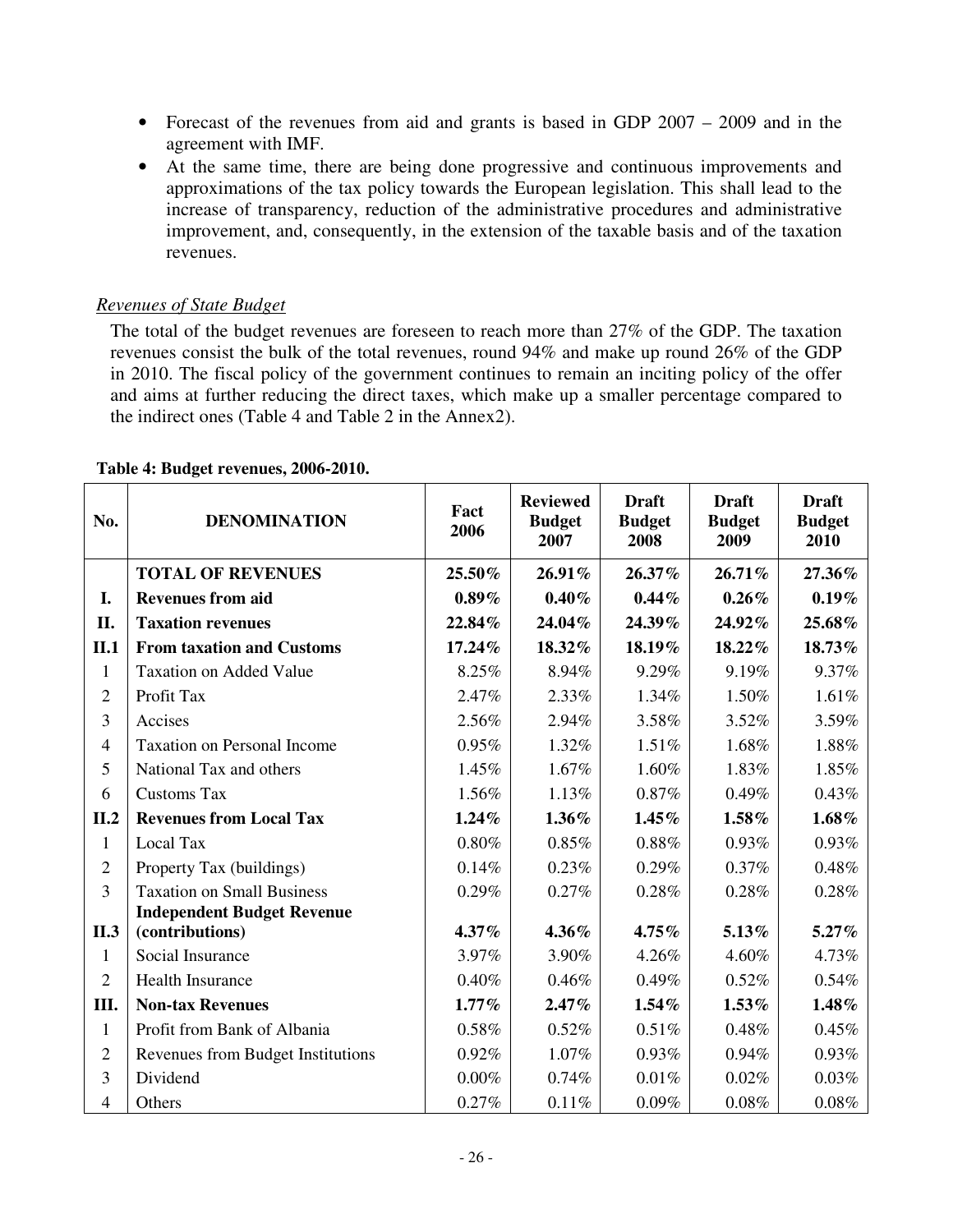## **2.1.2. Present Balance and Medium Term Perspective**

## *Financing the deficit*

The government aims at preserving the fiscal stability. This requires that the budget deficit and public debt be kept within the limits which are in compliance with the sustainable growth of economy. In addition to the fiscal deficit 2008 (7.93% of the GDP), which comes as a consequence of the reasons mentioned above and for which there has been agreed even with IMF, there is a clear trend of reduction of the budget deficit 2006-2010.

Table 5 displays the deficit and its financing for the medium term budget program 2007 – 2010. The budget deficit is financed by the internal loan-taking and by the revenues from privatisation, as well as from the foreign development credit.

Foreign credits are foreseen to be reduced from 1.33% of the GDP in 2007 to 1.25% of the GDP in 2010, following the same trend as the public investments with foreign investment. The internal loan-taking is used as a balancing component for covering the part of deficit which has not been financed and it has been foreseen to be reduced from 2.41% of GDP in 2006 to 2.31% for 2010. During 2008 – 2010, the internal loan-taking is within the permitted limits for a careful macroeconomic management (for more information, refer to point 2.1.3).

|                              | Fact<br>2006 | Reviewed<br>Budget 2007 | Draft<br><b>Budget</b><br>2008 | Draft<br><b>Budget</b><br>2009 | Draft<br><b>Budget</b><br>2010 |
|------------------------------|--------------|-------------------------|--------------------------------|--------------------------------|--------------------------------|
| <b>DEFICIT</b>               | $-3.26$      | $-4.63$                 | $-7.93$                        | $-3.90$                        | $-3.63$                        |
| <b>FINANCING</b>             | 3.26         | 4.63                    | 7.93                           | 3.90                           | 3.63                           |
| I: Internal                  | 2.63         | 3.30                    | 2.73                           | 2.43                           | 2.38                           |
| Revenues from privatisation* | 0.22         | 1.49                    | 0.38                           | 0.08                           | 0.08                           |
| Net loan-taking              | 2.41         | 1.81                    | 2.3                            | 2.34                           | 2.31                           |
| II: Foreign                  | 0.64         | 1.33                    | 5.20                           | 1.47                           | 1.25                           |

**Table 5: Budget deficit and its financing for years 2006 – 2010 (% of GDP)** 

\*Revenues from privatisation for the strategic sectors have not been included.

#### *Framework of public expenses for 2008 – 2010*

The structure of expenses is based on the forecast of revenues and financing for the period 2008 – 2010, and it is in compliance with the structure agreed with IMF.

In the tables 6 there has been displayed the consolidated framework of the expenses for 2008 – 2010. The total of the public expenses is foreseen to reach round 31 percent of GDP in 2010. During this period the current expenses shall follow the same growing trend, this being a consequence of the increase of the expenses of maintenance, which shall support the increasing investments in the infrastructure (mainly roads). In the meantime, the capital expenses are foreseen to have a constant value making up round 6.35% of GDP for 2010 compared to 5.7% of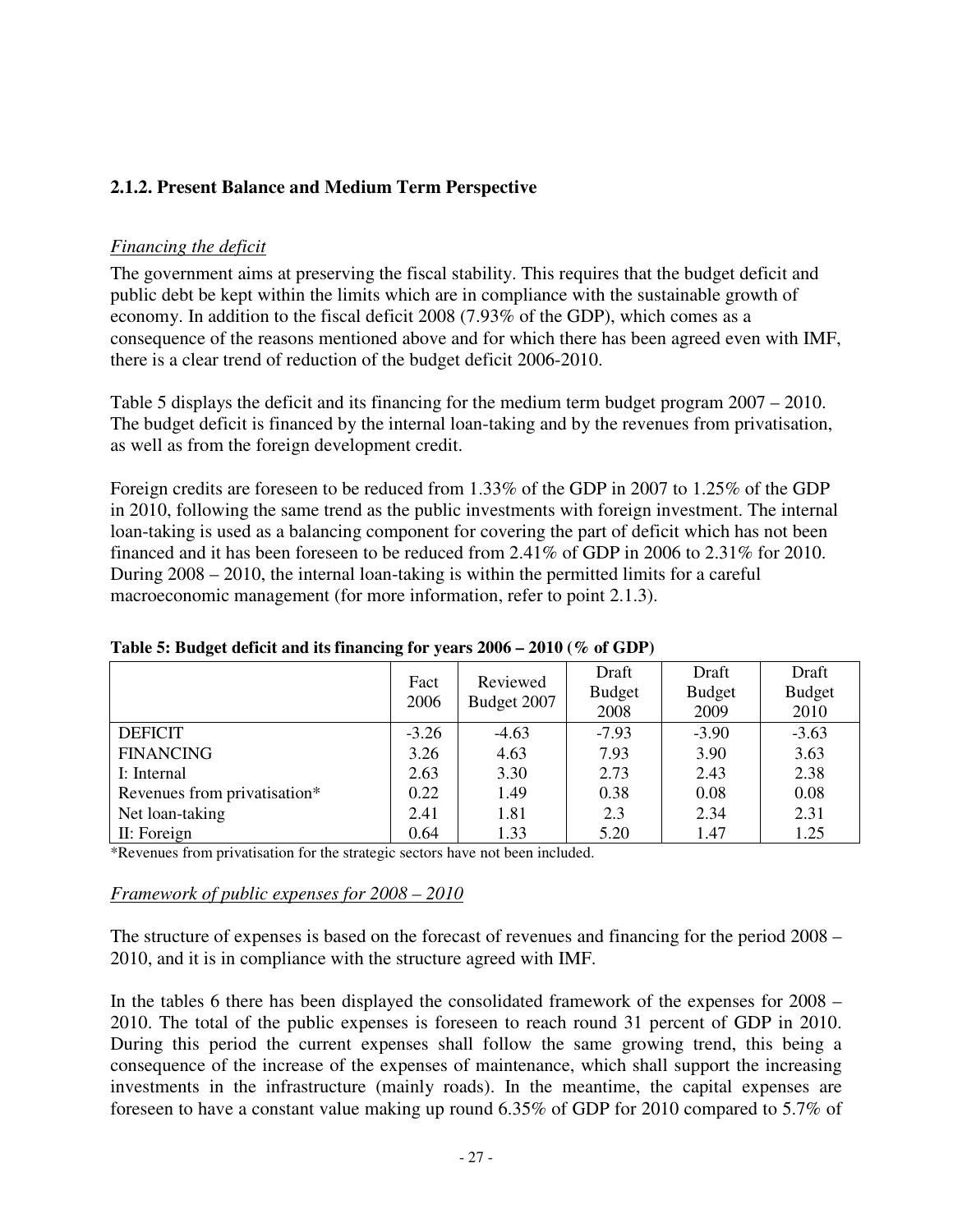GD in 2006, with the exception of the year 2008 (which has been influenced by the foreign financing foreseen for the construction of the road Durres-Kukes-Morine). The expenses of the local government have been foreseen to be increased every year reaching 2.98% of the GDP for 2010. The fund of social insurance is foreseen to stay constant in round 7% of the GDP during the period 2008-2010.

|                                    |       |               | 2008          |          |          |
|------------------------------------|-------|---------------|---------------|----------|----------|
|                                    |       | 2007          | Proposed      | 2009     | 2010     |
|                                    | 2006  | (Supplement.) | <b>Budget</b> | Forecast | Forecast |
| <b>TOTAL IF EXPENSES</b>           | 28.77 | 31.53         | 34.31         | 30.61    | 30.99    |
| I. Current expenses                | 22.77 | 24.01         | 23.51         | 23.56    | 23.76    |
| 1) Expenses for personnel          | 6.30  | 6.44          | 6.32          | 6.09     | 6.21     |
| 2) Interests                       | 2.78  | 2.87          | 3.10          | 3.09     | 2.98     |
| Domestic                           | 2.55  | 2.52          | 2.70          | 2.59     | 2.47     |
| Foreign                            | 0.23  | 0.35          | 0.40          | 0.50     | 0.50     |
| 3) Operating and Maintenance       |       |               |               |          |          |
| Expenses                           | 2.53  | 2.53          | 2.59          | 2.73     | 2.89     |
| 4) Subsidies                       | 0.43  | 0.27          | 0.21          | 0.24     | 0.22     |
| 5) Expenses for Social and Health  |       |               |               |          |          |
| Insurance                          | 6.67  | 7.24          | 7.07          | 6.98     | 6.91     |
| 6) Expenses of Local Government    | 2.52  | 2.67          | 2.75          | 2.88     | 2.98     |
| 7) Transfers for Social Protection | 1.53  | 1.44          | 1.44          | 1.51     | 1.52     |
| 8) Others                          | 0.00  | 0.56          | 0.05          | 0.04     | 0.05     |
| II. Capital expenses               | 5.68  | 7.14          | 9.81%         | 6.15     | 6.35     |
| <b>Internal Financing</b>          | 3.94  | 5.00          | 3,61          | 3.86     | 4.37     |
| Foreign Financing                  | 1.74  | 2.13          | 6.20          | 2.28     | 1.98     |
| <b>Capital Transfers</b>           | 0.32  | 0.00          | 0.00          | 0.00     | 0.00     |
| III. Reserves and Contingency      | 0.00  | 0.39          | 0.99          | 0.91     | 0.87     |

**Table 6: Expenses of Local Government 2006 – 2010 (% of GDP).** 

\* Expenses for personnel for the period 2008 – 2010 doe not include the fund of contingency for the policy of salary increases.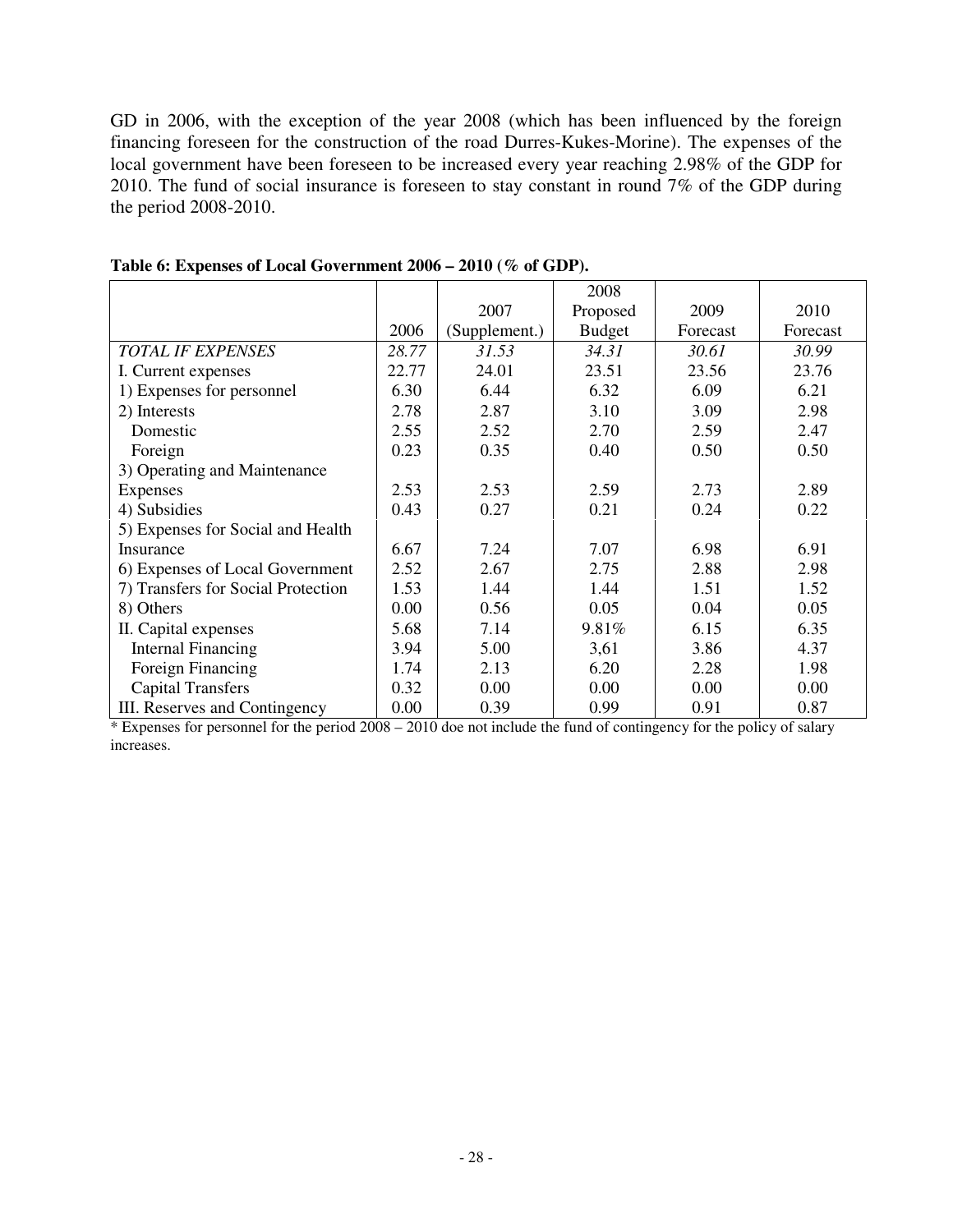### *A. Current expenses*

## *1- Expenses of personnel*

During this period the government shall continue to follow the same policy keeping the cost of expenses for personnel for the local government at the level 6.3% of the GDP. The expenses for personnel include the salaries and the social insurance for the employees of the central power. Consequently the real increase of salaries shall be above the inflation rate during 2008 – 2010, which is in compliance with the policy of the government for the improvement of the performance at work and for the absorption and keeping of personnel.

### *2- Interests*

The internal interests are foreseen to be decreased from 2.53% of GDP in 2006 to 2.43% in 2010. The foreign interest shall increase slightly from 0.23% of GDP in 2006 to 0.5 % of GDP in 2010 (for more information see point 2.1.3.)

### *3- Operating and maintenance expenses*

As it was highlighted earlier, the operating expenses and maintenance for the central power have been foreseen to increase to 2.89% of the GDP in 2010, which is in compliance with the policy of the government for the reduction of the operating and maintenance expenses connected to the administrative expenses and increase of that part which is connected to services, mainly for the maintenance of capital expenses.

#### *4- Subsidies*

The policy for the reduction of expenses for subsidies has been reflected in the relationship of the subsidy to the GDP which is foreseen to be reduced from 0.43% in 2006 to 0.22% in 2010. This is going to be accompanied even by continuous reforms in the priority sectors, such as drinkable water and railways.

## *5- Expenses for social and health insurance*

The expenses for the social and health insurance, as it was highlighted above, shall stay constant during 2008 – 2010 in round 7% of GDP. The foreseen figures reflect the policy for increasing the revenues from social contributions, thus reducing the transfer from the central budget.

## *6- Expenses of local government*

The expenses of local government shall reach the level of 2.98% of the GDP in 2010 compared to 2.5% in 2006, as a consequence of the continuous increase of the own revenues as a result of the process of decentralisation and boosting the administrative capacities.

## *7- Transfers for social protection*

The transfers for the social protection include (i) payments for social assistance including economic allowance and payments for the disabled persons; and (ii) payments for the national service of employment covering the unemployment allowances. The policy of the government aims at the progressive reduction of subsidies for payments and programs of social insurance and re-allocation of the courses into the programs of the social protection. This is going to be accompanied with taking of measures for improving management, identifying and taking into account the programs of social protection, to the effect of improving the effectiveness of this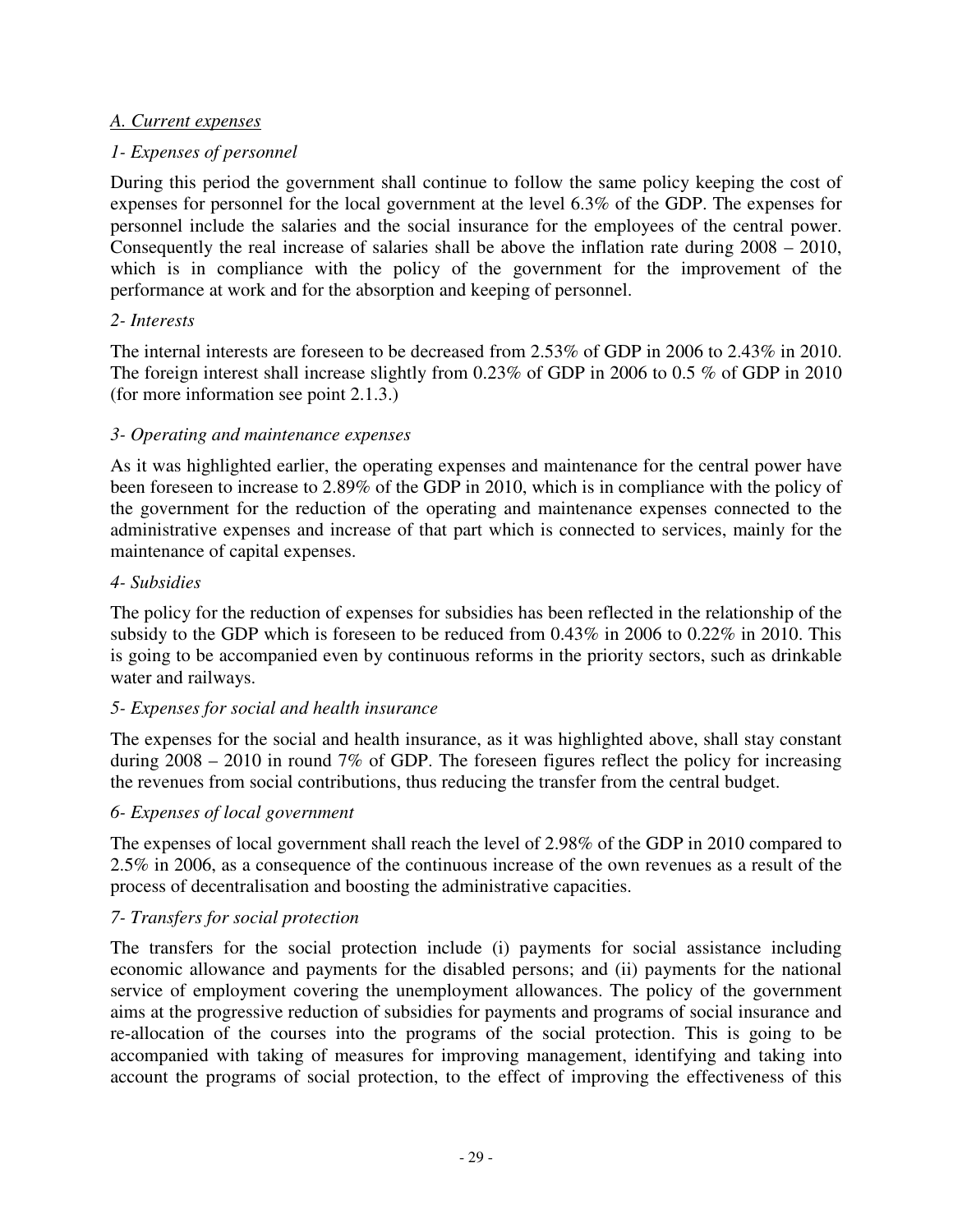assistance. The transfers for the social protection in total are foreseen to reach 1.52% of GDP in 2010 compared to 1.44% of GDP in 2006.

## *B. Public investments*

 The public investments are financed by two sources: the foreign and internal ones. The new procedures of investments were introduced in 2007, to the effect of strengthening the connection of the policies of the government and allocation of the budget funds, as well as for the development of an Evaluation Cycle for the identification of the Public Procedures in the framework of the System of the Integrated Planning. With the implementation of these procedures, the government aims to point out the problems of information and management which have limited its powers for the use with effectiveness of the sources of the foreign financing available.

On the one hand, the foreign financing for the period 2007 – 2010 has been foreseen to be reduced every year reaching 1.98% of the GDP in 2010 (in addition to the fact mentioned above for the figures foreseen for the period 2008 – 2009 which are connected to the financing of the road Durres Kukes Morine) which reflects the increasing level of economic development of Albania. On the other hand the capital expenses with internal financing shall be increased every year reaching 4.37% of the GDP in 2010 which shall go mainly to the priority sectors, such as education, health and infrastructure.

## **2.1.3. Levels of Debt Development**

The public debt in the Republic of Albania is represented by the debt of central government, since for the moment the local government does not yet have the right to emit securities for the public debt. The debt of the central government consists of the debt of financial instruments (bonds and obligations) as well as the contracted debt consisting of the different credits taken or guaranteed by the Albanian state for concession and trade interests.

The stock of public debt at the end of 2006 was 54.97% of GDP. Later 2007 it is foreseen that this stock reaches 53.61% of the GDP, divided into the debt with financial instruments for a total of 37.7% of the GDP, in the meantime the contracted debt is foreseen to be 15.91% of the GDP.

## *Policy of Debt Management for 2007*

The management of the public debt in 2007 has been in compliance with the objectives set at the beginning of the year and with the debt strategy for the period 2007 2009. The situation of the debt and its services has been realised and it is foreseen as follows (Table 7):

|                                          | 2005     | 2006     | 2007     |
|------------------------------------------|----------|----------|----------|
| Stock of Internal Debt (million lek)     | 327,353  | 348.935  | 370,276  |
| Stock of Foreign Debt (million lek)      | 140,729  | 145,649  | 156,250  |
| Stock of Debt in total (million lek)     | 468,083  | 494.584  | 526,526  |
| Stock of Internal Debt in Euro (million) | 1,147.97 | 1,176.01 | 1,250.00 |

#### **Table 7: Characteristics of debt .**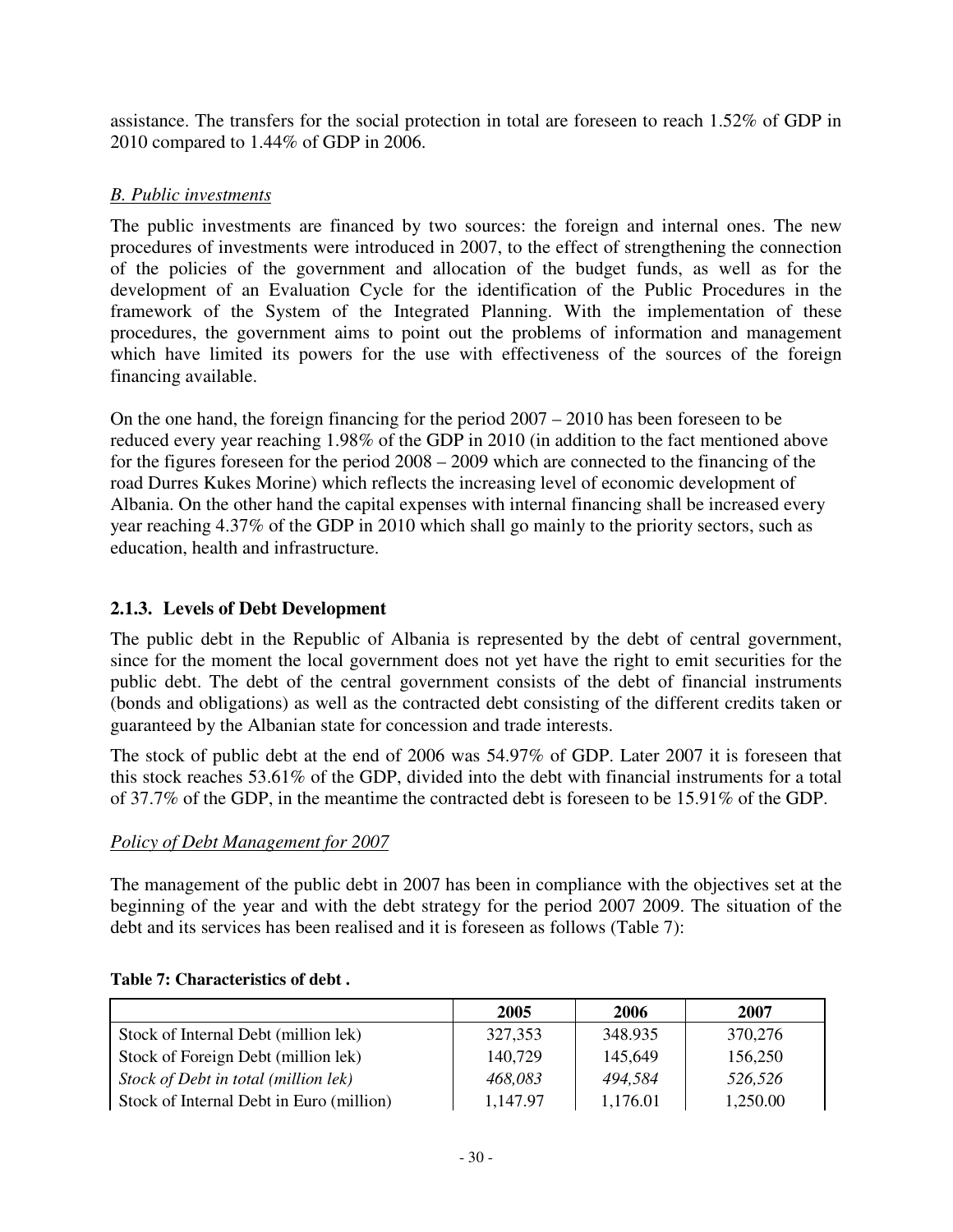| Exchange rate in lek/EUR            | 122.59 | 123.85 | 125   |
|-------------------------------------|--------|--------|-------|
| Stock of Internal Debt /GDP $(\%)$  | 39.82  | 38.78  | 37.70 |
| Stock of Foreign Debt /GDP $(\%)$   | 17.12  | 16.20  | 15.91 |
| Stock of Debt in total / GDP $(\%)$ | 56.94  | 54.97  | 53.61 |

According to the forecast for the end of the year, the composition of the stock of public debt shall be:

- $\overline{\phantom{a}}$  Debt with financial instruments: 70.3%;
- Contracted debt for the financing of projects: 29.7%.

During 2007, the financing of the deficit with internal net loan shall be realised entirely with the market instruments at the amount of 17 800 million lek, representing 1.81% of GDP. At the end of 2007, the stock of the financed debt with financial instruments shall be 370 276 million lek, or 37.69% of the GDP. The structure of this stock according to these instruments are foreseen to be as follows:

- Short term instruments (treasury bonds  $3/m$ ,  $6/m$  and  $12/m$ , re-evaluation of the currency reserve) 67.54%;
- Long term instruments (obligations 2, 3, 5, and 7 years) 32.46%.

The policy of issuing the securities has been oriented towards the long term instruments, the stock of which has increased by 59.16% compared to the stock of the year 2006, in the meantime that there has been reduced by 10.28% the stock of instruments with maturity time period up to one year.

This policy has been followed to the effect of reaching the objectives for the reduction of the refinancing risk and the risk of interest rates. Consequently, the indicator of the days in maturity has increased to 309 days at the end of September 2007 from 242 days, which it was later 2006. This indicator is higher than the forecast done in the previous strategy, which foresaw that the days in the maturity later 2007 would be 280 days. This indicator shall continue to increase later this year foreseeing even the emission of the 7 year obligations.

The increase of the average days in maturity of the debt portfolio had a direct impact on the indicator of the financial duration of the portfolio of securities of the Government. This indicator has been constant compared to the beginning of the year. Later 2007, the duration is foreseen to be at the value of 0.9756 and according to the forecasts at the end of 2008 it shall be 1.5624. At the same time the indicator of the weighted average yield of the debt portfolio has gone through increase compared to the end of 2006. This indicator has reached 7.677 % at the end of September compared to 6.871% which it was later 2006. It is believed that the weighted average yield later this year reach 7.858%. In this increase there has been taken into account the emission of the 7 year obligations in December 2007.

A deepened analysis of financing risk makes us understand that this risk has started to be reduced with the increase of the emission of the long term securities. Exactly in the stock of debt they have gone through an increase of their specific weight by round 8%, which has an impact on the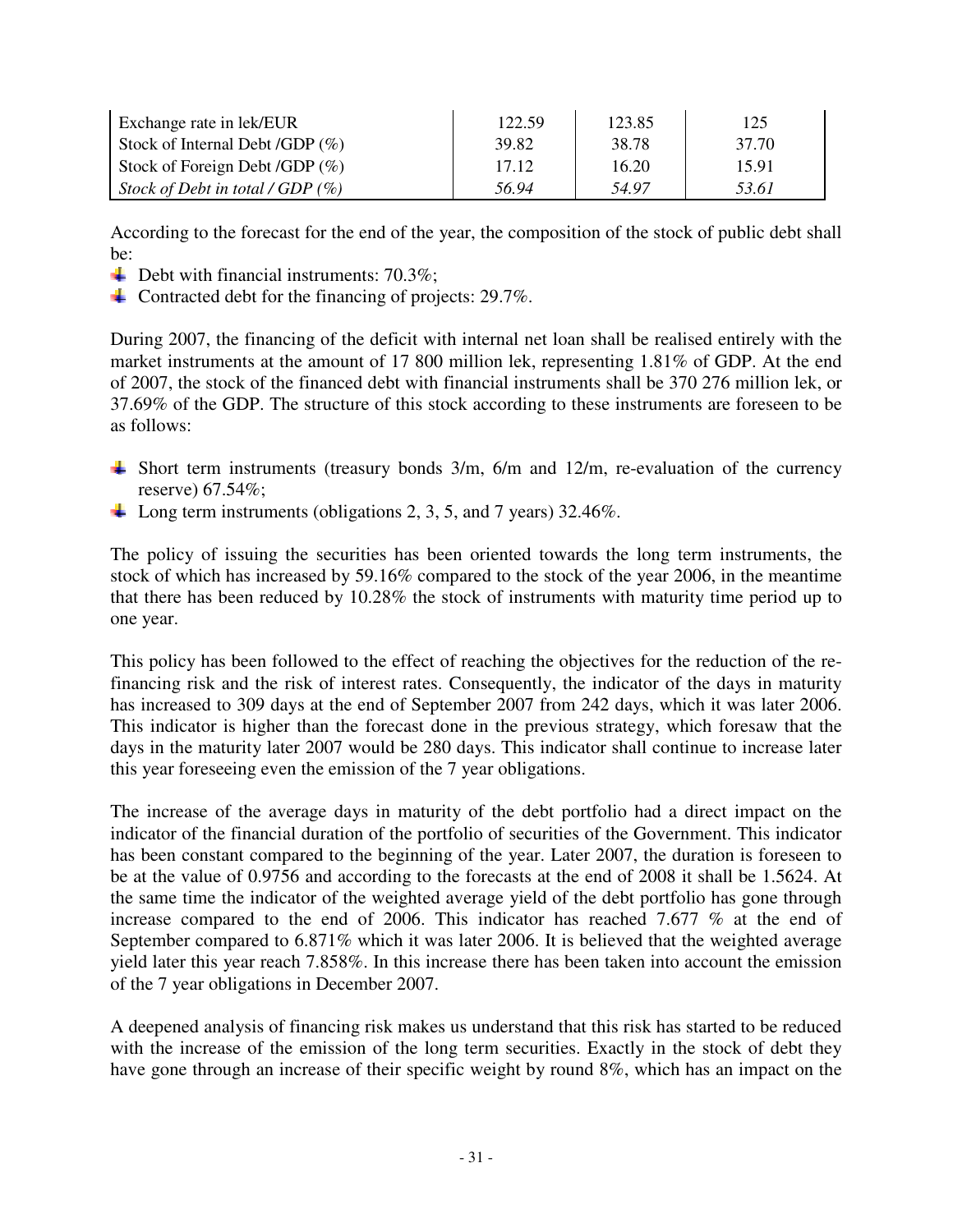increase of the average maturity days and in the reduction of the risk of re-financing. With regard to the external debt, later 2007 the stock is foreseen to reach 156.250 million lek, divided into:

- External state debt 125 490 million lek;
- External guaranteed debt 28 580 million lek;
- Re-scheduled debt 2 180 million lek.

Regardless of the new needs for loan-taking, the relationship of the debt stock to the GDP is foreseen to be decreased later 2007, compared to 2006, from 54.97% to 53.61%. This result comes mainly from:

- Reduction of internal loan-taking needs due to the privatisation revenues;
- Nominal increase of GDP.

### *Tendency of interest rates for 2007.*

Later 2007, the indicator of the public debt service appears as follows (Table 9):

#### **Table 9: Indicators of the debt service (million lek).**

|                                        | 2005   | 2006   | 2007   |
|----------------------------------------|--------|--------|--------|
| Debt Service in Total $(1+2+3)$        | 29,393 | 29,597 | 31,982 |
| Debt Service $(1+2)$ only interests    | 26,029 | 25,007 | 26,882 |
| 1. Service of Internal Debt            | 24,184 | 22,978 | 23,482 |
| 2. Service of External Debt            | 1,845  | 2,029  | 3,400  |
| 3. Principal Payment of External Debt  | 3,364  | 4,590  | 5,100  |
| Debt Service (1+2+3)/GDP               | 3.58   | 3.29   | 3.26   |
| Debt Service $(1+2)/$ GDP              | 3.17   | 2.78   | 2.74   |
| Service of External Debt /GDP (2+3)    | 0.63   | 0.74   | 0.87   |
| Service of Internal Debt / GDP (1/GDP) | 2.94   | 2.55   | 2.39   |

Even through starting from the second half of 2006 there has been interrupted the falling tendency of the interest rates of the securities of Government, which has been a characteristic since 2002, the policy of emissions has allowed to stabilise the indicator of expenses for interests of the internal debt in % of the GDP.

Concretely, out of 2.55% of the GDP in 2006, these expenses are foreseen to be reduced to 2.39% of the GDP later 2007. This reduction has been as a result of the reduction of the indicator of internal annual loan-taking, which compared to 25 billion which were foreseen was reduced to 17.8 billion , as a consequence of the privatisation of the state company "Albtelecom" as well as a consequence of the real annual growth of GDP by 6%. The increase of the interest rates has had an effect on the weighted average cost in the emission of the titles of state, which has been increased to 7.25% at the end of the first 9 month period of 2007, compared to the 6.25% of the end of 2006 (Graph 1). The impact of this increase shall be covered by the economy through the growth of real GDP by 6%.

#### **Graph 3. Internal debt service.**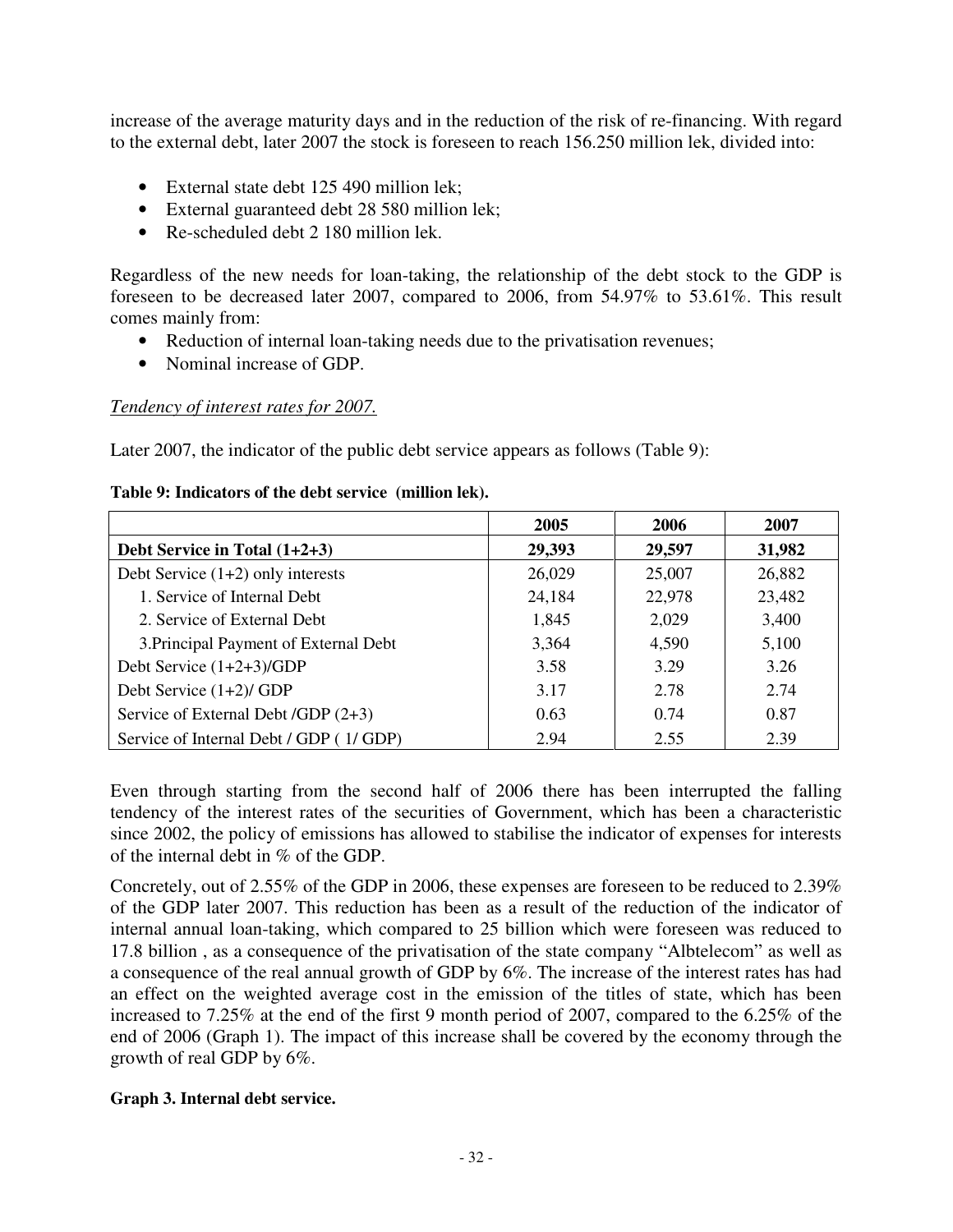

The increase of the interest rates during 2007 was a consequence of different macroeconomic factors, the increase of the basic interest rate by the Bank of Albania, extension of the maturity of debt portfolio, situation of liquidity in the market. Taking into account the development of interests of securities of the government, we can say that compared to 2006, there is seen an upwards displacement of the curved line of the weighted average yield of the securities. Concretely, the on-year bonds have had the maximal increase with 127 basis points, while the 5 year obligations, the minimal increase by 20 basis points (Graph 2)



**Graph 2: Curved line of securities yield** 

The service of the external debt appeals also increasing. An impact on this was exercised by the increase of disbursement as well as the repayment of the principle of the debt. The government has been committed in doing the priority investments at the right time, for this reason, within the limits of loan-taking from abroad the aim was the increase of the level of disbursement and the implementation in time of the projects.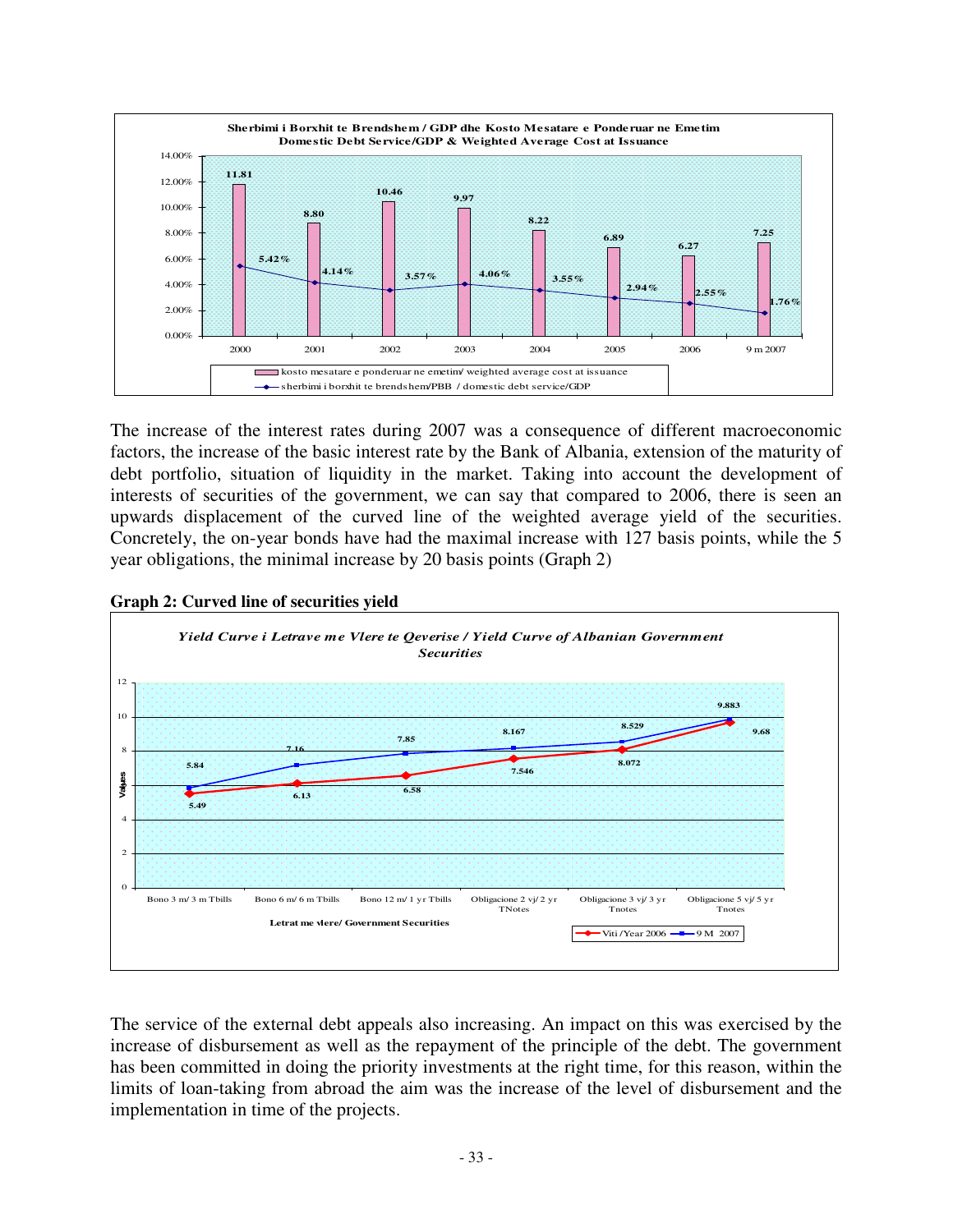## *Participants in the primary market*

To the effect of improvement of the management of public debt, Ministry of Finances has implemented policies which aim at the development of the primary market of the securities of Government, through the extension of the basis of investors and increase of the kinds of instruments.

In the auctions of the treasury bonds there has been increased the participation of individuals, non-banking sector, as well as second level banks. The participation of the latter has been high even in the auctions of the obligations.

This has brought about a change in the structure of the internal debt structure, depending from the holders. Concretely we have had an increase of the percentage of the second level banks portfolio, non-banking sector and individuals.

With regard to the demand of the market with regard to the securities of the Government, we can say that during 2007 the indicator of the amount demanded on the offered amount for the treasury bonds and obligations has on average been higher than 1, which indicates that the demanded amount has been higher than the offered amount.

Reception of evaluation of "Credit Rating" in June this year from Moody's Investors & Service, with B1 shall have an impact on the absorption of foreign investors. While the use of the Reuters system shall make more efficient the process of development of auctions of the securities.

A positive step is the signing in September 2007 of the new agreement with the Bank of Albania for meeting the long term obligations in the form of registration, through which there are determined the procedures for the participation in the auction of the natural and legal persons, local and foreign ones.

With the signing of this agreement, the Ministry of Finances aims at extending the basis of investors in the primary market of obligations, among the individuals, insurance companies and other financial institutions.

## *Assumptions of the Debt Strategy for 2008–2010*

*Fiscal Deficit:* According to the forecasts of the Ministry of Finances, the budget deficit and the internal financing shall be at the levels of 2.35% in 2008 and 2.3% in 2009 and 2010.

*Growth of GDP:* Continuing with the speed of its growth, the GDP in real terms assumes its growth at the levels of 6% for the period 2008 – 2010.

*Inflation:* Forecasts for inflation are at the levels 3-4%.

*Interest rates:* Year 2007 has been characterised by a standard situation of the interest rates appearing at its beginnings with increasing tendencies due to the inflation which appeared in the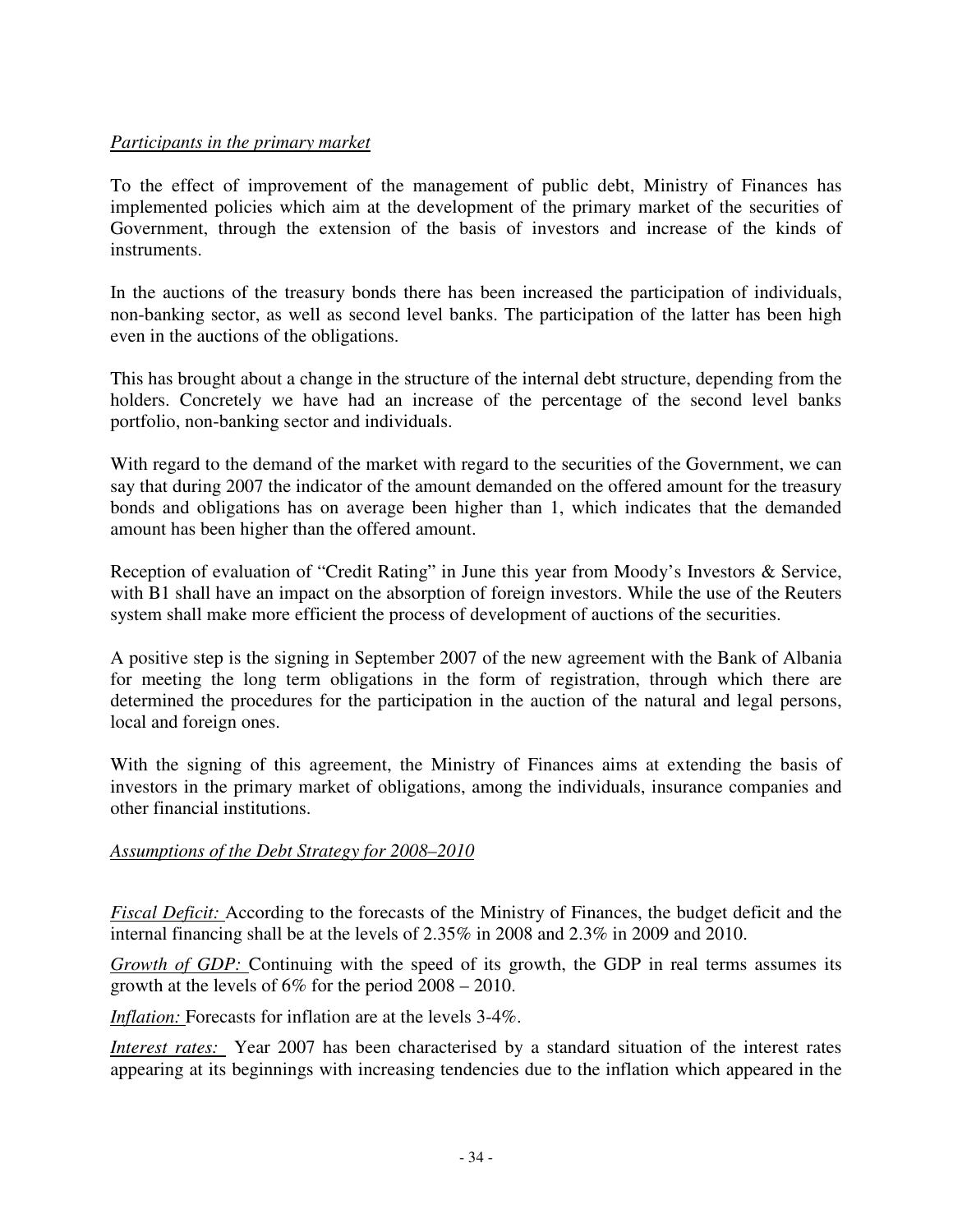period August September. These factors have been taken into account in foreseeing the debt service for the years 2008 – 2010.

*A) Main objective of the debt strategy continues to remain:* 

- Reduction of risk and decrease of the debt cost, seen in long term periods;
- Development of the market of securities, increase of number of instruments and improvement of its infrastructure.

With regard to the debt, there have been taken into account these assumptions, with regard to the risk of re-financing:

- Decrease of the internal debt ratio towards the GDP in the period 2008 2010 from 37.59% to 35.64 %. The portfolio with regard to the emitted debt for the re-evaluation of the currency reserve of Bank of Albania does not differ and it has been assumed to be constant after 2008.
- The net internal loan-taking is foreseen to be at the levels 2,35% up to 2,3 % of GDP in the years 2008 – 2010.
- Extension of the maturity period for the internal debt. The ratio long term debt / short term debt is deemed to be improved considerably and the long term debt shall make up 48% in 2008 and 67.9% in 2010.

Risk of interest rates has been seen connected to such aspects as follows:

- Increase of number of instruments and diversification of portfolio in the internal market;
- Changing the ratio internal debt / external debt to the favour of the external debt.

## *Operational risk*

The adoption of the procedures of the Reuters system for the development of the auctions is considered to be one of the main factors during 2008 for the improvement of the organisation and their reporting having an impact on the increase of liquidity and decrease of the yield level.

#### *Exchange rate risk*

The additional amount of foreign investment and of the ratio of foreign debt to the GDP shall be considerable during 2008 and it is going to be moderated in the years 2009, 2010. Although the public debt to the GDP shall increase, again it is considered to be at constant levels due to the high level of the primary deficit and interest rate which remains lower than the GDP growth. In the forecasts of the basic scenario, there has been taken into account a devaluation of the money to Euro for the end of 2007 (Table 11).

| <b>Denomination</b>           | 2006     | Proj.    | Proj.    | Proj.    | Proj.    |            |
|-------------------------------|----------|----------|----------|----------|----------|------------|
|                               |          | 2007     | 2008     | 2009     | 2010     |            |
| Stock<br>Debt<br>Domestic     |          |          |          |          |          | Domestic   |
| (million lek)                 | 348,935  | 370,276  | 404,056  | 431,118  | 460,859  | Debt Stock |
| External Debt Stock (million) |          |          |          |          |          | External   |
| lek)                          | 145.649  | 156,250  | 199,640  | 206,640  | 216,480  | Debt Stock |
| External Debt Stock (million) | 1,176.01 | 1,250.00 | 1,610.00 | 1,680.00 | 1,760.00 | External   |

#### Table 11. Basic Scenario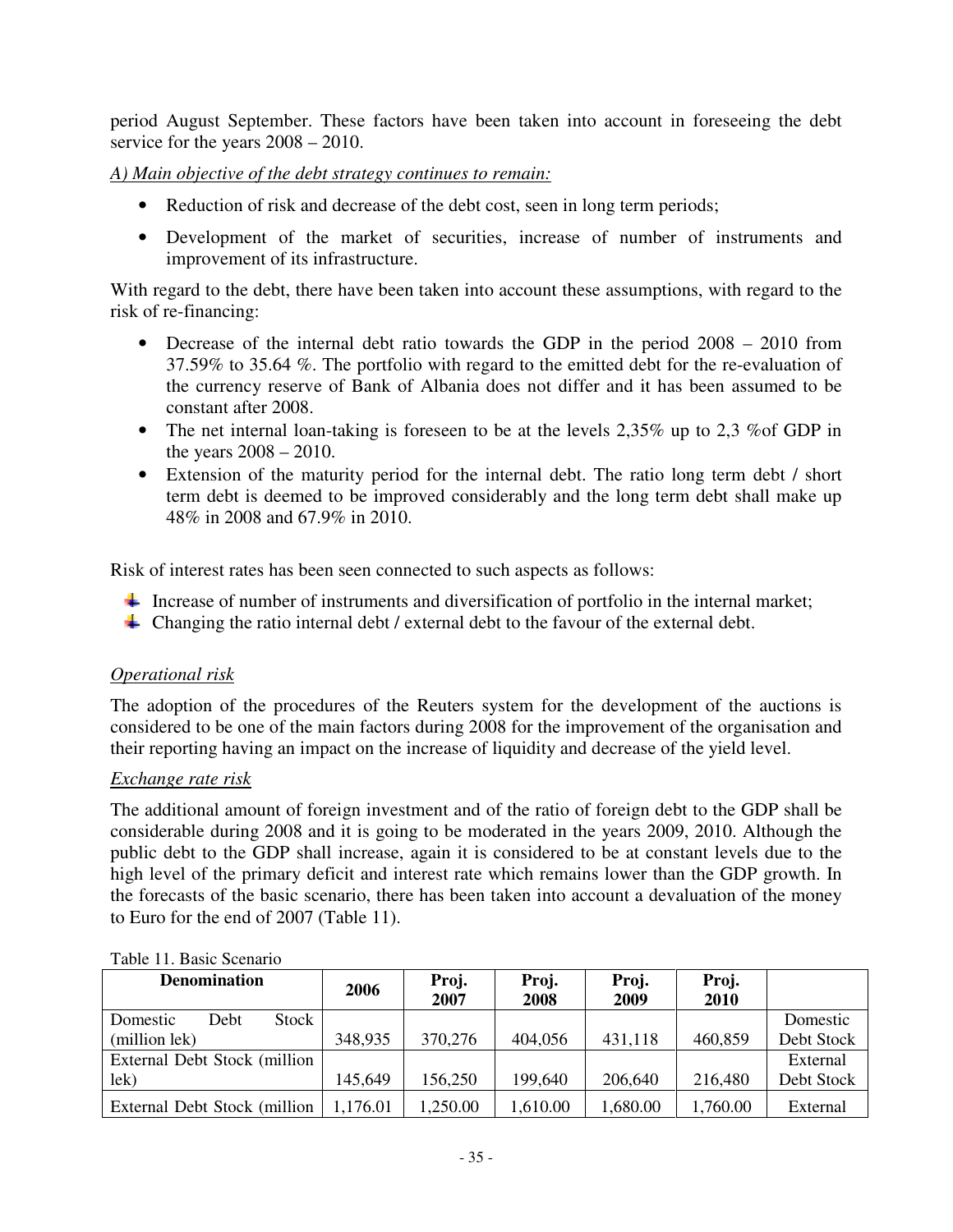| Euro)                         |         |         |         |         |         | Debt Stock        |
|-------------------------------|---------|---------|---------|---------|---------|-------------------|
|                               |         |         |         |         |         | in Euro           |
|                               |         |         |         |         |         | Exchange          |
| Exchange rates EUR/Lek        | 123.85  | 125.00  | 124.00  | 123.00  | 123.00  | rates             |
|                               |         |         |         |         |         | Domestic          |
| Stock/GDP<br>Domestic Debt    |         |         |         |         |         | <b>Debt</b>       |
| $(\%)$                        | 38.78   | 37.70   | 37.59   | 36.64   | 35.64   | Stock/GDP         |
|                               |         |         |         |         |         | External          |
| Stock/GDP<br>External<br>Debt |         |         |         |         |         | Debt              |
| $(\%)$                        | 16.19   | 15.91   | 18.57   | 17.56   | 16.74   | Stock/GDP         |
|                               |         |         |         |         |         | <b>Total Debt</b> |
| <b>Total Debt Stock</b>       | 494,584 | 526,526 | 603,696 | 637,758 | 677,339 | Stock             |
|                               |         |         |         |         |         | <b>Total Debt</b> |
| Total Debt Stock/GDP (%)      | 54.97   | 53.61   | 56.16   | 54.20   | 52.38   | Stock/GDP         |

### *B) Operational objectives for realisation of the debt strategy*

#### *Debt composition*

| 2007                             | External debt   | Internal debt $70\%$ (including the re-evaluation of the currency $3\%$ )<br>$30\%$ |
|----------------------------------|-----------------|-------------------------------------------------------------------------------------|
| Forecast 2008                    | Internal debt   | 66.9%                                                                               |
|                                  | External debt   | 33.1%                                                                               |
| Refinancing of the internal debt |                 |                                                                                     |
| 2007                             | Short term debt | 67%                                                                                 |
|                                  | Long tern debt  | 33%                                                                                 |
| Forecast 2008                    | Short term debt | 48%                                                                                 |
|                                  | Long tern debt  | 52%                                                                                 |
| Objective 2010                   | Short term debt | 33%                                                                                 |
|                                  | Long tern debt  | 67%                                                                                 |
|                                  |                 |                                                                                     |

#### *Number of average maturity days*

Later 2007, the average number of days immaturity is foreseen 347 days including the portfolio of Bank of Albania. For 2008, our objective is that this indicator will reach 629 days with a tolerance of  $+10$  days. While the duration of the total of portfolio for the end of 2007 is foreseen 0.97 and 1.56 for 2008.

## **2.2. Quality of Public Finances**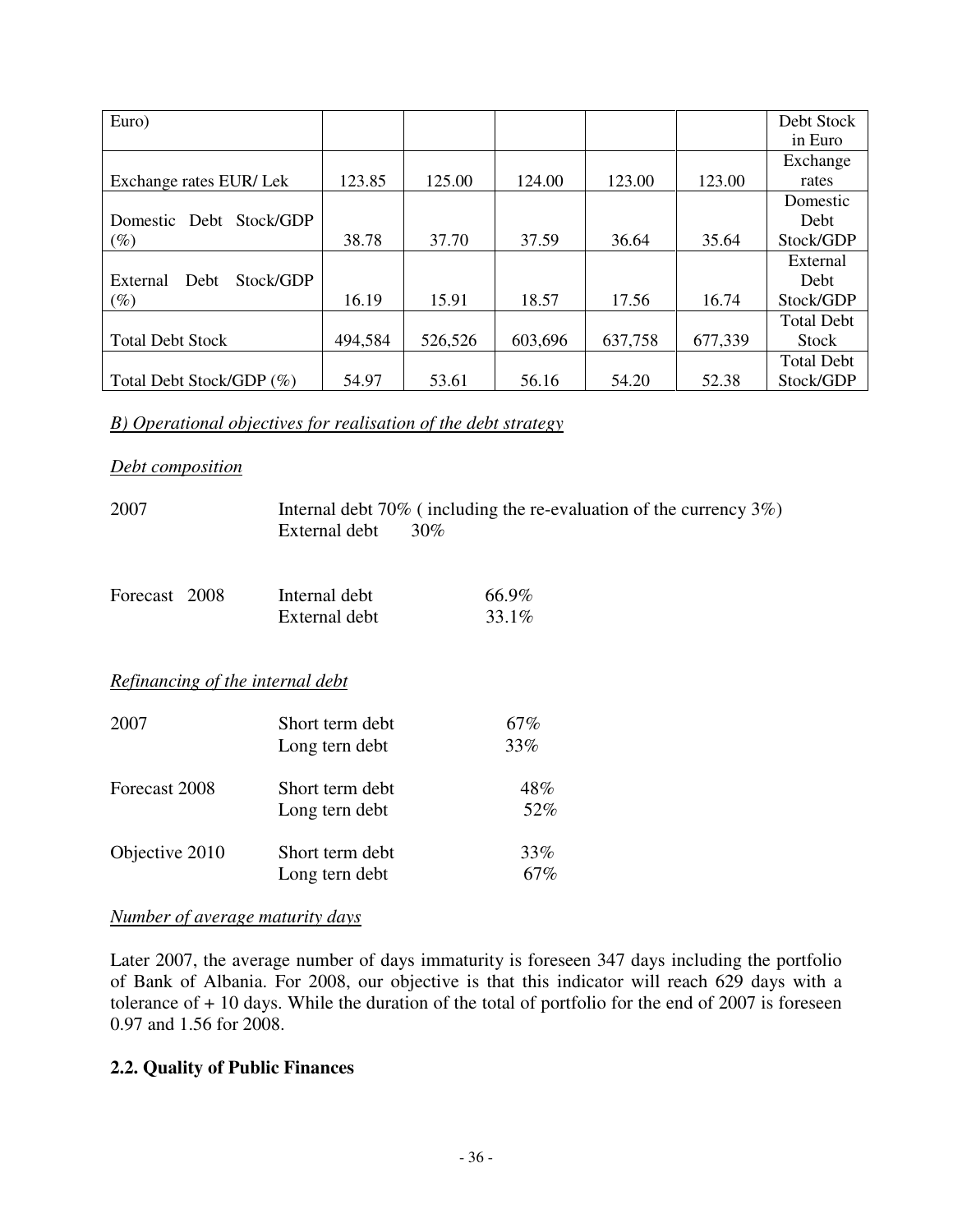## *Deepening the institutionalisation of the Medium Term Budget Program*

With regard to the expenses, the Albanian government has forwarded since 2001 the medium term budget program, which aims at strengthening the connections of the policies of the government and the allocation of the budget funds, and to reach the real value of money. All the line ministries were involved in the medium term budget program since 2006 and in a near future it is aimed at including all the other budget institutions. The medium term budget program aims at the gradual displacement from the budgeting based on input bases to the budgeting based on the programs and performance. During 2007, there were implemented new procedures of the projects of public investments in the framework of the medium term budget program, aiming at improving the identification of the projects and their evaluation.

### *Strengthening and institutionalisation of the fiscal intergovernmental relations*

In the framework of decentralisation and strengthening the financial autonomy of the local government, there has been realised the transfer of the small business tax payers from the central taxation authorities to the administration of the taxation structures of the local government. This measure has had an impact on the facilities for the tax-payers of the rural zones, who now contact the administration of communes where they carry out their activity for the problems of the payment of taxes.

The process of local budgeting has so far been *ad hoc*. The mechanism of determination of the conditioned and unconditioned transfers is still unforeseeable and not completely transparent, being often the result of discussions and negotiations (bureaucratic and political) between the units of the local government and the respective line ministries. For this, there shall be further improved the horizontal equalisation to reflect better the demographic and economic dynamics of the different regions of the country, as well as their inequalities. In the field of conditioned grants the process of competing allocations for the investments, which has started in 2006 shall be extended. A new regulatory/legislative framework for the budget process of the local government shall be developed and shall be part of the new Organic Law of Budget. The new legal framework shall institutionalise the respective roles of the Ministry of finances and the local government, as well as the process of consultation of consultation among them, with regard to the management and monitoring of the local finances, wording of fiscal policies and the reforms proposed with regard to the decentralisation, in the framework of Medium Term Budget Program.

*The improvement and clarification of the legislative framework for the process of implementation of the local budget.* The main fields of the intervention of Ministry of Finances shall be: (i) procedures of treasury, mainly those connected to the big differences turning out between the foreseen amount of the conditioned grant by the units of local government and the effective amount; (ii) issue at right time and clarity of instructions and details by the Ministry of Finances with regard to the process of budget; (iii) regulations for the implementation of the budget with regard to the existence of a unique account of the treasury for all the revenues of the local government and consequently, with the possibility to have transfer and use of these resources in time of liquidity crisis; (iv) system of financial reporting and accounting and difficulties connected to the "follow up" of the expenses of local budgets and their use in accordance with the approved budget.

*Improvement of the legislative framework of local taxes, taking into account the possibility of* review of the basic taxation scales for the taxes on the property and small business, and the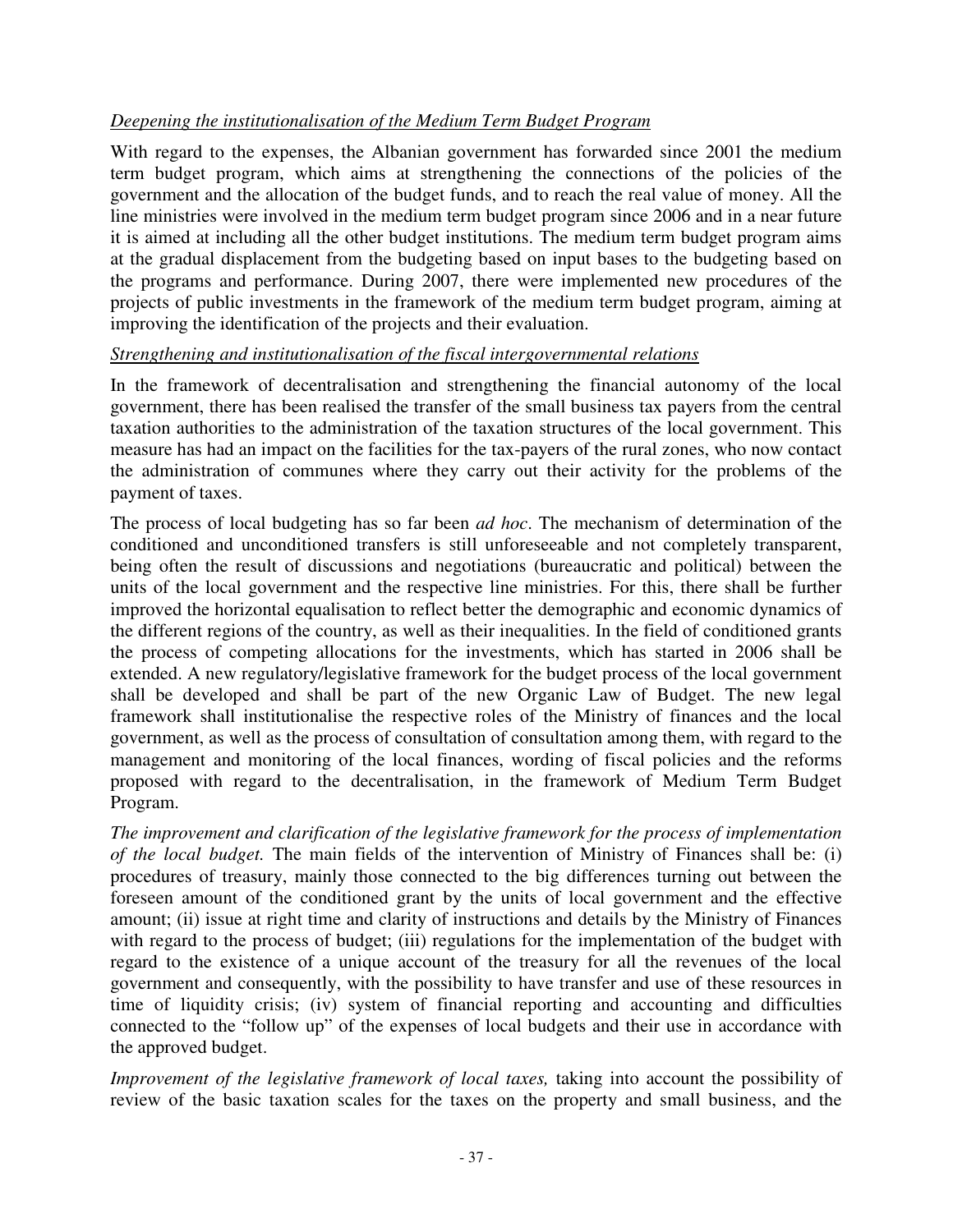possibility of adopting a provision which allows the local governments to modify the level of taxes based on inflation.

*Implementation of a sustainable fiscal framework for the local loan-taking.* The local governments do not yet take loans, but serious attempts are being made for drafting a law on the local loan-taking. For the approval and implementation of the local loan taking, the government shall ensure a framework of policies which set out clear rules on: (i) coordination of policies for the national and local loan (in a way that the central government keep under its control the nature and extension of the financial obligations of the local governments); (ii) ensuring a careful local loan-taking (with regard to the management of risks in the framework of public finances); (iii) system of local guarantees for loan-taking; (iv) restriction in volume of the public local loan, closely connected to the management of the public finances and the total public debt; (v) mechanisms of monitoring and control; (vi) solution of the cases of financial difficulties of the local government stemming from the loan-taking in order to avoid that central power be responsible for these financial obligations (Ministry of Finances).

### *Objectives of Investments of Public Sector*

As it has been highlighted above, the continuation of the budget financing of the priority sectors such as education, health, infrastructure and defence by the Government and for the period 2008 2010 leads naturally to the allocation to these sectors of the budget resources destined for investments. With reference to the data of the Medium Term budget Program 2008 2010, in the following there are provided the main directions of funds of investments for these sectors:

### *Education*

The capital expenses in this sector consisting on average round 9.7% of the total capital expenses foreseen for the period 2008 – 2010 shall mainly concentrate in the financing pre-university education for:

- Construction of new schools:
- Reconstruction of the existing schools;
- Provision with complete labs:
- Provisions of schools with internet services.

It is worth mentioning here that the allocated part for the construction and reconstruction of schools of pre-university education is provided in the form of competing grant for the units of local governance, which compete and are selected based on the projects forwarded and the criteria set out by the central government.

### *Health*

The investments in this priority sector for the period 2008 – 2010, which make up on average round 5.9% of the total investment of the period 2008 – 2010 shall mainly concentrate on:

- Construction and re-construction of hospital facilities;
- Construction and re-construction of the primary service facilities;
- Purchase of medical equipment and apparatuses.

### *Infrastructure*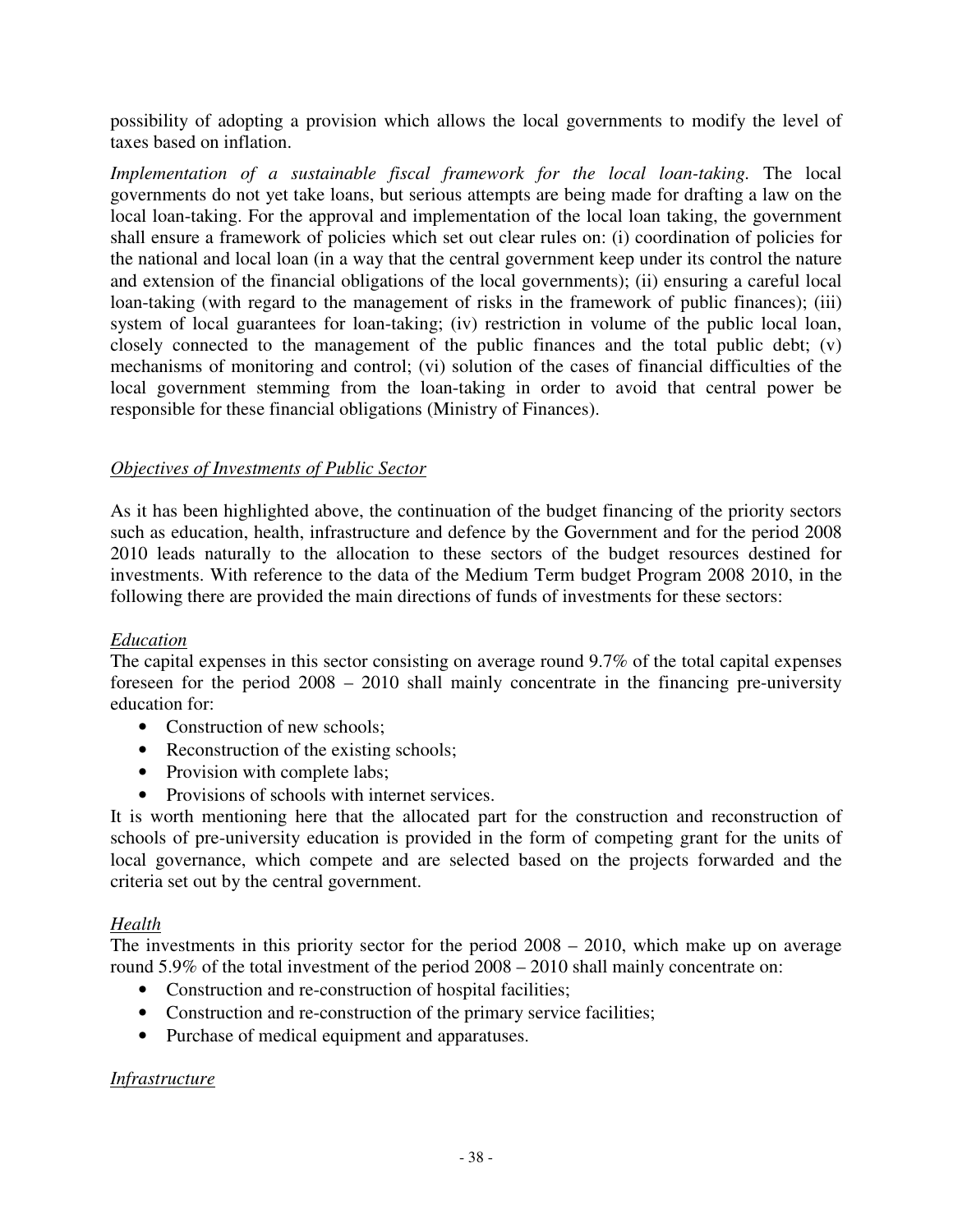Initially it is worth mentioning the fact that the capital expenses for this sector make up the biggest amount of total capital expenses, with round 62.7 percent for the period 2008 – 2010. In this sector, as the main directions of investments for this period, there can be mentioned:

- Road Durres-Kukes-Morine has been seen with priority for the development of the northern artery;
- Corridor North South;
- Corridor East West;
- Investments for extending and improvement of the networks of water pipelines and sewage systems;
- Investments in the port infrastructure;
- Investments in the housing field.

## *Defence*

There needs to be highlighted the fact that with the figures of the draft budget 2008 it has become possible to reach the NATO standard of 2% of GDP of the budget expenses allocated for this sector, this being a tendency to be kept constant during 2008 – 2010. Referring to the capital expenses, it is seen that for this sector there have been allocated round 7.5% of the total expenses for investments mainly focusing in the improvement of the existing military infrastructure to the effect of reaching the standards of the NATO member countries.

# **2.3. Institutional Characteristics in the Public Finances**

### *Amendments to the Organic Law of State Budget*

During November 2007, ministry of Finances shall finalise the draft of the new organic law of the budget and shall forward it to the Council of Ministers for approval within this month. The main characteristics of this draft are:

- Institutionalisation of the Medium Term budget Program for the units of the central and local government, as well as the units of the special funds, in order to make a direct connection between the policies of the Government and the allocation of the budget funds;
- The design of a new chain of responsibilities specifying a clear list of responsibilities for all the actors involved in the process of the management of public finances;
- Restructuring of the fiscal relations between the local and central government;
- Implementation of the statistical standards and those of the public accounting in line with the international standards such as GFS and SNA 93;
- Implementation of the sanctions for failure to implement the procedures as they have been set out in this law.

# *Measures taken for improving the collection of revenues*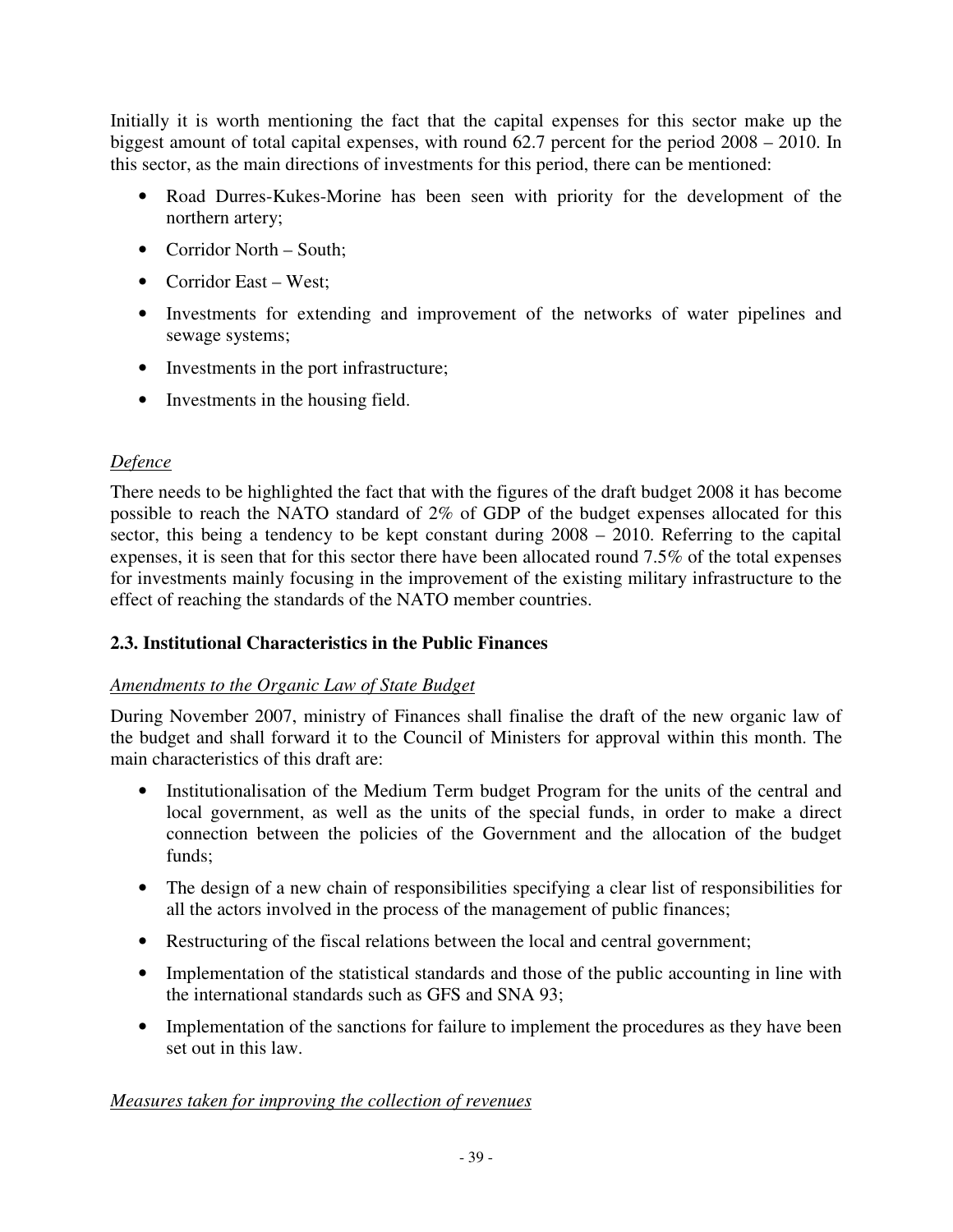In the upcoming months and years until 2010, there have been foreseen some important elements for the improvement of the system of the tax administration, to the effect of extending the taxable basis and compliance of the taxation policies with the national priorities. Among the most important successes reached so far, there can be highlighted:

#### *a) Improvement of the functions of the service of tax-payers*

The service of tax-payers has been considered as one of the most important components of the tax administration. The realisation of this objective has been aimed through:

- Increase of number of employees in the functions and service of tax-payers;
- Improvement of the quality of service;
- Providing accommodating facilities for these functions;
- Intensification of an aggressive media campaign for the clarification of the legislation;
- Inciting of voluntary performance of obligations by the tax payers;
- Considerable improvement of the website of Tax General Department which has to respond better to the needs of the tax payers. There is being completed a specific project with USAID.

In October this year, the Tax General Department there has been set up the Department of the Service of the Tax-payers which offers services to the big tax-payers and for the tax-payers of the zone of Tirana. This group of tax-payers do 75% of the total revenues at country level. The facilities in the service of this group of tax-payers are modern and with contemporary procedures.

### *b) Offering the service of the disclosure and payment of tax payment through the internet*

Presently there has been completed the project for offering the service of disclosure and payment through the interned of the tax obligations. In the first phase, this project shall be implemented for the big tax payers, who shall have the possibility to withdraw their taxation declarations of VAT of the Insurance Contributions and Tax on Profit through the internet. At the same time, the attempts are focused on offering the service of the payment of taxes through this system. After testing this project with the big tax-payers, this service shall be extended also to the other categories of the tax-payers. This shall consist a considerable achievement of the performance of the taxation administration, with evident effects in the improvement of communication and contacts of these tax payers with this administration.

### *c) Transformation of the office of big tax-payers into a full service office*

Out of 1100 tax-payers in total which are being administered by the Big Taxpayers Unit, 50% of them have their seat in Tirana and are totally administered by the Big Tax-payers Unit (they declare, pay and are controlled by this Branch).

The other part of the tax-payers hand over the statements and pay the obligations with the respective branches where they have the seat, while the functions of the taxation control are carried out by the Unit of Big Tax-payers. In two or three last years there has been realised the transfer of 5 biggest tax payers from the tax-payer branches in districts to the Big Tax-payers Unit (cement factories in Elbasan and Kruje, steal plant in Elbasan and some strong construction companies). Attempts are focused for the other potential tax payers be transferred to the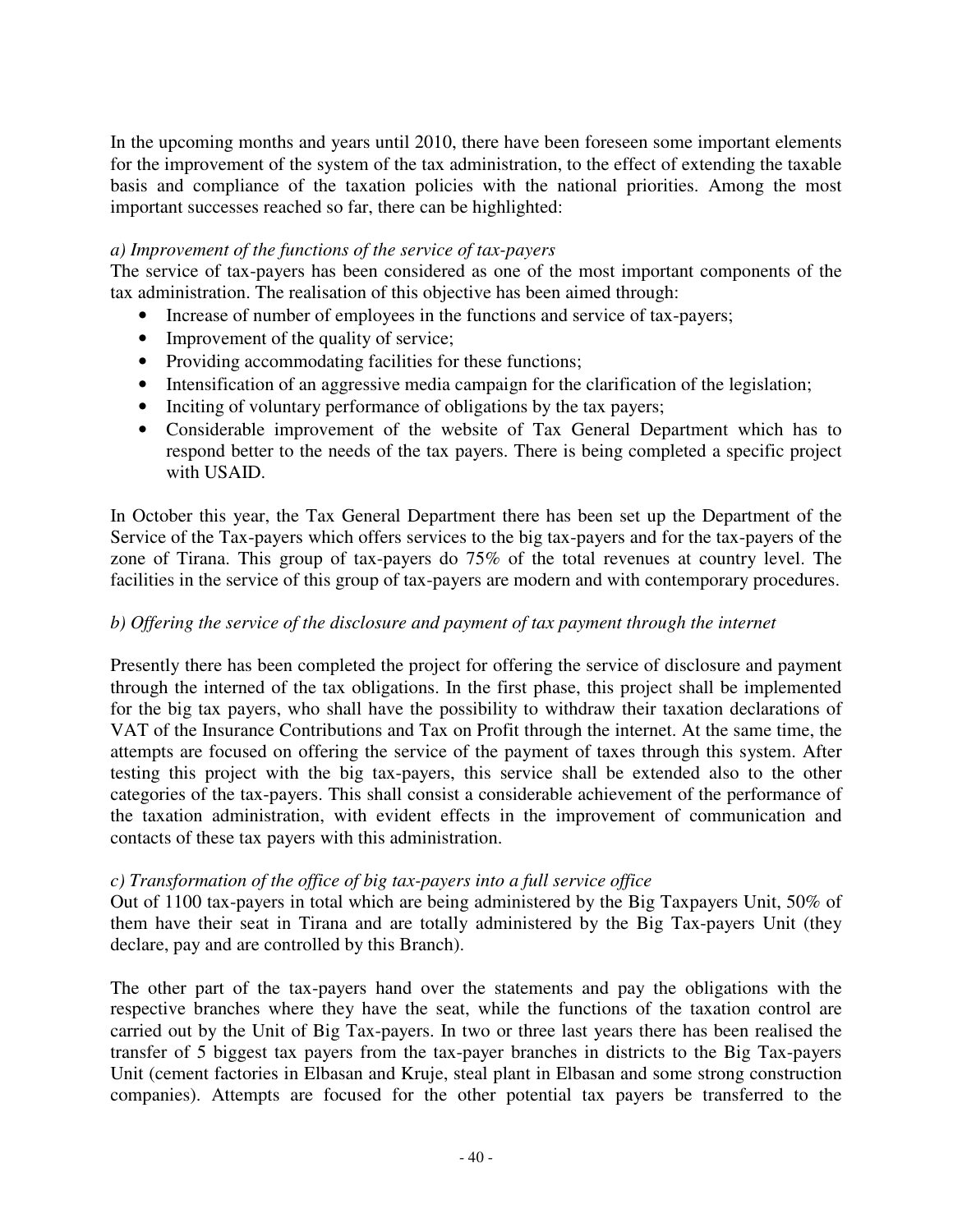administration of this Unit later, depending from meeting the parameters set out (turnover they have). Within October, there was realised the opening of the Department of Service of Taxpayers in Taxation General Department, which offers quality services to the tax payers registered at the Unit of Big Tax payers, as well as to the other tax payers having a seat in the town of Tirana. This department has been provided with the necessary logistics; there have been provided the necessary conditions for receiving the tax payers, and there are implemented contemporary procedures for processing the requests and their resolution.

*d) Strengthening the complaining system to guarantee the protection of tax payer at two levels:*  one appeal instance which has been set up within the taxation administration, and another, independent from the executive, which shall be set up in the form of a taxation court, as the last instance of the administrative review.

## *Strengthening the taxation policies shall in the upcoming years rely on three main fields:*

## *A) Extension of the taxable basis and its distribution evenly and less distorting*

In the present situation of fiscal evasion in Albania, the extension of the taxation basis has more to do with the administration of taxes, rather than with legislative changes. However, the taxation policies shall contribute to the increase of incompatibility of tax payers to their obligations to the state and in the improvement of the culture of taxes in Albania. The key policies shall be:

*Adoption of a flat fiscal system,* with lower tax rates. This shall be translated into the uniform taxation of the personal income (starting from a certain threshold) with a single scale of 10% and taxation of the business profit with the same rate. The fiscal reform undertaken in July 2007 (mentioned above) has turned out into a fiscal system with the lowest load among the countries mentioned above.

*Management of fiscal compliance.* The policies shall focus on the identification and reduction of the main resources of the fiscal evasion and narrowing the gap between the taxes collected based on the existing legislation and the taxes which effectively are collected. Studies and analysis from different sources, have identified as a field specifically affected by evasion the Profit on Personal Income and the contributions of Social Insurance. Another considerable source of evasion is failure to report to the effect of registration with VAT. Some of the legal changes which shall be implemented are:

• Determination of the integral declaration of income. The declaration of personal income considers as a key factor for preventing the taxation evasion on the personal income. This is because, under the present circumstances of failure to report and payment of salaries in *cash*, the controls and inspections for keeping the tax at source have not been effective in collecting additional revenues compared to their cost. Determining the integral declaration of the personal income shall have an impact also in collecting some taxes which presently are paid in insignificant amounts to the state budget, such as the taxation on income from rent and contributions of the social insurance. The decision for this policy to be long term is connected to the difficulties and serious restriction of the tax administration to manage appropriately the requirements of the integral declaration.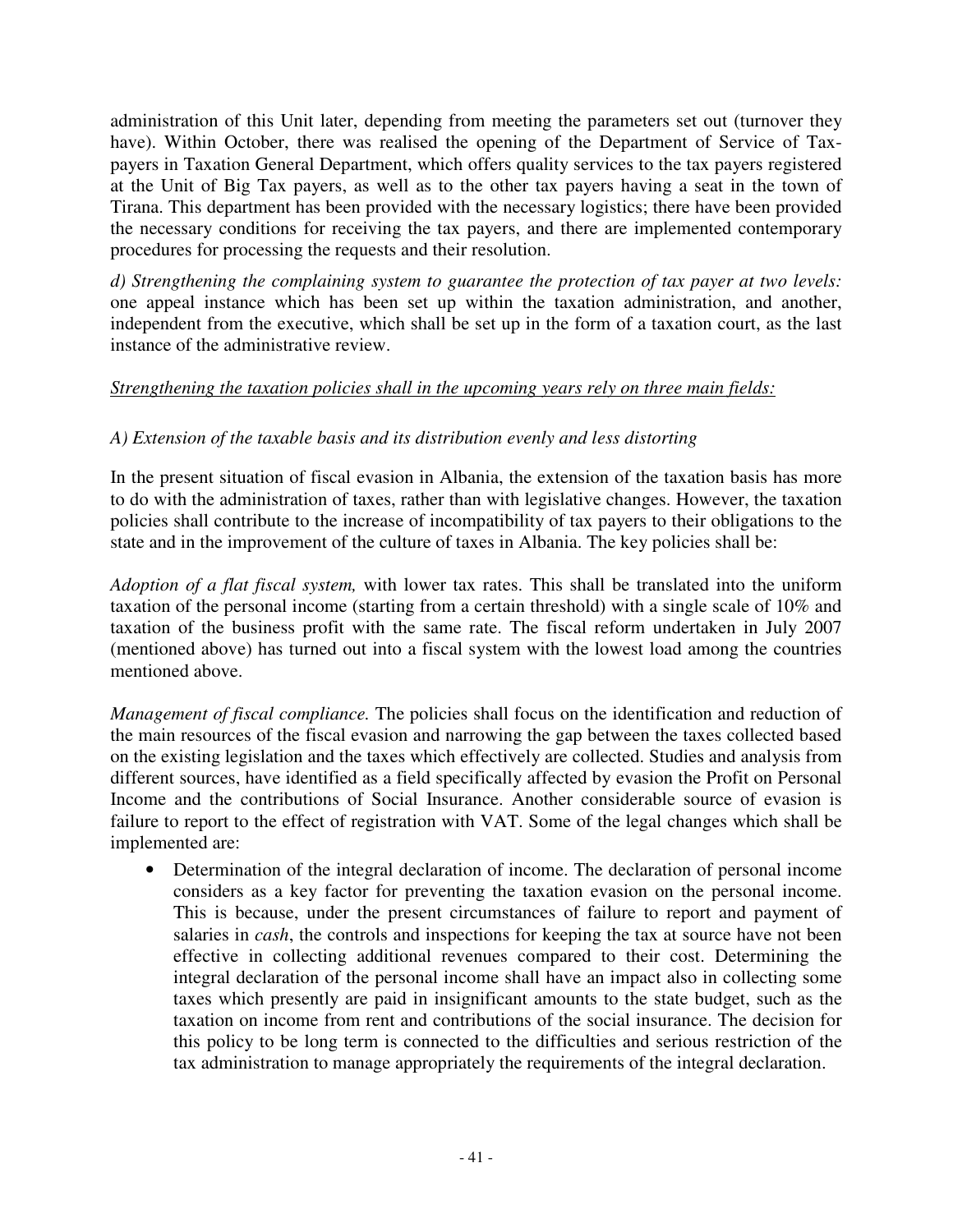• Simplification and reduction of tax rates. The imposition of the flat tax and reduction of the social and health insurance contributions (which remain the highest in the region) shall reduce the taxation load on the employment and it is going to simplify the taxation schema. This policy aims at increasing the number of declared employees. At the same time, the reduction of taxation load for the businesses is expected to reduce the stimuli for failure to report of the turnover level to the effect of being categorised as small business. The reduction of VAT shall be considered in the long term period.

*Changes in the taxation legislation and the respective instructions.* The Albanian tax laws (specifically on the taxation procedures and profit tax) contain contradictory provisions, articles which are overlapped and gaps which have to be clarified. This situation provides the possibility to the taxation employees to exercise their discretion in the interpretation of the laws, paving the way to corruption and decreasing/discouraging the voluntary payments of the obligations. For this reason, there has started and will continue the review of all the rules and procedures for the harmonisation of the Albanian taxation legislation. In this framework, very important is the review and amendment of the law on the taxation procedures and the review and amendment of the procedures of collecting the profit tax.

In the framework of *transfer of the collection of the tax on the small business to the local administration,* there shall be provided a solution through cooperation to the problems which might arise from the administrative overlapping between the central and local tax administration in the course of performing their tasks, specifically those connected to the registration of businesses and the controls for failure to report the effective turnover.

## *B) Development of a tax system supporting the formulation of the fair fiscal and inciting policies for the economic and business development*

*Performance of the obligations stemming from the trade policy of Albania. The commitments in* the framework of WTO and MTLs shall be reflected in the fiscal packages every year. These are:

- Signing the Unique Free Trade Agreement, CEFTA, Amended and Extended, which shall create the regional zone of free trade between Albania, Bulgaria, Croatia, Macedonia, Moldavia, Rumania and Union Serbia and Montenegro, as well as UNIMK, Kosovo.
- Negotiation and signing within 5 years from entry into force of Free Trade Agreement with EU of the Free Trade Agreement with Turkey.
- Abiding by the reviewed schedule, not making any further derogation, in the framework of commitments undertaken in WTO.

*Establishment of the appropriate climate of investments:* 

- Evaluation of the impact of elimination of fee and non-fee barriers in the improvement of the business climate;
- Imposing the flat tax. Along with the advantages mentioned above with regard to the extension of the taxable basis, this policy is expected to increase the competitiveness of the Albanian Economy through the improvement of the business climate. Although there has not been proven a direct connection between imposing a flat tax and the macroeconomic development of a country, the analysis done on the economies of a number of countries, where this tax has been imposed, have shown a positive tendency of the growth of economy after imposing this tax (see case of Slovakia).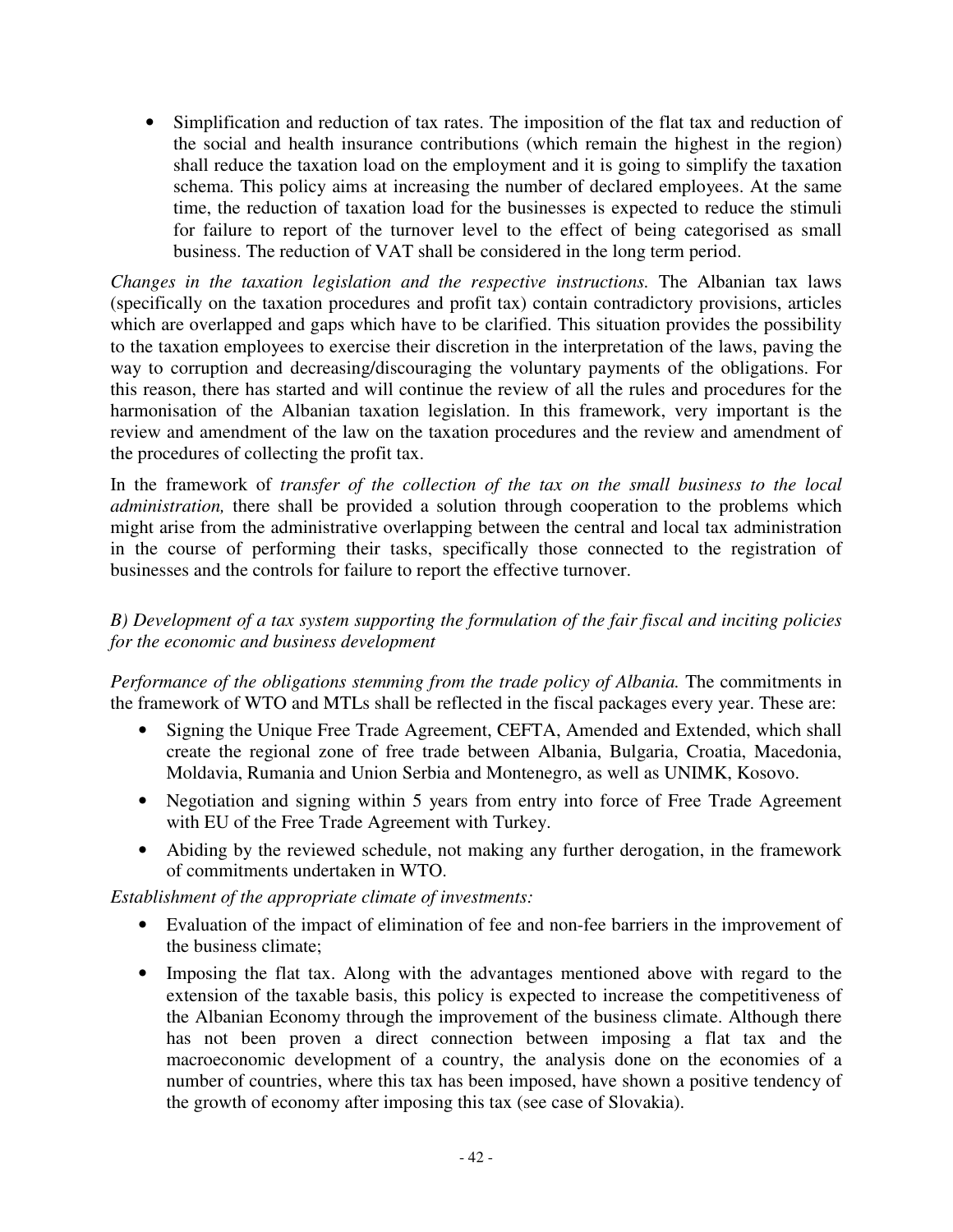• Rationalisation of the number and kind of taxes to reduce the load on businesses. Considering the entire range of taxes which the businesses pay, the effective rate of profit tax exceeds that which is foreseen by the law (50% compared to 20% respectively).

## *C) Approximation of policies on taxes to the European legislation*

The policy shall focus on the approximation of the legislation on the indirect and direct taxes, and gradual reduction and elimination of the trade barriers with EU countries.

## *Strengthening of Performance and Reliability of Taxation Administrations*

The main policies shall consist in the concentration of the attempts on the main resources of the fiscal resources and the reduction of the gap between the collectable tax according to the taxation legislation and those effectively collected.

*Strengthening of management of compliance with taxes.* The compliance with the taxes shall be translated onto the voluntary payment of the obligations to the state by individuals and businesses. The Taxation General Department shall displace the focus of its work from the objective fulfilling the plan of revenues towards the management of compliance with the taxes. This change of working objectives shall require close monitoring of the level of compliance of the tax payers with their fiscal obligations with regard to the registration, declaration, payment, failure to report and other ways of fiscal evasion. The attention shall be focused on:

- Improvements in the collection of the taxation on the personnel income and social contributions. In the short and medium term period, the policies shall focus on the simplification of procedures for the disclosure and keeping at source of personal income tax and social contributions, intensification of controls on the obligations of disclosure and payments, and joint auditing for both taxes, in a way as to make use of the scale economies and increase revenues as a consequence of the combination of both functions. In the long term period, there shall be determined the integral disclosure of revenues, accompanied by a program for the improvement of the compliance of individuals with the law, based on the effective controls on the disclosure and payment, in effective auditing processes and efficient administration of the outstanding payments.
- Improvement of the VAT administration: strengthening the controls on the implementation and payment of VAT, and resolving the problems of non-reporting. A key element of implementation of this tax is the reimbursement, which has important effects on the compliance and its payment by the tax payers. For this, the strategic plans of TGD and the management of performance shall have as objective the full implementation of the obligations of the non-reimbursed VAT and the identification and implementation of the work methods for ensuring the reimbursement of this tax in time.
- Simplification of the registration procedures and payment of taxes. With regard to the registration of businesses, the establishment of the system one stop shop, shall eliminate the segment of registration with the tax administration, reducing considerably the registration time. With regard to the simplification of the procedures for the payment of taxes, in the long term there shall be considered the possibility of payment through internet, relying on the monitoring of developments with regard to the use of internet by business and balancing the cost and the benefits.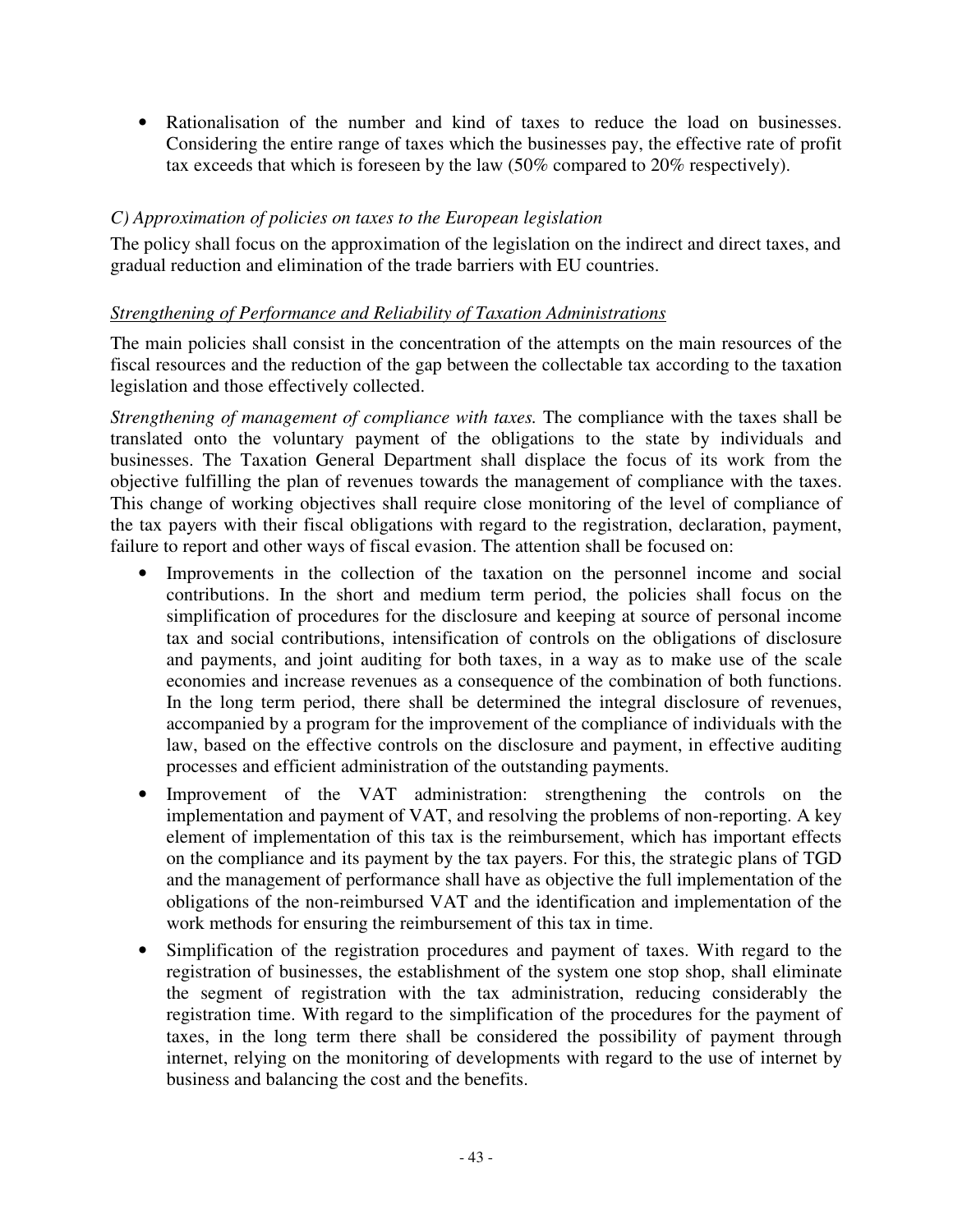• Improvement of registration and collection of taxes, to prevent the violations of the tax legislation.

### *Protection of markets and society*

This is about one of the missions of the customs administration. The policies followed by the latter for reaching this strategic objective shall be:

- *Implementation of measures for preserving security of international trade and for the* prevention of the terrorist acts and organised crime;
- *Improvement of the computerised system of the method of controls, based on the* management of risk, exchange of information on-line with the international specialist structures;
- *Customs shall play the role of a coordinating institution, responsible for the control of* goods which go through the external borders of Albania, in the framework of Integrated System of Protection of Borders of Republic of Albania. The control of goods movement shall be realised with modern methodology used in the EU countries for the examination of goods and transporting vehicles;
- For the performance of its protective function, the Customs shall *be provided with control means and modern apparatuses for inspection* and the staff shall be trained for the efficient use of them.

### *Boosting of performances, strengthening of control on management and internal auditing on the tax administration*

The policies in this field aim at improvement of the situation connected to the inappropriate of the procedures, absence of the management based on the risk, absence of effectiveness of auditing, absence of training of employees etc.

*Improvement of capacities for strategic management.* This shall ensure that TGD evaluate and react to the developments and internal and external changes, identify the biggest risks which might appear with regard to the revenues, to decide measuring ways of the performances of employees and manage the activities based on the priorities set out in the strategic plans. This is going to avoid the use of practices of implementation of measures which are not based on strategic analysis and objectives.

*Boosting of new knowledge of personnel on the procedures,* so that the employees understand adequately and implement strictly their tasks on day basis, in accordance to the functional and manual structures of the procedures.

*Improvement of procedures and system of auditing of taxpayers. There shall be established an* auditing system selecting on the basis of risk, supported by a software for the evaluation of risk, which shall ensure the selection of tax payers based on the objective criteria. The schema of auditing shall pass from one all-inclusive schema, as it presently is, into a closer one, or focused on specific cases. There shall be prohibited the procedure practice of obligatory auditing. There shall be held trainings supporting the establishment of the modern techniques of auditing.

*Review of the efficiency/effectiveness of the use of the resources* in tax administration. Some of the intervention fields are: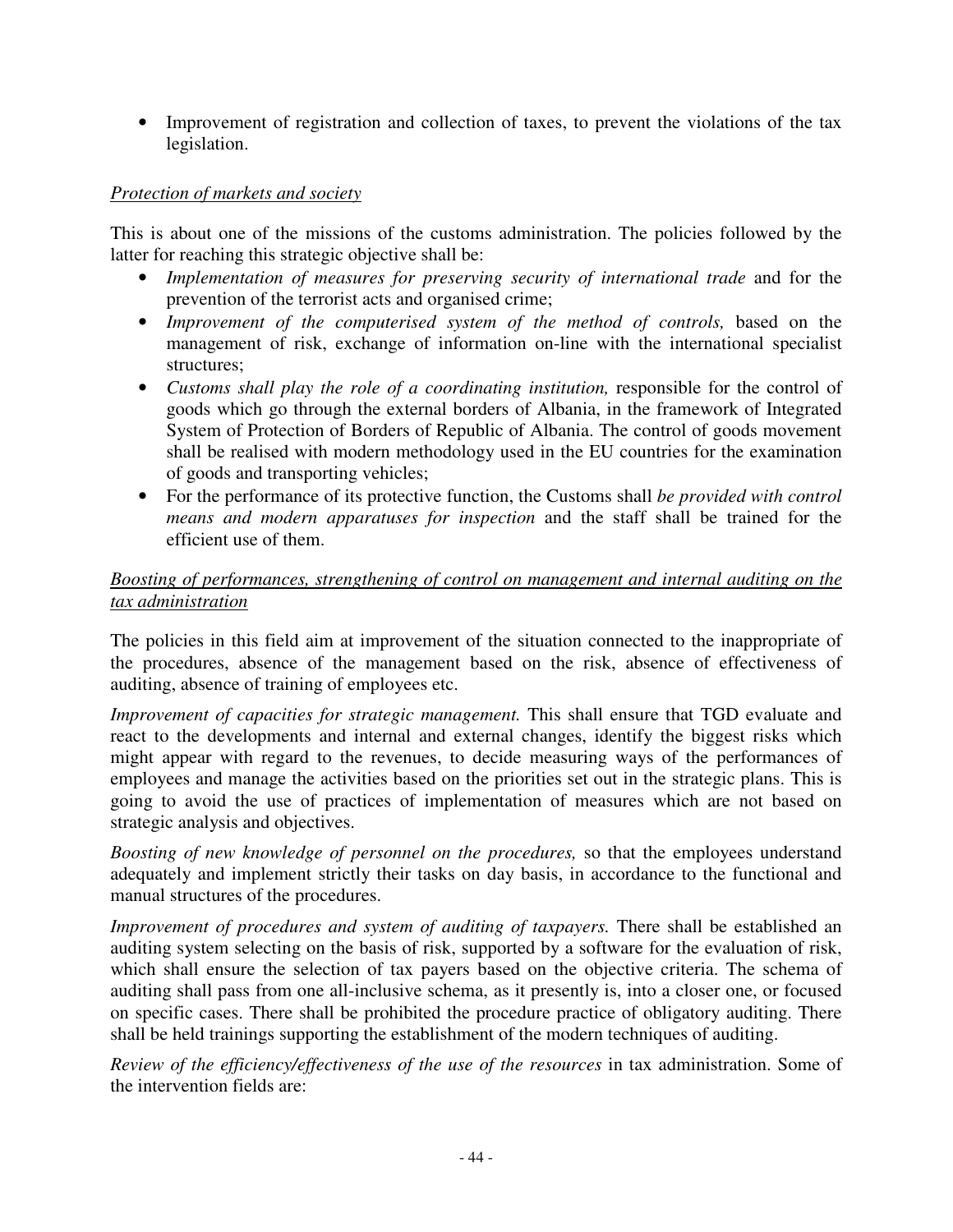- Review of the role of tax police. Human resources shall be displaced from the less successful activities to the collection of revenues, towards the high productiveness activities (such as the auditing, implementation of the law etc) which assist in the increase of voluntary payment of obligations;
- Establishment of big regional branches (14-15), which shall include the present small branches of taxes (presently 37 in all Albania); transformation of the present regional branches to offices of tax service;
- Orientation of the sources towards the big tax payers, improvement of the structures of the branches of big tax payers, taking of measures for strengthening the control on the performance of obligations.

*Strengthening of the work of the Anti-Corruption unit, set up within the tax administration,* for combating the corruption, fraud and theft; review of the Code of Ethics, set up of the services of the professional and moral standards.

*Strengthening of the internal auditing procedures,* through the conduct of investigation on the irregularities at work, implementation of the complaining procedures. At the same time the simplification and clarification or procedures and rules shall prevent the discretional decisions of the employees in the course of accomplishing their tasks.

*Strengthening of the management of human resources.* Setting out transparent terms for the recruitment, promotion and dismissal of employees, in accordance with the basic rules of the public service and the law on tax procedures; gradual involvement of the tax employees in the public service; intensification of training, specifically in the field of auditing, and reaching the full observation of the legislation and regulations which have to do with the procedures and issues of human resources.

*The completion of computerisation of taxation administration,* inclusion into the SIT (Tax computerised System) of all the kinds of taxes, communication *on line* with the taxation regional branches/ Setting up of the Taxation Computerised System shall be financed by European Union.

# **3. STRUCTURAL REFORM OBJECTIVES**

# **3.1. Sector of Enterprises**

### **3.1.1. Development of Enterprises of Private Sector**

The development of the private sector is considered one of the main contributors to economic growth, employment and reduction of poverty. During 2006 there has been ensured an economic growth of 5% towards the GDP. The private sector contributed in more than 80% in GDP and round 70% in employment.

The private sector has gone through an increase during 2005 – 2006. With reference to INSTAT data, the number of active entities until the end of 2006 reaches 77 814, out of which 974 are companies with foreign capital. The active enterprises for 2006 turn out round 20% higher compared to 2005. With reference to the structure of enterprises, small and medium sized enterprises, SMEs, (according to the definition of EU) with up to 250 employees consist 99.9% of all the active enterprises.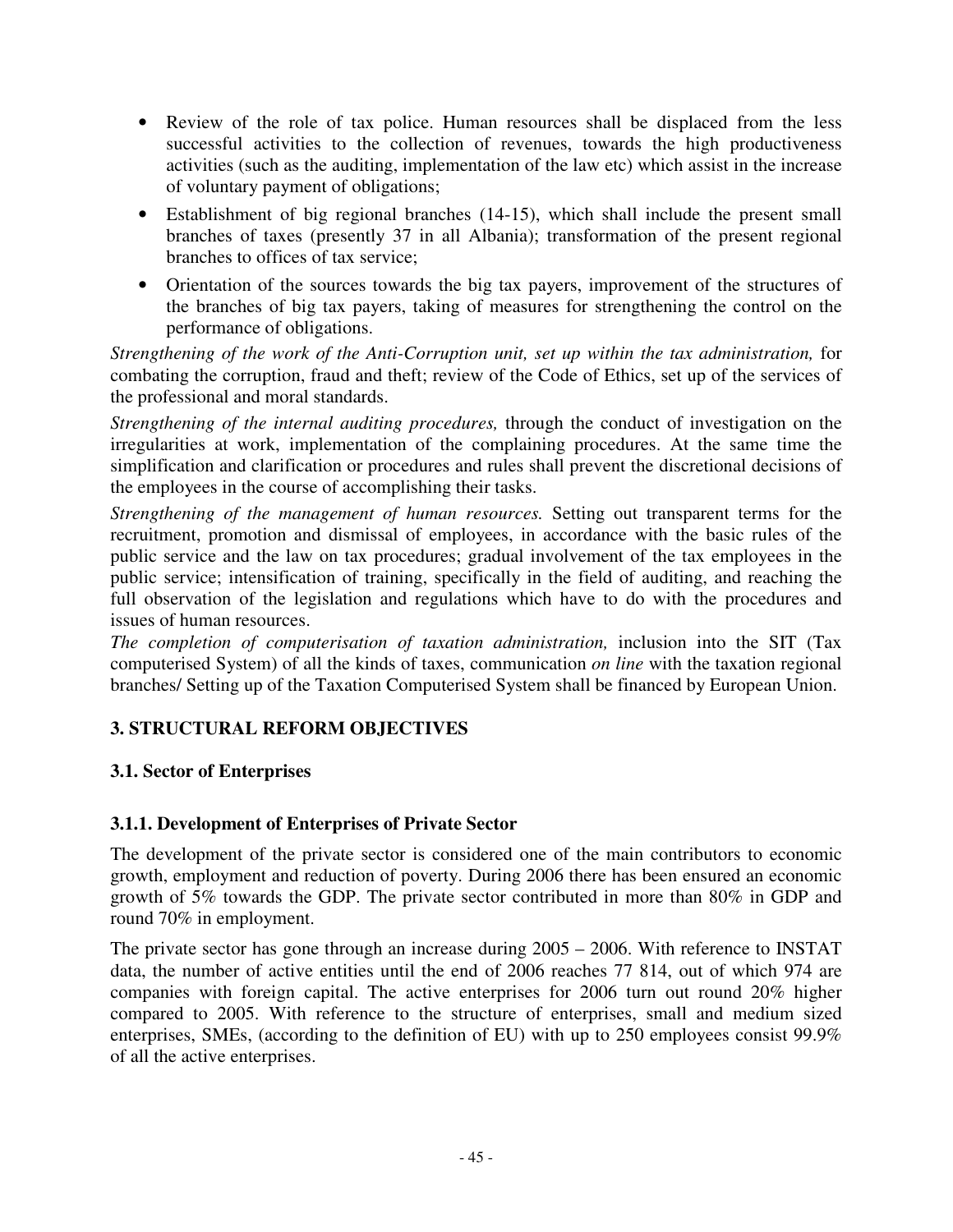During 2006, there has been found out a quick increase of the new enterprises, set up recently, and respectively with 14 372 new entities out of which 108 businesses are with entirely foreign or joint capital. Birth coefficient for 2006 is 18% with an increase to that of 2005 which was 15%.

With regard to the geographical distribution of businesses in Albania, round 51% of the active enterprises have focused on the prefectures of Tirana and Durres, where there have been employed 57% of the employees in the private sector. The distribution of SMEs according to the sector of economy are trade with 49%, services (with 26%), industry (with 10%) and transport (with 9%). In the sectors of trade and services where 75% of the businesses are operating, there have been employed 45.2% of the employees of the private sector.

The figure of entrepreneurship ensured from the sector of trade and services consists round 63.8% of the total figure of entrepreneurship, while the figure of entrepreneurship ensured by the sector of production and construction consists 36.2% of the total figure of entrepreneurship.

The influx of IHD for 2006 are calculated in 258.6 million Euro, which consist round 4% of the GDP. The IHD stock until later 2006 is calculated with round 1.8 billion Euro. IHD per capital for 2006 are round 83 Euro per capita. Round 72.5% of the enterprises with foreign capital are focused in the prefectures of Tirane and Durres, round 7% in Korce, round 4.4% in Shkoder, 4.4% in Fier, 4% in Vlora.

The structure of exports for 2006 turns out at the extent of 29.9% from the internal production and 70.1% from the production with ordered material (active processing). The exports from the enterprises of industry (non-food) consist 92.1% of the total exports or 725.3 Mln/\$, with an increase to 2005 by 19%. These exports have been dominated in more than 60% by fason.

The exports from the food industry enterprises and agricultural products consist 7.9% of the total of exports or 62.8 million USD (a steady weight in these years) with an increase of 16.2% to 2005 and they are considered for the most part by the internal production.

# **3.1.2. Policies Launched for the Development of Private Sector**

Among the important measures which have been launched by the Albanian government for the implementation of economic reforms, have at their foundations the reforms for the development of the private sector, specifically for SMEs. During 2005-2006, the Government has undertaken inciting policies for the development of the free entrepreneurship, consisting in some of the main directions:

### *Facilitation of the procedures to enter into business*

The regulatory reform which has been undertaken by the Albanian government since October 2005 aims at the facilitation of the practices and procedures of entering into the business market making the regulatory environment more transparent, foreseeable, simplified and equal for all the local and foreign businesses.

In the framework of the regulatory reform, during 2006, there has been shortened the legal time period for the registration of business with the court from 30 days to 8 days (*law no 9536, dated 15.5.2006 on some changes to the law no 7667, dated 28.1.1993 "On trade registration and formalities which have to be observed by the commercial companies")* as well as in September 2007, there was made possible the start of functioning of the National Registration Centre, which functions as a one-stop-shop.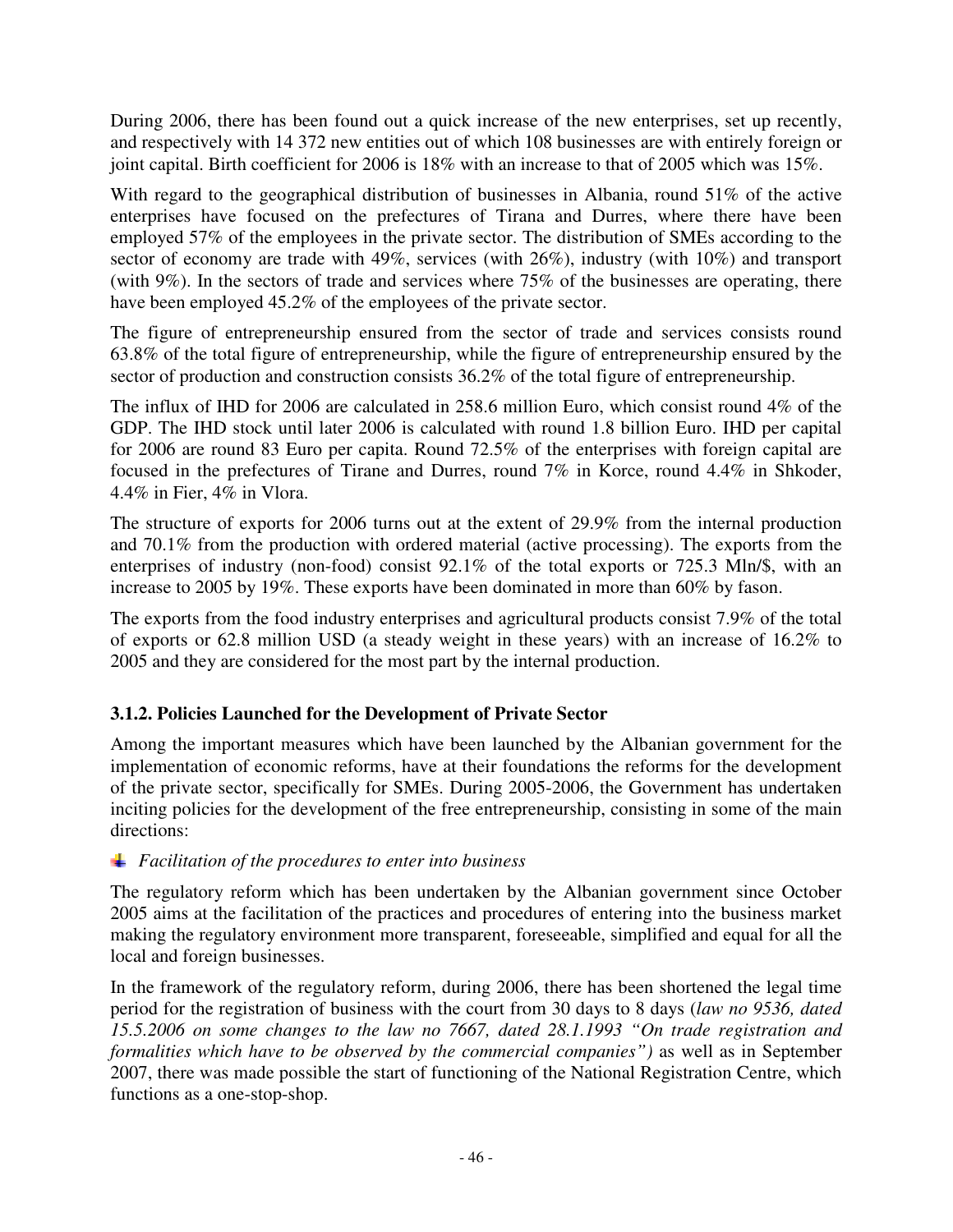### *Reduction of Informality in Economy (unmonitored economy)*

During 2006, there has been reorganised the inter-ministerial group for the reduction of the informal economy upon the order of Premier no 145, dated 27.6.2006. It has reviewed the action plan "On reduction of informal economy for the period 2006 – 2009" approved by CMD no 430, dated 28.6.2006. The measures foreseen there aim at avoiding the fiscal evasion in the field of taxes and social insurances, as well as reduction of the CASH in economy.

The outcome of the monitoring the action plan for the reduction of informal economy during 2005 is that out of 25 programmed measures, there have been realised 20 measures, and the other parts are under process for 2007.

### *Facilitating policy in the fiscal field*

During 2005 – 2007, there have been taken a series of measures in the field of taxes for the facilitation of the fiscal load for businesses summarised as follows:

- Reduction of the profit tax from 20 to 10%;
- Reduction of the simplified tax on the profit for the small business from  $3\%$  to  $1.5\%$ ;
- Reduction of the fiscal load for the tax pertaining to social insurance for the employer by 9 points percentage (from 29% to 20%);
- There has been reduced the price of electrical power by 30-40% to the effect of reducing the cost and making the Albanian goods competitive;
- There have been repealed or halved a considerable number of taxes and fees, in the spirit of 'Albania 1 Euro';
- Clarification and transparency of the provisions for complaints;
- Clarification of provisions pertaining to the reimbursement of VAT, shortening of time periods for asking for the reimbursement, facilitation of the reimbursement procedures for the exporting companies; imposing the obligation for paying the interests by the taxation administration in case of delay beyond the time period set out by law for the return of reimbursement amount, etc

### *Improvement of financing of SMEs*

Although the levels of financing the private companies have increased, it is still considered insufficient to incite fast development of the sector. In order to improve the climate of financing, specifically that of SMEs, there have been taken in the recent years a series of measures connected mainly to the introduction of the schemas of guaranteeing the credits of SMEs.

### *Approval of Fund for guaranteeing the export credits*

The Council of Ministers approved upon CMD no 489, dated 25.07.2007 "On the fund for guaranteeing the export credits" the establishment of a limit fund, within which there shall be granted guarantees for the export credits starting from 2007. This fund is a part of the guarantees granted by the state and the maximal limit is 200 million lek and it shall continue to be used for a time period of 6 months.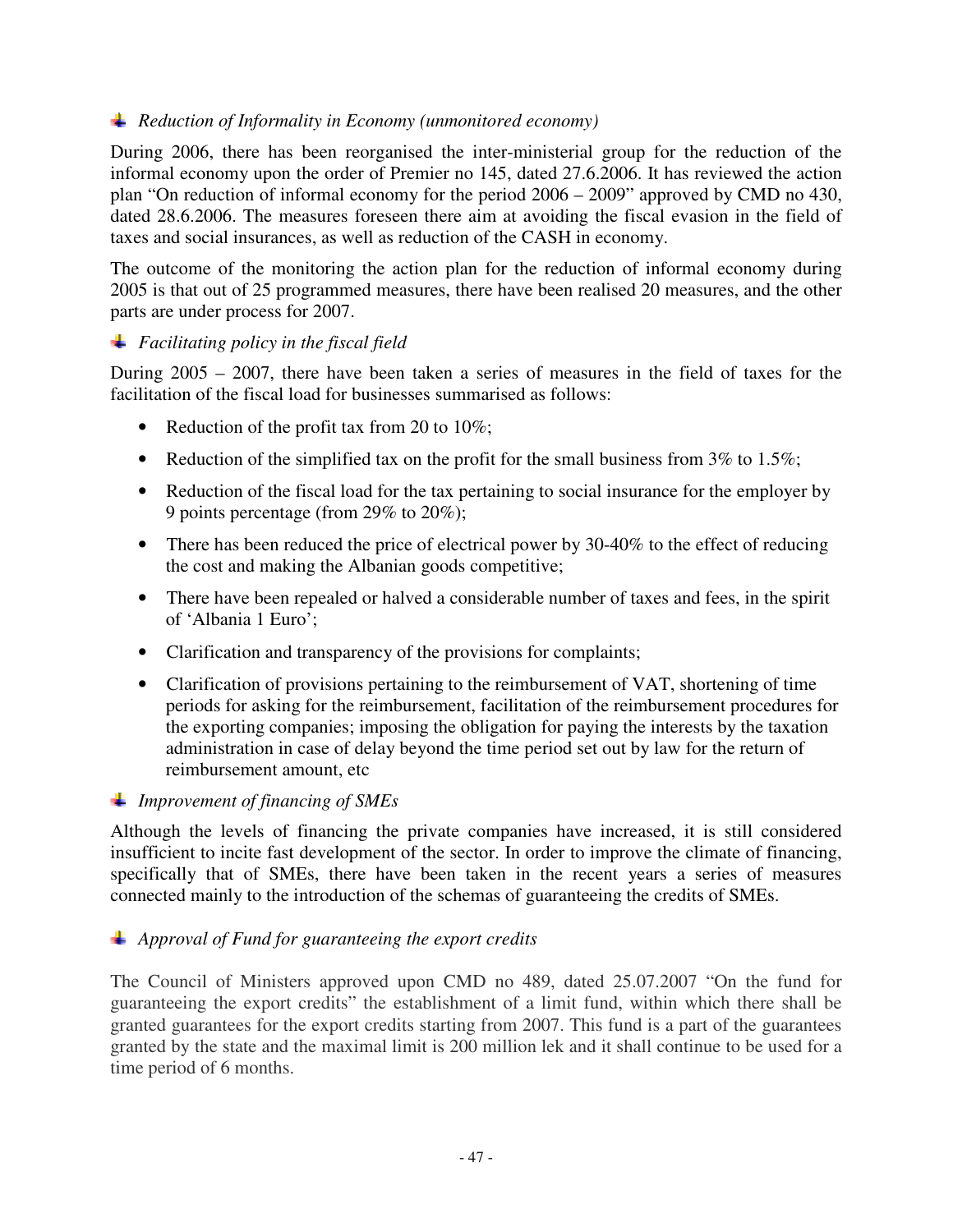### *The increase of funds for micro-credits*

The non-banking financial institutions with the support of the donors are contributing for meeting the needs for small credits not only in the urban zones but also in rural zones. To this effect, there has been signed the agreement between the Albanian government and KfW (ratified by the parliament at the end of 2006) for a fund of micro credits for the small business in a value of 2.6 million Euro and there is expected its disbursement. During February 2007, the Spanish Agency for International Cooperation has signed an agreement with 3 institutions of the micro credit for financing with a fund of 13 million Euro.

### • *Making functional the law on leasing No.9396, dated 12.05.2005*

The introduction of the leasing services could be considered as a financial alternative for SMEs, having an impact on the development of business and boosting of employment. During 2006, there has started the leasing activity, but so far there have entered into the market only 4 leasing companies so far.

• *Drafting of the law on factoring* is another supporting measure which shall facilitate the crediting of the accounts for the supplying companies of goods and services. Parliament has approved the law no 9630, dated 30.10.2006 "On factoring".

### *Establishment of the competitiveness fund*

To the effect of supporting the SMEs and for boosting their competitive capability, upon the CMD no 112, dated 21.02.2007 "On establishment of the Albanian fund of competitiveness" the government has determined a fund of 25 million lek. There shall be financed the companies for a period of three years, with co-financing up to 1 million lek, but not more than 50% of the value of the project cost. The activities which shall benefit from this fund are connected to the improvement in the system of management, product certification, market studies, marketing of products, participation in the fairs and exhibitions etc. Albinvest is the agency which shall manage this fund. Until later September 2007, there have been approved the projects of 16 exporting companies.

### *Improvement of institutional framework*

### • *Setting up of Albinvest agency*

To the effect of implementing in a more efficient way the policies and programs of government in the field of development of businesses and investments, there has been set up the Albanian Agency of Business and Investments, by law no 9497, dated 20.03.2006.

Based on this law, there has been approved the statute of Albinvest, by CMD no 514, dated 26.07.2006. The Albanian Agency of Business and Investment Albinvest is responsible for the implementation of the policies of government in the field of promoting SMEs, of the support of exporters, promoting the direct foreign investments. This agency has a staff of round 31 persons and a budget for 2007 of 693 500 Euro (in which there is included also the fun for competitiveness of 203 thousand Euro) with a considerable increase from the budget of the three agencies taken together for 2006 which was 354 300 Euro.

### *Strengthening the dialogue government – business*

• *Approval of law for the Consultative Council of Business,* no 9607, dated 11.09.2006, shall have an impact on the improvement of the dialogue government – business. There has started the functioning of the CCB. The CCB has in its composition 18 members, out of which are representatives of the business community. According to the standing rules of the functioning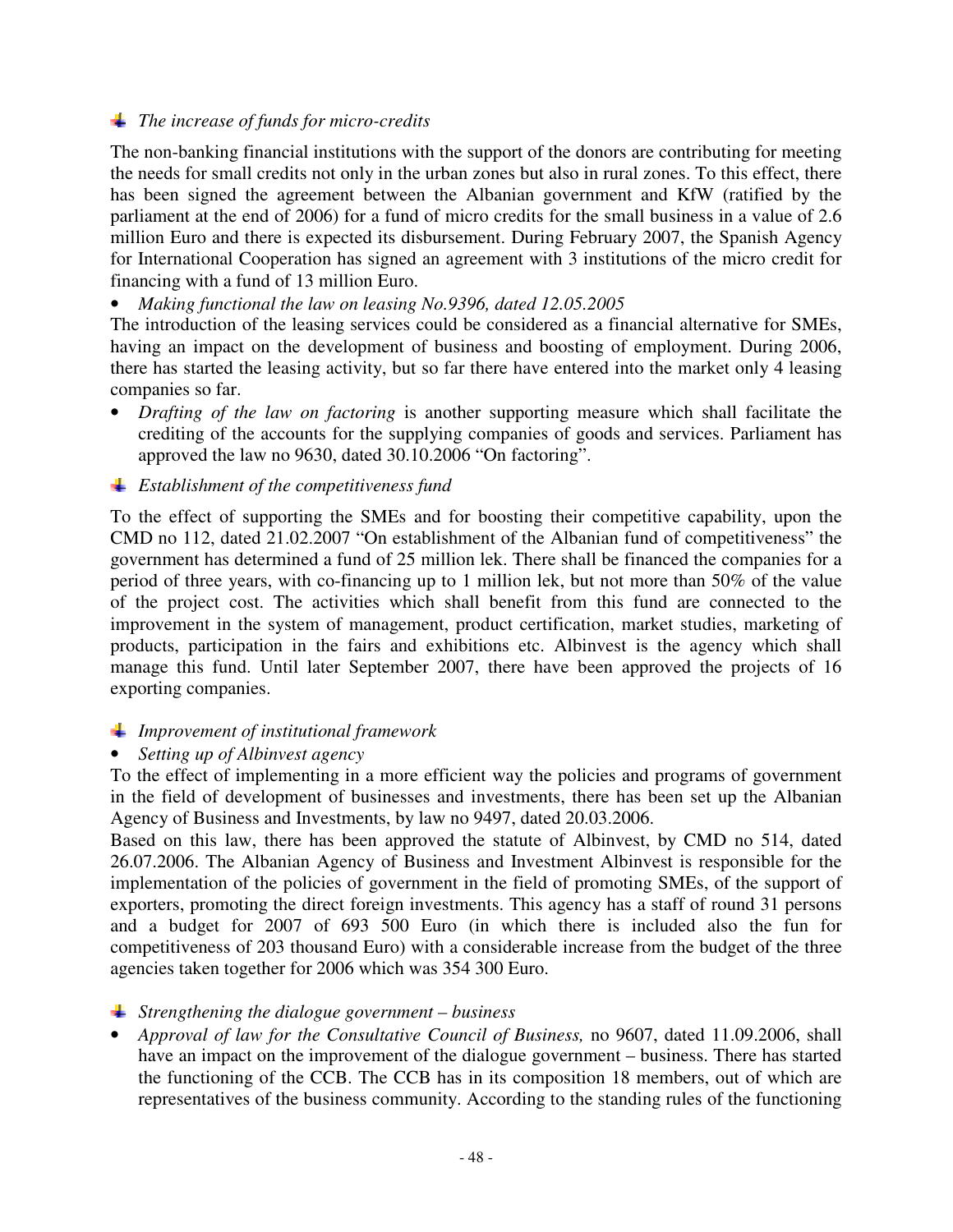of this council, there is operational the secretariat of CCB and there have been set up the commissions on *ad hoc* basis, according to the problems which concern business. During 2007, there have been held 4 meetings of CCB, where there have been discussed different draft-law specifically the fiscal ones.

## • *Approval of the law for the Trade and industry Chambers*

There has been approved by the parliament the new law no 9640, dated 9.11.2006 "On industry and trade chambers". This law consists in the improvement of the functioning and organisation of the trade and industry chambers. Thus the number of the chambers was reduced to 12 compared to 36 which existed earlier, being organised on region basis to the effect of their strengthening.

# *Drafting of medium term strategic program 2007-2009 for SMEs*

To the effect of inciting the improvement of competitiveness of SMEs, there has been drafted the medium term strategic program 2007 – 2009. There have been programmed to be undertaken a series of measures for a medium term period, starting from the preparation of the legal framework, setting up of institutions, drafting the action plan and implementation activities.

During 2007, there was convened twice the forum of donors in the field of SMEs, where there was introduced and discussed the strategic program of SMEs, an on 17 October 2007, there was realised the signing of the memorandum for setting up the Forum of Donors for the implementation of the strategic program of SMEs for the period 2007 – 2009. This memorandum was signed by 11 donors, who operate in the field of SMEs as well as there has been hailed even by the other donors who are not signatories, but they are important part of implementation of the strategic program of SMEs. The memorandum institutionalises the forum of donors for SMEs to the effect of focusing and coordinating all the projects and new initiatives which shall be launched by donors and projects for fulfilling the strategic program of SMEs.

The total objective of this strategic program is the steady economic development of the sector of SMEs through the increase of the number of the new enterprises, as well as continuous improvement of the indicators of productiveness, competitiveness and of exports. Specific objectives which shall serve for reaching this general objective are:

- i) Promoting the entrepreneurship culture;
- ii) Development of increasing businesses with internationalisation capacities;
- iii) Improvement of financing of SMEs.

# *Drafting the law on electronic signature*

Since January 2007, there has started the process of drafting the law on electronic signature in compliance with the EU standards.

- There has been set up a working group with representatives from METE, MJ, MPPTT and local and international experts for the preparation of a policy paper, as well as for the new draft law on the electronic signature. They shall prepare a study on the needs for the changes in the existing legal acts in accordance with the electronic signature.
- There have been organised a couple of round tables with representatives from the interested institutions and from the business community to be informed on the EU legislation on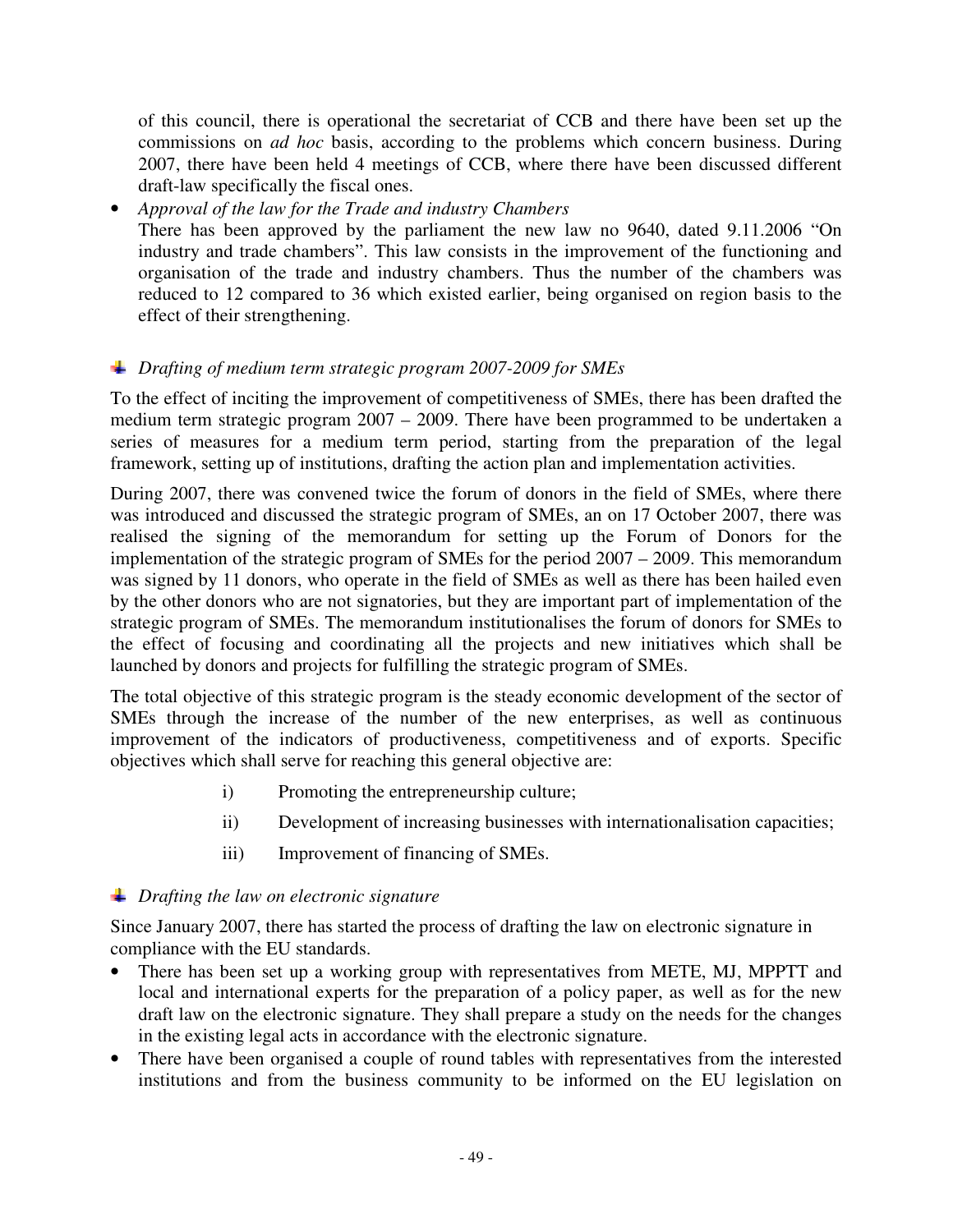electronic signature and for submitting the first draft, as well as the changes in it after the comments of the different stakeholders.

• Until later 2007, there has been programmed to be prepared the draft-law on the electronic signature, as well as the discussion of the draft law with all the interest groups and the business community.

## *On drafting the law on the commercial companies*

The Albanian government has, in accordance with the obligations foreseen in the Stabilisation and Association Agreement been committed to approximate the legislation on the commercial companies with *acquis communautaire*. Law no 7638, dated 19.11.1992 "On commercial companies", as amended, is a law partially approximated to the EU directives on commercial companies.

Since January 2007, there is being done the entire review of the law on commercial companies, in accordance with the latest changes in the EU on commercial companies. There has been prepared the new draft-law on the commercial companies which was presented and discussed in some round tables for the period September - October 2007, with representatives of the interested institutions, law firms, as well as by the business community, judges of commercial cases.

┺ *For boosting the private investments in general and absorption of the foreign investment,*  there contributes also the approval and implementation of the new law no 9663, dated 18.12.2006 **"On concessions"** which was based on the practice and in conformity with the EU directives, offers a better chance for the construction of the infrastructure works, in tourism, energy, road infrastructure, services etc. This law is being appropriately implemented in the sector of energy.

For implementing this law, upon the approval of CMD no 27, dated 19.01.2007 "On approval of the rules of evaluation and granting of concessions" there is being made possible the boosting of transparency, efficiency and equality in entering into a contract by the public authorities and for determining the specific procedures for awarding the concessionary projects.

In specific conditions this law provides for the granting of concessionary incentives with minimal prices such as that 1 Euro for priority sectors and regions. The implementation of this project finds the main support in offering he state owned property (assets, natural resources, economic activities) with 1 Euro. The government has some alternatives for which this project can be implemented.

# **3.1.3. Regulatory Reform for Improving the Business Climate**

The regulatory reform initiated by the Albanian Government aims at improving the climate where business is operating in Albania setting up in this way the basics for a sustainable economic and social development.

At the centre of this reform is the continuous consultation with the groups of interest to the effect of taking into account of their demands in the process of improvement of the existing legal framework and drafting a new regulatory framework, for eliminating the administrative barriers. The regulatory reform relies on the platform approved by the government and is oriented in four main directions: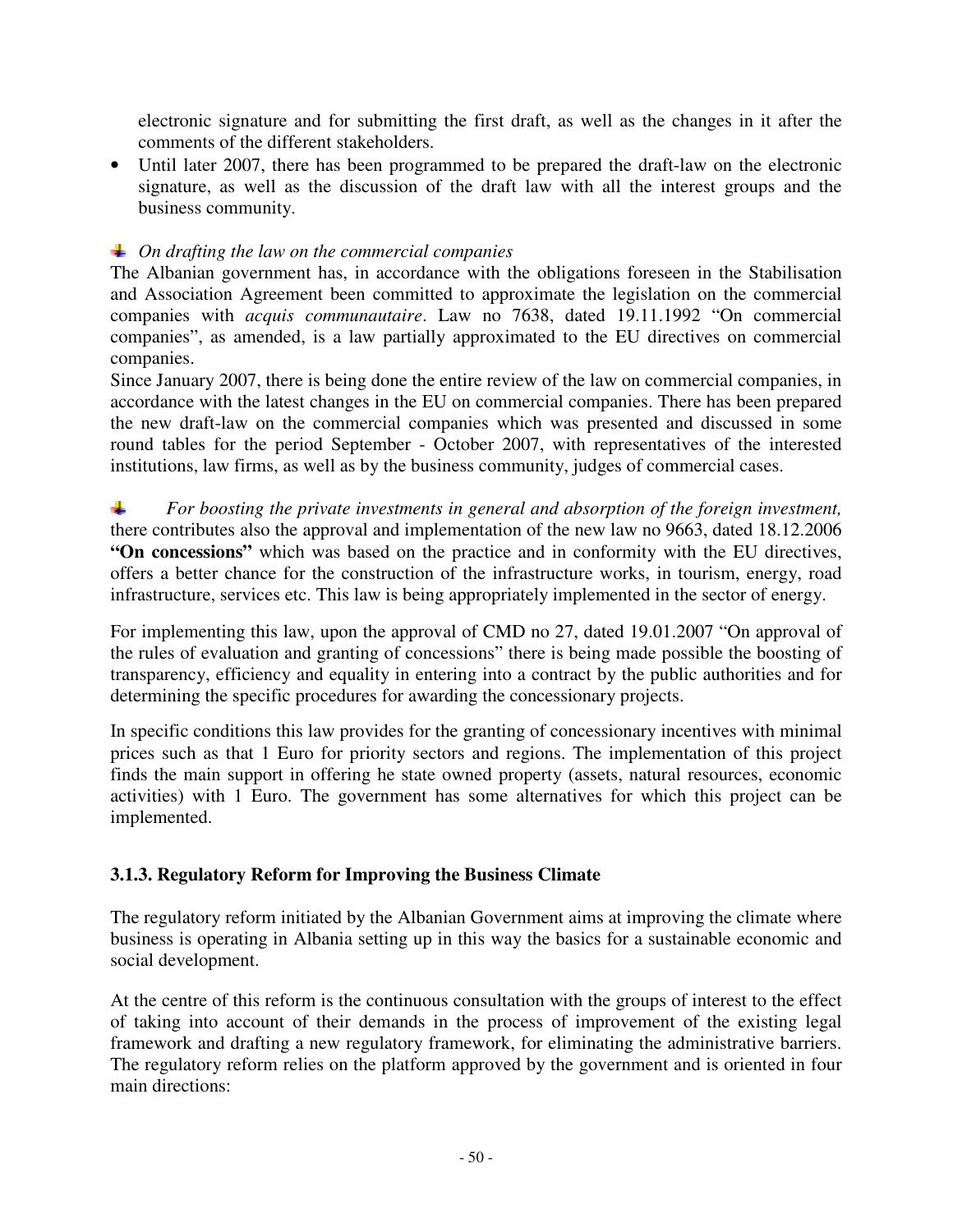- Development of the management system of the Regulatory Reform;
- Improvement of the existing legal framework eliminating the unnecessary obstacles;
- Guaranteeing the quality of the new regulatory legal and bylaw framework;
- Monitoring the evaluating the impact of Regulatory Reform.

The platform of the government for the Regulatory Reform relies on the principles of the regulatory quality and so far there have been implemented some of them, among which:

- Periodic consultation with business;
- Accountability of state administration and business;
- Steadiness of the new legislation through the establishment of the mechanism of evaluation of compliance of the new legislation to the principles of the Regulatory Reform.

One year after implementation of this reform, there has been managed to conclude a series of measures, by which there have been eliminated or reduced a good part of obstacles, which are encountered by business in the course of exercising its activity. In this sense, there has been done good progress in setting up the responsible structures for the implementation of the reform as well as in some of the main fields where this reform has extended.

### *Establishment of institutional framework for monitoring and implementation of the Regulatory Reform*

There have been set up all the responsible structures for the monitoring and implementation of the reform, such as, Task Force led by the Premier, Group of Coordination of Reform led by the Minister of Economy, Trade and Energy, and the technical groups for the 7 main fields of the implementation of the reform (registration of business, licensing, customs, taxation, land &c construction, inspection and administrative complaint).

Task Force is the main responsible structure for the implementation and monitoring the regulatory Reform and determines the priorities of Albanian government in the framework of Regulatory Reform. The Responsible structure for following the implementation of this reform is the Ministry of Economy, Trade and Energy, which leads the process of drafting the plans of measures and reports to the Task Force on the development and problems of the reform. This structure is also responsible for the evaluation of the impact of the reform and organisation of periodic meetings with the business community.

The institutional framework which has been set up has been hailed by all the initiatives where we are participating, and in many cases Albania has been a reference for the other countries which have undertaken such similar reforms.

### *Total reformation of business registration*

According to "Doing Business 2006", the registration of a business in Albania encountered a considerable number of administrative and judicial procedures. In order to be registered, there were needed at least 11 procedural acts, 39 days and 580 USD. Relying on this emergency situation, the government undertook the legal initiative to shorten the legal period of registration at court, from 30 days to 8 days, bringing an improvement in the reduction of the registration time, however, the registration time continued to be long. In the meantime, the registration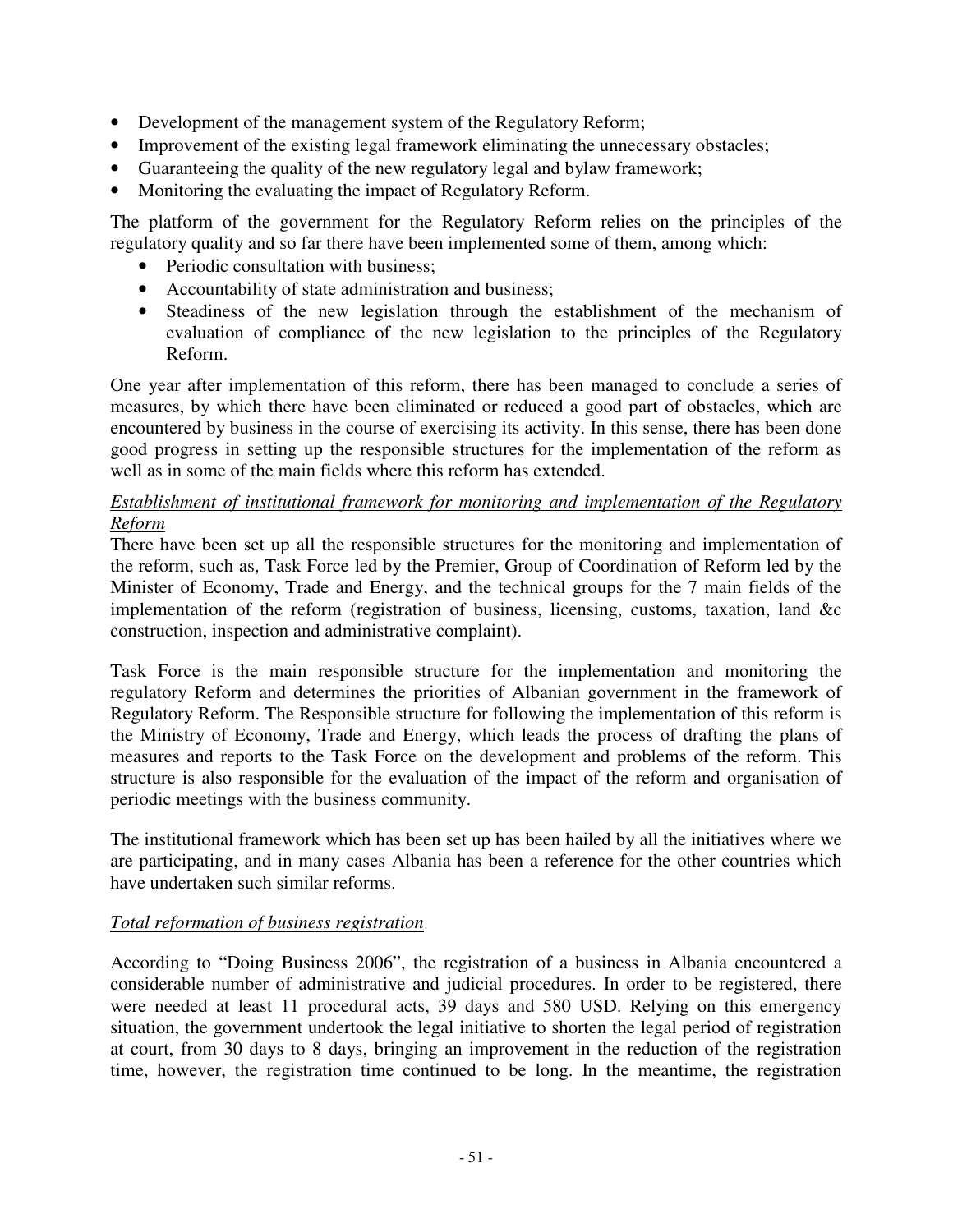process continued to be fragmented, based mainly in the direct contact between the interested persons and state employees.

In order to resolve this situation, the Albanian government and the Government of United States of America signed on 3 April 2006 the Millennium Challenge Albania Threshold Agreement for Albania, which is assisting in three big projects, among which also that of the reformation of registration process.

In cooperation with the project mentioned above, ministry of Economy, Trade and Energy proposed the setting up of the National Registration Centre, having full decision-making autonomy, with regard to the process of the commercial registration, as an one stop shop for the registration of business. The National Registration Centre started its activity on 3 September 2007, in its main seat in Tirana. In the meantime, there has been foreseen for this centre to function with its counters in 29 municipalities of the country. The process of reformation of registration shall realised through this centre:

- Transformation of registration process from a mixed process (judicial and amdinistrative0 to a fully administrative process;
- Registration within a single day, in a single step, closer to the beneficiaries and fully electronic;
- Boosting transparency, impartiality, and simplicity in registration;
- Simultaneous registration for commercial, fiscal effect, social and health insurance, and labour, in a single step;
- Simplification of requirements and documentation needed for the registration of businesses;
- Lowering the registration cost, elimination of the contact with administrative employees and consequently reduction of corruption;
- Offering the service at national level, extending it to the structures of the local government;
- Full compliance of standards in the registration process to the European directives.

For this, there have been recruited and trained the personnel who are going to work in these counters, and there have been already opened the counters in the towns of Elbasan, Tirane and Shkodër. In the meantime, based on a calendar, set out carefully, is being worked for opening the other counters.

It is expected that later 2007, the centre could function in 8 biggest municipalities of the country and later 2008 there can be opened all the foreseen counters. *Review of the licensing system* 

Licensing is another problematic field due to the very complex documentation which is being required to be handed over by the entities for being provided with a licence and due to the very long time periods. For this, during 2006, there were reviewed 135 licenses. Permits and authorisations in the sectors: mines, hydrocarbons, public works, transport, agriculture and food,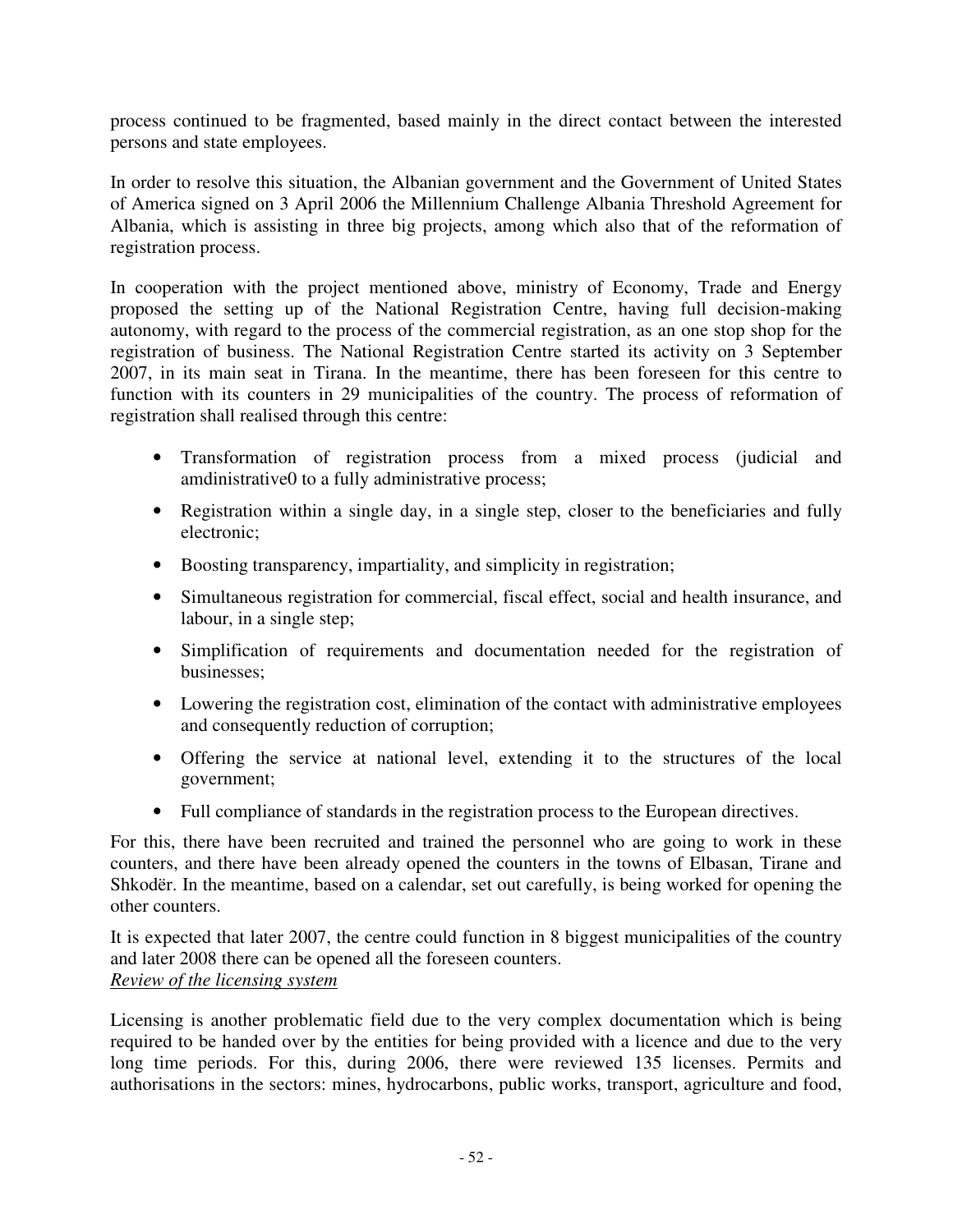fishing, environment, water administration, forest and pastures, health, customs, protection from fire.

The outcome of the review of the licensing system, there is proposed: (i) elimination as unnecessary of 24 kinds of licenses, (ii) reduction of requirements for licensing for the other part at the extent 30-40%. The reform in the licensing system applies for the first time the introduction of the new principles in this process, such as:

- Transfer from preliminary control to the subsequent and continuous control;
- Application of the principle of silent approval in case the responsible institutions do not respond in time and the application of sanctions for these institutions. This insures the implementation of the principle of accountability of administration.
- Support of the request for license on the self-declaration of the responsibilities by the applicant for guaranteeing the requirements of the law and the application of the strong sanctions in case of the false declarations. This insures the implementation of the principle of accountability of business.
- Application of Guillotine which implies the removal of all the superfluous requirements for licenses in a specific field and elimination of the license where it is not connected to the life, health, environment or if it is deemed that its added value is insignificant.

There needs to be highlighted that a very important role in the process of review of permits and licenses has been played even by the business community. In the periodic meetings held in this community for the presentation of the recommendation issued by the Licensing Group, there have been shared the opinions of representatives of this community connected to this process. The comments and recommendations of theirs connected to the licensing process have been taken into account in the review of requests and periods of specific permits and licenses.

In the meantime, there are under the evaluation process the licenses, permits, certificates and authorisations issued by the ministry of Tourism, Culture, Youth and sports and Ministry of Labour, Social Affairs, Equal Chances for which the Licensing Group is working for drafting the evaluation reports and necessary recommendations in cooperation with the experts of respective institutions.

In addition t the process of review, the reform in the system of licensing includes even the process of monitoring of implementing the recommendations issued by the Licensing Group on behalf of respective institutions, in accordance with the time periods set out in the permits and licenses matrix.

For this, upon the Order of Premier no 97, dated 22.06.2007 "On setting up the Monitoring Group for the evaluation of implementation of recommendations for improvement of the licensing system" there has been set up the monitoring group, which is working based on the basis of a methodology approved by Task force.

The Monitoring Group has started work in July 2007 and so far it has monitored the implementation of recommendations in five of the line ministries included in this process: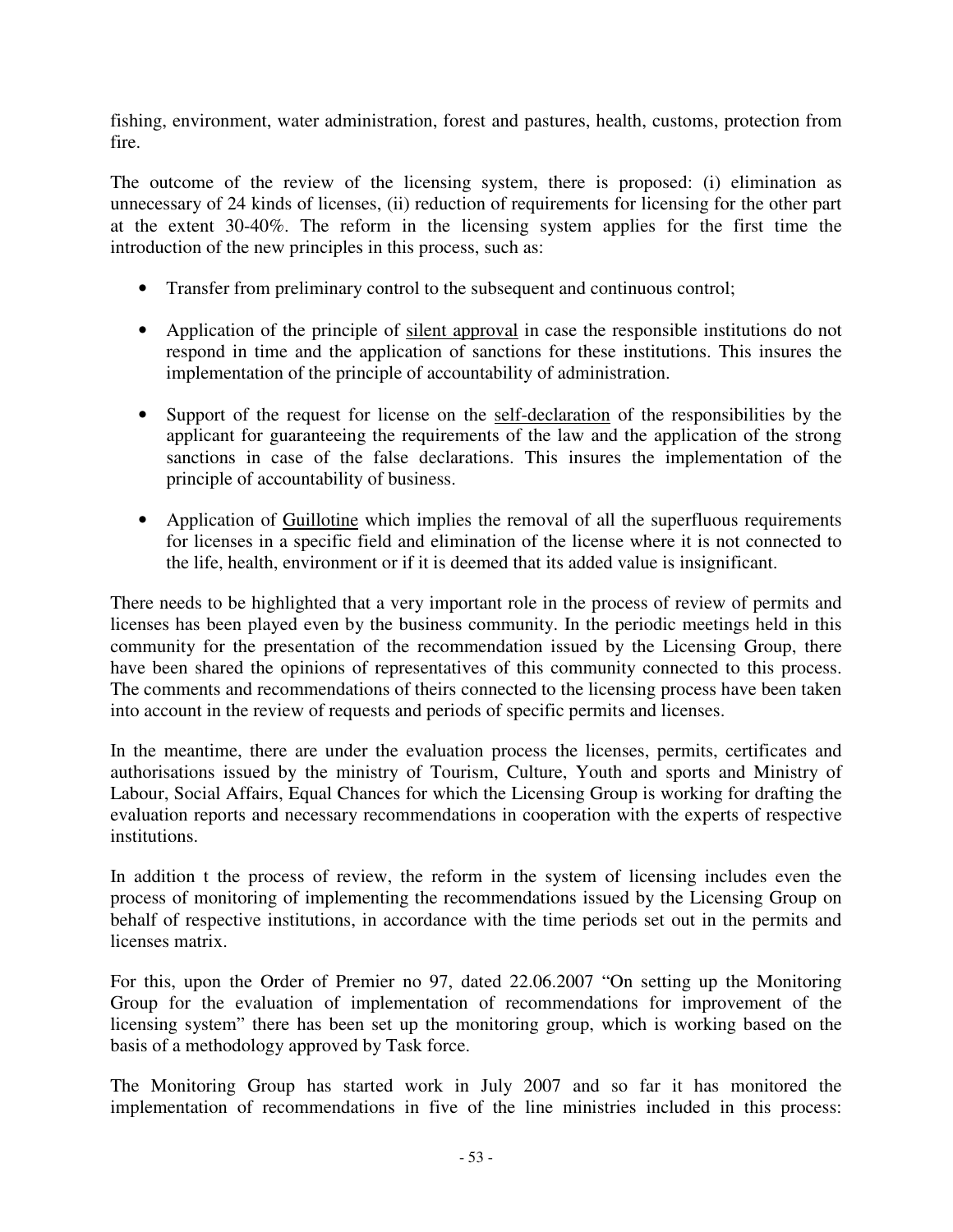Ministry of Public Works, Transport and Telecommunications, Ministry of Education and Science, Ministry of Economy, Trade and energy, Ministry of Health and Ministry of Environment, Forests and Water Administration.

In the meantime, there has started the process of monitoring for Ministry of Agriculture, Food and Consumers' Protection. It is expected that until later 2007, the process of monitoring be completed for all the line ministries for which the Licensing Group has made the respective recommendations.

At the end of this process, there shall be drafted the respective process on the extent of implementation of recommendations by the respective institutions.

#### *Action Plan of Regulatory Reform*

The Regulatory Reform relies on the action plan of Albanian government approved in CMD no 157, dated 31.03.2006, after one year of implementation, this plan has been reviewed by institutions involved there and it has been approved by Task Force in June 2007.

At the end of the year, there shall be done the evaluation of achievements, realisations problems etc, and there shall be done all the necessary changes to adjust them to the initiatives and policies of Government for implementing its program.

### **3.1.4. Progress of Privatisations in Strategic Sectors**

### *I. Restructuring of KESH sha and initiation of procedures for the privatisation of the sector of distribution of electrical power*

For the company KESH sha there has been realised the process of division of the activity of transmission and distribution of electrical power, as a company in itself. In accordance with the CMD no 862, dated 20.12.2006, there has started the process of restructuring and privatisation of the company of distribution of the electrical power, with the consultancy of he company IFC, selected to assist the process. IFC has selected the sub-contractors for the legal, technical and financial consultations. It has completed the due diligence of the legal, financial, and technical consultants and there has been prepared the draft report for the process of due diligence. The draft report is being discussed with representatives of the IFC, Kalo Associates; Ernst and Young; USAID-it, ERE and KESH, with regard to the main problems of it and to coordinate further the follow up of problems which are raised in this draft report. In addition to the above, there is being worked even for the legal and regulatory framework of the energy market.

### *II. Restructuring and privatisation of the company "Armo" Sh.a*

In accordance with the CMD no 29, dated 24.01.2007 "On restructuring for the effect of privatisation of the company "ARMO" there continue the procedures for the division from ARMO of the assets and financial accounts for the activity of retail trading, as well as the process of preparation for privatisation of the retail trading stations.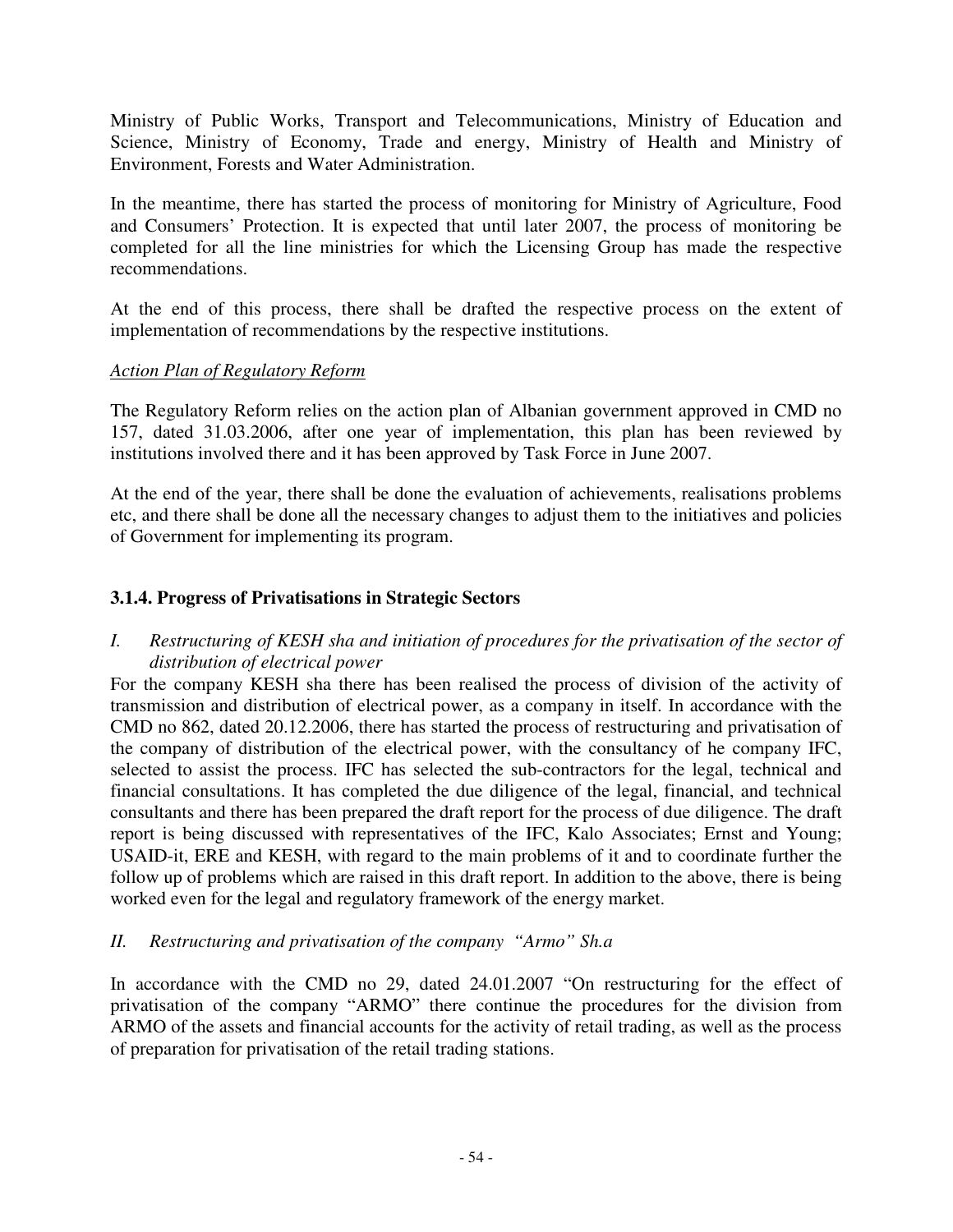For the privatisation of the activities of the refinery and wholesale trading, there has been selected the consultation company to assist in the process the company Patton Boggs. The company has started the process of due diligence with the company ARMO and in cooperation with the respective structures of METE it is working for completing the DATA Room of the company. The privatisation procedures shall continue in accordance with the recommendations of the consulting company.

## *III. Restructuring and privatisation of Servcom sh.a & "Albpetrol" Sh.a*

The process of restructuring the companies Servcome sh.a. & "Albpetrol" sha is being realised in accordance with a CMD no 784, dated 15.09.2006 "On restructuring the commercial companies with state capital "Albpetrol sh.a.", "Servcom sh.a." and "Transnafta shpk"".

## *IV. Continuation of the concession contract of Water utility and Sewage Elbasan (Elber shpk)*

Based on the Agreement of Delegation of the management team of Elber shpk from BWI with METE there continues the implementation of the program of investments in accordance with the provisions in the concession contract. In cooperation with the Ministry of Interior, MPPTT and Department for the administration of Public Property, there is continuing the process of transferring the water utilities to the authorities of the local governance.

### *V. Privatisation of the state package at AMC company*

With regard to the sale of the state package of AMC, there has started the preparation of the legal framework for the institution of the sales procedures. There has been approved the CMD no 410, dated 11.07.2007 "On transfer of the package of shares of AMC sha, which has remained after the transfer of the package to the strategic investors, to the former owners of the land and to the employees of this company", which foresees also the selection of the consultant for implementing the transaction.

In this framework, there has been informed the private partner at AMC about the start of procedures for the privatisation of state package at AMC sha and there has been requested from him to take the respective decisions on this transfer.

In accordance with the decision of the Consultation and Transparency Committee for the privatisation of the sectors of special importance of the economy, there shall be set up a working group, with representatives of Ministry of Economy, Trade and Energy, Ministry of Finances and Ministry of Public Works, Transport and Telecommunication, which shall coordinate the work with the leading authorities of AMC company for all the steps which shall be undertaken in the process.

### *VI. Privatisation of the company Albtelecom Sh.a.*

There has been concluded the r-negotiation of the contract with the company Calik Enerji Telekomunikasyon and on 20 June 2007 there was signed the contract for the sale/purchase of the shares with this company. The price of purchase was 120 million Euro.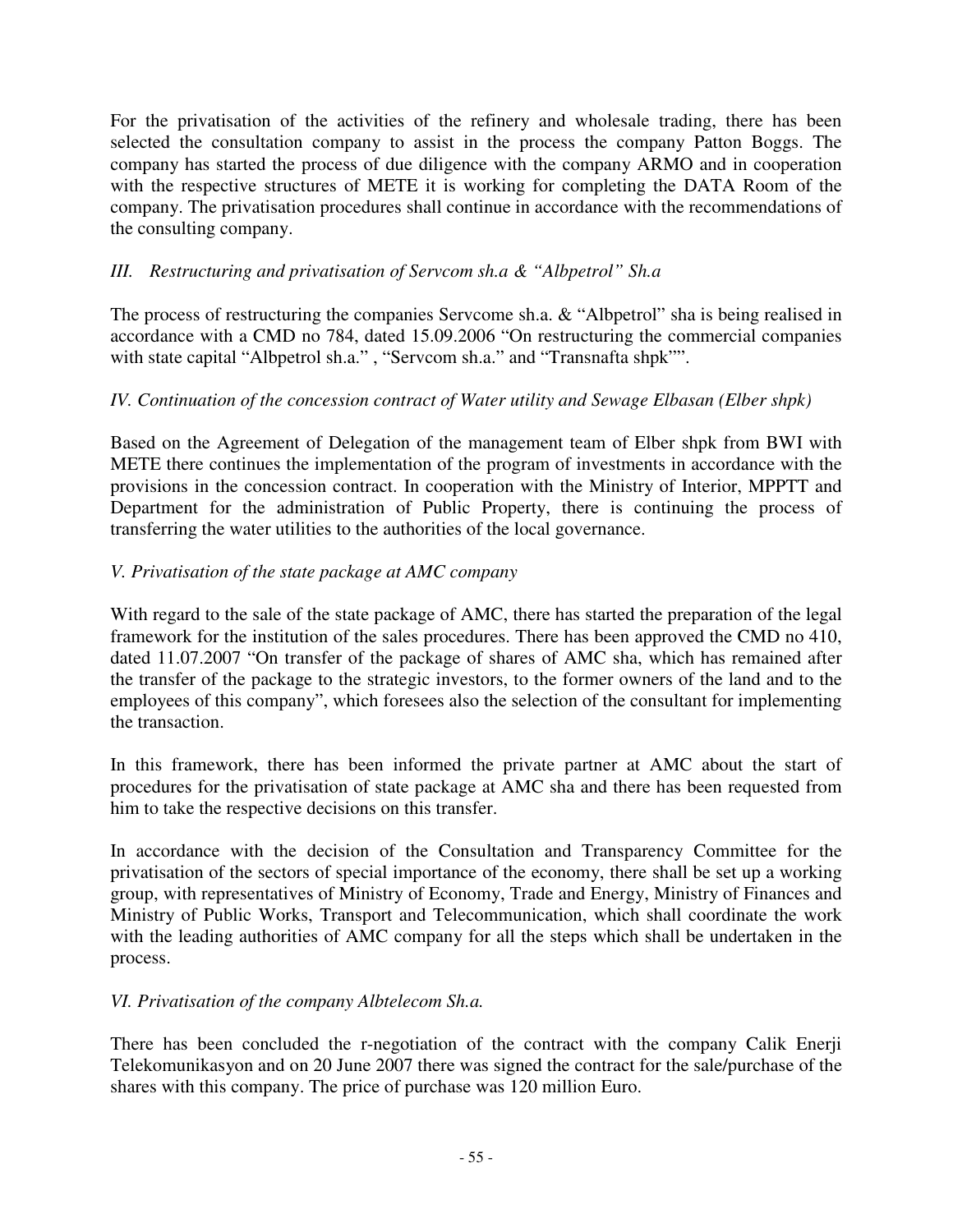## **3.1.5 Competition Policy**

The Competition Authority has, in accordance with the law no 9121, dated 28.07.2003 "On protection of competition" and of the other legal obligations, approved a series of bylaw acts which assist the CA to reach the set out objectives. In this way, there has been approved the regulation "On organisation and functioning of the Competition Authority", the regulation "On setting of expenses for following up the procedures at CA", "On implementation of procedures of consolidation of enterprises", (which is being amended in accordance with the regulation no 139/2004 "On control of concentrations between the enterprises", and 802/2004 "In accordance of the Regulation of Council (EC) no 139/2004 "On control of concentrations between the enterprises"), regulation "On fines and exception from them", etc.

At the same time attempts are focused for adjusting the regulations of European Commission and concretely of the Regulation 1/2003 "On implementation of the rules of competition according to the Articles 81 and 82 of the European Treaty" and of the regulation 773/2004 "On procedures set for use by the Commission of Articles 81 and 82 of the Treaty".

In accordance with the legal obligations, there has been approved and published the National Policy of Competition. There has been translated and adjusted in cooperation with GTZ the Vocabulary of Terms of Competition of European Union (OECD). At the same time, there has been published the Annual Report of the Competition Authority for 2006 and attempts are focused for publishing a Bulletin of the Decisions of the Commission of Competition.

The Competition Authority has followed the respective procedures for the re-establishment of the free and effective competition in the market starting investigations in different sectors of the market to the effect of prohibiting the abuse wit the dominant position, prohibition of illegal agreements and concentrations which could bring about consequences in the market. The Competition Authority is investigating in different economic sectors, such as the sector of mobile communication, sector of insurance, banking sector, sector of the bread and concrete production etc.

With the approval by the Parliament of Albania of the decision no 96, dated 30.04.2007 "On approval of the structure and organigramme of the Competition Authority" there have been announced the vacancies and there have been held the respective competitions for these positions in accordance with the law no 8549, dated 11.11.1999 "On Civil Servant Status" and there has been recruited a considerable part of the personnel.

Within the short term priorities of the Competition Authority, we mention the consolidation of the secondary legislation on competition, strengthening the institutional capacities, implementation of the law and cooperation with the regulatory entities, courts to the effect of implementing the law "On protection of competition". At the same time it aims at organising training seminars in cooperation with OSCD, GTZ; organisation of awareness seminars on the competition law, cooperation of CA with public institutions (through the signing of memoranda of understanding) as well as European counterpart institutions (memorandum of cooperation with Macedonia etc).

Among the medium term and long term priorities, we mention the drafting and the publication of the commentary in the field of the competition, drafting and approval of new regulations, such as that of fines and exemption from them, strengthening the regional cooperation, strengthening the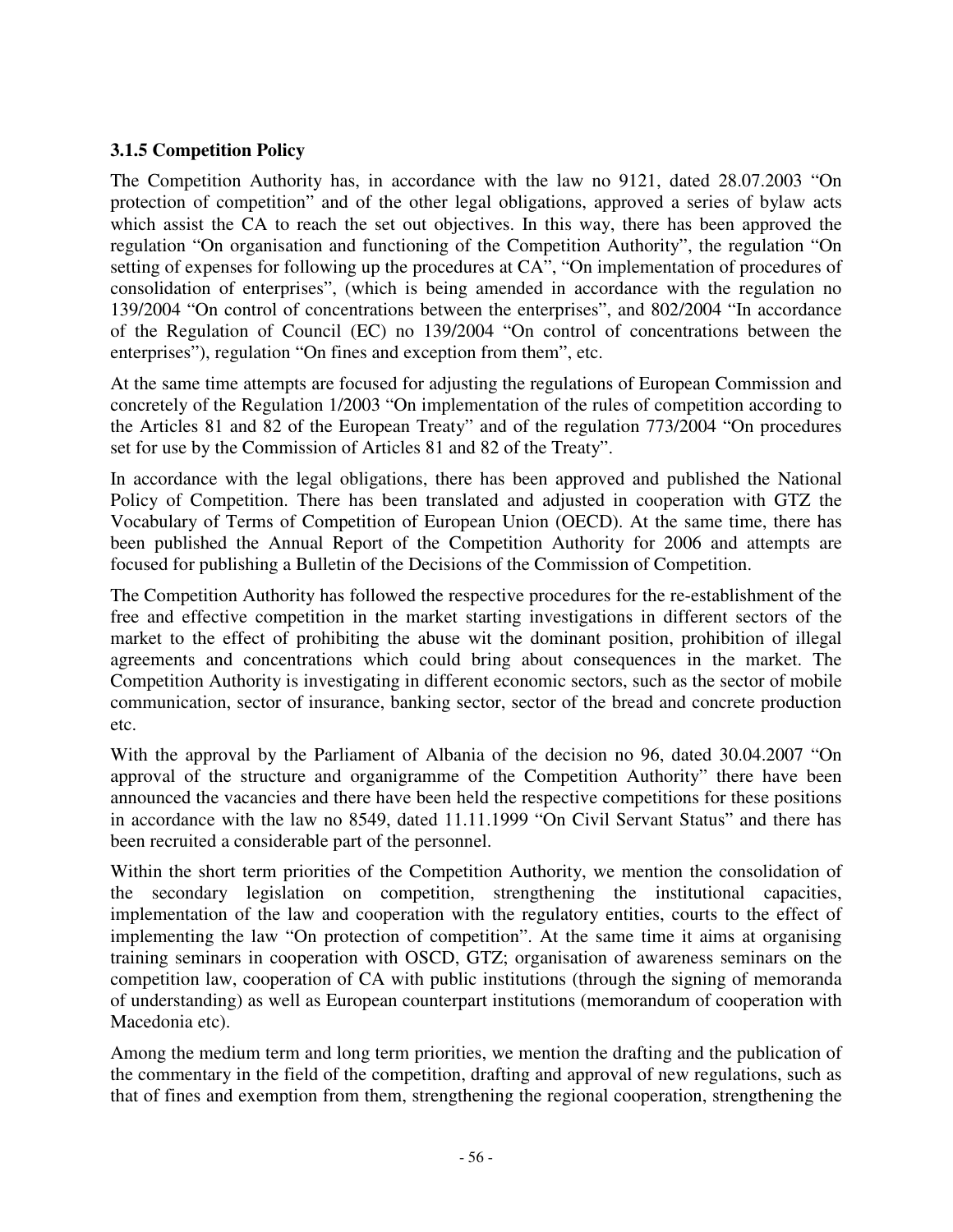institutional capacities (increasing budget and personnel of competition), consolidation to the legal framework etc.

#### **3.1.6. Policies in the Sector of Public Procurement**

In the context of the commitments which Albania has assumed in the field of public procurement (Approximation of the legislation in the field of public procurement to *acquis communautaire*; Elimination of discrimination and removal of barriers and obstacles; incitement of participation and boosting of competence; strengthening the capacities of PPA and all the Contracting Authorities – Article 70 and 74 of SAA), there was drafted the new law "On public procurement, in line with the EU Directives in this field. This is the first phase of approximation of local legislation on public procurement to the Directive 2004/18/EC, 89/665/EEC and Directive 2004/17/EC, 92/13/EEC as it has been foreseen in the National Plan of Approximation of domestic Legislation to that of EU and implementation of SAA.

The new law no 9643 "On public procurement" was approved in the Parliament of Republic of Albania on 20 November 2006 and entered into effect on 1 January 2007. In the context of the needs which stemmed in the course of implementation of this law, in September 2007, there was approved the law no 9800, dated 10.09.2007 "On some changes and addenda in the law 9643, dated 20.11.2006 "On public procurement".

Based on and implementing the new law no 9643, dated 20.11.2006 "On public procurement"< the Council of Ministers approved, by decision no 1, dated 10.01.2007, "Rules of Public Procurement".

- *2. New legislation on Public procurement determines the rules to be implemented for the procurement of goods, works and services by the Contracting Authorities in Albania.*
- *3. The law no 9643, dated 20.11.2006 "On public procurement" aims at:* 
	- *a. Incite the efficiency and effectiveness in the procedures of public procurement, implemented by the Contracting Authorities;*
	- *b. Ensure the good use of public funds and decrease the procedural expenses;*
	- *c. Incite the participation of the economic operators in the procedures of public procurement;*
	- *d. Incite the competition through the economic operators;*
	- *e. Ensure an equal treatment and non-discriminatory treatment for all the economic operators, participating in the public procurement procedures;*
	- *f. Ensure integrity and transparency in the public procurement procedures;*
	- *g. Selection of winners in public contracts shall be done in line with the general following principles:* 
		- *i) Non-discrimination and equal treatment of bidders or candidates;*
		- *ii) Transparency of procedures;*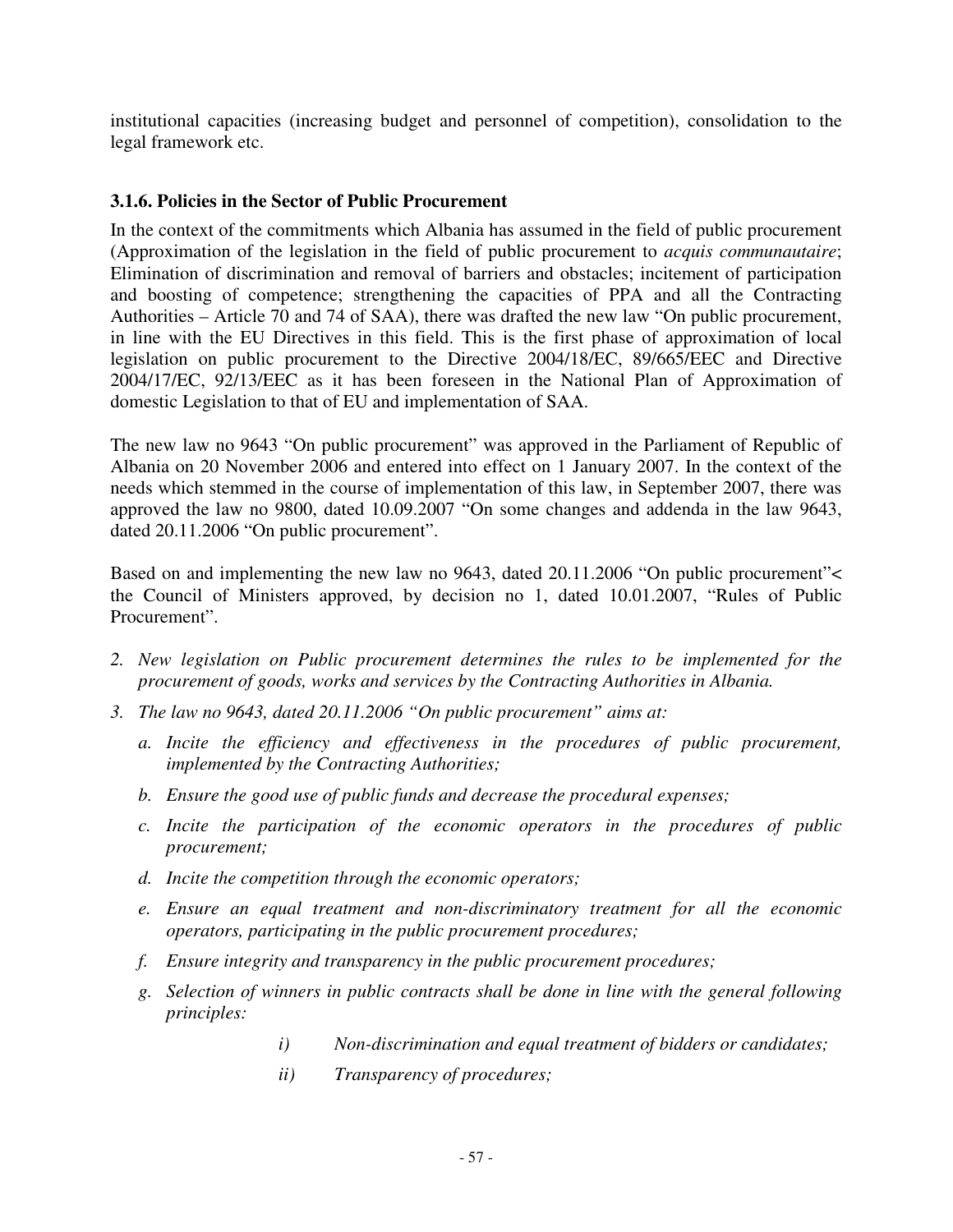- *iii) Equality of demands and obligations which are imposed on the bidders and candidates;*
- *iv) Right of bidders or candidates for judicial or administrative review in case of not accepting them.*

### *Further steps provided for in the gradual approximation until the full approximation of the legislation "On public procurement"*

The full approximation is connected to the approval of the respective laws and to the changing of the general economic and social situation in Albania. The full approximation to the Directive shall be done step by step considering the development of the approximation to the *acquis communautaire* of the legislation in its entirety. Presently the component "Reform in Public Procurement", of the Millennium Challenge Threshold Agreement for Albania, administered by USAID, is assisting the PPA in setting up the electronic procurement infrastructure.

### *Main changes brought about by the new legislation on public procurement*

The main principle of the new public procurement is the Principle of Transparency. In this framework, different from the previous legislation, there has been foreseen the obligation of the Contracting Authorities to publish electronically in the website of PPA the entire tender documents and further on all the notifications connected to the development of a procurement procedure from the notification of contract to the moment of publication of entering into the contract. This measure is an important achievement being hailed by the business community and at the same time it has addressed a big problem in the country, that of absence of transparency in public procurement. The law no 9643, dated 20.1.2006 does not provide for the direct procurement procedure.

At the same time the new legislation on the public procurement has entered the concept of "offer abnormally low" and in the procurement rules there has been provided a reference formulae based on which there shall be done the calculation of the abnormally low offers.

In this law there are determined precisely the cases of disqualification of the entities in a procurement procedure, not leaving room for interpretations in the submitted documentation or possibility for abuse in their disqualification.

In the context of the efficiency and independence in considering the procedures of the law no 9643, dated 20.11.2006 there has been provided for the Institution of the Advocate of Procurement, who represents the rights and legitimate interests of the candidates, bidders, suppliers from the illegal and inappropriate actions or commissions of the Contracting Authority in the field of public procurement, through the monitoring and investigating the administrative procedures of public procurement and granting of respective recommendations upon their conclusion.

#### *Institutional and administrative capacities*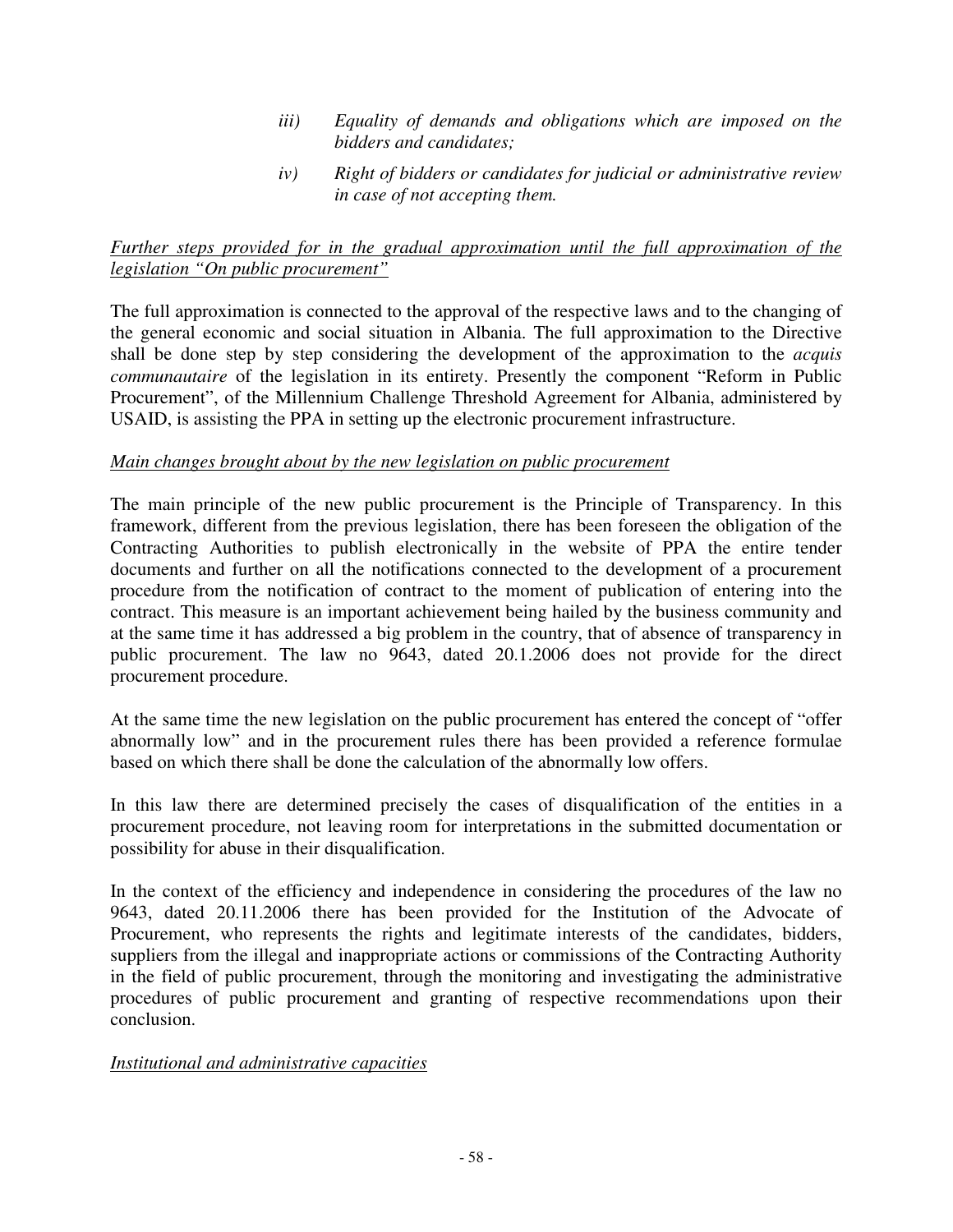In the context of boosting the institutional and administrative capacities, the Public Procurement Agency has taken all the measures for the strengthening of administrative capacities within its personnel and for all the employees of public procurement in all the Contracting Authorities. Based on the law no 9643, dated 20.11.2007, PPA is the responsible authority for the organisation of the training in the field of public procurement.

To the effect of strengthening the administrative capacities of the PPA personnel and of the employees of procurement of all the Contracting Authorities, PPA in cooperation with the Millennium Challenge Threshold Agreement Program for Albania, administered by USAID, has organised and conducted informing seminars with regard to the new legislation of the public procurement. Initially these hearings were held with the entire personnel of PPA and beyond (until now); there have been held informing seminars with regard to the new public procurement legislation with procurement employees in central institutions and procurement employees in all the institutions of the local government. These seminars shall continue to be held with Contracting Authorities which have not yet been trained in the field of public procurement. The main aim of these seminars is the presentation of:

- New legislation of public procurement, harmonised with EU Directive;
- Its main principles;
- Procedures of public procurement;
- Review procedures and role of PPA and Procurement Advocate;
- Bulletin of Public Notifications and time periods;
- Improved internet website of Public Procurement Agency, characteristics and transparency ensured by it.

At the same time during the period February March 2007, PPA, with the assistance of Millennium Challenge Threshold Agreement Program for Albania, administered by USAID, organised four round tables with representatives of the private sector: representatives from the Association of Constructors, Albanian Chamber of Trade and Industry, American Chamber of Trade and Industry and Association of Women in Business.

### *Implementation including the measures for improvement of transparency and independent treatment of complaints*

In the framework of implementing measures to ensure a good implementation of the law and boosting the institutional capacities of the Contracting Authorities in the field of public procurement, PPA, in cooperation with the Millennium Challenge Threshold Agreement Program for Albania, administered by USAID, have identified the needs for training at country level and based on the final report with regard to these needs, there shall be drafted the National Strategy of Training. Parallel to this, PPA and the project administered by USAID have set up the Training Unit which functions with the coordination and supervision of PPA and shall serve for the training of the employees of the public procurement at country level.

At the same time, in the framework of measures for the improvement of transparency, PPA has improvement considerably its internet website. There has been reflected more information there. Every interested person can find any time the Bulletin of Public Notifications in electronic form, which is published in real time, every Monday, the legislation of public procurement, Standard Tender Document, every notification or public clarification done by PPA, all the materials connected to the conducted trainings etc. This website shall continue to be improved and enriched with further information, as well as the publication of any information, even in English.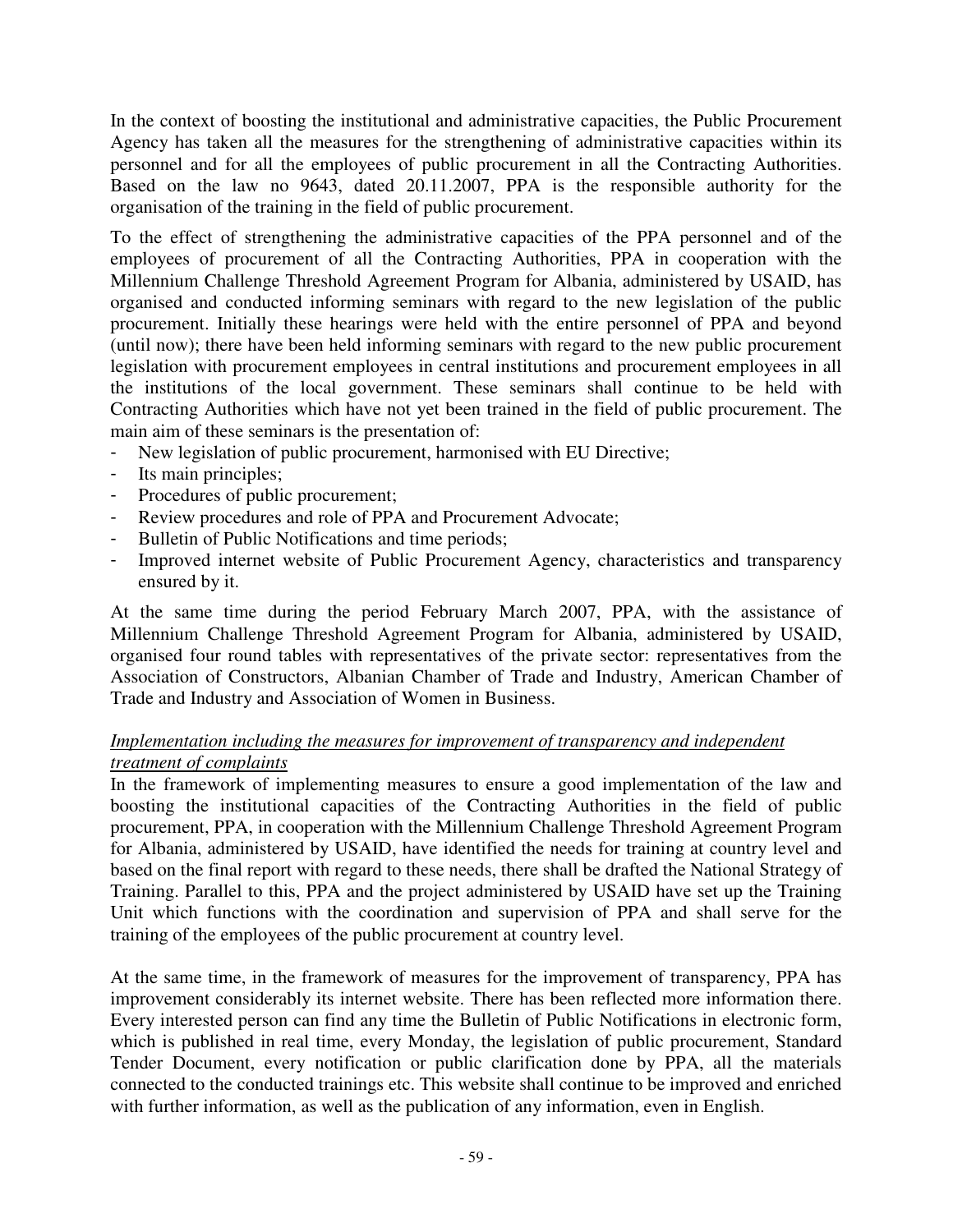The setting up and functioning of the Advocate of Procurement shall widen the possibilities to address the legal violations to serve as a positive pressure on the PPA. At the same time, in the present legislation there has been foreseen the possibility of filing complaints by electronic means, being a facility for the parties.

## **3.2. Financial Sector**

The second semester of 2007 has marked an increase of the banking activity, this being expressed in the extension of the network, boosting of total of assets (specifically the credit portfolio) and extension of the basis of deposits. The qualitative indicators which are connected to the revenues, portfolio of credits and situation of liquidity are at satisfactory levels. The general situation of the banking system is steady and capable to support with capital the intensive extension of the activity.

During this period, the credit portfolio has increased on average 46 percent in annual terms, while the long term credit has gained terrain towards the short term one. There continue to prevail the credits for small and medium businesses even for corporations, while the consumers credits are increasing fast.

During the second semester, there has continued the increase of the portfolio of credits with problems, but the increase has been lower compared to that of the first semester of the year. However, this increase can be considered acceptable in the circumstances of the fast increase of crediting, which has been reflected in the improvement of the ratio "credit with problems to the total of credits". The outcome of the qualitative analysis of the crediting according to sectors is that the consumers credits have been of a better quality, although the corporations credits have shown improvements during the recent semesters.

The second semester of 2007 marked a lower level of Net Margin from Interests compared to one year ago, but a bit higher than the level of one semester earlier. The system has demonstrated capability to invest in assets which bring interests and in the increase of the funds for which interest is paid.

The level of the shareholder capital of the system has increased by 4 percent, while the regulatory capital has remained on the same levels. The fast increase of the crediting activity has reached the level of weighted assets with a risk of 6 percent. Consequently, the Sufficiency Report of Capital (RMK) has fallen from 17.5% (March 2007) to 16.4%, continuing the falling tendency.

After entering into force of the new regulation "On administration of the credit risk", the banks reacted in different ways, slowing down the increase of credits or raising the level of regulatory capital. During the second semester of 2007, the number of banks which were impacted by this regulation (banks which exceeded the limits determined in the regulation and consequently have reported weighted assets of 150 percent) reached 7, compared to 9 banks in the first semester.

The ratio of credits to the total of assets has fluctuated between 19 and 79 percent for the individual banks. According to the historic data and the present tendencies, it is believed that in the future there shall be extended the crediting activity having an impact on the moderated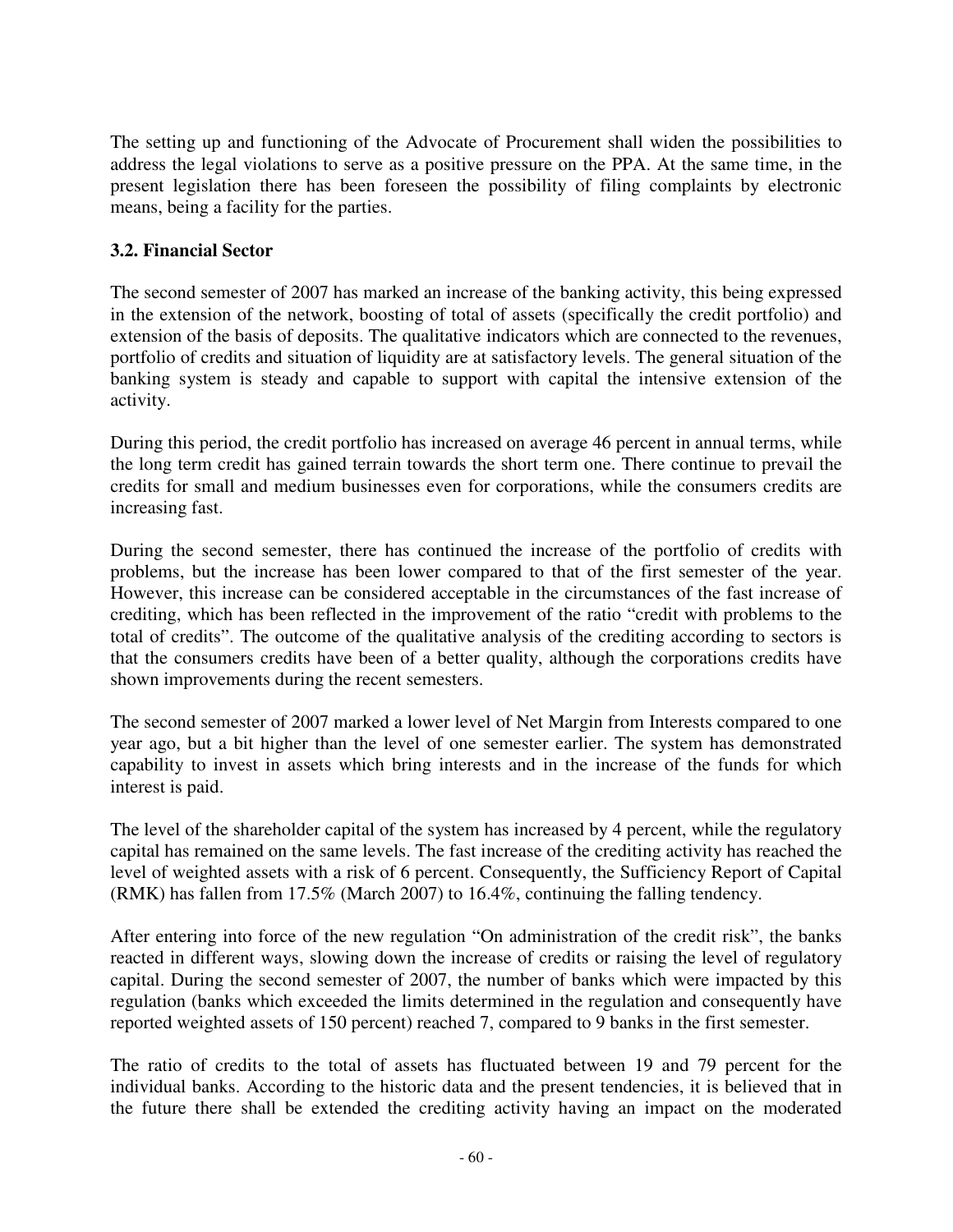increased of the ratio of credits to the total of assets. Presently, this ratio for the Albanian banking system is at lower levels compared to the neighbouring countries.

Considering the ratio "credit with problems to the total of credits" there can be said that this indicator has had continuous fluctuations, but later August 2007, it has demonstrated a considerable improvement. Actually, it is about more of a quantitative improvement rather than qualitative improvement of the portfolio of credits, since the increase of the total of credits has been faster than that of credits with problems, offering a lower ratio of the latter to the total credits.

Since the portfolio if credits is relatively new, there will be needed time to judge on its quality as a consequence of the high increase of crediting. Generally, the banks have improved the structure of credits, getting adjusted to the increasing volume of credits.

The high rates of increasing of credits for the economy during the two last years and onwards have made possible that Bank of Albania take some coercive measures through the presentation of the new regulations in the supervisory aspect. The main aim remains the avoidance of further acceleration of credit expansion for the economy, a phenomenon which can lead to problems of quality, on one hand, and in increasing inflation related pressures on the other. In response to the fast increase of the credit in currency, Bank of Albania will require from the banking system a responsible treatment of the risk of exchange rate. To this effect, Bank of Albania shall present very soon a regulatory package. The proposed measures shall aim at avoiding this risk in two main directions: first, in strengthening the awareness of the bank and their clients about the risk of exchange rate, and second, in the increase of the provisions for the credits granted in foreign currency.

# **3.3. Labour Market**

The state policies of employment shall continue to include, as measures for the incitement of employment (active policies) as well as insurance of support through income (passive policies).

#### *a) Active policies in labour market*

The active policies of labour market include:

- Employment services;
- Programs of creating new jobs;
- Programs of professional training.

The continuation of the work for the improvement of the system of services of employment and professional training which is aimed at being reached through: (i) establishment of a modern and unique of employment services in the entire country, (ii) establishment and development of the partnership relations with the other actors in the labour market, (iii) development of the information technology (IT) in the employment services as a key factor for the improvement of the quality of services, (iv) improvement of the contacts with the enterprises, (v) development of human resources, (vi) improvement of cooperation with the private services of employment, (vii)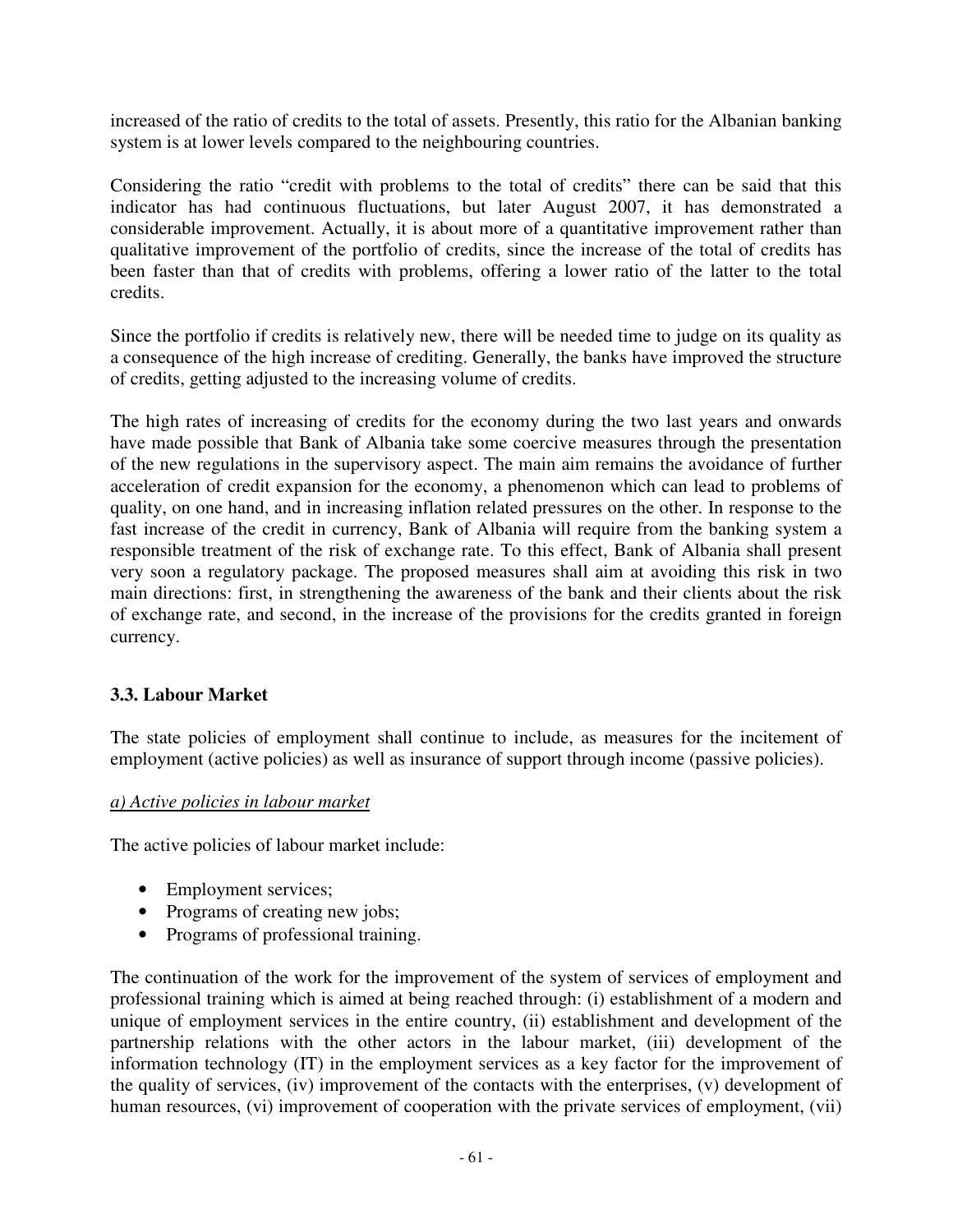establishment of a unique and qualitative system of AFP, capable to contribute in the continuous development of the professional capabilities and active civilian action of the young and grown up people, (viii) offering of professional qualifications, in compliance with the requirements of economic development of the country, in the framework of the regional and European integration.

At the same time, there shall continue to be developed programs from the employment offices, such as the program of incitement of employment, that of the unemployment allowance, and programs in the labour market (focusing on the vulnerable groups), program of professional training etc.

The main objective of the employment policies is the support of jobseekers in finding an appropriate job. The employment policies an important means for the improvement of situation of the labour market, however, they have a limited impact in decreasing the level of unemployment. This is as a result of some factors in the labour market which are connected to the fact that the policies in the labour market are expensive and require more people to implement them.

Despite the progress with regard to the transfer tom the passive to the active policies, it is evident that the employment services have to be oriented towards the knowing and improving the labour market situation. Presently, round 47% of the total number of employees of the Employment Offices work and offer services for 145 000 unemployed jobseekers registered with the Employment Offices, while in the countries of EU this percentage is at the extent of 62-65%.

In this framework, the objective of SHKP for 2007 – 2010 is to continue improving the ratio of the services employees from 47% to 55%, compared to the auxiliary employees. The improvement of the level of Public Service of Employment in Albania shall continue to focus on:

- Improvement of relations with business, chambers of commerce and development of labour fairs;
- Extension of training of the personnel, focussing on the improvement of the capacities of the personnel to offer individual advise, competence and evaluation of needs, and follow up of the process for the persons registered in the SHKP. This is true for the vulnerable groups, social exclusion and exclusion from the labour market.
- Boosting the role of the social partners in all the labour levels of the National Service of Employment (drafting, implementation and monitoring of the policies and programs) etc.

Even for the period 2007 – 2010, there shall be held annual meetings at regional levels with the participation of the Employment Office, Representatives of Business, Chamber of Commerce, Local Authorities for introducing the situation of labour market and professional training at regional level. In the course of 2007, there was done the organisation of labour fairs in 6 pilot regions (Tirane, Durres, Vlore, Fier, Korce and Shkoder). During 2008, this experience shall be extended to 6 other regions. From 2009 and onwards, the conduct of employment fairs shall be done permanently.

In May 2007, in cooperation with the American Chamber of Trade, in the framework of the Labour Fair 2007, there was realised the organisation and participation in the conference "Reality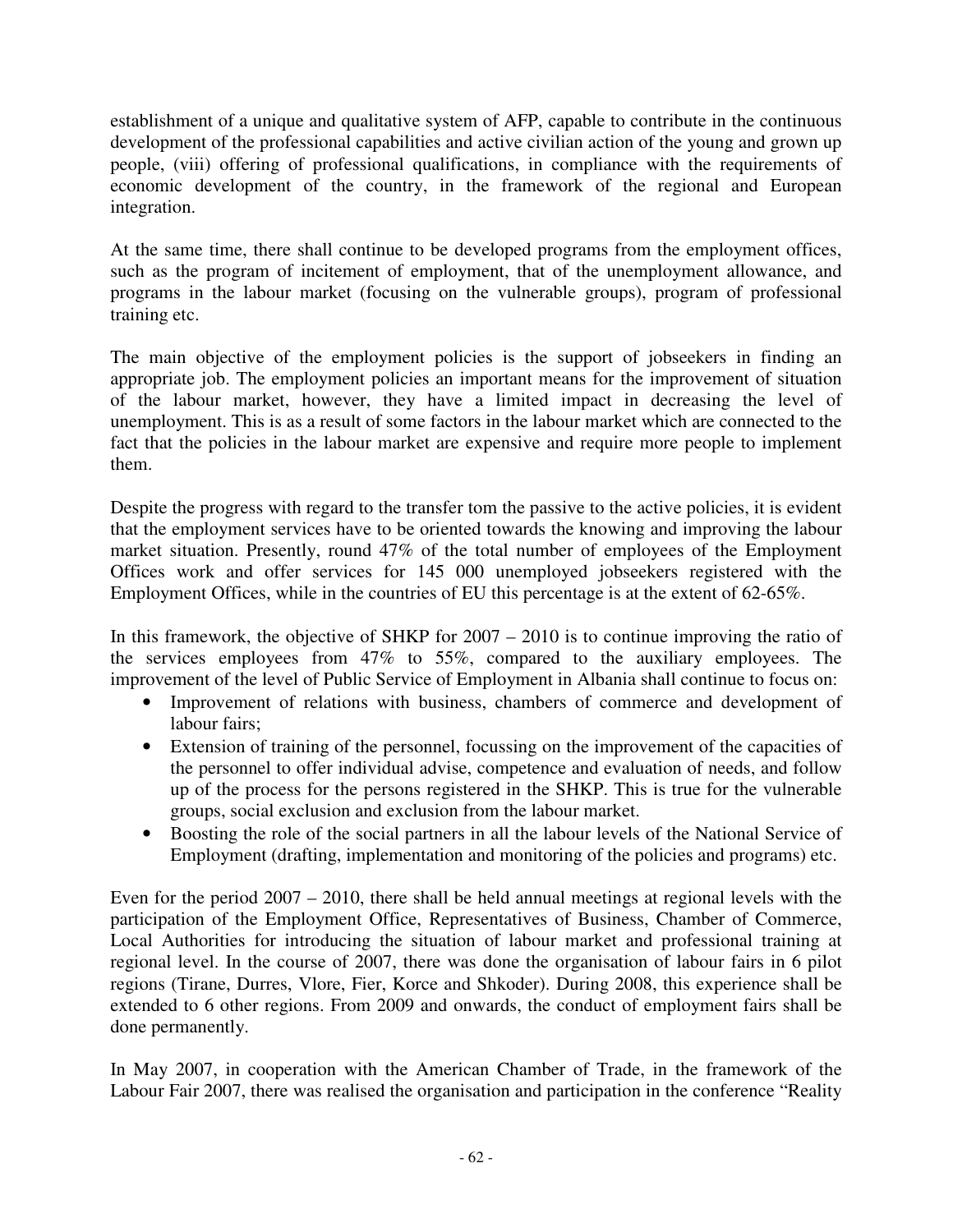and tendencies of Labour Market in Albania". In this conference, there was displayed in front of the business the draft of strategy of employment and professional training, legal framework where the Ministry of Labour, Social Affairs and Equal Chances is operating and the programs for the incitement of employment which are implemented by our employment offices. Here was also done the presentation of the new program of inciting the employment, that of professional practices for the unemployed jobseekers who have graduated from the higher education in the country and abroad.

The strategic objective for 2007 – 2010 in the field of services of employment shall continue to be the modernisation of services transforming SHKP continuously from one institution offering administrative services, to an institution offering services to two main clients: unemployed job seekers and business.

For reaching this objective, there has to continue the work: (i) for strengthening and developing institutionally the system of employment service; (ii) to set up a modern and unique system of employment services in all the country through the improvement and development of the working method and managerial capacities of the personnel, (iii) increase employment and decrease unemployment through the application of active policies of employment, (iv) set up and develop strong relations of partnership with other actors operating in the labour market specifically with social partners.

Under the objectives which have been launched continue to be implemented for the realisation of these main objectives which can be grouped as follows:

*Setting up a modern and unique system of employment in all the country through the improvement and development of the working method.* 

- a) Unification of services of employment and improvement of the level of work of specialists in their work with clients, concentrating the work specifically in the local offices of employment, in order for them to raise the level of services offered by ZRPS.
- b) Review of capacities, geographic distribution and extension of employment services. The increase at employment offices of the number of specialists providing services to the clients and regulation of ratios between the employees of services and other services in favour of the former. (Objective is to go over from 47% to 55% with regard to specialists working directly with clients.)

The strategic objective with regard to this issue is the management with more efficiency the existing human resources, considering the possibility of opening the Services Agency in those Municipalities where the level of population and unemployment makes this indispensable.

- Further improvement of monitoring and evaluation of the work of employment services. This shall be realised in a more transparent way following the installation of the Vacancies Bank and the Register of Job Seekers.
- Qualitative of the short term study of the Labour market (done every year) where there is included a detailed picture of the situation of the labour market in all the components it includes, a forecast of its development, which shall contain the risk of unemployment,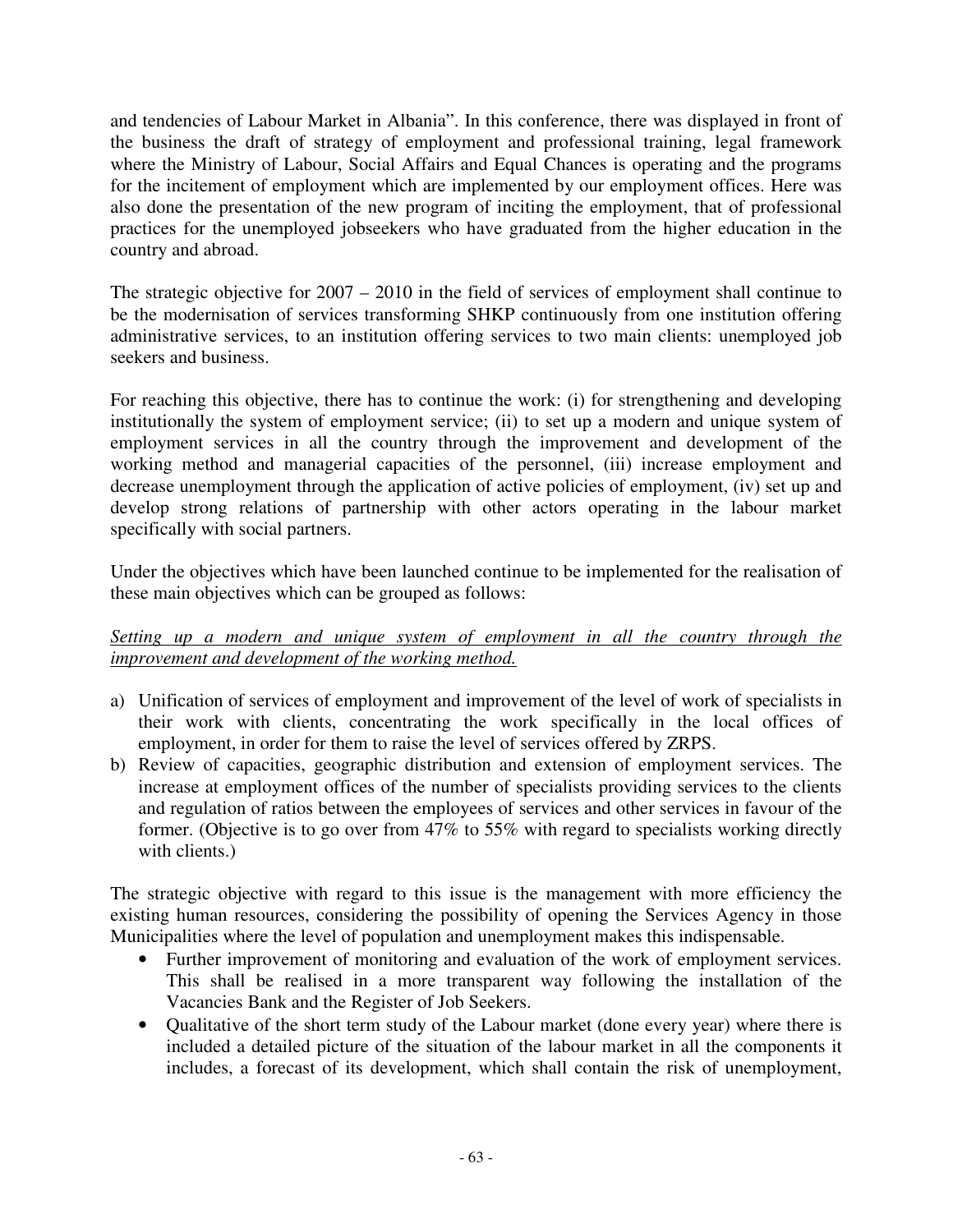tendencies of employment, needs for training. Based on them, there shall be foreseen the necessary measures for the further intervention with the labour market.

• Starting from 2004, implementing the CARDS 2002 project, there has been carried out the medium term study of the capabilities required in the labour market. Based on the methodology used by CARDS program this study shall be carried out by employment offices every two years.

## *Establishment and development of partnership relationship with other stakeholders in the labour market*

- a) For intensifying the cooperation with business, being partners in their activity, the employers and the employment offices, have their respective rights and duties, which have to develop to the effect of improvement and eventual interventions with the labour market.
- b) Cooperation with Universities, INSTAT, with Social Partners, research institutions and different donors shall receive more attention for studies and applications in the field of labour market, boosting of capacities, development of human resources and professional training.

## *Development of Information Technology (IT) in the services of employment as a key factor for improving the service quality*

To date the general infrastructure of IT in SHKP and in the Employment Office is entirely insufficient and does not have any central administration with regard to the IT equipment, which means that there are different conditions in different conditions. There is no separate budget for IT, and one of the short term objectives of this strategy is the establishment of an information system containing information on the labour market. The introduction of a Information Technology system for supporting the information on the labour market requires among others even the improvement of the quality of data collected from the investments with the employers, since very often these data or information are not always sufficient and reliable, etc.

In this context, for the development of an IT system, SHKP is implementing the project with the title: "Efficient Employment Services in Albania". The expected result of the development of the IT system in SHKP shall be: Setting up of the Vacancies Bank, Bank of Unemployed Job Seekers, until later 2007 in the Central Offices of the National Employment Offices, in the Regional Pilot Office of Tirana and Korca. The main output of the implementation of this information system shall be:

- Better services for the unemployed job seekers, offering to them a wide range of offers employment at Republic scale (information system with internet access);
- Better services for employers, ensuring appropriate candidates for the other vacancies, i.e., compliance of demand and offer.

Strategic objective for SHKP for 2007 – 2010 is the continuation of the extension of the IT system in all the Employment Offices in the country. This shall continue to be implemented with the eventual support of the CARDS funds (2005 – 2006) of EU and with the funds made available by the Albanian Government.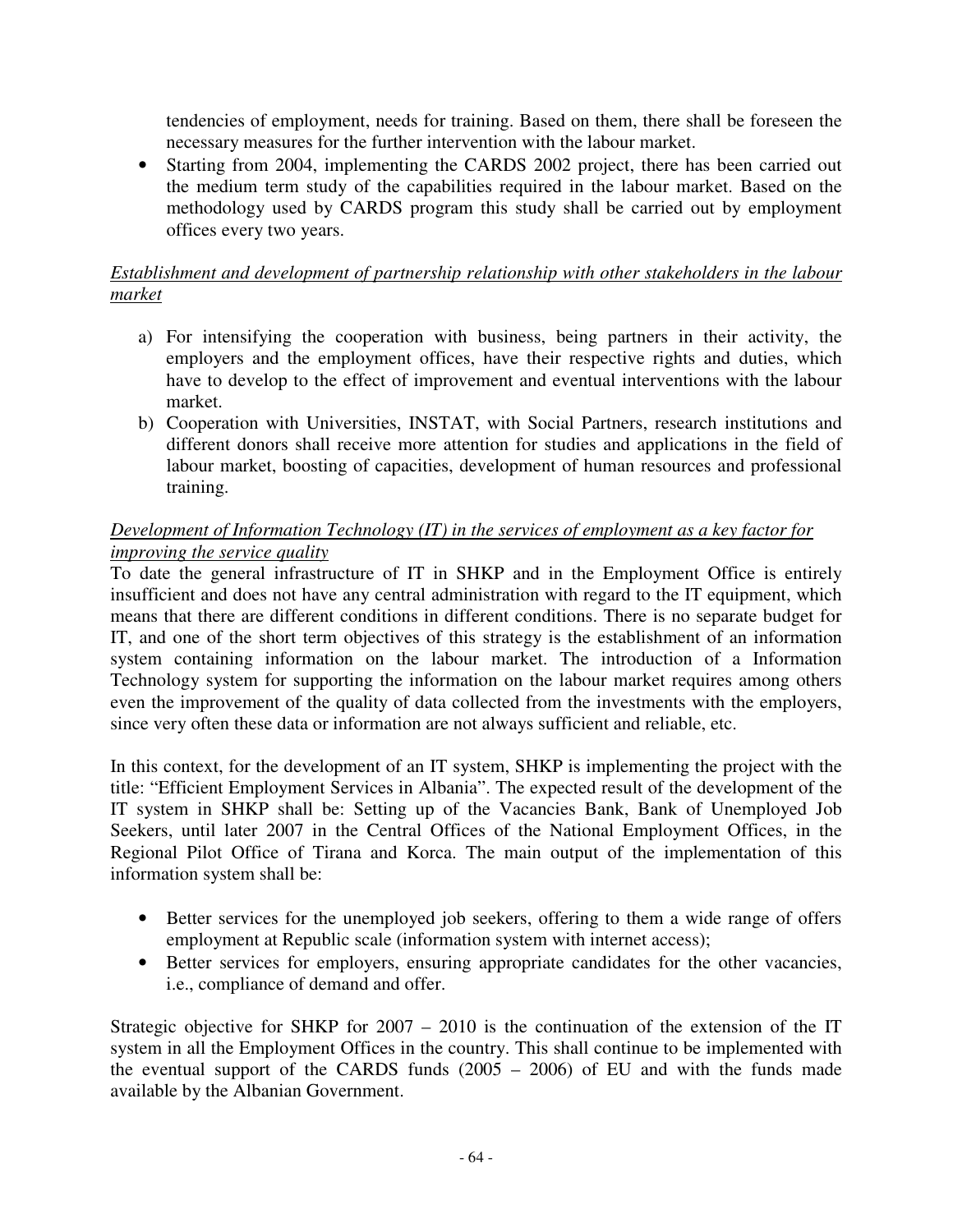## *Private employment services*

The private employment services are provided by the Private Employment Agencies since 1999. These agencies provide: (i) services which make the evaluation of requests and applications for employment in the country and abroad; (ii) services connected to the search of a job; (iii) services on the employment of workers to be available to a third party, natural or legal person which sets out the tasks and controls their implementation.

Currently, there operate 11 private employment agencies. The multi-annual activity of the private agencies has focused on the employment of a limited number of persons, mainly abroad. The main aims for the improvement of the private employment agencies in the labour market continue to be:

- Boosting their cooperation with the public employment services;
- Control and selection at the moment of licensing and re-licensing, to the effect that those being provided with this license be able to perform their respective services.

In cooperation with the project ILO/emigrant, the private employment services have, during 2007, the forum of private employment forum. These agencies have adopted an ethical code for the coordination of activity and sharing of experience. In the forum, there are participating also the representatives of the public services for orientation, cooperation and sharing of experience with private employment agencies.

In October 2007, in cooperation with the project ILO/emigrant and with the participation of the private agencies of employment, there was organised a workshop with the topic "On preliminary information of migrant workers."

### *Programs for inciting employment*

The programs for inciting the employment shall be present in Albania even in 2008 and onwards. The main aim of these programs shall be: (i) creation of the new jobs and reduction of unemployment; (ii) professional training of the unemployed job seekers, specifically in those zones where there are missing the training capacities; (iii) assistance to the enterprise to extend its activity and make a better selection of the work force; (iv) direct inciting of employment of a part of the trained people; (v) minimising the illegal labour; (vi) involvement in these programs of the unemployed job seekers, beneficiaries of the support schemas with income to the effect of reducing the costs of these programs; (vii) inciting of the employment of young people and vulnerable groups, long term unemployed people, Roma community etc.

The implementation of the program of inciting the employment for 2006 – 2007, have yielded positive effects in the Albanian labour market and concretely:

- Increase of the number of the employed people reflecting directly the reduction of unemployed (in this program there have been employed in total 2221 unemployed job seekers being taken from the lists of job seekers).
- Involvement in these programs of the unemployed job seekers supported by income (unemployment allowance and economic assistance), reducing their costs. In the total of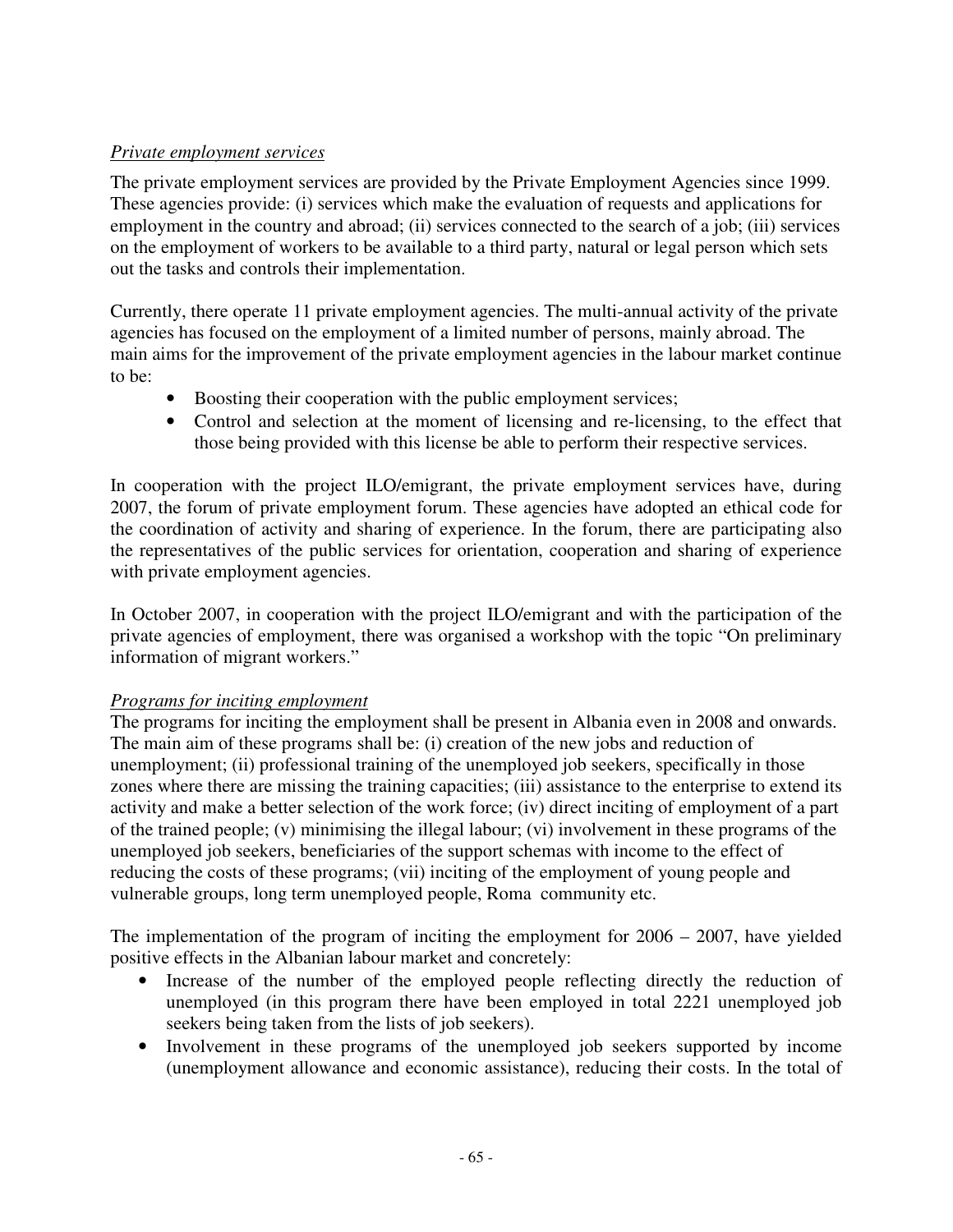the unemployed job seekers, 21% are beneficiaries of the economic support and unemployment allowance, reducing the respective fund by 10 million lek.

- Involvement of the unemployed job seekers of separate groups, such as females above 35 years old, unemployed above 50 years old, Roma , orphans, long term unemployed people, young people 16-25 years old, persons with social problems, persons coming out of the restructuring of the economy etc. In the total of the unemployed job seekers, 67% belong to this category.
- Under the circumstances of existence of limited training capacities or of their absence in certain zones of the country, the application of the program of training in service or that of the institutional training (according to CMD no 73 and 74) are the only possibilities to meet them. There are under the process of training through these programs (in clothing, shoe making, hotel, tourism, installation in houses, cosmetics with an average 9 month employment/unemployed job seekers) round 1139 unemployed job seekers. The application of training programs in service and the institutional training creates chances for a long term training and employment, since it ensures to the employers a profession and integrates them into the labour market.
- The application of programs by the Employment Offices strengthens the decision making role of Three Party Local Councils, strengthens the influence of Employment Offices, as well as in the development of employment relations with the employers. In these programs there have been involved 116 employers (40% are women employers, 20% of the enterprises are joint ventures).
- The implementation of the programs has had an impact on the boosting of interinstitutional cooperation and partnership among the interested entities (Employment Office – Labour Inspectorate, Taxation – Social Insurance), having a positive impact on the implementation of the programs.
- The evident increase of the female job seekers with the implementation of the projects according to the CMD no 632 "On female unemployed job seekers". Presently, there turns out that there are being implemented 35 projects, with 1053 employed females, or 47% of all the employed, which are mainly females above 35 years, divorced, Roma , with social problems. In the general total of the employment in all the projects 92% are females.

### *New programs in labour market*

*The professional practices* is a new program in the labour market, which started to be implemented this year as a pilot project in the Employment Office Tirana (Professional practices are being implemented in 34 state and private entities by 163 practitioners, who have graduated from the branches economics, law, social work, engineering, veterinary, with a funs of 7 million lek. The average duration of internship is 4.5 months), and evaluating the effectiveness, in the upcoming years it is going to be done by the other employment offices in all the country. This program is focused on the category of the young people who have just graduated from the university, in the country and abroad, and they are unemployed as a consequence of absence of experience at work. For this reason these young people shall be included in programs of professional internships in enterprises or institutions, being private or public. The young people benefit the appropriate experience to have further a long term employment.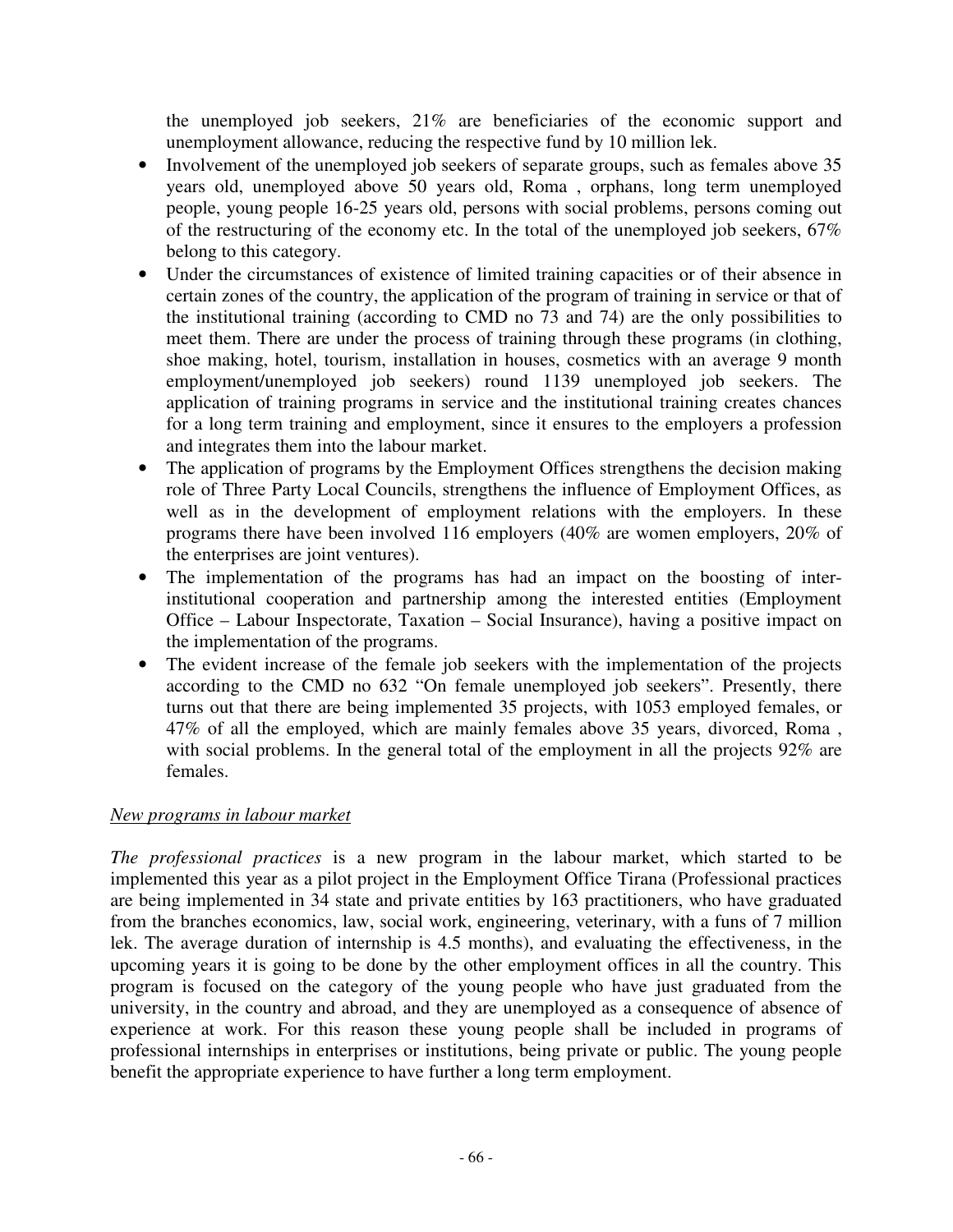The state/public institutions admit the newly graduated unemployed job seekers free of charge. While the latter receive a financial support to the level of unemployment allowance and the 6 month period shall be considered as insurance period for the effects of the aged and family retirement and invalidity pension.

*Employment incitement program for the unemployed job seekers being in difficulty (shall be applied in 2008).* The aim of this program is to employ the unemployed job seekers being in difficulty, who are long term unemployed, who benefit economic assistance, unemployment allowance, who enter for the first time into the labour market of the age 18-25 years old; above 45 years, not having a higher qualification than the secondary education or its equivalent, disabled persons, since in these groups is the highest percentage of unemployment.

### *Gender equality and equal chances*

To the effect of improving the employment level, the ministry has undertaken a series of measures for the employment of females: thus, there has continued the implementation of the program for inciting the employment of females, where priority is provided to specific groups of females, such as victims of trafficking, disabled females, Roma females above 35 years old, mother girls, divorced females with social problems. The program of inciting the employment "For unemployed female job seekers" for the first time was applied in 2004. This program has continued even in the upcoming years and has as a priority the involvement there of females from the separate groups, registered with the employment offices as unemployed job seekers (explained with the programs of inciting the employment).

In reliance on the law no 8872, dated 29.03.2002 "On professional education and training in the Republic of Albania", CMD no 616, dated 4.12.2002 "On determining the specific categories benefiting for the law no 8872, dated 29.03.2002 "On professional education and training in the Republic of Albania" Instruction of Minister no 2222, dated 31.10.2002 "On advising and orienting in the professional training" (point 6) instructs to pay special attention in professional training to the separate groups. Out of the separate groups there have been provided training with DREPP course of professions with a reduced fee, 1100 unemployed job seekers and free of charge 100 unemployed job seekers for 2007.

The national Employment Service continues its activity for increasing the possibilities and equal treatment between males and females in the field of the services of employment, professional training, as well as in the support through income in case of unemployment. The main aims of the gender integration shall continue to be:

- Active participation of women, representatives of NGOs and all targeted groups for the formulation of the policies, guaranteeing the responsibilities and the needs for the most discriminated social groups;
- Use of statistics and data according to the sex, making use of the detailed forms to contain the data based on the gender affiliation;
- Data have to be filled in and collected by all the implementing units of regions of the country, to the effect of enriching the data at national level;
- Gender budgeting has to be done based on the equal gender benefits. This has to be done after the reporting so far to draft policies, not only contributory but also equal beneficiary.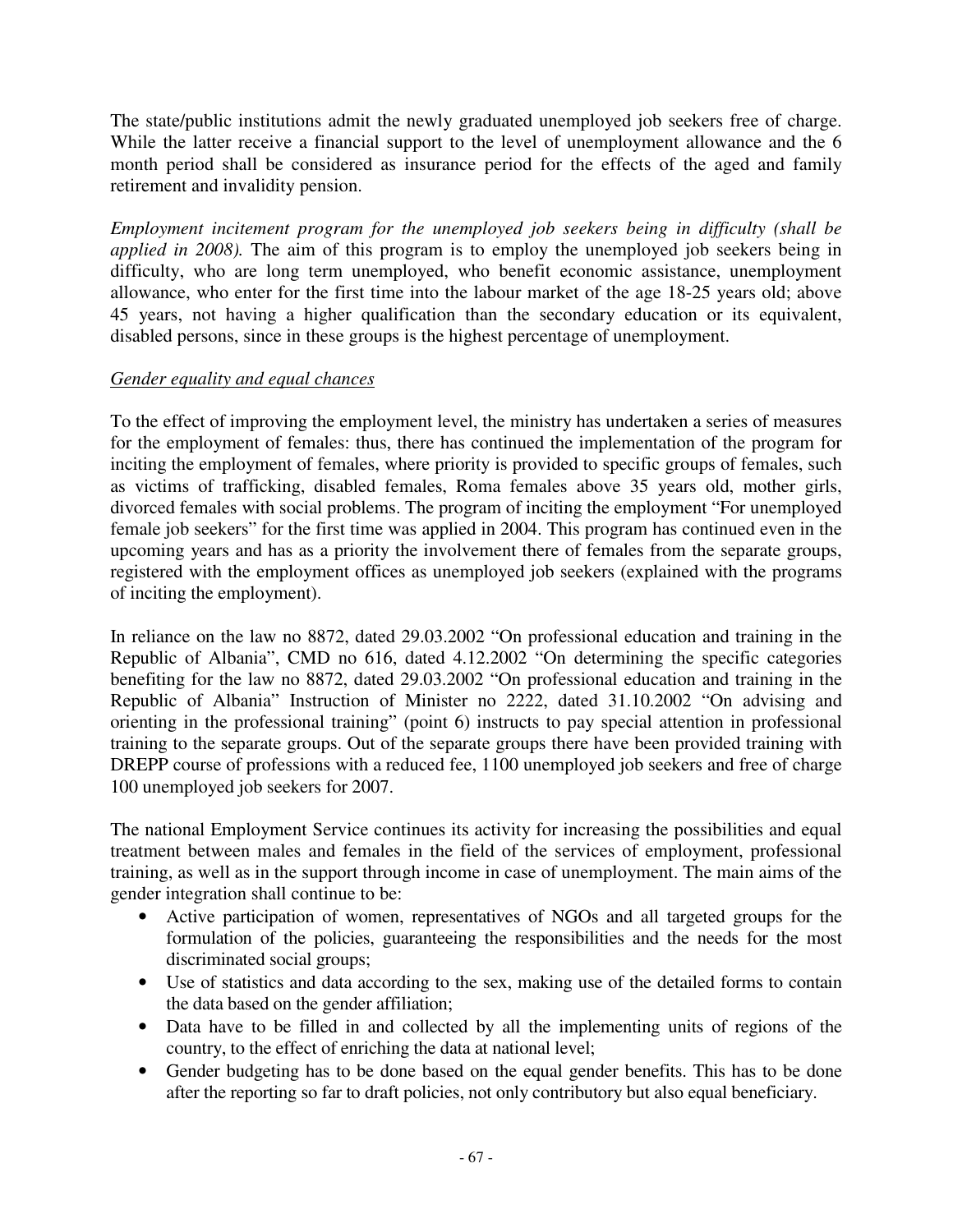## *Employment of young people*

Even in the upcoming years the employment of young people shall continue to be at the centre of attention of policies of Ministry of Labour, Social Affairs and Equal Chances. As we highlighted above, in addition to the program of professional internships, which has started to be implemented in 2007 with regard to the incitement of employment of young people, there is aimed at:

- Continuous implementation of programs for inciting employment where young people shall be apriority;
- Efficient implementation of the advising program on employment and profession, including here the mobile of advise at school, university and office of employment;
- For separate groups of young people, there shall be taken measures with regard to their professional training, with reduced fees or free of charge in the public centres of the professional training.

### *Employment and professional training of the Roma community*

This part of population shall be under the focus of the Ministry to be dealt with since a considerable part of the unemployed and non-active persons of Roma community are still unemployed for a multi-annual period now, and among them the majority are not able to find a job.

The main reason for the high levels of long term unemployment of the Roma community remain those connected to: (i) absence of education, (ii) regional disadvantages, (iii) discrimination, (iv) low efficiency of active policies of employment of Roma community, because the majority of them have not been registered as unemployed.

The professional training free of charge or with reduced tariffs and their involvement in the programs of inciting the employment shall remain among the priorities of the ministry for increasing chances of employment of this community. At the same time, there shall continue the work which has started on: (i) identification of professional which can be learned by the Roma people, and (ii) opening of courses for professional training for the professional identified in the public and private centres of professional training.

The employment offices continue their work for the establishment of links with the unemployed of the Roma community, who are not registered with them and concretely this year, in the statistics coming from the employment offices, there have been identified the Roma unemployed people who are round 3300 registered at country scale.

Making the program of public works operational by the municipalities and communes to create new jobs for the unemployed Roma job seekers, not requiring qualifications. The implementation of the social existing programs for inciting the employment for Roma community.

At the same time, the use of facilitating policies for the companies employing members of the Roma community aims at: (i) possibility of financing companies where the employers and employees are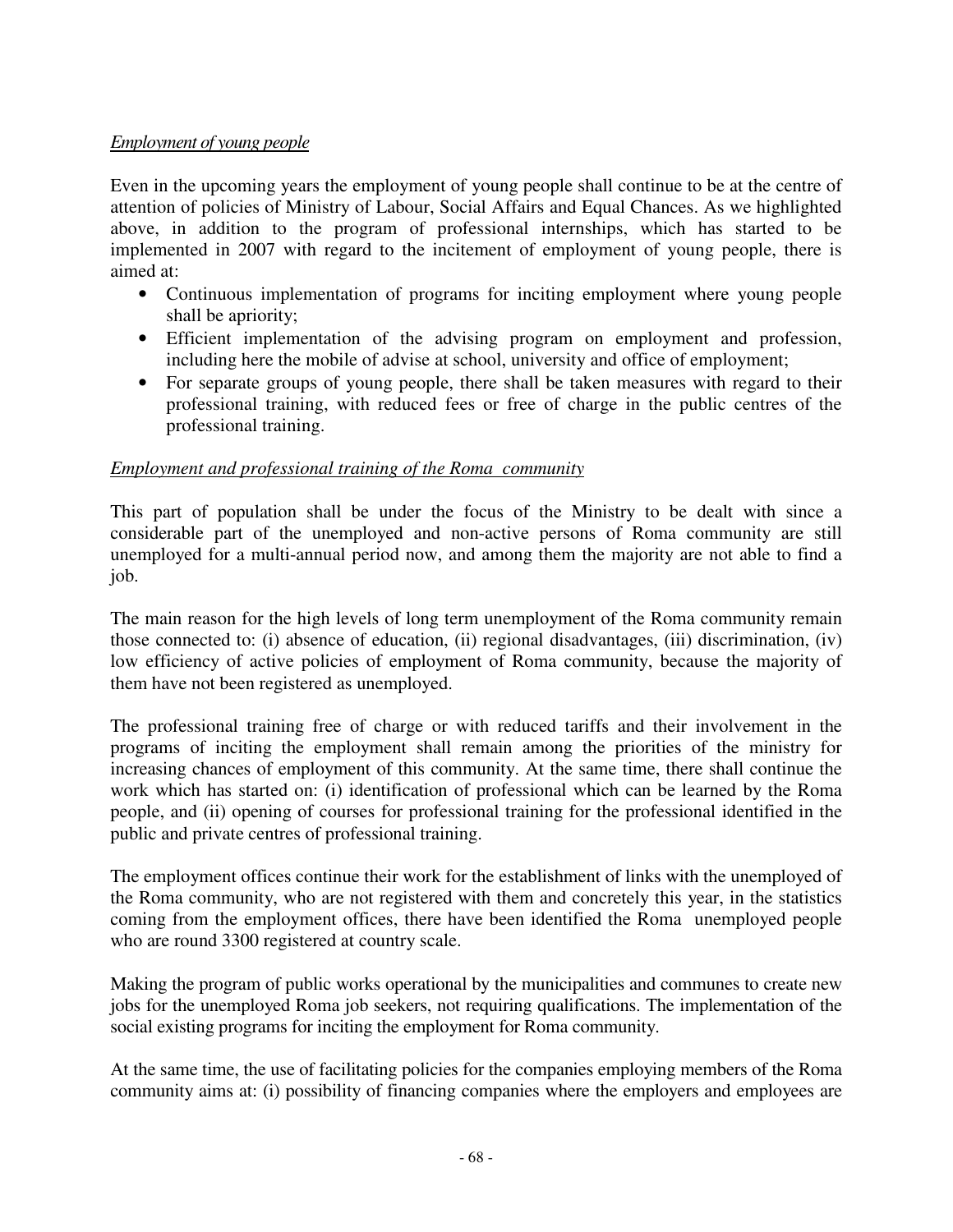from Roma community; (ii) creation of fiscal facilities for those companies opening jobs for Roma, and (iii) support with materials, facilities, financial means and human resources for those businesses which have as destination the products of Roma tradition. With regard to the treatment of this community in professional training (this target group is free of charge in professional courses) in DREFPP, there has increased their participation adopting courses suitable for them.

## *b) Passive programs*

### *Unemployment allowance*

The program of unemployment payment is a part of the labour market policies and ensures the support with income for the unemployed during the time they are as such. The main objectives are: (i) compensation of unemployed with income, (ii) providing active support to the beneficiaries of the unemployment beneficiaries, in a way as to return to work.

The right to benefit belongs to all the persons who have been ensured in the social insurance and for them there has been contributed an unemployment insurance for not less than 12 months; they have been established by the Labour Offices that they are unemployed and accept to be qualified and re-qualified and they do not receive any other benefits from the Social Insurance law, with the exception of the partial pension of invalidity.

For 2006, the number of unemployed job seekers receiving the unemployment allowance was 11 200 from an unemployment fund of 925.6 million lek and the basic level of unemployment payment is 5240 lek per month, while the amount of unemployment allowance adding up on average the compensation for electrical power, fees for the dependant children, compensation for bread and food goes up to 7 500 lek per month. Starting from may 2006, the basic level of the unemployment payment as increased by the level of 20% and it had a financial effect until later 2006, by 90 million lek.

With reference to the analysis of the number of beneficiaries of unemployment payment for the current year 2007, we see that the number of beneficiaries of unemployment payments has been decreased compared to the same period of 2006, to 1890 beneficiaries less. The reduction of the number of beneficiaries has come about as a consequence of:

- Expiry of the processing period with unemployment payment;
- Their inclusion in the programs for inciting employment;
- Their employment through the mediation of the employment services.

In the course of the 8 month period of 2007, from the sector of the unemployment allowance there have been employed 730 persons, out of whom:

- 480 persons through the mediation of the employment service sector;
- 250 persons included in the programs of inciting the employment.

For 2007, there was not done the increase of the amount of unemployment allowance at the foreseen extent, as it is provided for in the ILO convention no 168 that the amount f unemployment allowance has to be 50% of the minimal salary at country level. In order to reach this, the unemployment allowance has to be increased gradually and parallel to the minimal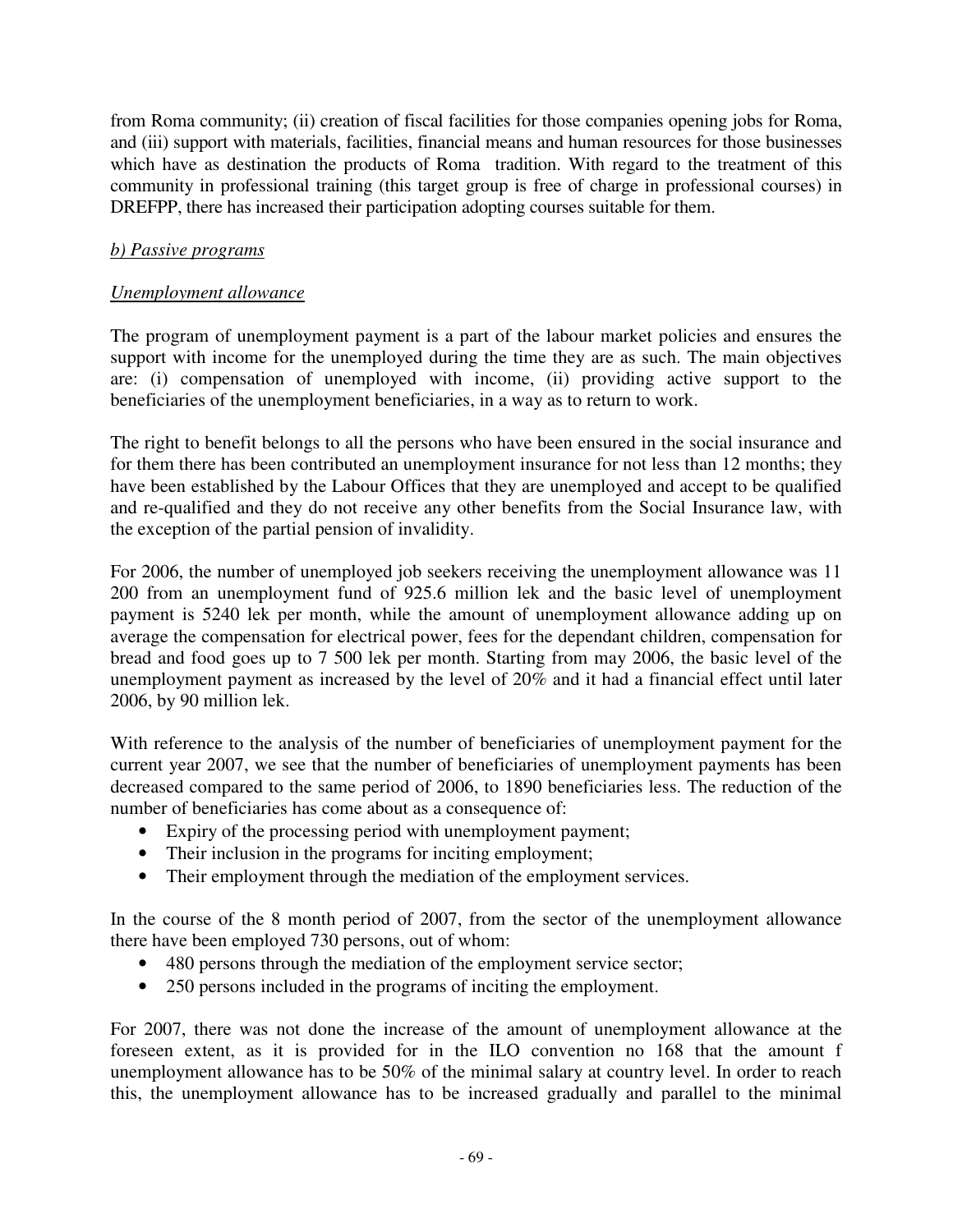salary of the country. There has been foreseen by the Albanian Government that the minimal salary at country level be raised by 20% and the unemployment allowance be raised by 14.2% on 1 January 2008.

The outcome of the recent study of the labour market done by the SHKP, for the upcoming years, the tendency of unemployment shall not have any considerable increase, since only few are the economy branches which are going to be restructured or privatised.

### *Professional education and training*

The transformations which brought about the birth of market economy have raised the need to the society for new qualification levels with regard to the technology and new services. In the professional and technical training schools presently study 28 178 students who make up 21% of the students following the secondary education. These students study in more than 45 branches, in more than 68 schools distributed all over Albania, mainly in the cities. In order to provide an opportunity for studying to the students in rural zones in the majority of these schools there are hostels, where there have been ensured good living and learning conditions for 28% of the students of professional education.

The increasing needs of the labour market for qualified people and for new professions in compliance with the new developments of economy have done indispensable the increase of number and quality of trainings. Concrete indicator is the care of the government, reconstruction and making functional the new public centres of professional training during this year, in the districts Gjirokaster, Fier and Elbasan.

The government supports the establishment of capacities for professional training, in quantity and quality, through the development of the public professional training system. There are operational 9 Regional Departments of Public Professional Training, (DREPP). DREPP no 1 and 4 in Tirana, DRFPP in Shkoder, DRFPP in Elbasan, DRFPP in Korce, DRFPP in Durres, DRFPP in Vlore, DRFPP in Fier and DRFPP in Gjirokaster, which offer courses of professional, mainly for categories of unemployed job seekers, as well as for the other persons of different ages and educational levels, who want to follow these courses and get a profession for different reasons, such as for e.g., they have abandoned schooling and it is indispensable for them to get a profession (have completed only the mandatory education), have left their job for restructuring reasons, they want to keep their job through the development of knowledge and capacities etc.

The foreign donors have provided and continue to provide a considerable contribution for supporting the system of professional training in our country. Presently, the professional training has been evaluated by the government as a priority and this has been materialised concretely in the aid that our country receives from EU in the context of CARDS program "Support for the reform in the field of AFP". In cooperation with the Ministry of Education and Science (MASH), there has been set up the national agency of AFP, which is being supported by a twinning project financed by CARDS 2004. The National Agency AFP is a very important institution in the field of AFP, having a considerable role for the reform launched in this field. There is close cooperation with MASH and twinning project supporting the agency for its strengthening and boosting the effectiveness of the National Council of Education and Professional Training with regard to the advising the policies and strategies in the field of AFP.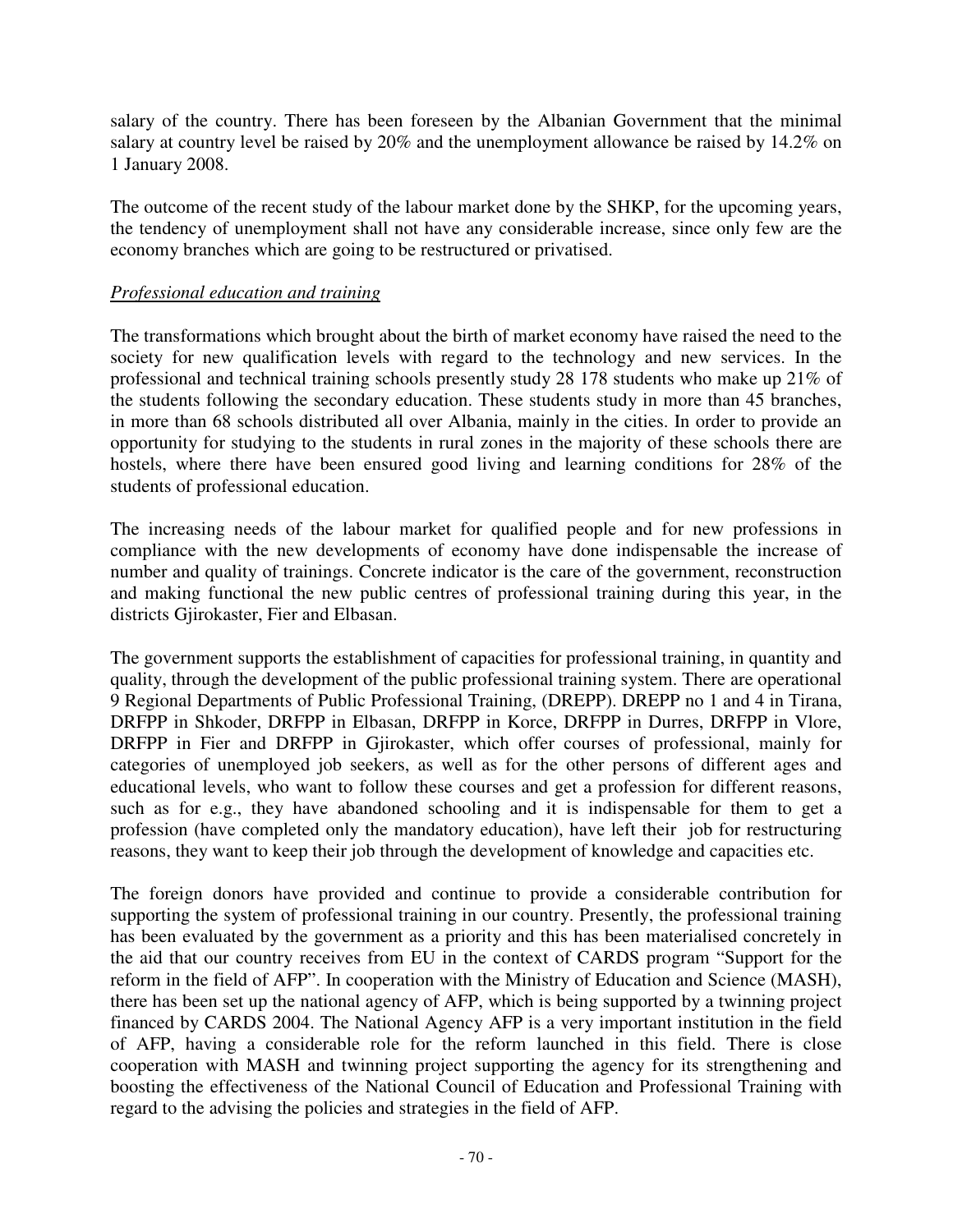At the same time this cooperation with the Project "Support for the reform in the field of AFP – Second - phase II" financed by EU in the context of CARDS program continues even with the Ministry of Education and Science, and there is being drafted the Albanian Frame of Qualifications and the respective law for it.

In support of the project "AlbVET", financed by the Swiss government, Ministry of Labour, Social Affairs and Equal Chances has set up the mobile centre for professional training for the east-northern zone, a zone with a high unemployment rate. Attempts are focused for this centre to start the activity aiming at offering the service of professional training with courses of demanded professions in the labour market, assisting the unemployed job seekers, to the effect of integrating them into the labour market. This centre shall start its activity early 2008 with the courses of plumbers, tailoring, electrical installations, repairing the domestic electrical appliances and hair dressing, which shall circulate every 6 months from one region to another, within this zone.

The ministry, using the funds from state budget, is continuing the good work in the direction of investments for extending the network of the public centres of professional training. Along with the centres of cities of Elbasan and Fier which are close to the completion, during 2007 has started the work for setting up the centres in Durres and Gjirokaster and in cooperation with the Project "Support to reform in the field of AFP – phase II" there shall be reconstructed the centre for professional training in the city of Korca.

Other important donors assisting the system of professional training for solving the problems in equipment, development of curricula, training of trainers, drafting of standards etc, is the Foundation PARSH, financed by the German government with the project "Learning during all life".

The strengthening of the autonomy for DRFPP and specifically the support by investments and funds, there has been dealt with by our side as a measure for increasing cooperation with the Regional Employment Offices and their possibilities for opening new courses according to the demand of the labour market.

During 2006, there have been trained 6200 persons, out of which 1700 are unemployed job seekers in professional courses.

For the six month period of 2007, out of the activity of the 9 Regional Departments of the Public Professional Training, there turn out 4800 certified students, out of whom 1300 are unemployed job seekers, mainly in courses of professions such as tailoring, vehicle service, duralumin, plumber, domestic electrical equipment, furniture, solar panels, welder, electrician, construction etc.

In the centre of the professional training, there are organised short term courses (from 6-7 weeks up to 4 months in public centres, and 1 week up to 2 years in private centres). The professional training courses in the Regional Departments of Public Professional Training are frequented more by persons up to 24 years old (62.87%) and 56.17% of them have graduated from the secondary and professional education. Round 41.42% of the participants are unemployed, out of whom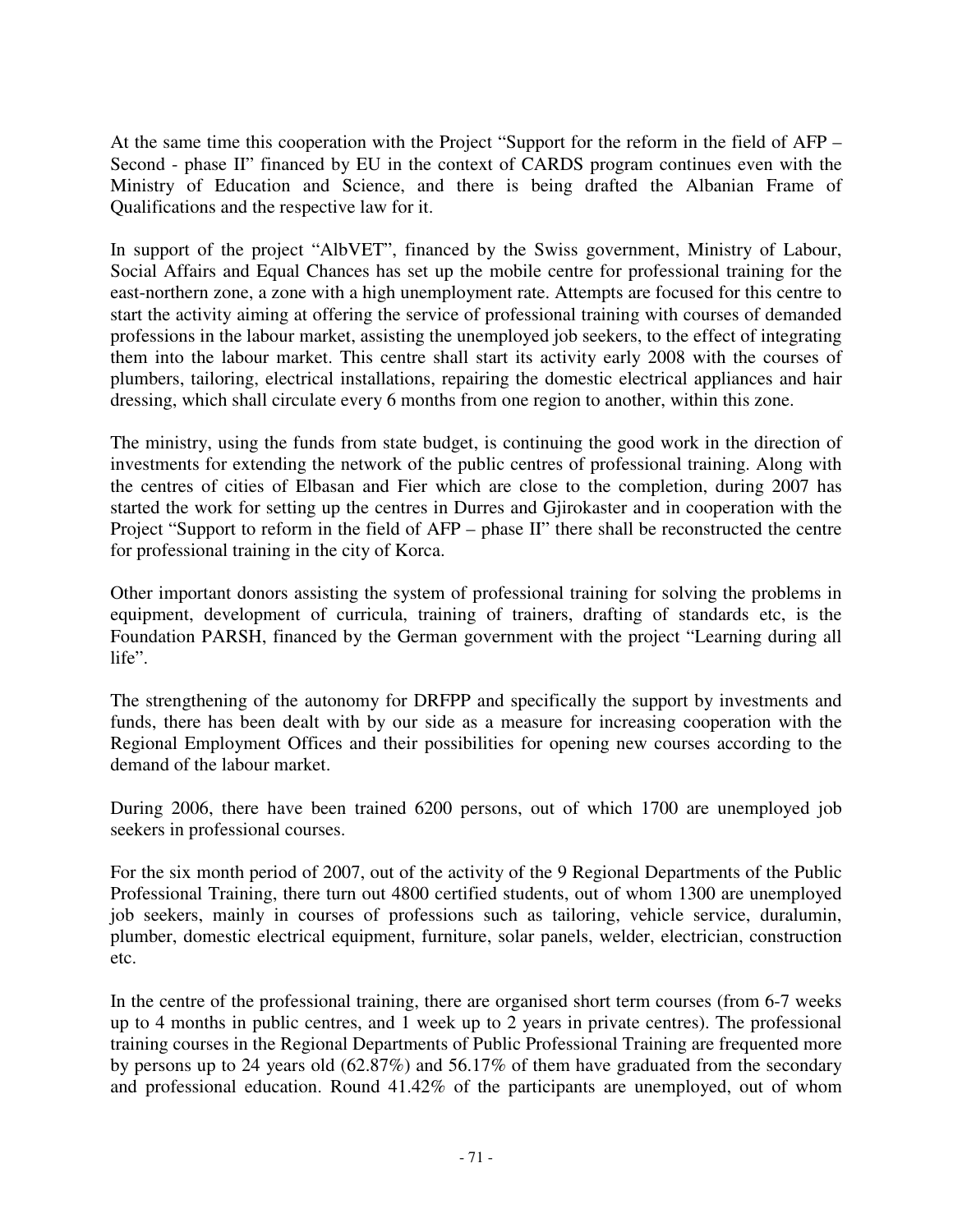17.89% of them are registered as unemployed (this figure differs from the kind of course and district).

The problems which are being experienced by the system of professional education and training (AFP) makes necessary the intensification of the reform in this sector. The final aim is harmonisation of policies of AFP among them and with the policies in the other fields, interested for the development of human, economic, social resources of labour market etc. This requires a rational use of the financial and human resources, always taking into account the reality and conditions of our country.

### *Training in the Private Professional Training Centres*

In the field of professional training there exercise their activity even some private centres spread in the entire country. During 2006, by 156 private centres licensed by Minister of Labour, Social Affairs and Equal Chances, there have been trained 8600 persons. Even though not in similar proportions to the public information, in the private training there are evident the courses on foreign languages, computer, tailoring, hairdressing. Good progress has been made by the courses of tailoring and hairdressing and, compared with the same period of the previous year, there is an increase of the number of people for plumber, foreign language, electrician, cook, and sweets preparation.

For 2007, there have been trained by these centres, which so far are 125 licensed entities, round 5800 persons, 3700 of whom are unemployed. The specialities which are taught in these courses are computer, tailoring, hairdressing, plumber, electrician, secretary, kitchen etc.

### *Measures for the improvement of the situation in the informal market*

Since its very beginnings in 1992, the Ministry of Labour has had one of its missions the drafting and making applicable the policies in the field of safety and health at work. Protection of the physical and mental integrity of employees is the priority which is expressed in the "policy of labour presently". The implementing institution of this policy is the state inspectorate of labour, the mission of which in the future years is as follows:

The labour state inspectorate, as indispensable institution in the social policies of a state, has under focus the security and health at work, through the incitement of applicability of the labour legislation, physical, mental and social protection or employees.

This policy is in full compliance with the policy of the European Community for health and safety at work, aiming at improving continuously wellbeing at work, a new concept and priority for the service of labour inspection for the upcoming years in Albania. The promotion of a qualitative environment at work requires all the actors to assume full responsibilities, which means that each party should be subject to control and evaluation of the control. Historically, the labour inspection systems come as a result of the economic, political, social and cultural environment of a country, aiming at improving the labour environment.

Labour environment – regardless of the direct functions connected to the health and safety at work of employers, the labour inspection service ensures, through the control and advise, cooperation with different institutional mechanisms, prevention of risks which arise at the work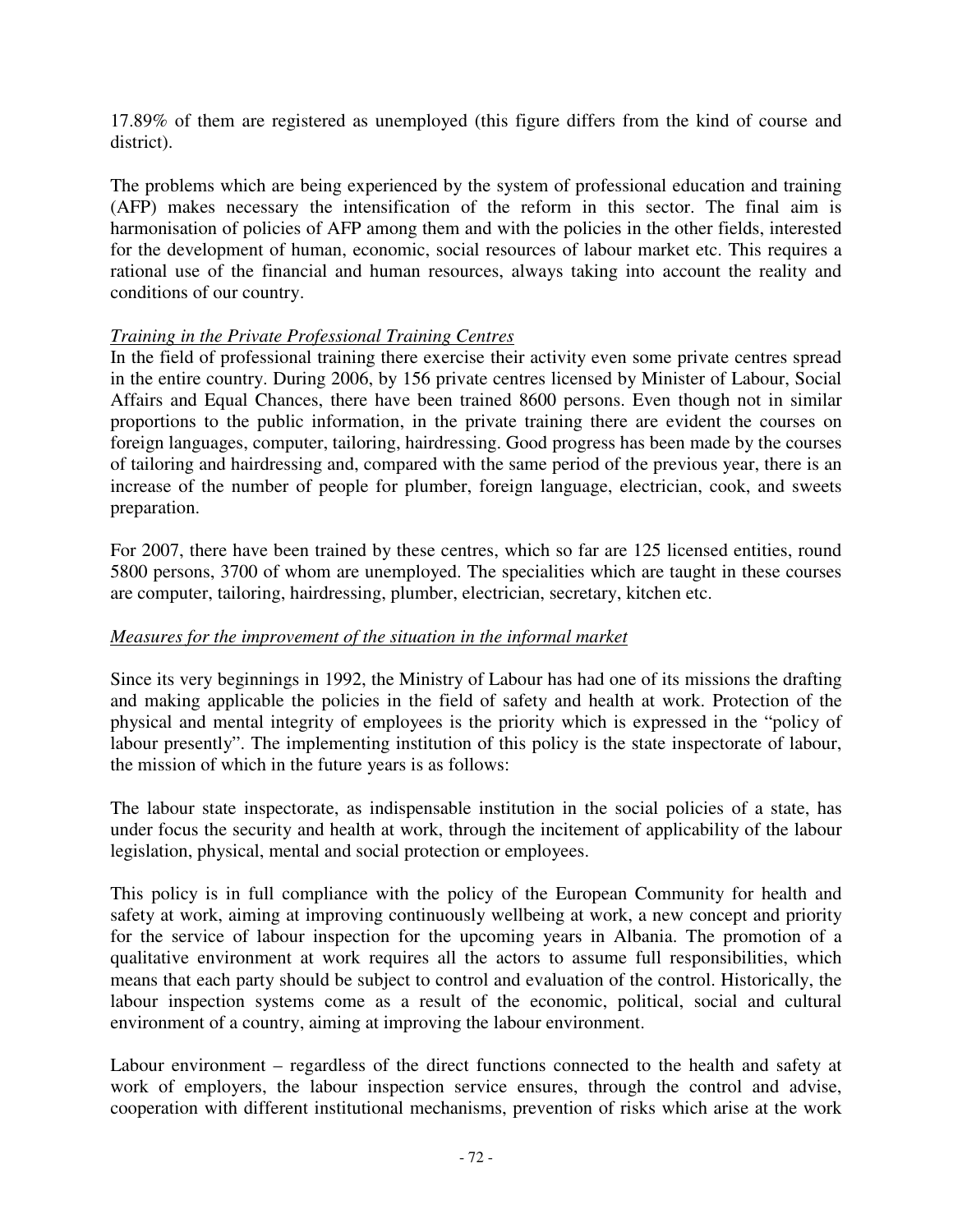station, but also of the risks injuring the health of population and outer surrounding environment. This is connected to the motto "Only a healthy man shall be considered well integrated in the society".

The phenomenon of the informal labour has its own negative sides, such as: disorientation of the labour market, encouragement of illegal labour, decrease of revenues in the state budget, reduction of revenues for social and health insurance, establishment of the layer of unprotected, etc. For minimising the illegal labour, there have been introduced new efficient methods making use of the experience of the other countries. The cooperation between the taxation and Labour State Inspectorate, control of money at banks and facilitation of the fees of medical services for the insured employees, etc, are the main methods for controlling the informality in the labour market and for increasing the number of insured persons.

#### *Problems identified in the labour market and measures which are being undertaken*

The Albanian labour market is characterised by some problems for which the Government is taking measures which shall have a direct impact on improving the situation of this market, which will have as a consequence the improvement of employment level. Among them, we can mention:

- The improvement of the climate of business in the framework of reduction of taxes specifically for the small business and the reduction of the amount of contributions for the social and health insurance (labour cost).
- Creation of new jobs in the private non-agricultural sector with more productiveness and higher salary consists an important element for the reduction of poverty and improvement of the living standard. Opening new jobs is a challenge at a time when the offer of labour force shall increase due to the demographic increase and the modernisation which shall transform the economic activity to activities requiring less labour force outside the agricultural sector.
- The Albanian labour market suffers still a high level of informal market. More over there is a little movement between the formal and informal sector. The insurance of more favourable stimuli for the formalisation of the jobs, more flexible contracting would assist specifically the more vulnerable employees. Drafting the action plan, approved by the government with the involvement of many actors in the labour market, is a step towards the implementation of the governmental policy towards the improvement of situation of the labour market.
- Persons with low educational level encounter considerable problems in the labour market. There is a concentration of persons with minimal or no education in the informal sector. The level of education is closely connected to the level of income. The extension of access to education and professional training is very important. In the future, with the urbanization of the economy and its departure from the agricultural sector, the development of human capital shall attain an even greater importance.
- Although migration has been considered as a very good source of income for the Albanian families and valuable instrument in the risk management, it incites the phenomenon of brain circulation. The brain circulation offers potential benefits for the future since the emigrants have benefited professional training and experience in the migration countries. Very positive in the direction of inciting the emigrants who return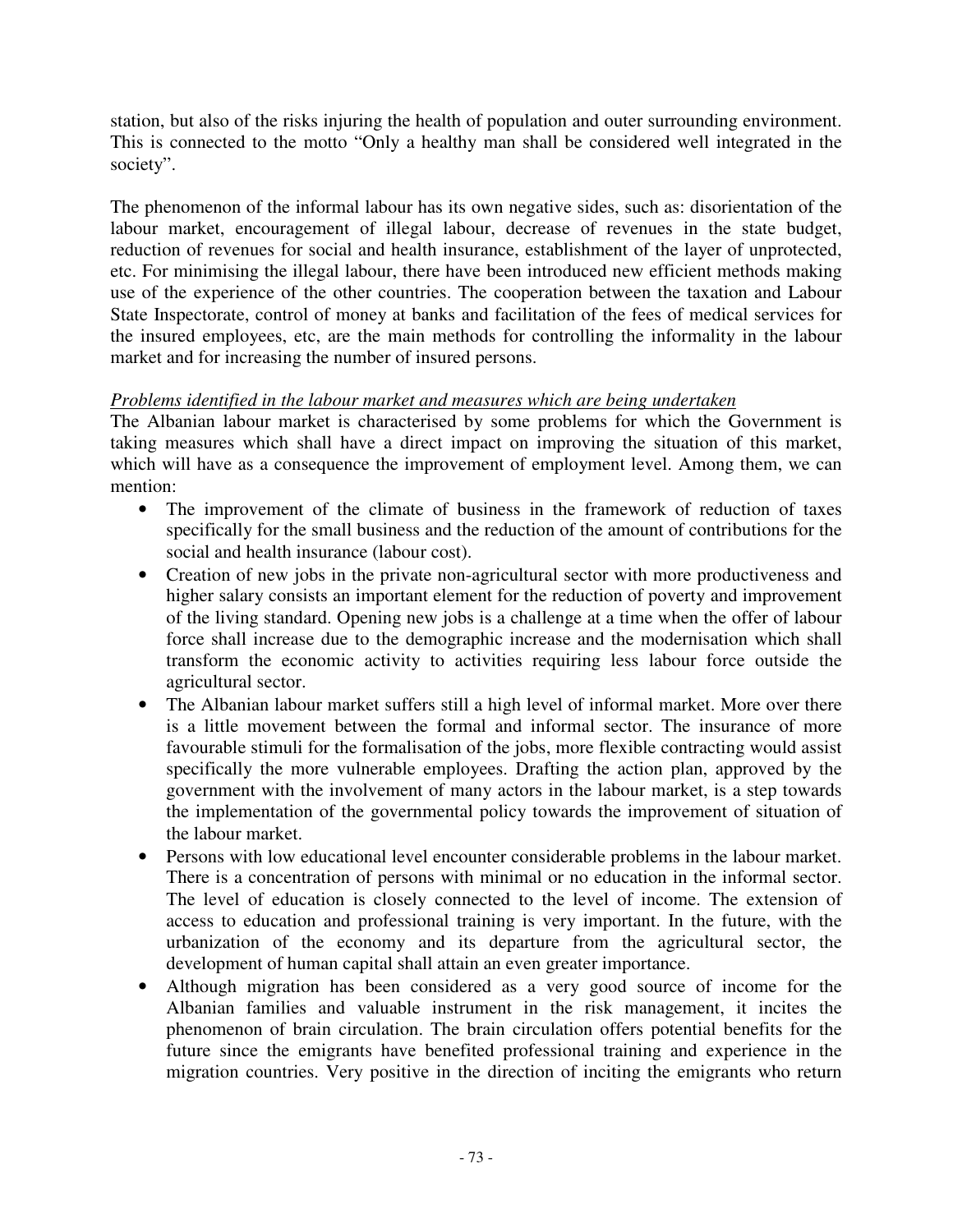and want to open new businesses in Albania, is the new initiative of the government for the exemption of these businesses from taxes for a certain duration.

- Women continue to have low employment rates and high levels of unemployment. Salaries for women are 35% lower than those of males, taking into account the age, education and other personal characteristics. While the level of unemployment in the Roma community is round 70% and the part of these who have been employed generally get low salaries and very often are employed in risky work stations in the informal sector. This has negative consequences and impacts the social wellbeing of these groups.
- There is missing the labour force survey which shall be carried out by INSTAT, a study which is foreseen to start to be applied in 2007. By means of this study INSTAT shall be able to provide official data on the unemployment rates, employment, professional training of work force, characteristics of unemployment etc. The indicators taken from this study can be such that they can be monitored by the European Commission and by the member countries. Such data would brig about the drafting of appropriate policies and the increase of efficiency of these policies.

In the framework of the program of government, there is aimed at creating the possibilities for the employment of each Albanian. The acceleration of the economic growth rates aims simultaneously even for this growth to create new jobs sufficient for reducing the unemployment to the level of European countries, to cover with employment possibilities the demographic increase of population and moreover even to start to have an impact on the return of a part of emigrants. The efficient use of the programs and instruments proven as successful to make possible the adjustments of the defects of labour market, such as, instruments of information, mediation, professional training, fiscal incentives etc. For the realisation of the above policies there have been foreseen in the medium term draft budget the funds necessary as follows (Table 12).

| $\mu$ , $\mu$ , $\mu$ and $\sigma$ research for the employment poncies |       |       | uuuuni icivi |       |
|------------------------------------------------------------------------|-------|-------|--------------|-------|
|                                                                        | 2007  | 2008  | 2009         | 2010  |
| <b>State budget</b>                                                    |       |       |              |       |
| Labour market (total)                                                  | 1.724 | 1.727 | 1.750        | 1.800 |
| Incitement of employment                                               | 120   | 200   | 200          | 200   |
| Professional training                                                  | 174   | 185   | 196          | 208   |
| <b>Donors</b>                                                          |       |       |              |       |
| <b>CARDS</b>                                                           | 81    |       | 375          |       |
| Swedish SIDA                                                           | 150   |       |              |       |
| <b>AlbVET</b>                                                          | 125   | 125   | 125          |       |
| <b>IPA</b>                                                             |       |       |              |       |
| Others                                                                 |       |       |              |       |

**Table 12: Funds foreseen for the employment policies** *(million lek)*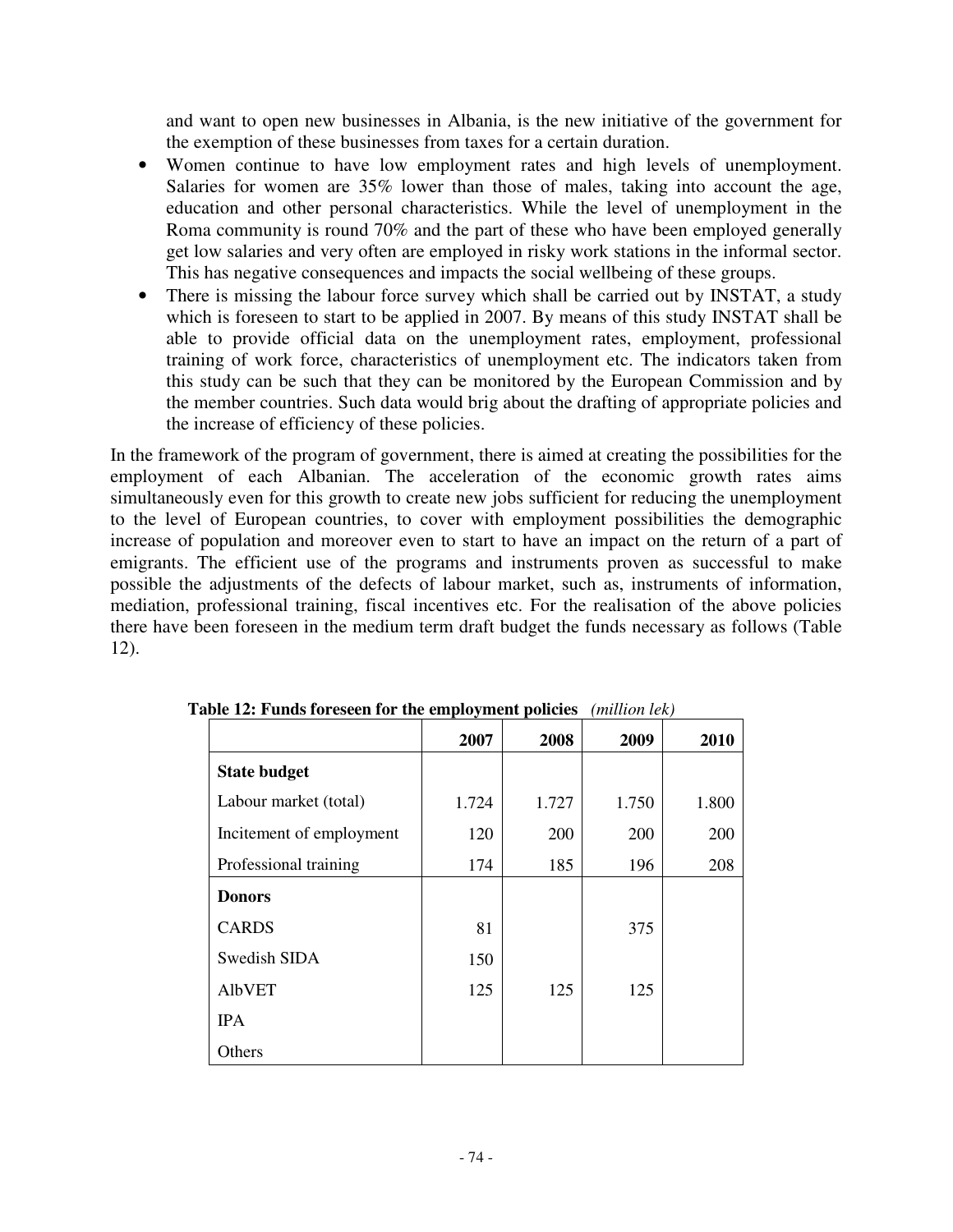| <b>Indicator</b>                                                                                 | 2007   | 2008        | 2009        | 2010        |
|--------------------------------------------------------------------------------------------------|--------|-------------|-------------|-------------|
| Unemployment                                                                                     | 13.5%  | 13.1%       | 12.7%       | 12.4%       |
| Employment                                                                                       | 50.0%  | 50.8%       | 52.0%       | 53.0%       |
| Number of mediation in<br>employment by the employment<br>services                               | 10,000 | 10,500      | 11,000      | 11,500      |
| Number of unemployed job seekers<br>qualified in professional courses                            | 4,500  | 5,000       | 5,500       | 6,000       |
| Number of employees according to<br>qualification                                                | 2,000  | 2,200       | 2,600       | 3,000       |
| Number of unemployed job seekers<br>employed/trained by the programs<br>of employment incitement | 200    | 2,000-2.500 | 2,000-2,500 | 2,000-2,500 |

**Table 13: Indicators of developments in labour market** 

#### *Reform in the social insurance system*

The Social Insurance Institute has been tasked with the administration of the social insurance system. Under these circumstances, in the following we are dealing with some issues connected to his activity, problematic and economic and financial indicators of the period 2008 – 2010.

The pensions are an important element and indispensable one of the social protection. Out of them, there presently benefit round 15% of the population, this being an indicator of a clear tendency towards the increase specifically after 2012, where there ends also the reform of the gradual increase of the age of retirement. There are presently included round 538 thousand beneficiaries of some categories.

The present system of pensions has been determined by law no 7703, dated 11.05.1993 "On social insurance in Republic of Albania". This system is based on two pillars: in the obligatory one and supplementary one, which for the moment does not appear advanced yet, and covers only the high officials of the state and generally the militaries. There are the first steps of the activity of theirs, three funds of pensions, with contributions set out on voluntary basis.

The pillar of the obligatory insurance covers the employees, employers and the self-employed in the urban and rural, upon the condition that they have contributed for a certain period of time in the schema. The existing law of social insurance, sanctions these main principles:

- The social benefits or public pensions are covered by the Social Insurance Fund (FSSH) which is a financial structure, not depending from the state budget.
- Management of FSSH has been entrusted on the Social Insurance Institute (ISSH) which is an independent public institution, depending from and under the authority of Ministry of Finances.
- The social insurance fund is administered in five main branches, which are deceases, pregnancy-birth, pensions, disabled from accidents and professional deceases and unemployment.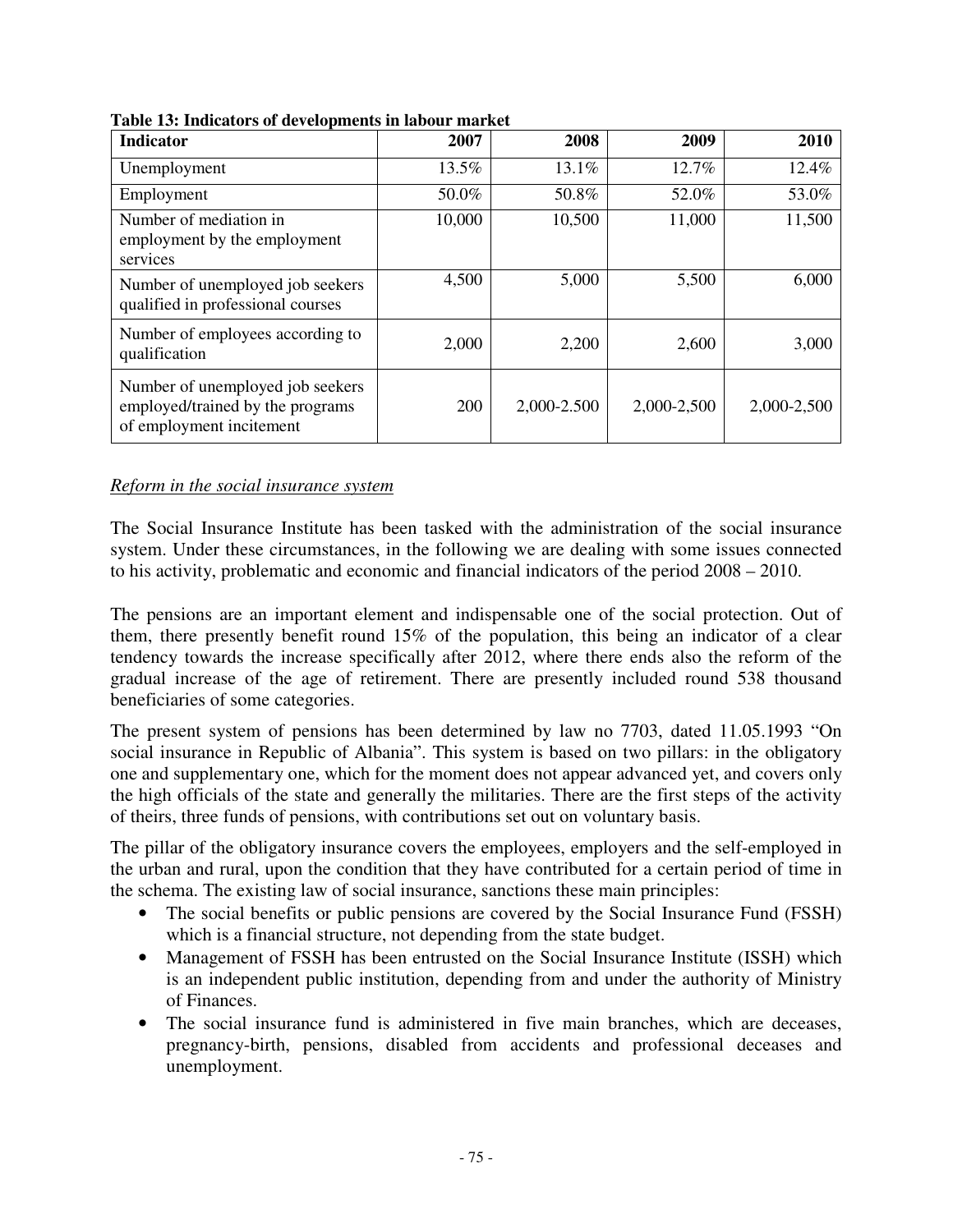- FSSH is financed from four main sources of income which are contributions, transfers from state budget, income from the investments of reserve fund and funds temporarily free and other revenues as follows:
	- o Contributions are paid by the insured employees and their employers, by the selfemployed and for some specific categories, even from the state budget. The contributions of the state are provided for the insurance of persons performing the mandatory military service, for those who are paid unemployment allowance as a result of abolition of the jobs, and for the categories receiving pre-timely pensions or temporary payments.
	- o State transfers for FSSH are provided from the state budget for the indexing of pensions where these exceed the index of goods prices, for the financing of activities determined by CM (e.g., compensation of price increases), as well as for the subsidies determined by the parliament. In the form of state transfers come also the budget financing of compensation through income for persons receiving minimal pensions, as a measure for the reduction of poverty.
	- o Revenues from the investments of the fund of ISSH. By law, there shall be established the separate reserve fund of social insurance with ISSH guaranteeing the payment of pensions for three months. This fund, as well as all the other monetary funds, temporarily free, shall be invested according to the financial plan of ISSH. At least 80% of this fund is invested in state contracts and immovable properties. The revenues from these investments consist a source of revenues for FSSH.
	- o Revenues from other sources include revenues from penalties, arrears, commissions for the services that ISSH provides to the third parties and donations.
	- o The law "On social insurance in Republic of Albania" allows the ISSH that for the collected contributions finance only two kinds of expenses:
		- Benefits which are provided according to the 5 different insurance schemas;
		- Administrative expenses which cover the operations costs and of the developments of ISSH, the maximum of which do not exceed 5% of the ISSH budget.

#### *Present situation and problems found out*

The present financial and administrative structure of the system of social insurance was reformed and became functional in 1993. Presently, in ISSH, there has been collected a multi-annual experience from the implementation of the reformed system of the social insurance. The consideration and evaluation of this experience in the context of political, economic and social developments, being problematic and difficult, which the country has experienced since 1993, allows to confirm that the new schema of social insurance, regardless of the shortcomings and difficulties it contains, has generally resolved the problems of the period, while it has found out a series of problems for solution

The development of the most important synthetic indicators of the social insurance schema appears as follows:

• The average annual number of contributions in the first years of the implementation of schema has been reduced; there started a raising tendency until 2006 marking again a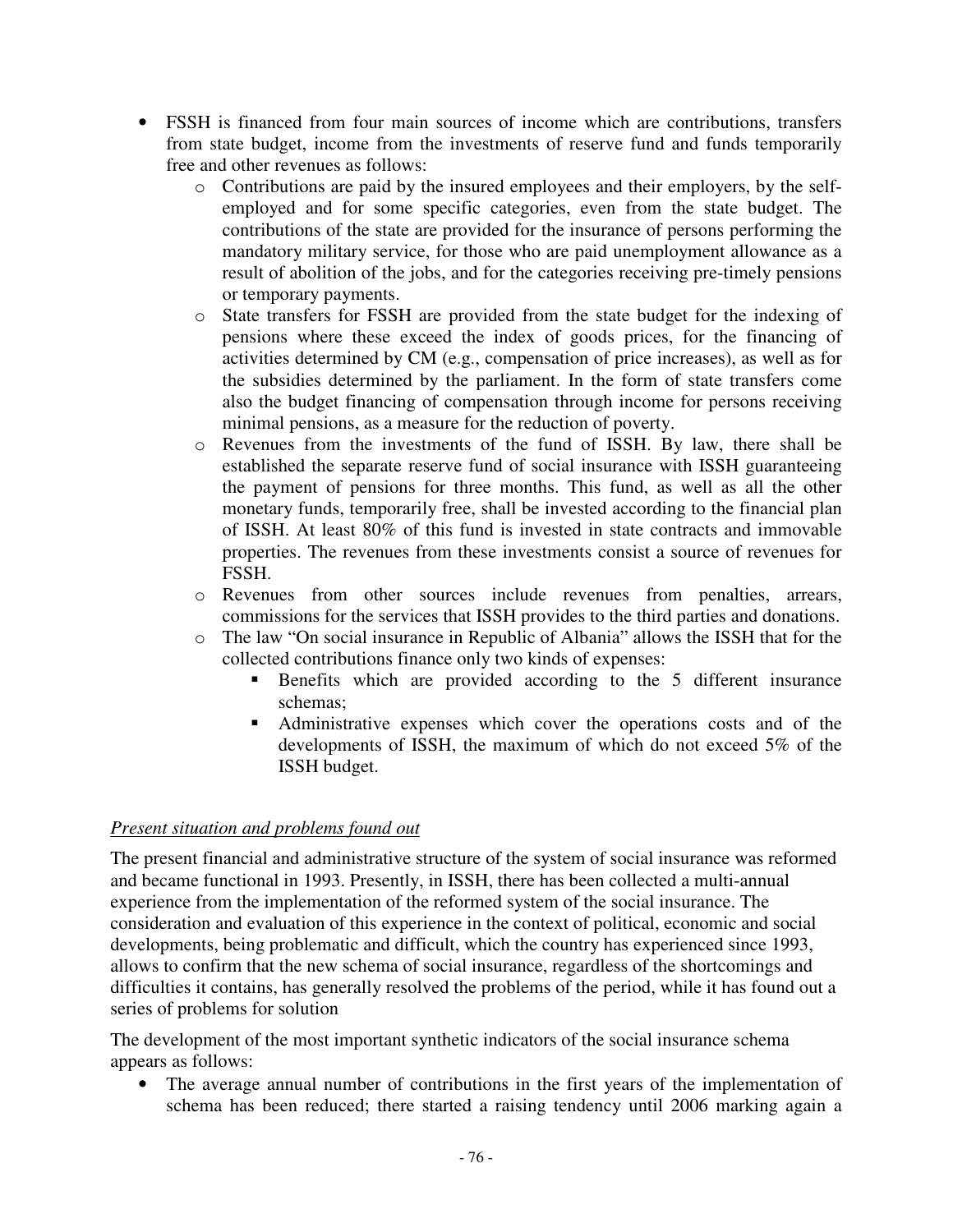significant fall in 1997, which coincides the known crisis for that year. While subsequently, there is seen the tendency of gradual increase of the number of the contributors. Thus in 2005 this number reached 624 thousand as opposed 384 thousand, which it was in 1997, marking an increase of 79.3% and in 2006 due to the measures taken for the decrease of evasion as well as of the reform of August for the reduction by 9 points of the norm of contributions, this number reached 650 thousand persons and with clear increasing tendency. In the present situation, despite the marked improvements, there is evaluated that the participation of the population in the schema of social insurance, continues to be relatively low; more evident is this phenomenon in the rural zones. An impact on this negative phenomenon had specifically:

- Absence of information and control of the entities economically active, which has lowered the effectiveness of attempts to the effect of minimising the evasion in the schema of social insurance.
- Another factor of negative impact is the absence of the identification of movement of population, specifically of space movement. It is known that transition was accompanied with unforeseen dis-equilibrium in the demographic developments. They are connected to, on one side, with the violent chaotic development, happening in the natural movement and specifically in the space related one, with the emigration and the mechanic internal movements, in big and unforeseen measurements. The influx of emigration, although in smaller measurements, is judged to be present even in the future, as long as there will continue to exist the deep differences within the quality of life and level of development of Albania compared to the neighbouring countries. The implications of the mechanic movement on the demography and on the indicators of labour market are increased because emigration is not entirely permanent, but a part of it is temporary.
- The revenues from contributions in schema appear with considerable increase from year to year, excluding year 1997. In 2001, the revenues were 4.2 times more compared to 1994. It is to be marked that the increase rates of revenues are increasing in the recent years not only in the urban zone but also in the rural one, in the latter with higher increase rates. This is for the reason of the implementation of a series of favouring measures which were taken for stimulating the involvement in the insurance schema of the self-employed in rural zones. The biggest revenues in the und of social insurance belong to the last year, where although the amount of contribution was reduced in round 24%, the revenues compared to the previous year were increased by 6%.
- The number of beneficiaries, after a drastic increase in the first years of transition, starts to be normalised in the upcoming years with a gradual increase. Exception from this rule is 1995, where as a result of the early pensions, the increase of the beneficiaries compared to the predecessors is round 15 thousand people. In 2006, compared to 1994 this number for all the categories of pensions was 12.9% higher. The pressures from certain groups of employees for early pensions although has been decreasing, again they are present. They have an impact on the strained strengthening of the number of beneficiaries and in weakening the financial sustainability of the schema of social insurance. These elements are seen often where it is about the lowering of the retirement age or in the pressures of the certain groups for early retirements, such as the melting industry, military industry etc.
- The expenses of the social insurance schema have marked the same trend, as the number of pension, thus, a gradual and normal increase over years. In total the biggest increase of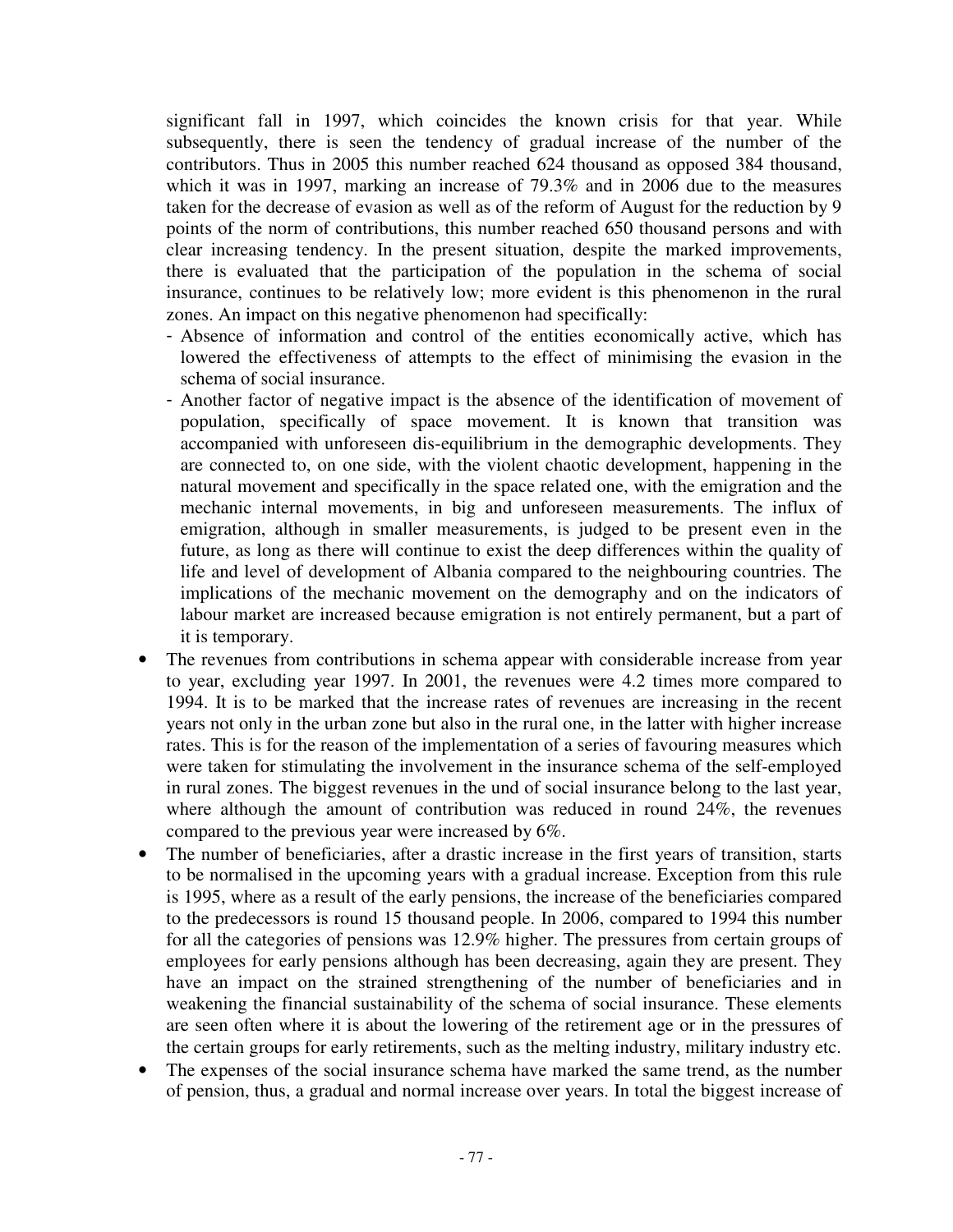the expenses is found out in 2006, where the transfers to the family budgets reached more than 56 billion lek, or 14.3% more than one year ago. While in 2005, the average revenues for one beneficiary were round 890 USD, in 2006 they reached round 1070 USD. Due to the compensation with the revenues of the minimal pensions, at the end of the year the minimal revenues from the aged pensions reached 10 000 lek. In the composition of the expenses, the main share is made up by the expenses for obligatory pensions, which in 2001 represented 82.5% of the social insurance fund. This indicator, in 1993 was 95.5%. In the composition of expenses after 1993, an important role have been made up by the special programs financed directly by the state. In the meantime, the part of administrative expenses has always been under 3% of the total budget of ISSH and in 2006 it was found out at the extent of 1.9% of total expenses.

#### *Developments in 2006-2007*

During 2006 – 2007, in accordance with the programmed objectives, the activity of ISSH has been concentrated on the following main directions:

- There were drafted the projects and implemented the decisions of Council of Ministers on the increase of pensions, starting from 01.07.2006 with 5% for the city, with 20% and 10% for the countryside in 2007.
- There was prepared and implemented the law and respective decision of Council of Ministers for the recalculation of pensions in the period 1994 – 2005 and this task was completed in November and the payments of the financial benefits for the beneficiaries was done in December 2006.
- In the framework of the strategy of increasing the benefits, there was drafted the legislation and implemented the decisions of Council of Ministers for the compensation with 500 lek and 760 lek and up to 680 lek per month, for the persons benefiting minimal pensions.
- For the strengthening of the financial sustainability of the social insurance system, the attempts are focused on the qualitative detailing of the budget and in following up operationally its implementations, in cooperation and sharing of information with the tax authorities for minimising the evasion of contributions, increase of number of persons to the effect of increasing the revenues and extending the participation of the population in the schemas of insurance, in realisation of the program of the revenues from the contributions from farmers and voluntary insurance, in implementing the measures for the transfer of the administration of debts from social insurance to the tax authority, in drafting contemporary methods in the field of auditing and monitoring of the use of funds, in realising and exceeding the revenues from the investment of funds, budgeting of payments and periodic supply, sufficient and limited to funds of the branches and affiliates of Albanian Post, for the periodic realisation of payments of pensions.
- To the effect of boosting the institutional capacities, the ISSH work has consisted in: Participation in drafting the draft law for the reduction of the amount of contributions for social insurance as a measure which would facilitate the cost of work for business and would make possible the extension of employment and unveiling of informality, in drafting a joint agreement with the Ministry of Interior for the exchange of information between the ISSH and Civil Registry Offices, in improving the legal framework of the social insurance system through the draft law of re-calculation of pensions, in monitoring,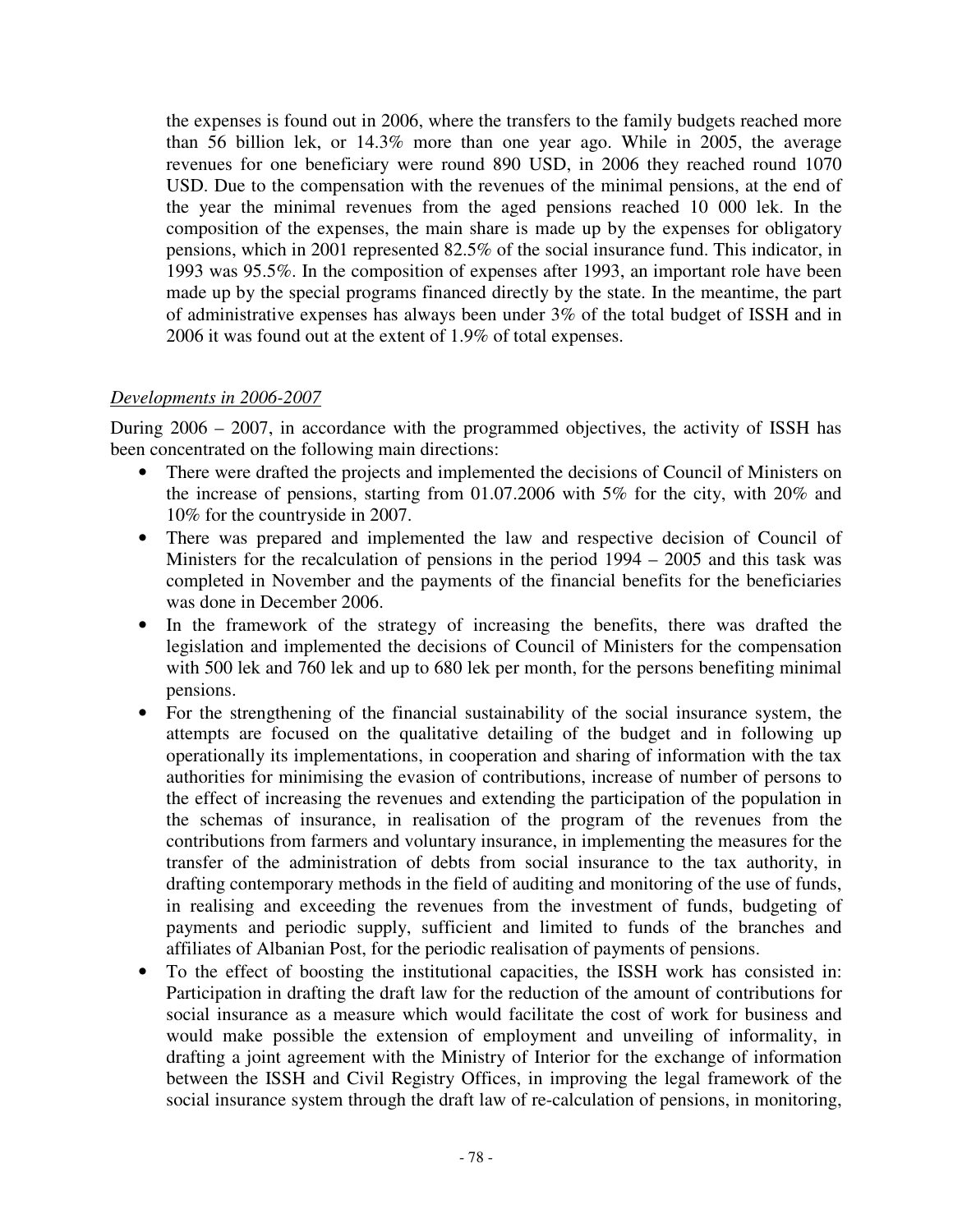updating and standardising the data basis for the pensions of the own as a main condition for carrying out qualitative activity in the fight against informality, further on to the work for collection of the archives and filing, archiving and informing documentation for every future beneficiary, but also in function of the prohibition and avoiding the possibility for manipulating with the data, in deepening and acceleration of implementation of the project for the distribution of the social insurance number, for the contributors and for the beneficiaries, as an important measure for the transparency of credits and benefits.

Among the main aims in the activity of the structures of social insurance during this year have been the intensification of efforts for boosting the quality of services in granting the benefits, in preserving the periodicity of implementation of the program of income from the contributions, strengthening and raising the level of cooperation with the other institutions mainly with the General Department of Taxation, General Department of Treasury, and Budget at the Ministry of Finances. As a result of this work, for the entire programming activity of ISSH in 2006, the planned income for the fund of social insurance are evidently exceeded, while the programmed expenses remain at the plan level.

Work is continuing intensively for the implementation of the project "Computerisation and filing of pensions" and that of "Digital archives of ISSH", as well as the work for the elimination and avoiding the informality in the field of social insurance.

#### *Some specific indicators*

Since these data are highlighted at the end of each year, we are referring to the end of 2006, while we explain that with the implemented policies in 2007, all these indicators have improved.

- Replacement coefficient, which expresses the ratio between the size of the average pension with the average salary, turns out with worsening tendency in the town and in the village. In the town, in 1994 it was 60.2%, while in 2006 it turned out 43.4%. While in the village there is another tendency. Until 2000 there is a falling tendency up to 15.78% out of 27.34% which it was in 1994. Later, there is an increase of this ratio expecting in 2006 to be 26.9%. In this phenomenon, there has had an impact the high increase rates of the average pension in the village to the minimal salary of contributions.
- Covering coefficient, which expresses the ratio of the number of contributors to the work force, turns out with a slowdown, from 33.76% to 32.41% in the period 1994-1999. Later on, this indicator was increased reaching in 2006 the value of 58.4%. This indicator shows the decrease of the phenomenon of evasion of contributions in the schema of social insurance, which has been a concerning problem.
- Depending coefficient, which expresses the ratio of beneficiaries to the contributors in the social insurance schema, has worsened from year to year until 2002, starting with an improvement for 2003, due to the slow down of the increase rates of the number of the pensioners, but also of the increase of the number of contributors. Despite this, a negative impact is being exercised still simultaneously three factors:
	- o Low number of employees; the percentage of the unemployed to the labour force remains very high;
	- o High rates of illegal employment, which brings about the reduction of number of contributors;
	- o Inclusion in the schema of some specific categories of pensions, such as the early ones, which still continue to the held in the obligatory schema.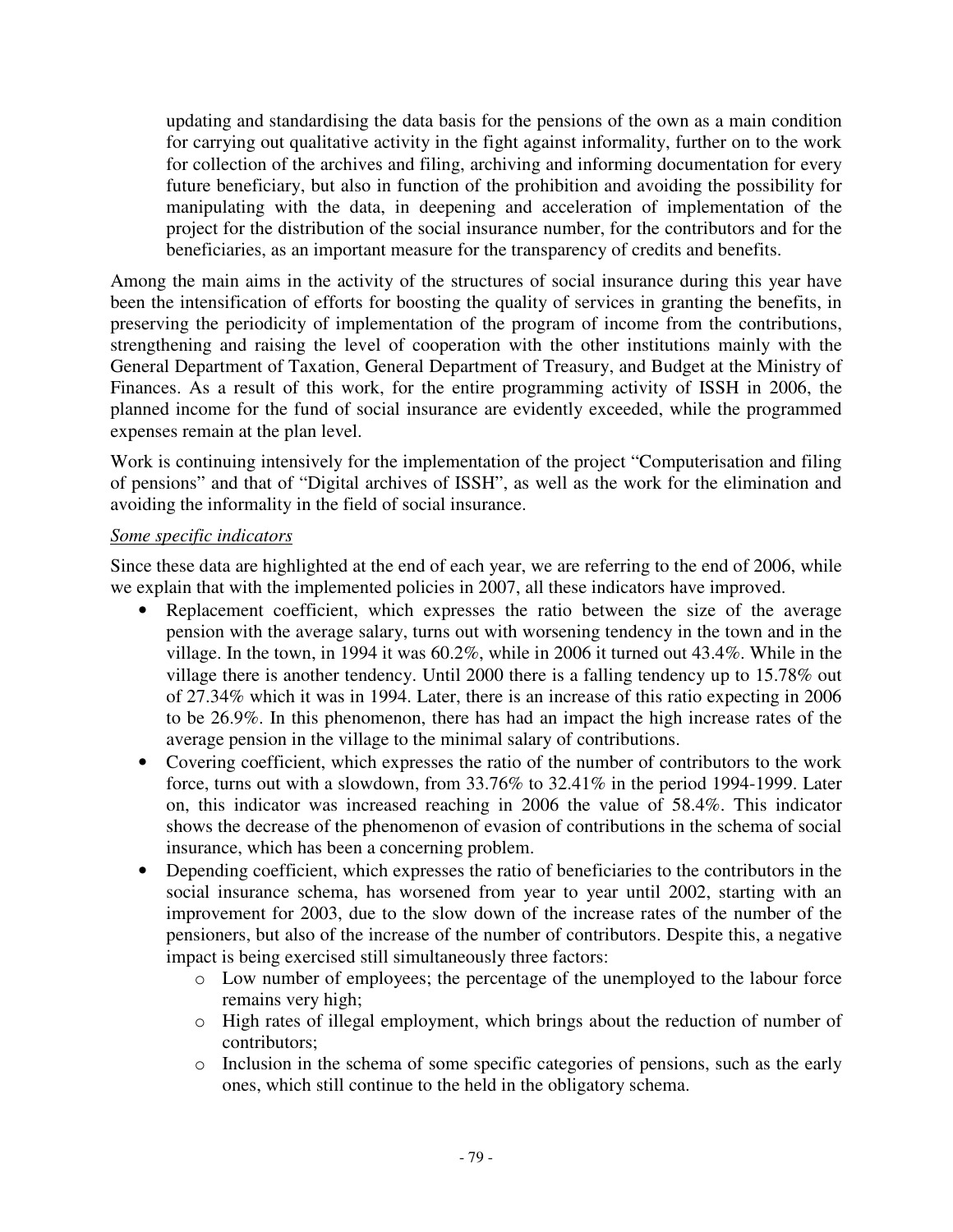#### *General and specific objectives in the Medium Term Budget*

At the foundation of the medium term programming of ISSH, there are set two general important objectives:

*First,* guaranteeing of a more comprehensive coverage of the population with the elements of the obligatory social insurance, kept at acceptable levels. This objective shall be achieved specifically through:

- Implementation of a social insurance system which responds to the phase of the economic and social development of the country;
- Improvement of management of the social insurance schema, specifically in collecting the contribution revenues and their equal distribution in the form of benefits, where and when the right arises.

*Second,* intensification of attempts for the further improvement of the financial sustainability of the social insurance schema, aiming at the gradual and fast increase of the contributions compared to the increase of the benefits and minimising the budget subsidies.

For meeting the above general objectives, ISSH has determined these specific objectives:

- Implementation of the projects started for the setting up of a computerised information system for the social insurance. Through this computerised system, there is aimed at:
	- Specifying the total number of resident persons;
	- Identification of persons economically active and the amount of their revenues;
	- Identification of private entities conducting economic activity and of contributors in these entities;
	- Identification of the total number of the beneficiaries, kinds and extent of beneficiaries which are granted from the social insurance system;
	- Determination, fast and precisely, of rights of persons and the obligations of this system to the insured persons at a certain moment and place;
	- Making possible the fast and precise exchange of information with the other interested local and national systems, as well as with the interested international institutions.
- Raising of the level of benefits of pensioners by  $10\%$  for the town and  $15\%$  for the village and avoidance of pressures for early pensions through:
	- Improvement of the method of indexing the pensions and inciting the setting up of the second and third pillar of the general system;
	- Continuation of the initiated process for narrowing the differences in pensions of the village with the town and harmonisation of this process with the amount of contribution and participation in the insurance schema;
	- Adjusting the compensation schemas being provided to the pensioners to soften the effects of liberalisation of prices or to meet the indispensable minimum of pensioners with the general system of benefiting from pensions.
- Wider involvement of the self-employed in the rural zones in the obligatory social insurance schema;
- Developing and boosting the institutional capacities of ISSH to guarantee a more efficient management and more efficient one of the social insurance schema and a correct and legal administration of the expenses.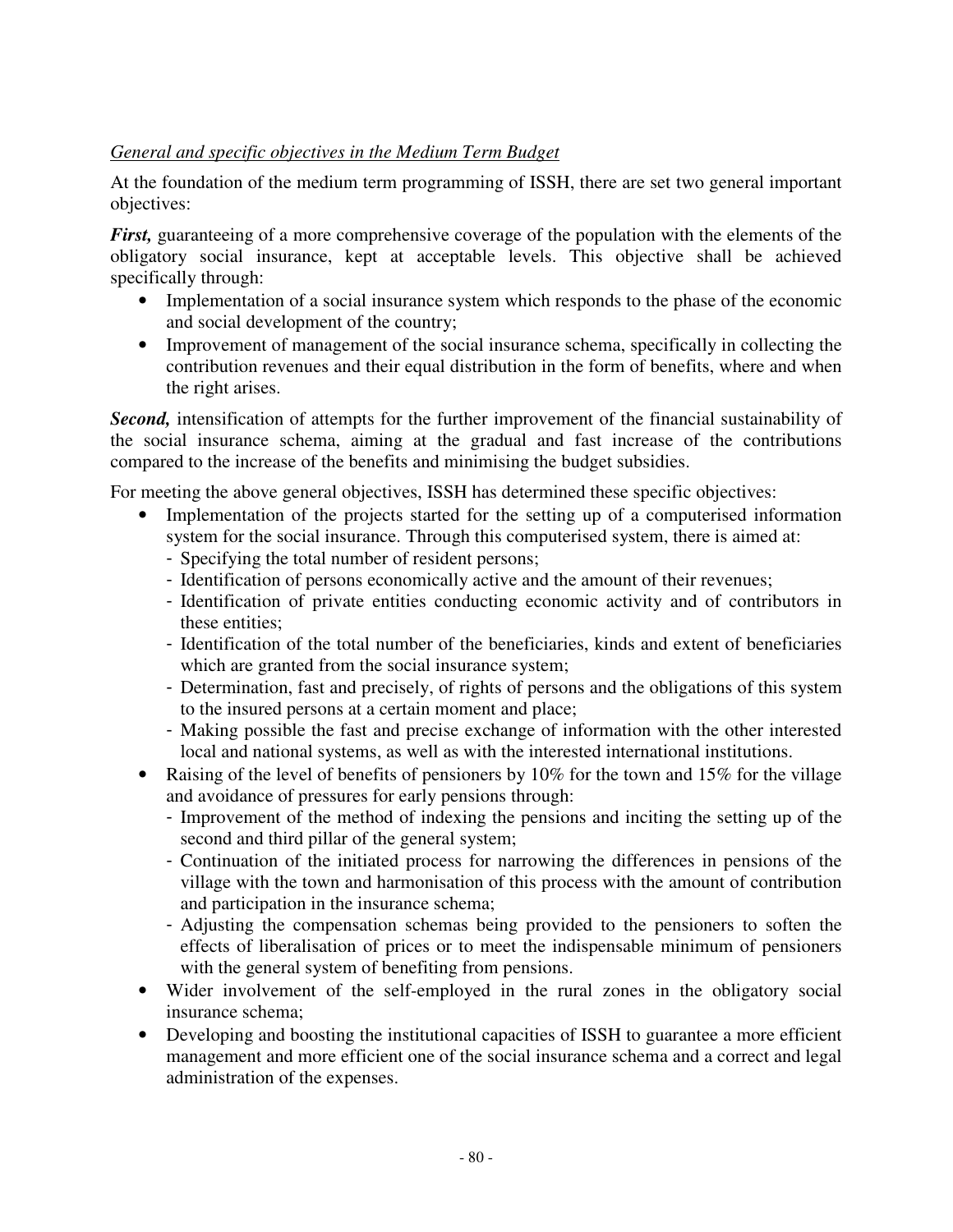• Improvement of the relationship contributor/beneficiary and salary/minimal pension with salary/maximal pension.

With regard to the revenues, the forecasts and problems are as follows:

- Responsibilities for the collection of data from social insurance contributions shall be divided between the DPT and ISSH.
- Programming and detailing the revenues  $2008 2010$  has relied on the ceiling of the revenues sent by the Ministry of Finances during the drafting of PBA (2008-2010);
- ISSH shall collect the revenues from contributions from:
	- Self-employed in agriculture;
	- Voluntary insurance.

For 2008, 2009, 2010, the number of contributors, revenues and expenses for the obligatory social insurance, specific compensating programs of the government and for the supplementary insurance, in the passive option without the cost of the policies for the raising of pensions, are displayed in Table 14.

| No.                   | <b>Denomination</b>                    | 2008   | 2009   | 2010   |
|-----------------------|----------------------------------------|--------|--------|--------|
| A                     | Number of contributors                 | 276409 | 281287 | 293519 |
| 1.                    | Self-employed in agriculture           | 265279 | 269489 | 281013 |
| 2.                    | Voluntary                              | 11130  | 11798  | 12506  |
| B                     | Data (million lek)                     | 3026   | 3806   | 5096   |
| 1.                    | Self-employed in agriculture           | 2520   | 3228   | 4395   |
| 2.                    | Voluntary                              | 506    | 578    | 701    |
| $\mathcal{C}_{0}^{0}$ | <i>Expenses</i> ( <i>million lek</i> ) | 64913  | 66059  | 71306  |

#### **Table 14: Number of contributors and expenses for social insurance**

As it was described above, the programming of the number of contributors for the legal and natural entities shall be done by DPT, which has the responsibly for the collection of contributions.

With regard to the number of contributors in the village and their increase and to the revenues, the development relies on the improvement of the work for the collection of the contributions. This shall be achieved through:

- Qualitative improvement of the work for informing the farmers with regard to the insurance schema;
- Cooperation with the local government and organisations carrying out activities in the village;
- Coordination of facilitating measures of the state for farmers, with meeting by them of the obligations for the payments connected to contributions;
- Improvement of the work with inspectors.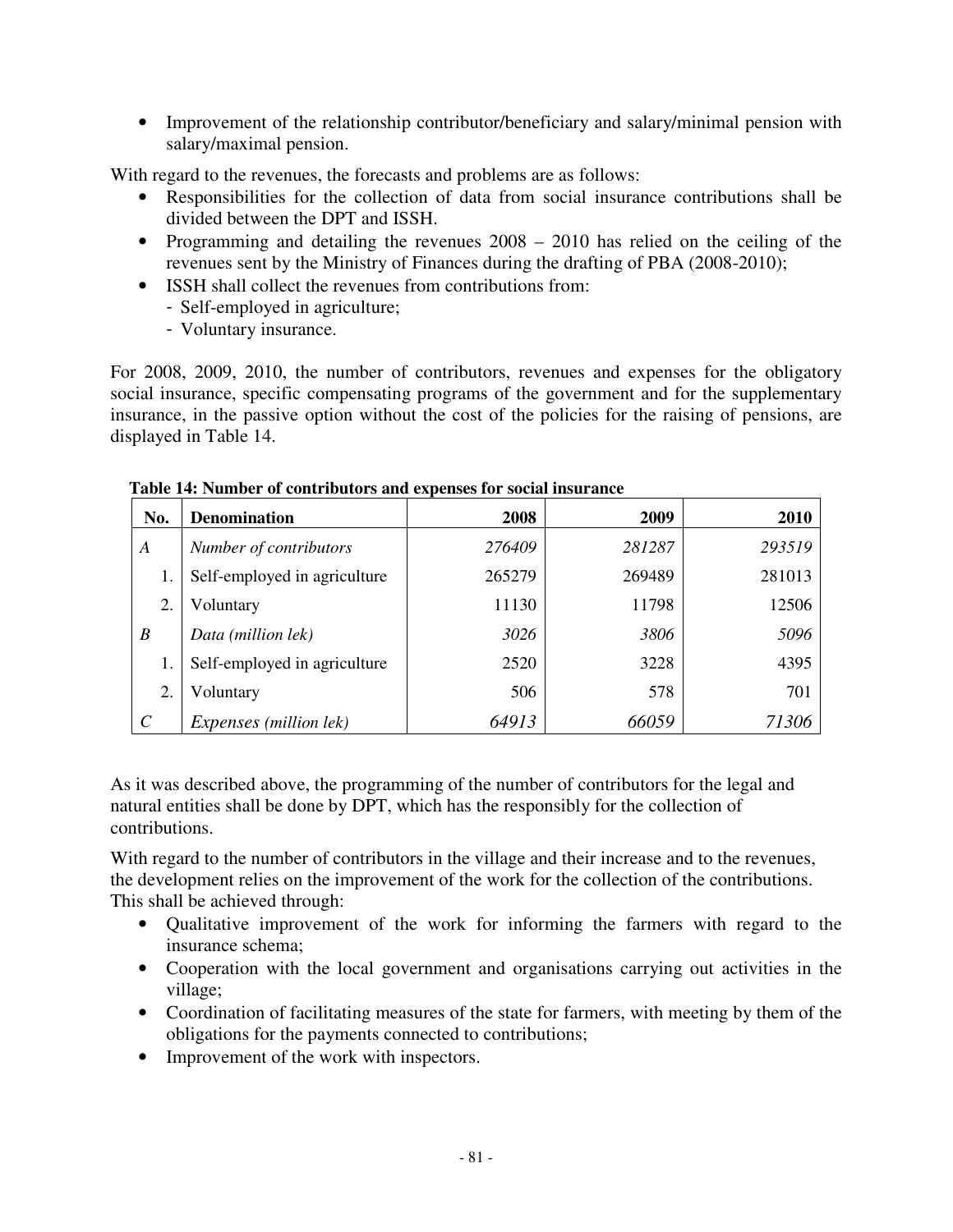#### *Objectives in the field of management and administration and Matrix of indicators of the medium term budget*

#### *Programming Fields*

- Contemporary development of the schema of social insurance and combination of the financial sustainability in the framework of the multi-pillar system;
- Inciting and development of the private funds as the third pillar of the total system of the social insurance to the effect of division of responsibilities for a more efficient protection for third ages.
- Efficient methods in identifying the active population and economic relations between the employers and employees.
- Efficient methods in the collection of contributions and monitoring of debts;
- Drafting and implementation of specific programs for the collection of contributions from village;
- Implementation of advanced and computerised systems of the information administration;
- Application of the individual number and card of the social insurance;
- Administration with high efficiency and safety of the reserve fund.

#### *Indicators subject to Monitoring*

- Increase of social insurance fund;
- Increase of the indicator of income from the reserve fund investment;
- Improvement of the dependency ratio, replacement ratio and scale of coverage in the social insurance schema;
- Strengthening of new administrative structures, and specifically the extension and strengthening of institutional capacities;
- Making operational the central register and of a computerised system of archives and in general of the insurance period;
- Provision to the population with the social insurance numbers and cards;
- Gradual reduction of the state subsidies for the obligatory social insurance schema

## *Role of Government and Other Institutions*

- Determining the form of the health and social insurance card, way of use of the insurance number and obliging the entities to make use of it;
- Obliging the entities to carry out all the financial transactions in the field of salaries, through banks;
- Obliging the entities to rigorously implement the provisions of the Labour Code with regard to the registration of employees, collective contracts, setting the personal salary of their employees, etc;
- Obliging the enforcement offices for the rigorous enforcement of the executive titles issued by the administration of the social insurance or judicial decisions;
- Orienting the tax police to ask for collection of the acts issued fro the social insurance contributions and debts;
- Determining periodically the contribution facilities for the farmers against a program for the gradual increase of contributions they pay up to their equalisation to the contributions of other self employed persons;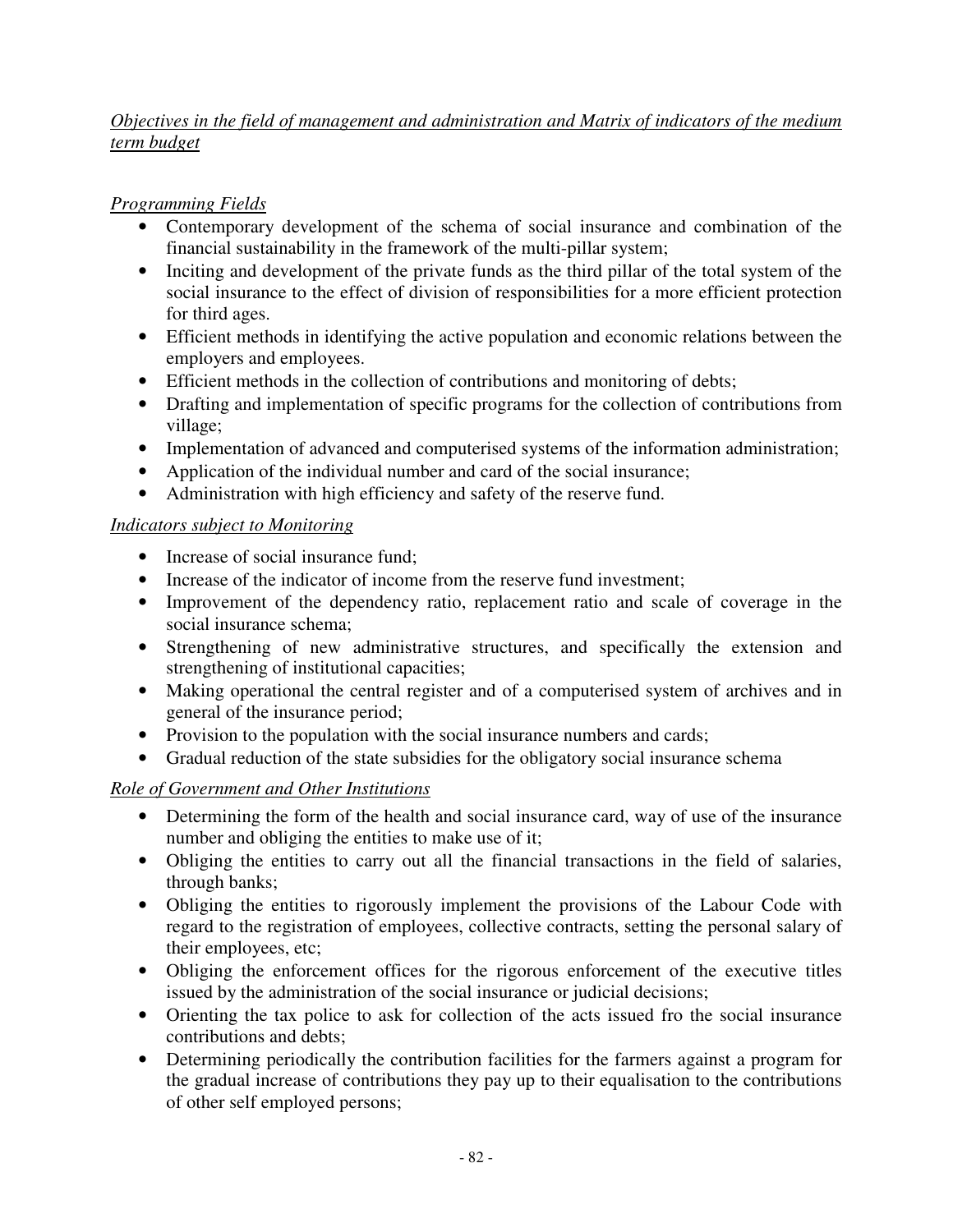• Approving regularly the index of prices, indexing of the pensions as well as narrowing the differences of certain pensions according to the different legislations.

#### *Investments and Other Development Expenses*

- Investments for making operational the full information system;
- Expenses for covering the cost of compensation or rights stemming from different statuses;
- Expenses to cover the cost of rights stemming from the supplementary insurance of militaries, employees carrying out constitutional functions and specific treatment of miners;
- Expenses for covering the annual additional cost of the increase of pensions where the indexing is done on the level of price index;
- Funds for covering the expenses where the income from the contributions are not sufficient;
- Funds for covering the level of the reserve fund of pensions where the revenues collected from fund investment are not sufficient.

#### *Meeting the Needs for Funds for Specific Projects*

- Ensuring the necessary donations for the implementation of the project Modernising the Social Insurance;
- Ensuring the necessary financial resources for the realisation of the network of social insurance.

## **3.4. Administrative Reform**

## *Reform in public administration*

The reform in the public administration includes:

- Functional structural reform
- Deepening and extension of reform in the civil service:
	- Improvement of procedures of the legislation of civil service and extension of its field of activity;
	- Reform in the field of salaries (but this being extended, not only for civil service).

## *I. Functional – Structural Reform*

Same as in 2006, the functional structural reform has continued even in 2007. Aiming at adjusting the structures and organigrammes of institutions of public administration continuously to the mission, functions, competences and activities which they have to carry out, concretely during 2007, the Albanian government has undertaken the following activities:

• Functional and structural review of the line ministries. This review has been done with the aim that the mission and objectives of each organisational unit within every ministry, be adjusted continuously with the intended strategies, to be achieved by the Albanian government. Thus during 2007, there have been implemented 15 changes of structures in the line ministries, which have reflected not only the change of employees of theirs, (in accordance with the respective decision of the Council of Ministers for the number of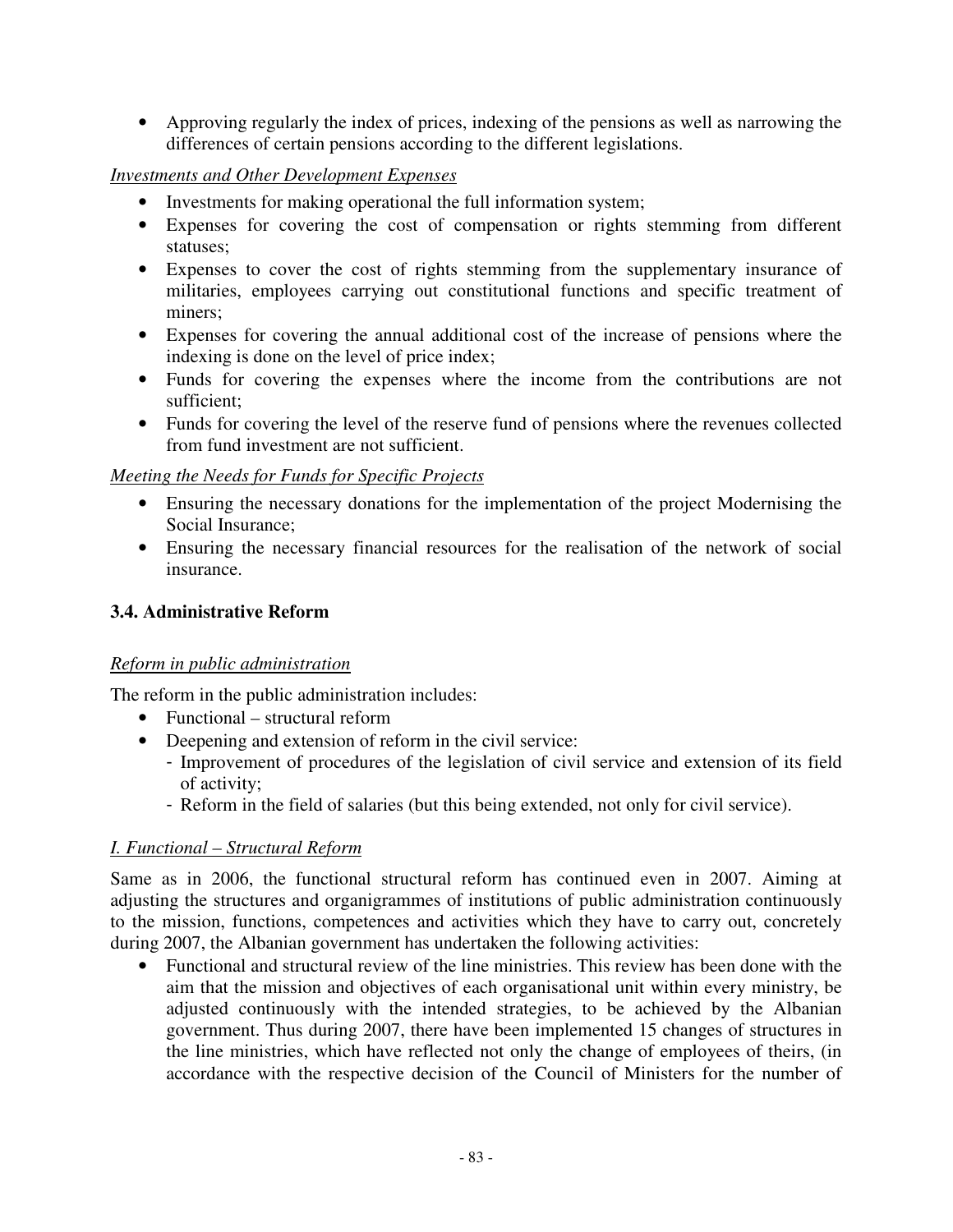budget employees for 2007) but also changes in the functions foreseen to be undertaken by them.

- The functional and structural review of the institutions under the authority of Council of Ministers/Premier, of line ministers. The aim has been standardisation of the way of organisation of structures and organigrammes of this category of institutions, trying and performing grouping of functions within each institution. From this perspective, during 2007, there have been approved the structures and organigrammes for 43 institutions, among which, 11 are new institutions, set up recently.
- Another important activity foreseen for 2007, is also the approval by the Council of Ministers of an instruction, which aims at making the responsible actors aware to consider the restructuring process not simply as an organisational issue, but as a need for setting up functional and steady structures, which respond to the missions and objectives of institution, aiming at eliminating the superfluous segments and in compliance with the management rules of he levels of the civil service.

This act shall be seen as a practical instruction, where there shall be provided:

- Basic principles which have to be taken into account by the managers of institutions which shall be restructured;
- Methodical instruments which have to be used for the accomplishment of a functional analysis of the institution;
- Standards which have to be used, for the improvement of the effectiveness and efficiency simultaneously.

The activity of the functional review is seen as a continuous concept, in an administration which is in continuous development and in this context, there is foreseen to continue with all the dependant institution during 2008 an onwards, until all the institutions, be organised in accordance with the generally accepted principles, for the institutions of the public administration. At the same time, for 2008, there are foreseen to be drafted a legal draft – act or by law act, which shall aim at determining the typology of institutions. This act shall serve as a basis for the setting up of institutions of public administration.

## *II.a. Deepening and extension of the reform in civil service*

In reliance on the declared program of the Albanian government, the reform in the civil service implies not only the strict implementation of the procedures provided for in this legislation, but also the extension of the field of its activity, improvement of the procedures determined in the bylaw acts, boosting, strengthening and preservation of the capacities in the public administration in general, as well as making operational the National Register of Public Administration Civil Servants. It is exactly these directions where the work during 2007 has focused, which shall continue also during the upcoming years.

Concretely, the activities undertaken during 2007 and those foreseen for the upcoming years:

• Strengthening of the capacities in the public administration and absorption in this administration of the employees with post-university qualifications, scientific degrees and titles. For this, in July 2007 (in the framework of the approval of the draft decisions in the field of salaries), employees in the central administration institutions, was recognised the right of benefiting additional reward for their respective qualification, as long as this qualification is in line with the description of the job description.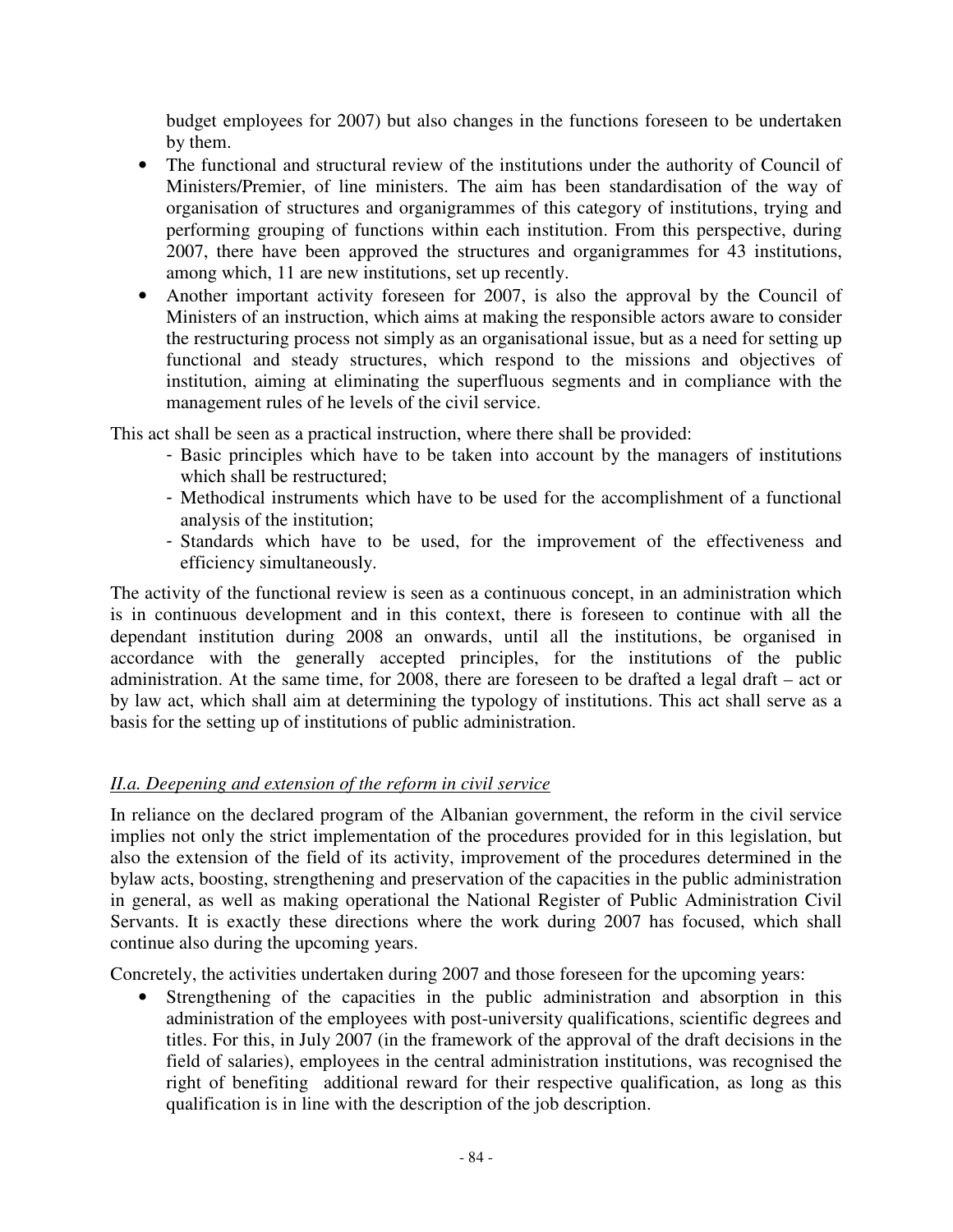- In the meantime, with regard to the treatment of the employees there has been approved for the period 2006-2007, the Strategic Plan of Public Administration Training Institute, where the priorities are:
	- Effective response to the needs for development in Civil Service;
	- Improvement of quality of service and products;
	- Improvement of structures, procedures and systems;
	- New perspective for financial management.

In the context of the above, the training for the employees of Public Administration, in accordance with their real needs aimed at:

- Improvement of managerial and functional capabilities, for high level, medium operating managers and for some specific positions in the public administration. For this group, an important part is made up by the training for the local government. In general, this training package, makes up round 82% of the trainings of the General Training Centre (QTP);
- Improvement of capabilities and knowledge, with regard to EU issues, for civil employees which belong to some specific positions, connected to the process of integration of EU. In total, this package makes up round 18% of the training of QTP;
- Trainings for the employees of Fiscal Administration, organised in three directions:
	- i. General trainings, where of priority are the trainings for the newly appointed employees in the tax and customs administration. This group is foreseen to make up round 28% of the scheduled trainings;
	- ii. Specific trainings, which are oriented towards the reception of specialised knowledge in the professional field and make up round 55% of the planned trainings;
	- iii. EU trainings in the fiscal field, aiming at providing knowledge on the impact of integration into EU, in the fiscal and customs field. This group is foreseen to make up round 17% of the total of trainings in 2007.

Specific objectives of the strategic plan of ITAP are:

- *Meeting the requirements for training of civil employees, set out in the Stabilisation and Association Agreement;*
- *Responding to the needs for training within the Albanian civil service, specifically in the field of managerial skills;*
- *Creation by ITAP of a method of agent for change;*
- *Transformation of ITAP, in order to be an organisation oriented to the requirements, client and care for the client and promotion of the same attitude within the institutions and agencies of the civil service;*
- *Reaching the status of excellence known by the clients and public, ensuring the preciseness of the aim and high quality of reaching the objectives;*
- *Train the internal capabilities and capacities of ITAP and improvement of the capacity for the management of resources;*
- *Setting up a system which will make possible the generation of respective influxes of income.*
- Drafting and proposal for approval to the Council of Ministers, of the Inter-Sector Strategy of Public Administration Reform, in the framework of the National Strategy for Development and Integration. For this, in August 2007, there has been approved the order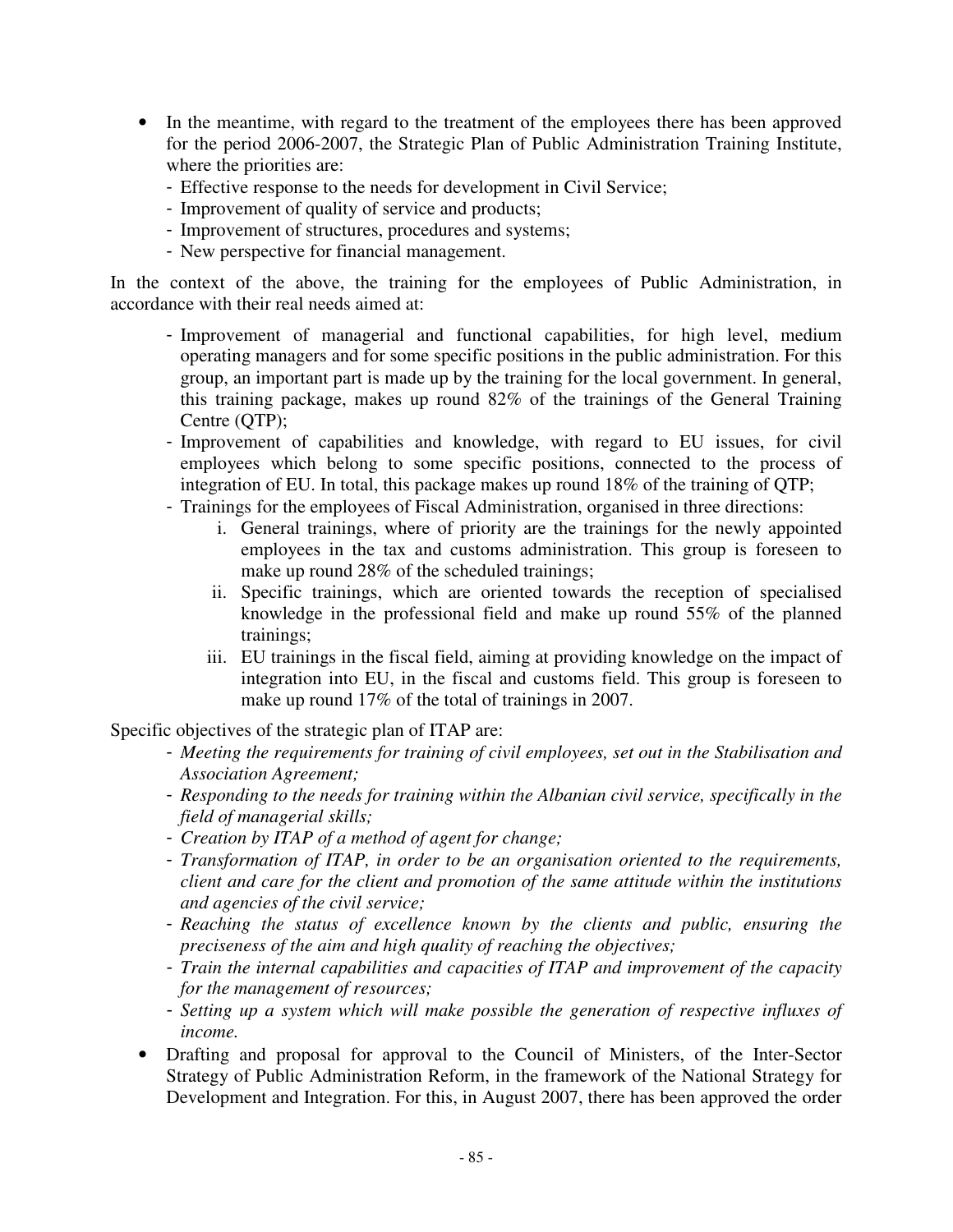of Premier for setting up the inter-ministerial Working Group, which shall be responsible later even for monitoring and implementing the strategy. Drafting the strategy and approval by the Council of Ministers is foreseen to be concluded in June 2008.

- Improvement and strengthening of the procedure for job description. For this, there has been drafted the draft on the amendment to the Instruction no 1 of Council of Ministers, "On structure of listing the jobs in the civil service, respective methodology and generalising description of the role of the General Secretary in this service". These changes, which have been prepared on the bases of the practical experience so far shall be connected to a good progress of the process and concretely:
	- A more evident role of DAP, not only as administrator, but also as assistant of the process, in support of the line ministries. This implies that, if irregularities are seen in the implementation of the procedure set in the instruction, DAP not only will take measures for rectifying this irregularity, but will also advise the respective institution about the appropriate way of accomplishment of the process, in order for the irregularity not to be repeated;
	- Improvement of some technical aspects which are connected to the generalising description of the job and typical denominations, according to the present structure of salaries, for these denominations;
	- A better division of the role of the group members for the evaluation of jobs, determining better the role of the Analyst of Jobs, not only as a secretary of the evaluation group (keeping the minutes, assistant of the evaluation group), but actually, what is more important, in the role of making precise and comprehensive information available for every position, as the position which is responsible for the drafting and implementation of the process of job description.
- Improvement and strengthening the procedure of evaluation of the individual annual results of civil servants. In order to assist the institutions for the strict implementation of the procedure of individual evaluation of the civil servants, there have been proposed some regulations in the present instruction of Council of Ministers. These changes reflect the regulation of some problems found out in the present practice, which are connected to a better progress of the process and concretely:
	- A more evident role of DAP, not only as administrator, but also as assistant of the process, in support of the line ministries.
	- A better layout of the hierarchy of positions according to the classical structure, dividing the roles better and the responsibilities of categories of directors, who shall be responsible for realising the process of annual evaluation;
	- Stronger focus on the drafting of the plan of personal development, in the event of the employees evaluated in the level 4, "generally sufficient";
	- At the same time, since so far the measures for the reward, based on the levels of evaluation according to the present instruction, have not been possible to the applied from the financial side (for the level 1 – there were foreseen 3 monthly salaries, for level 2, there were foreseen 2 monthly salaries and for the level 3 there was foreseen 1 monthly salary), having an impact that the process of performance evaluation not to have any direct connection to the reward, which has a certain impact on the partiality of the process, there was raised the idea that in the project there had to be included a reflection of the levels foreseen in the respective Decision of Council of Ministers for the determination of the Special Fund. In this decision, there is determined that the civil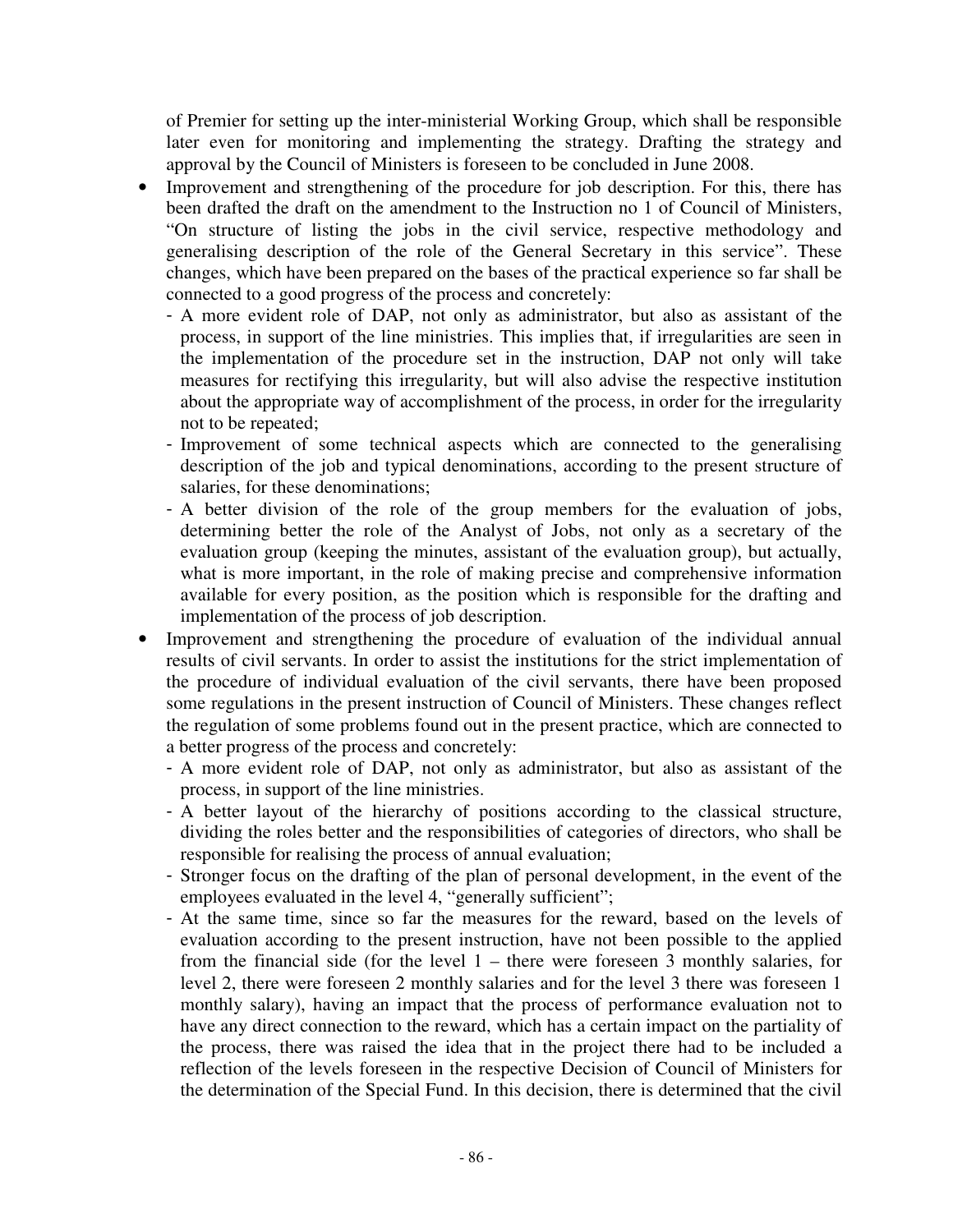employees have to be rewarded with not more than 1 monthly salary, once a year (according to the calendar determined in the evaluation year), as well as the distribution ha to be done in accordance with the procedure determined in the legislation of civil service.

- The review and evaluation of implementation of the legislation of civil service. This is another very important activity, foreseen by the Albanian government to be carried out in the period November 2007 – March 2008. Based on the conclusions of this activity, as well as relying on the strategy to be approved by the Council of Ministers (June 2008) for the Reform in the Public Administration, there shall be supported the planning of activities for the upcoming years. A possible option is the review of the legislation of civil service with its two main directions: extension of the field of effectiveness of legislation of civil service to some groups of institutions, as well as improvement of the procedures for the recruitment in the civil service and other means of the management of the human resources. However, the extension of the field of effectiveness of the law shall be in compliance with the implementation of the functional and structural review of the institutions in the ministerial system.
- The system of Management of Human Resources is one of the most important projects of Reform of Public Administration.
	- During the years 2005 and first half of 2006, attempts were focused on the setting up of the information system, which allowed the entry of the data of personnel of each institution, in an easy and efficient way. After the completion of the setting up of the program relying on the internet technology, there was done intensive work for testing different parts of the system and to see whether they coincided with the required functionality. The process of testing was followed with important changes, in the users interfaces and in the logical concepts of the system.
	- After passing successfully the first phase, there was passed over to the second phase of implementation, in that of the population of the system, with the basic data of employees. In this phase, there shall be included the institutions, which were responsible for entering the data. Initially, the process was piloted in the Premier's office and in the Ministry of Finances, and later there was extended to all the other ministries. This process was accompanied with the training of the employees, who would work with the system, a training done by the employees of the Public Administration Department.
	- Presently, the process of making fully functional the data base (which for technical reasons was suspended for almost one year) has resumed its work in July 2007 and there has been made possible the overcome of all the technical difficulties, such as reconfiguration of the software and making it available to Gov-net.
	- Public Administration Department has made possible the entry of structures in the data base, as well as the respective salaries.
	- Simultaneously, upon the initiative of DAP and proposal of the Minister of Interior, there has been approved the Order no 139, dated 29.08.2007 of Premier, based on which there has started the entry of the personnel data electronically, from the Premier's Office, line ministries, into the Central Register of Personnel. This order has as expiry period for the entry of the data 16 November 2007.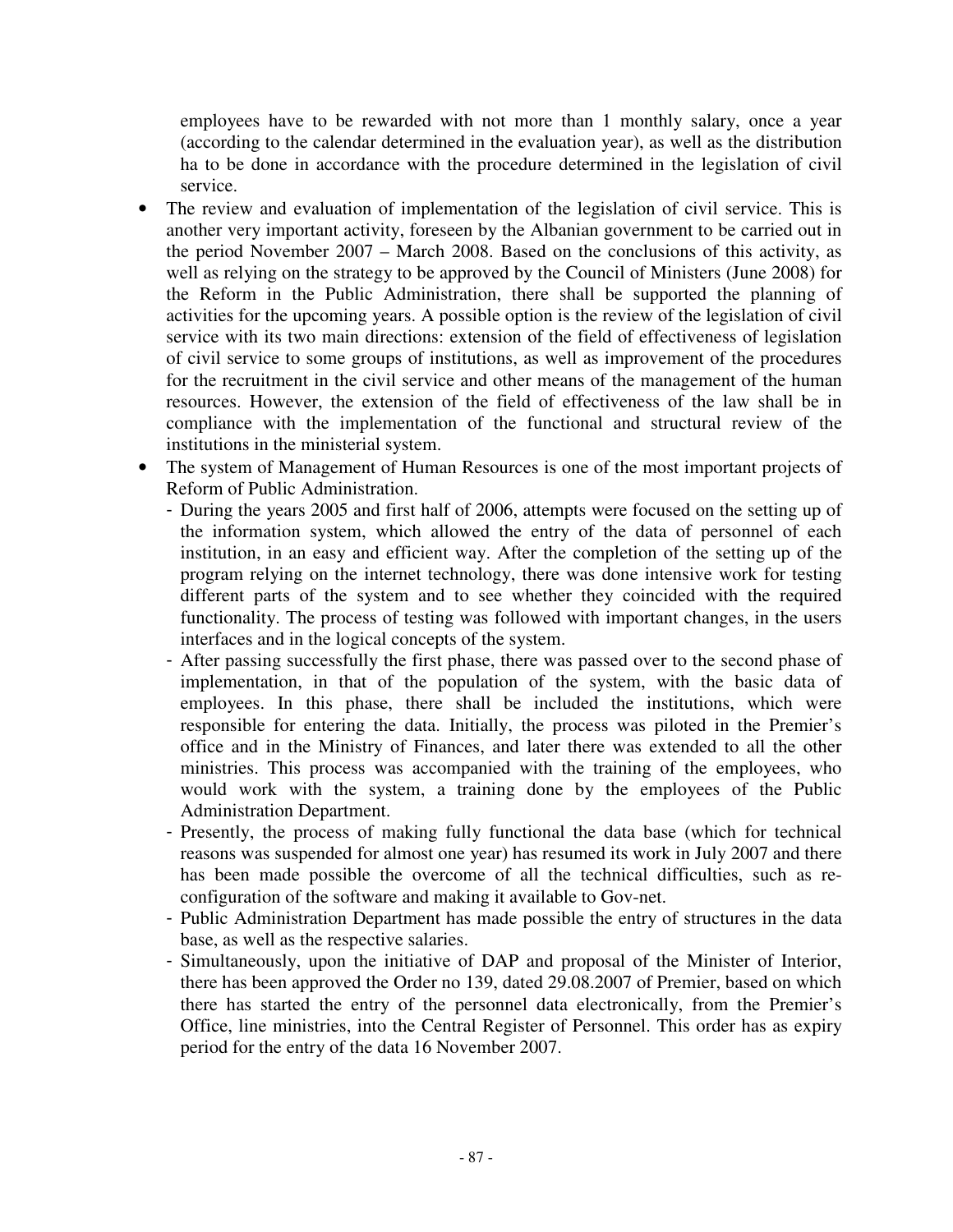- In the meantime, there is expected in the upcoming years that this experience be extended to the independent institutions and central institutions, regional or local, under the authority of Council of Ministers/Premier, or line ministries.

#### *II.b. Reform in the salaries system*

Closely connected to the reform in the civil service and public administration in general, during 2007 there was implemented the reform in the field of salaries. Concretely, this reform was carried out i this year, in the following directions:

- Considerable increase an in a differentiated way of the level of salaries for the system of the pre-university system (average 22%);
- Considerable increase an in a differentiated way of the level of salaries for the system of health (doctors and higher education employees, average 22%);
- Considerable increase an in a differentiated way of the level of salaries for the nursing personnel in the system of health (average 26%);
- Increase of level of salaries for armed forces and different policies 9average 10%);
- Increase of low salaries in a considerable and differentiated extent for the auxiliary employees (system of salaries in categories, average 14%);
- Increase of salaries level for the employees who are rewarded through the scheme of salaries in the civil service (average 7%);
- Approval of the increase for post-university qualifications, scientific degrees and titles, in accordance with the job description;
- Approval by Council of Ministers of the joint decision of salaries for independent institutions set up by separate laws.

For years 2008 – 2010, there is aimed at:

- Priority increase of the level of salaries for the employees of the pre-university education system;
- Priority increase of the level of salaries for the employees of health system;
- Restructuring of the salaries system for the teaching staff and scientific researchers, at universities and other schools, in accordance with the law and high education law;
- Restructuring of the salaries system for the scientific researching staff, at researching and scientific institutions;
- Restructuring of the salaries system for the auxiliary personnel (employees of the system with categories);
- Connection of the evaluation system and qualification of civil employees and other employees in the public administration to their salary, to the effect of making operational the schema of horizontal career of theirs;
- Indexing the salaries for the other part of the employees of the public administration.

#### *Reform in the Judicial System*

The government has considered as indispensable part of its activity the issues pertaining to the judiciary in general and judicial administration specifically. In the framework of the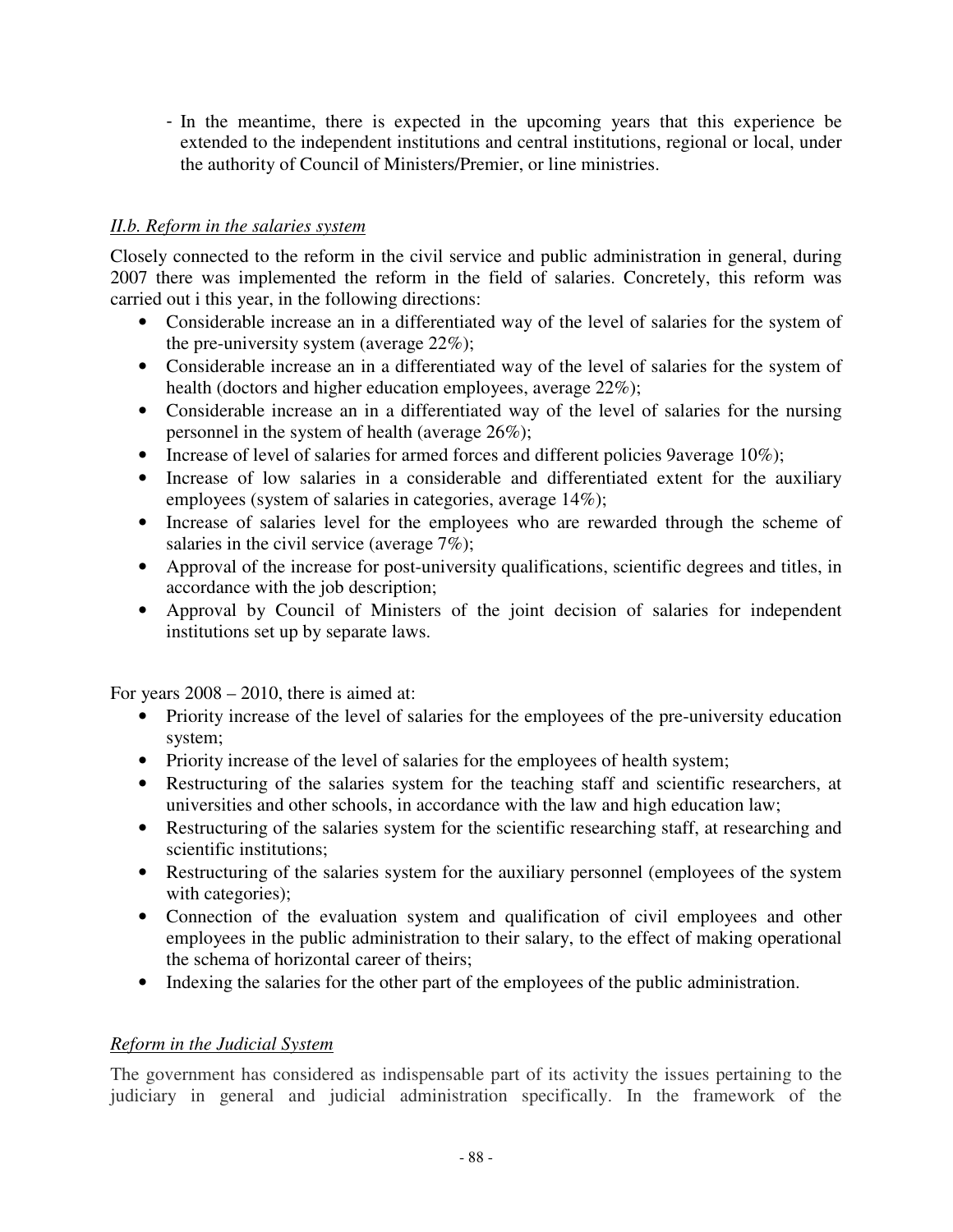implementation of the short term and long term policies, the government and Ministry of Justice of Albania aim at undertaking and implementing the important legal reforms aiming at the good functioning and improvement of the system of rendering justice, boosting quality of the process of adjudication, guaranteeing a due, equal and honest process.

In the context of thee policies connected directly to the judicial system, for the period 2006 – 2008, there is aimed to reach:

- *Reorganisation of the courts of judicial districts and appeal courts, a reorganisation which is expected to be finalised by the decree of President of Republic.* 

The decree 5350, dated 11.06.2007, "On establishment of the judicial circles, determination of territorial powers and the centre for carrying out their activity", is an essential act, which has a direct impact on the effectiveness and efficiency in rendering justice.

This re-organisation is directly connected to the recommendations coming from a study of specialists of Ministry of Justice, where it is suggested that the powers of some small courts have to be transferred to some bigger courts, in order to make possible the extension of the judicial circle, including within the territorial power of the extended judicial circle court even the territorial competence of one or two small courts. Such a reorganisation would not affect the access of the public to the court, since the small courts will continue to exist as branches of the main court.

With regard to the above, the reorganisation of the courts of judicial circles would bring about an evident improvement in the management of the courts of judicial cases, as well as it would make possible the elimination of delegations of the judges from one court to another, gaining time and decreasing expenses. In this framework, there shall be reached a balancing of the work load in the courts among the judges and administrative staff.

Such a reorganisation will have also an impact on the improvement of professionalism of judges and quality of the adjudication as a result of their specialisation. A big court creates more possibilities for the specialisation of judges, which brings about a higher quality of trials, extension of the possibility for professional discussions among the judges and a more competitive situation, which could contribute to the extension of the quality and uniformity of the jurisprudence.

All these shall have an impact on the reliability of the judicial system, as well as on the boosting of efficiency of the judiciary in general, which is the main aim of this reorganisation. Such a thing would have a positive impact on the strengthening of the judiciary, fighting against such phenomena as corruption, and improving transparency of this power in rendering justice.

In order to combat corruption and improve transparency in the judiciary, upon the order of Minister of Justice, there has been completed the computerisation of the judicial cases management in all the courts of judicial circles. There has been completed the installation of the information system for civil cases, which shall extend also to the criminal cases.

- *Drafting of a strategy for the identification of the infrastructure needs of courts, as well as for the determination of the basic directions for the improvement of this infrastructure.* 

Concerning the above, such an objective can be reached in close cooperation with the Office of Administration of Judicial Budget and the other authorities entrusted by law.

The drafting of such a strategy shall have a direct impact on reaching another long term objective, which will aim at the intervention, partially and fully, with the court houses of judicial circle and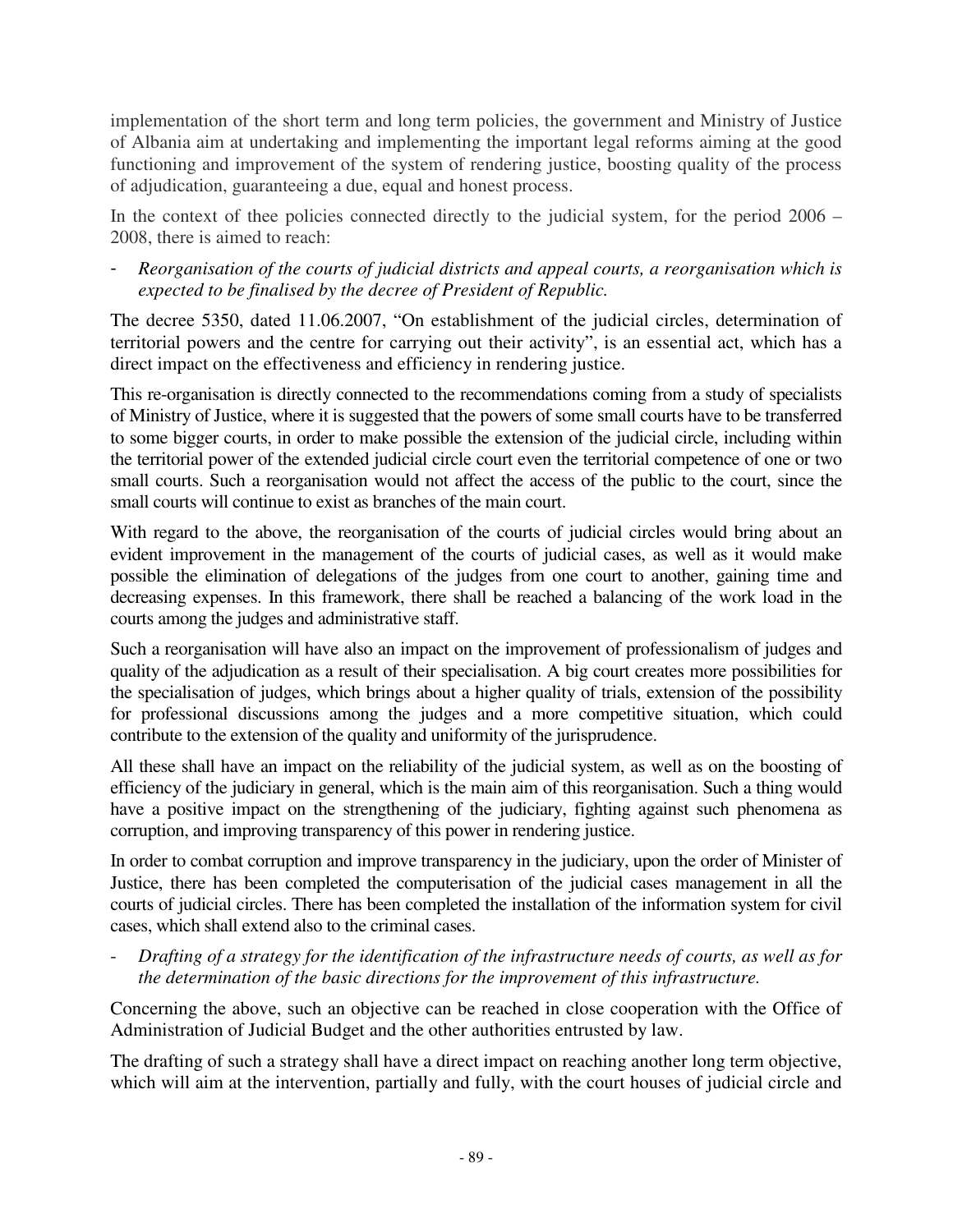appeal courts, to the effect of their renovation and providing for appropriate conditions for the work of the judges and administrative staff of courts.

Taking into account the novelties of the judicial reorganisation (at the courts of the judicial circles and appeal courts) the improvement of the infrastructure of judiciary is considered as a priority objective.

According to the Master Plan of the European Union, there have been made investments for the improvement of the existing infrastructure of the judicial circle courts, and there has been invested for constructing new buildings, such as, we can mention the starting of work for the construction of the building for the Serious Crimes Court in Tirana.

#### - *Improvement of the judicial administration status.*

Further to the deepening and improvement of the reforms in the judicial system, to the effect of improvement of the functioning and its efficiency in general, as well as to the boosting of efficiency of the judicial authorities in the fight against the serious phenomena of criminality and in order to respond to directly to the need for dealing successfully with these phenomena, a specific attention shall be focused on the improvement of the judicial administration status.

The judicial administration is a considerable part of the judicial system and plays an indispensable role in rendering justice.

Seen from this perspective, our attention has been focused on the improvement of not only structural, but also methodological of the judicial administration.

We take into account the idea of the review and further legal improvement of the status of the judicial administration, seen as a complex package which shall regulate not only the procedures of recruitment or employment of administration, but also of a more appropriate financial treatment and in line with the importance of this part of the judicial system.

In order to have a professional judicial administration with integrity and committed to work, it is indispensable to improve its status. Such a thing would have a positive impact in the strengthening of judiciary, fighting against such phenomena as corruption, and increasing transparency of this port in rendering justice.

Taking into account that these measures undertaken by the Albanian executive would be stimulating, we thing that they would also influence the improvement of quality of the judicial administration, and it would provide for the basis for the recruitment of a more qualified staff and more positive in its ranks.

- *Training of judiciary.* 

Another important objective which is worthwhile mentioning is the issue of the training of judges and judicial administration, an objective which is considered as a priority.

In this work, the Ministry of Justice shall cooperate with the School of Magistrates, a cooperation which has been very fruitful even in the past.

Parallel to the School of Magistrates, attempts shall be focused even on drafting a strategy fro the identification of the needs which the judicial administration has for training and on the basis of the latter there have to be organised the respective trainings.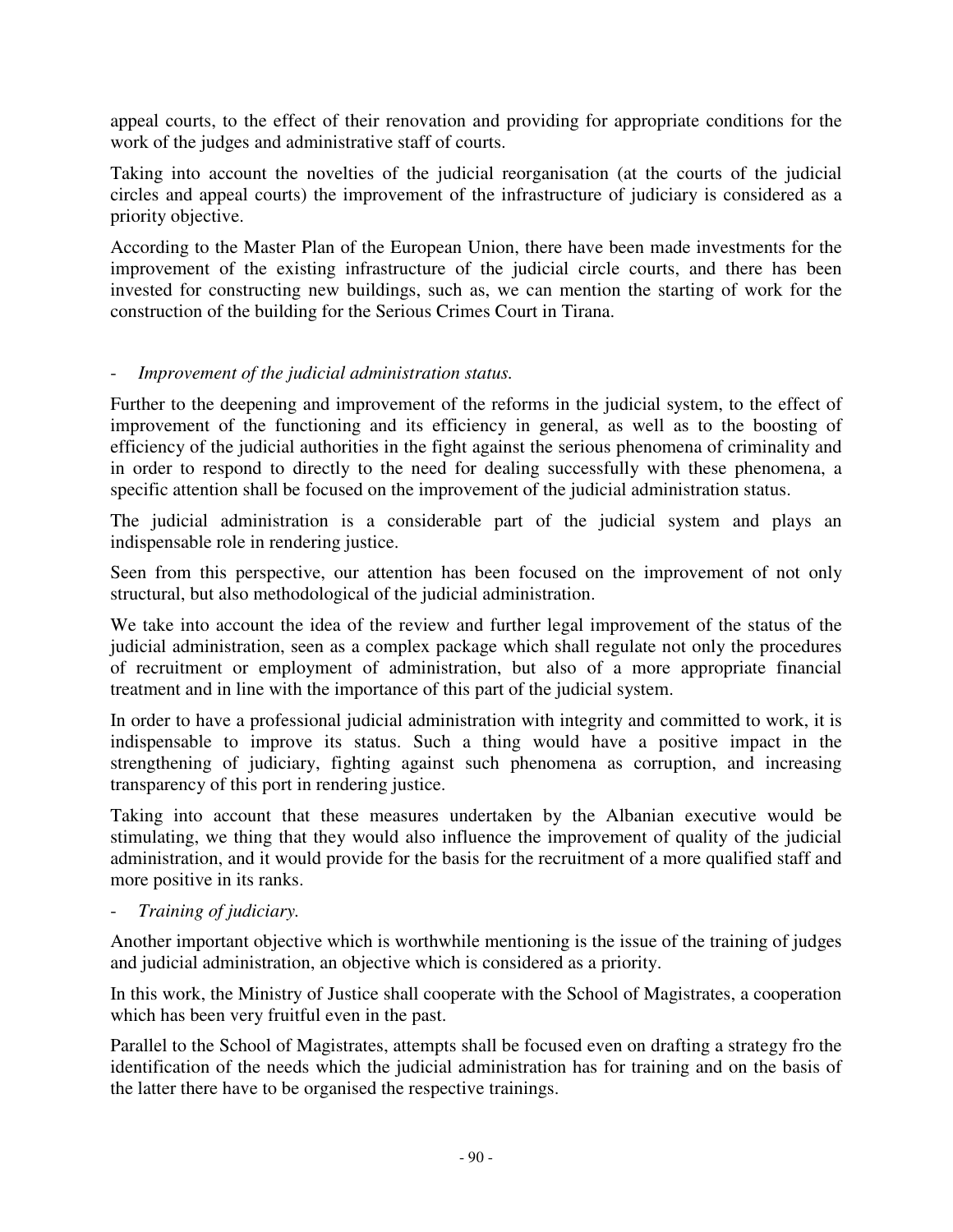- *Carrying out the legal changes connected to the determination in a precise way the status of judges* 

It is already known that it is necessary to have more precise definitions in some essential aspects which have a direct connection to the status of judge, such as that of the career of the judge, his protection, financial treatment etc.

Such an objective is aimed at being reached by carrying out the changes and respective improvements in the law "On organisation and functioning of judicial power in the Republic of Albania".

In this framework, there have been well received the feedback, opinions and suggestions and different institutions in the field of judiciary, the recommendations of which shall be taken into account in the periodic changes and improvements which shall be done to the draft-law . The draft law has been sent for approval to the Parliament.

Launching of initiatives in cooperation with the High Council of Justice with regard to the *improvement of legislation connected to the payment of the judicial service offered by the court, identifying clearly and fully the constituent elements and the final cost, guaranteeing the collection in their entirely the judicial expenses, as well as ensuring that that monetary amount be made available to improve the quality of the service for the future.* 

This is an important objective (still under discussion) that the Ministry of Justice aims at achieving in cooperation with the High Council of Justice. In the upcoming years, there shall be forwarded a detailed schema of this project, which has under its focus the collection of the judicial expenses in their entirely, insuring that this be made available for improving the service quality in the future.

## **3.5. Additional field of reform**

## *Approximation of legislation in the field of taxes*

## *Approximation of the policies on taxes to the European legislation*

The approximation of legislation on the direct and indirect taxes to the EU legislation, in accordance with the EU recommendations. In Annex 1 of the Plan of implementation of the Stabilisation and Association Agreement, point 3.11, lists the legal initiatives which have to be undertaken to approximate the Albanian tax legislation to the *Acquis*. Some of these legal changes include: harmonisation of the accises fees to those of EU (December 2010), extension of the integral system o disclosure and payment of taxation on the personal revenues (December 2008); application of the full integral system for the disclosure and payment of revenues (December 2010), as well as gradual reduction and elimination of the commercial tariff barriers with the EU countries.

#### *Acceleration of the progress with regard to the reforms for meeting the EU requirements*

The process shall be concentrated on:

- Improvement of taxation administration;
- Boosting the administrative capacities for the fight against the corruption and fiscal evasion;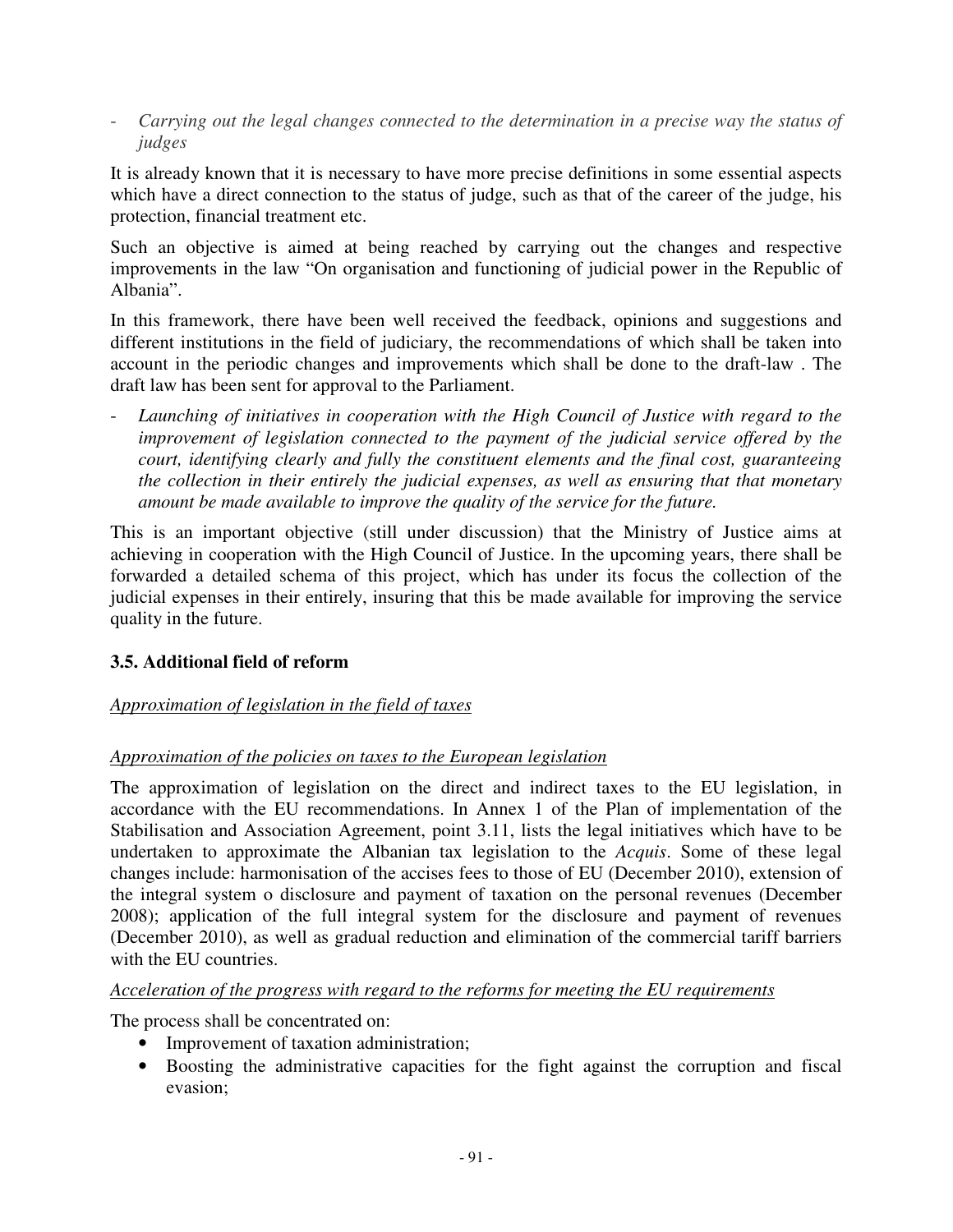- Adoption of Code of Conduct for Taxation of Business, its implementation with regard to every new fiscal measure;
- Completion of computerisation of taxation offices through the establishment of a centralised system for all the services which are connected to the taxation revenues, the implementation of electronic declarations and improvement in infrastructure;
- In crease of transparency and exchange of information with EU countries.

#### *Legal changes and administrative reform in the banking system*

The new law on banks in the Republic of Albania, approved in December in 2006, entered into effect on 1 June 2007. This law is based on the obligations stemming from the Stabilisation and Association Agreement (Directive 2000/12/EC) of European Parliament and European Council of 20 march 2000) and Bazen Principles, and determines the main principles for the establishment, licensing, organisation, management and liquidation of banks; financial and banking activity, as well as the supervision of this activity in Albania. The changes in the regulatory aspect stemming from the new law shall be approved and implemented within 2007.

On 18.07.2007, the Supervisory Council of Bank of Albania approved the regulation "On functioning of the Credits Register in republic of Albania". This regulation establishes the necessary legal basis for the establishment and register of credits which is expected to become functional in December 2007.

Considering indispensable the need of market development, Bank of Albania has prepared and shall submit a legal and regulatory package to the effect of boosting the efficiency of the financial market according to the following points:

- Law on the repos. There has been drafted the draft-law, which makes possible without risk entering into repos between the second level banks. This law shall avoid the risk of credit in the loan-taking relations among the banks. It is going also to avoid the legal risk with which the banks are encountered through the use of repos.
- Drafting of the legal framework and making available the principle of title handover against payment. This regulatory framework is going to minimise the risk of making the payments, to serve the mediation of all the kinds of transactions including the securities, such as the collateral credit, repos and sale/purchase with full rights of the government securities. At the same time, work is being done for implementing in practice of the principle of principle handover against the payment.
- Decreasing the frequency of holding auctions of government securities. There has been agreed with the Ministry of Finances to more rarely distribute the auctions of the treasury bonds, as well as the increase of the value of emission in every auction.
- Extension and deepening of the financial market (extension of investors' base). In cooperation with the Ministry of Finances and Financial Supervision Authority, there has been agreed to extend the investors' base, who will have direct access to the auctions of the obligations of the Government. The new agreement for the emitting of obligations, signed by the Ministry of Finances and Bank of Albania, establishes the necessary regulatory framework to put an end to the monopoly that the banking system has possessed in the investment of the primary market of obligations, leaving room also the legal and natural persons, local or foreign.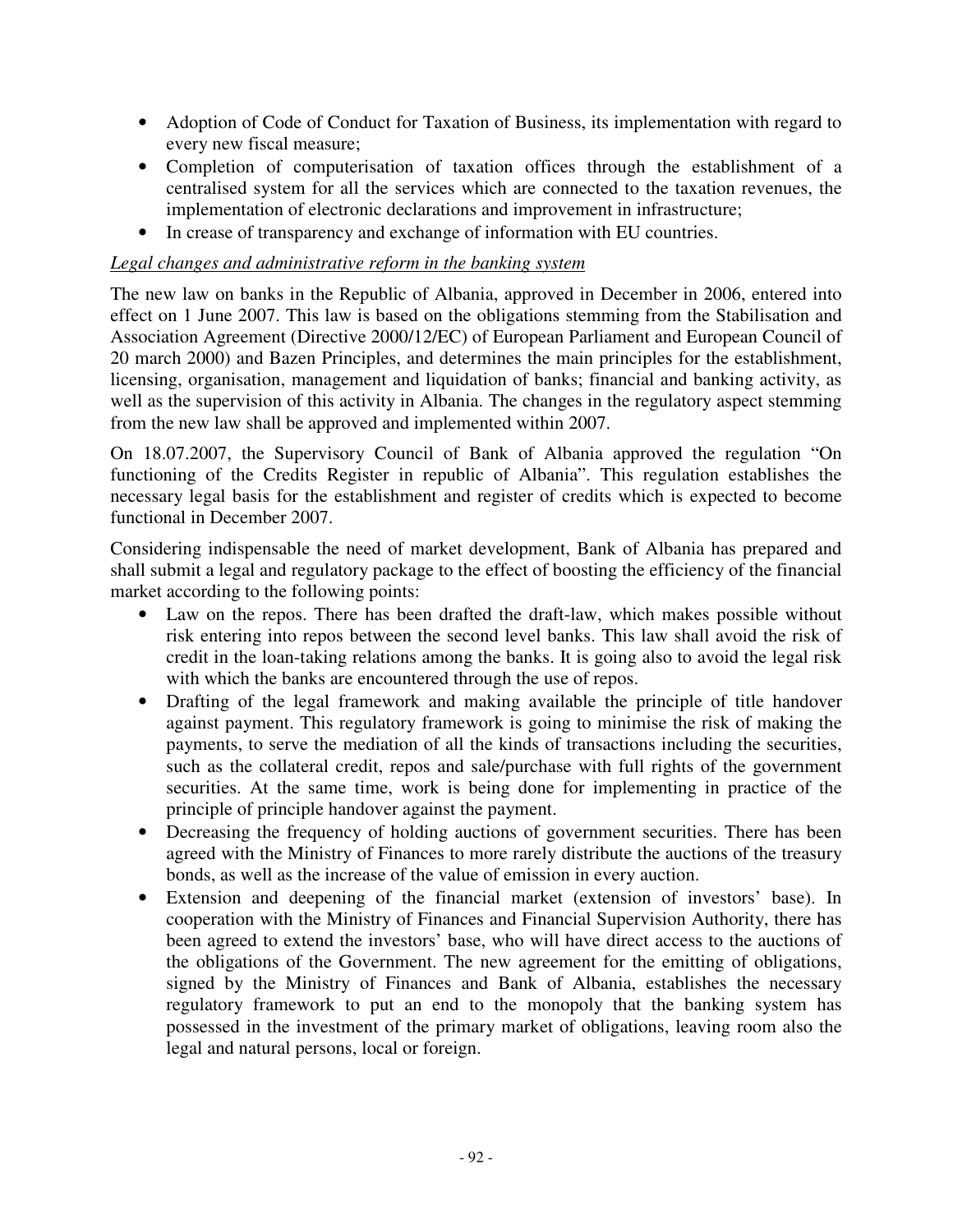• The primary rate. Being convinced that the efficiency of monetary policy is increased through the transparency, Bank of Albania aims at including in this norm the entirety of existing norms, which are being used by the second level banks.

#### *Changes in the organisational structure of the Bank of Albania*

Bank of Albania evaluates that the integration of the financial markets has increased the possibilities of business, but at the same time it has been accompanied with the increase of risks raising also risks of new natures. These developments brought about the need for the increase and strengthening the evaluating and analysing capacities with regard to these risks. Consequently, following the best worked practices and standards and to the effect of boosting the administrative capacities, Bank of Albania has assumed a direct role in the evaluation and preservation of the financial stability in the Albanian economy, setting up in 2007 the Department of Financial Stability.

Medium term main objectives of this department are:

- Boosting the internal capacities and infrastructure for the evaluation of the financial stability, setting up the Financial Stability Department and the Financial Stability Committee;
- Strengthening the procedures for the financial crisis management and introduction of instructions which will create flexible strategies and quick and effective decision-making in this field;
- Inciting a wide and active coordination through the institutions, proposing the setting up of inter-institutional forums which shall be important for the drafting of the procedures and the lists of actions.

The Department shall monitor carefully the developments in the other part of the financial sector, which is presently represented by the insurance companies and pension funds.

In the framework of the review of the organisational structure of Bank of Albania and restructuring of the Department of Payments and Accounting, in June 2007, there was set up the Department of Payments Systems as a separate organisational unit.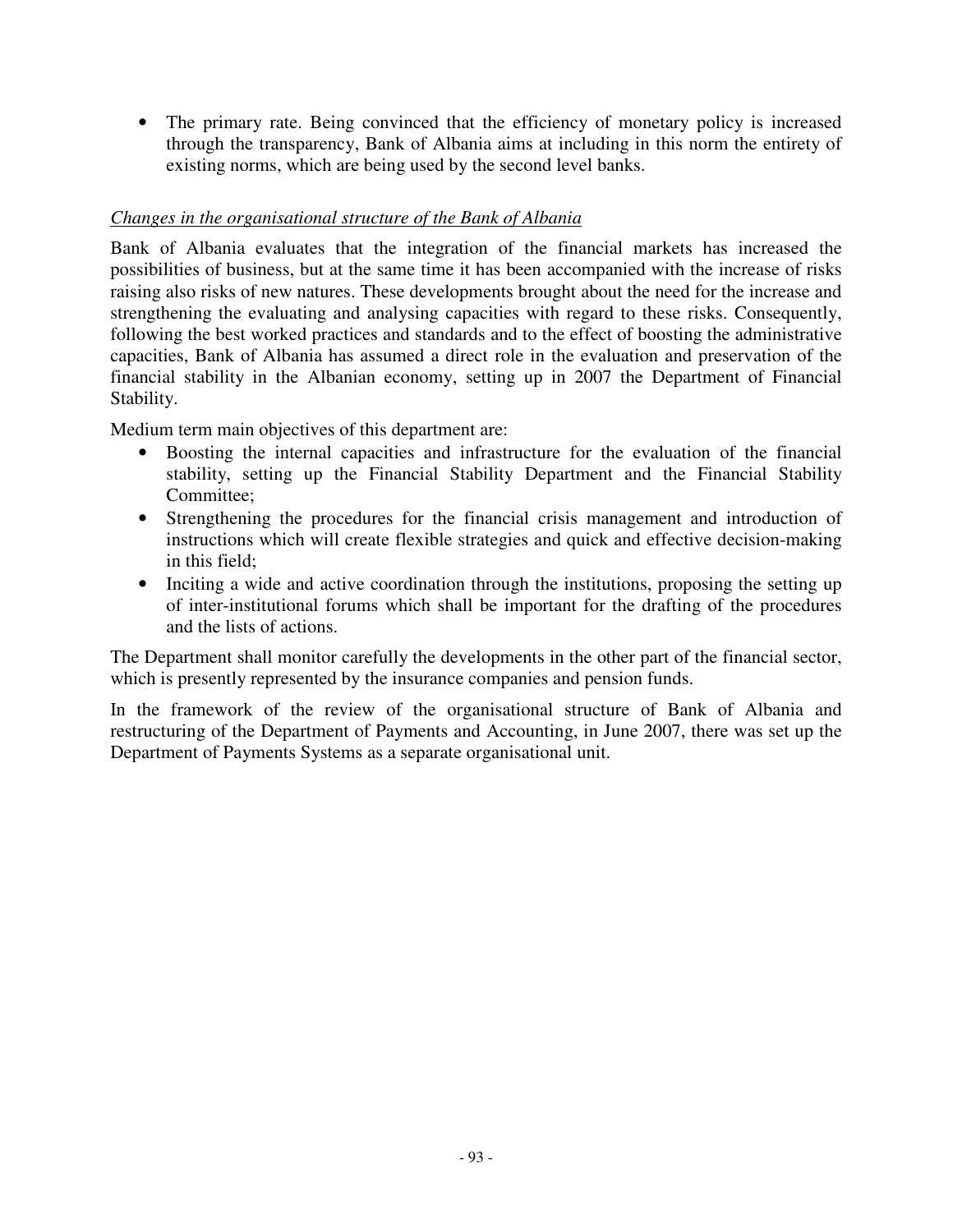## **ANNEX 1: TABLES CONTAINED IN THE ECONOMIC AND FISCAL PROGRAM AND SUBSEQUENT UPDATING**

## **Table: Macroeconomic perspectives**

| Following<br>indicators<br>in<br>are<br>$($ if<br>percentage<br>indicated<br>not<br>differently) | <b>ESA</b><br>Code        |                               |                 |         |       |         |         |
|--------------------------------------------------------------------------------------------------|---------------------------|-------------------------------|-----------------|---------|-------|---------|---------|
|                                                                                                  |                           | 2005                          | 2006            | 2007    | 2008  | 2009    | 2010    |
|                                                                                                  |                           | Level<br>$(mil. \mathcal{E})$ | Difference rate |         |       |         |         |
| 1. Real GDP and market prices                                                                    | $B1*g$                    | 5 6 5 6 .8                    | 5.0             | 6.0     | 6.0   | 6.0     | 6.0     |
| 2. GDP with market prices                                                                        | $B1*g$                    | 6 6 4 5 . 3                   | 10.1            | 9.2     | 9.5   | 9.4     | 9.9     |
| <b>Real GDP components</b>                                                                       |                           |                               |                 |         |       |         |         |
| 3.<br>Private<br>for<br>expenses<br>consumption                                                  | P <sub>3</sub>            | 3 4 7 4                       | 5.19            | 4.32    | 1.36  | 5.21    | 2.43    |
| Governmental<br>expenses<br>4.<br>for<br>consumption                                             | P <sub>3</sub>            | 542.7                         | $-1.27$         | 7.58    | 3.91  | 6.91    | 10.07   |
| 5. Creation of the gross fixed<br>capital                                                        | P <sub>51</sub>           | 1 536.1                       | 14.80           | 15.46   | 17.48 | 2.94    | 11.98   |
| 6. Differences of inventories and<br>net additions (% of GDP)                                    | $P52+$<br>P <sub>53</sub> | na                            | na              | na      | na    | na      | na      |
| 7. Exports of goods and services                                                                 | <b>P6</b>                 | 1 281.5                       | 17.10           | 11.93   | 8.12  | 7.06    | 8.14    |
| 8. Import of goods and services                                                                  | P7                        | 2665.7                        | 10.34           | 11.83   | 4.01  | 4.96    | 5.03    |
| <b>Contribution of real growth of GDP</b>                                                        |                           |                               |                 |         |       |         |         |
| 9. Internal final demand                                                                         |                           | 5 5 2 5 .8                    | 5.21            | 7.60    | 5.95  | 6.69    | 6.28    |
| 10. Difference of inventories and<br>net additions (% of GDP)                                    | $P52+P$<br>53             | na                            | na              | na      | na    | na      | na      |
| 11. Foreign balance sheet of goods<br>and services                                               | <b>B11</b>                | $-1383.8$                     | $-0.21$         | $-1.60$ | 0.05  | $-0.69$ | $-0.28$ |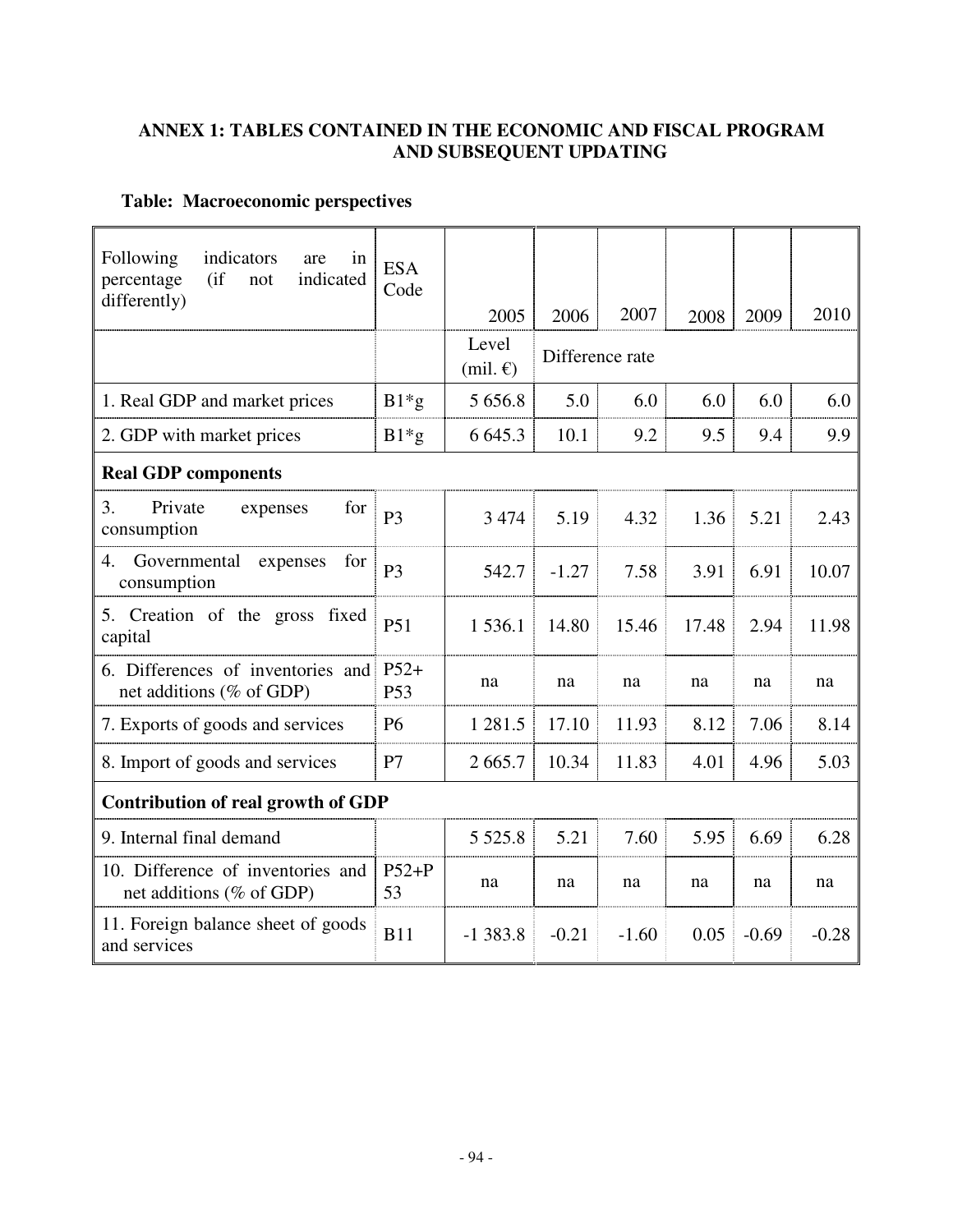# **Table 1b: Developments of prices**

| Differences in percentage, annual<br>averages         | <b>ESA</b><br>$\mathrm{Cod}$<br>e | 2006  | 2007                        | 2008  | 2009  | 2010  |
|-------------------------------------------------------|-----------------------------------|-------|-----------------------------|-------|-------|-------|
| 1. Deflator of GDP                                    |                                   | 123   | 127                         | 131   | 124   | 140   |
| 2. Deflator of private consumption                    |                                   | 109.6 | 105.9                       | 106.5 | 107.8 | 108.1 |
| 3. HICP                                               |                                   | na    | na                          | na    | na    | na    |
| 4. Difference in percentage of<br>national ICK        |                                   | 2.4   | 3.0 <sub>1</sub>            | 3.0   | 3.0   | 3.0   |
| 5. Deflator of public consumption<br>(state)          |                                   | 111.4 | 118.0                       | 125.9 | 125.2 | 129.0 |
| 6. Deflator of investments                            |                                   |       | $132.0$   $127.7$   $141.8$ |       | 131.3 | 132.4 |
| 7. Deflator of export prices (goods)<br>and services) |                                   | 125.1 | 127.7                       | 130.4 | 133.1 | 135.8 |
| 8. Deflator of import prices<br>(goods and services)  |                                   |       | $131.6$ 125.6 129.2         |       | 127.9 | 128.2 |

# **Table 1c: Development in labour market**

|                                                        | <b>ESA</b><br>Cod<br>e | 2005   | 2006          | 2007   | 2008                            | 2009   | 2010   |
|--------------------------------------------------------|------------------------|--------|---------------|--------|---------------------------------|--------|--------|
|                                                        |                        | Level  |               |        | Difference rate (in percentage) |        |        |
| 1. Employment, number of employed persons <sup>9</sup> |                        | 932102 | 0.09          | 0.40   | 0.38                            | 0.45   | 0.51   |
| 2. Employment or labour <sup>10</sup>                  |                        | na     | na            | na     | na                              | na     | na     |
| 3. Unemployment rate $11$                              |                        |        | $14.2$ $-4.2$ | $-0.7$ | $-3.0$                          | $-3.1$ | $-2.4$ |
| Boosting of labour<br>productivity, persons $^{12}$    |                        | 8475.6 | 6.8           |        | 5.6 5.6                         | 5.5    | 5.5    |

<sup>9</sup> Occupied population, ILO definition.

 $\overline{a}$ 

<sup>&</sup>lt;sup>10</sup> National accounts definition

<sup>&</sup>lt;sup>11</sup> Registered unemployment.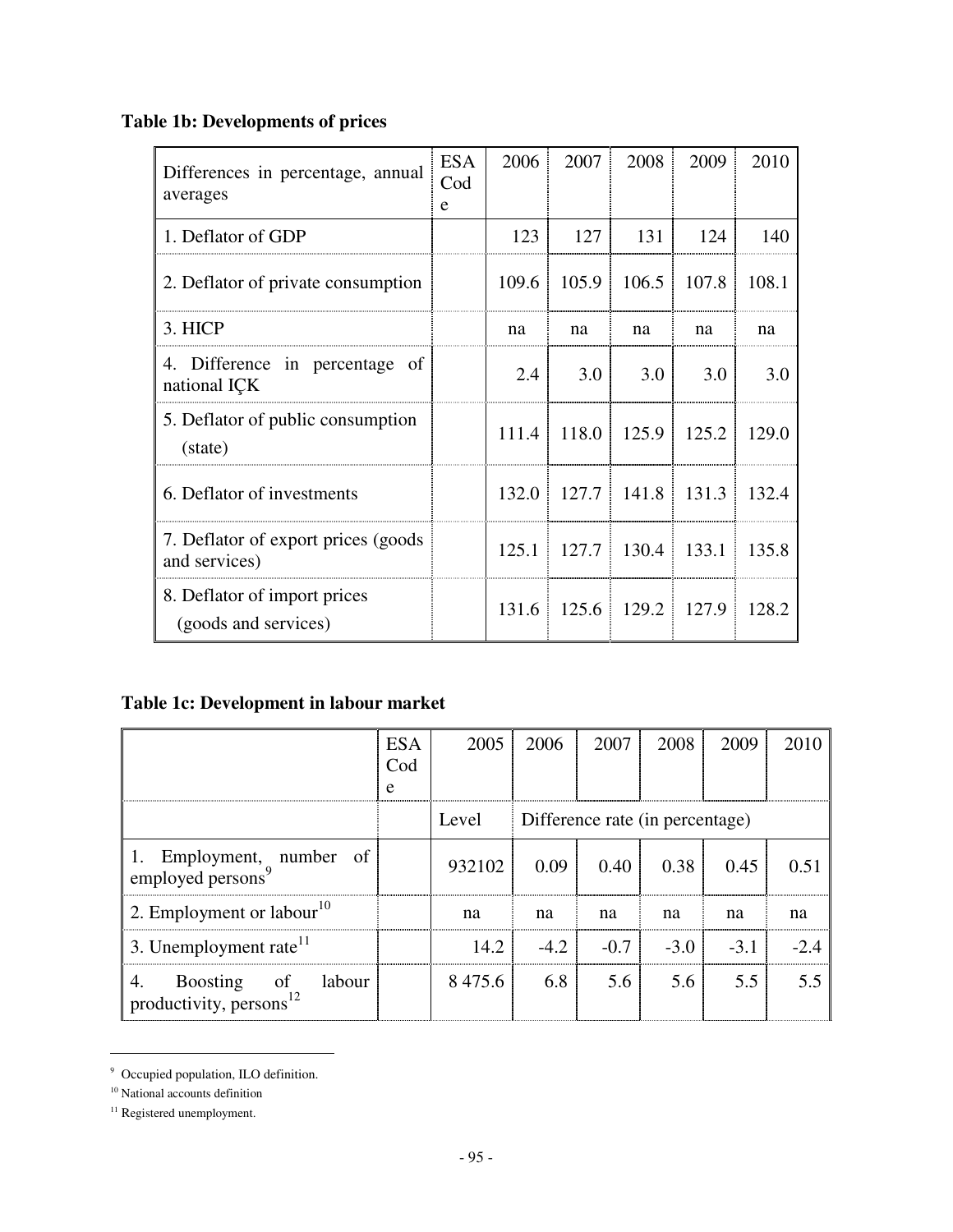| Labour productivity<br><sub>or</sub><br>labor <sup>13</sup> | na | na | na | na | na |  |
|-------------------------------------------------------------|----|----|----|----|----|--|
| 6. Compensation of employees   D1                           | na | na | na | na | na |  |

## **Table 1d: Sector balances**

| Percentages of GDP                                           | <b>ESA</b><br>code | Year<br>$X-1$ | Year<br>X    | ∣ Year<br>$X+1$ | Year<br>$X+2$ | Year<br>$X+3$ |
|--------------------------------------------------------------|--------------------|---------------|--------------|-----------------|---------------|---------------|
| 1. Net lending/borrowing vis-à-<br>vis the rest of the world | <b>B.9</b>         |               |              |                 | optio<br>nal  | optio<br>nal  |
| of which:                                                    |                    |               |              |                 |               |               |
| of<br>Balance<br>goods<br>and<br>services                    |                    | na            | na           | na              | na            | na            |
| - Balance of primary incomes<br>and transfers                |                    | na            | na           | na              | na            | na            |
| - Capital account                                            |                    | na            | na           | na              | na            | na            |
| 2. Net lending/borrowing of the B.9/<br>private sector       | EDP<br>B.9         | na            | na           | na              | na            | na            |
| Net lending/borrowing<br>3.<br>of  <br>general government    |                    | na            | na           | na              | na            | na            |
| 4. Statistical discrepancy                                   |                    |               | optio<br>nal | optio<br>nal    | optio<br>nal  | optio<br>nal  |

 $\overline{a}$ 

<sup>12</sup> Real GDP per person employed (000 leks-ALL per employed person)

<sup>&</sup>lt;sup>13</sup> Real GDP per hour worked.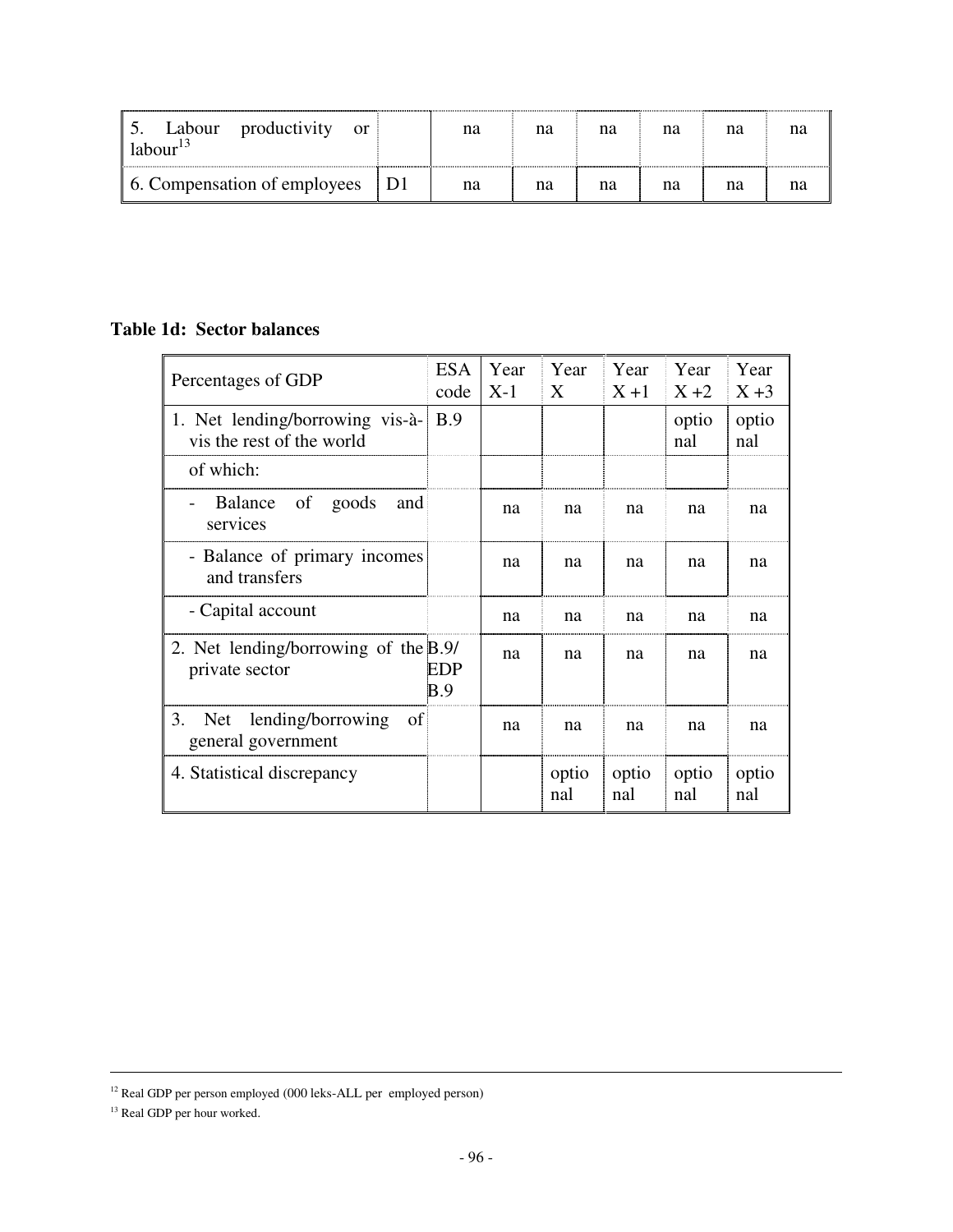| In percentage of GDP                      | code<br><b>ESA</b>      | 2006            | 2007    | 2008    | 2009    | 2010    |  |
|-------------------------------------------|-------------------------|-----------------|---------|---------|---------|---------|--|
| Net lending (B9) according to sub-sectors |                         |                 |         |         |         |         |  |
| 1. General governance                     | S <sub>13</sub>         | na              | na      | na      | na      | na      |  |
| 2. Central power                          | S <sub>13</sub><br>11   | na              | na      | na      | na      | na      |  |
| 3. State government                       | S <sub>13</sub><br>12   | na              | na      | na      | na      | na      |  |
| 4. Local government                       | S <sub>13</sub><br>13   | na              | na      | na      | na      | na      |  |
| 5. Fund of social insurance               | S <sub>13</sub><br>14   | na              | na      | na      | na      | na      |  |
| General governance (S13)                  |                         |                 |         |         |         |         |  |
| 6. Total of revenues                      | <b>ESA</b>              | 25.50           | 26.91   | 26.37   | 26.71   | 27.36   |  |
| 7. Total of expenses                      | <b>ESA</b>              | 28.77           | 31.53   | 34.31   | 30.61   | 30.99   |  |
| 8. Budget balance                         | <b>B</b> 9              | $-3.26$         | $-4.63$ | $-7.93$ | $-3.90$ | $-3.63$ |  |
| 9. Interests                              | D41                     | 2.78            | 2.87    | 3.10    | 3.09    | 2.98    |  |
| 10. Primary balance                       |                         | $-0.49$         | $-1.76$ | $-4,84$ | $-0.81$ | $-0.65$ |  |
|                                           |                         | <b>Revenues</b> |         |         |         |         |  |
| 11. Taxes                                 | $D2+$<br>D <sub>5</sub> | 17.24           | 18.32   | 18.19   | 18.22   | 18.73   |  |
| 12. Social contributions                  | D61                     | 4.37            | 4.36    | 4.75    | 5.13    | 5.27    |  |
| 13. Others                                |                         | 3.89            | 4.23    | 3.43    | 3.37    | 3.36    |  |
| 14. Total of revenues                     | <b>ESA</b>              | 25.50           | 26.91   | 26.37   | 26.71   | 27.36   |  |
|                                           |                         | <b>Expenses</b> |         |         |         |         |  |
| 15. Total consumption                     | P32                     | 8.84            | 8.97    | 8.91    | 8.83    | 9.10    |  |
| 16. Direct social benefits                | P31                     | 1.53            | 1.44    | 1.44    | 1.51    | 1.52    |  |

# **Table 2: General budget developments**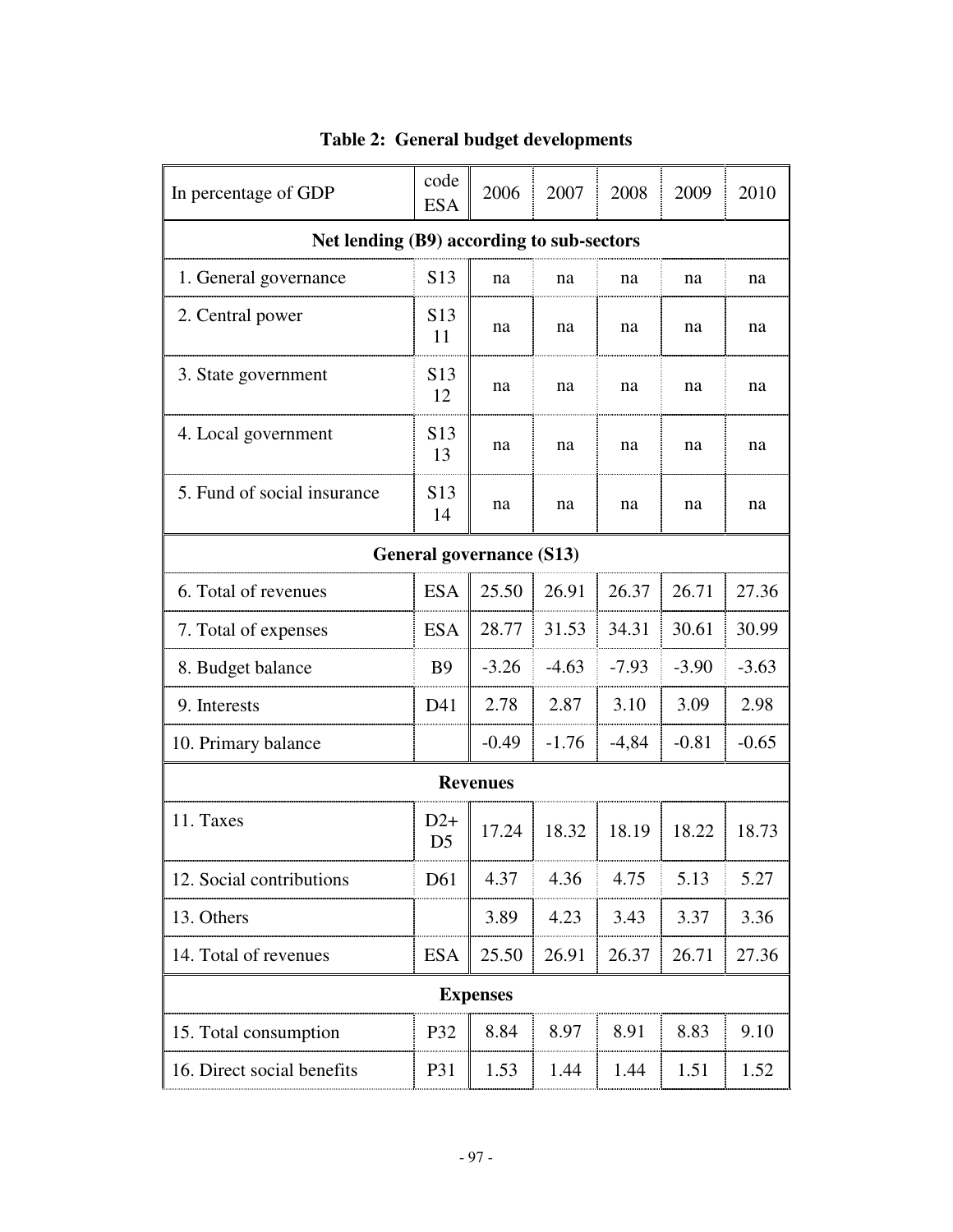| 17. Indirect social transfers              |                |      | $D62$   2.30   2.88   2.32   1.85 |                   |      | 1,64  |
|--------------------------------------------|----------------|------|-----------------------------------|-------------------|------|-------|
| 18. Interests                              | D41            |      | $2.78$   $2.87$   $3.10$   $3.09$ |                   |      | 2.98  |
| 19. Subsidies                              | D <sub>3</sub> | 0.43 | 0.27                              | $\frac{0.21}{\%}$ | 0.24 | 0.22  |
| 20. Creation of gross<br>immovable capital | <b>P51</b>     |      | $5.68$ 7.14 9.81 6.15             |                   |      | 6.35  |
| 21. Others                                 |                |      | $7.21$   $7.97$   8.53            |                   | 8.96 | 9.17  |
| 22. Total of expenses                      | <b>ESA</b>     |      | $28.77$ 31.53 34.31 30.61         |                   |      | 30.99 |

| In percentage of GDP                                | Code         | 2007            | 2008      |
|-----------------------------------------------------|--------------|-----------------|-----------|
|                                                     | <b>COFOG</b> | (Supplementary) | (Project) |
| 1. General public expenses                          | 1            | 2,0%            | 2,1%      |
| 2. Defence                                          | 2            | $1,2\%$         | 1,4%      |
| 3. Security and public order                        | 3            | 1,7%            | $1,6\%$   |
| 4. Economic issues                                  | 4            | 5,0%            | $6,8\%$   |
| 5. Protection of environment                        | 5            | $0,0\%$         | $0,0\%$   |
| 6. Housing and community<br>commodities             | 6            | 1,1%            | 1,1%      |
| 7. Health                                           | 7            | 2,7%            | 2,8%      |
| 8. Recreation, culture and religious<br>affairs     | 8            | 0,2%            | 0,2%      |
| 9. Education                                        | 9            | 3,2%            | 3,5%      |
| 10. Social protection                               | 10           | 7,8%            | 7,8%      |
| 11. Others non-classified*                          |              | 6,4%            | 6,8%      |
| 11. Total of expenses (art. $7 = 26$ in<br>Table 2) | TSh.         | 31,5%           | 34,3%     |

**Table 3: Budget expenses according to functions** 

*\*includes interest payment, expenses of local governance, reserve fund and contingency*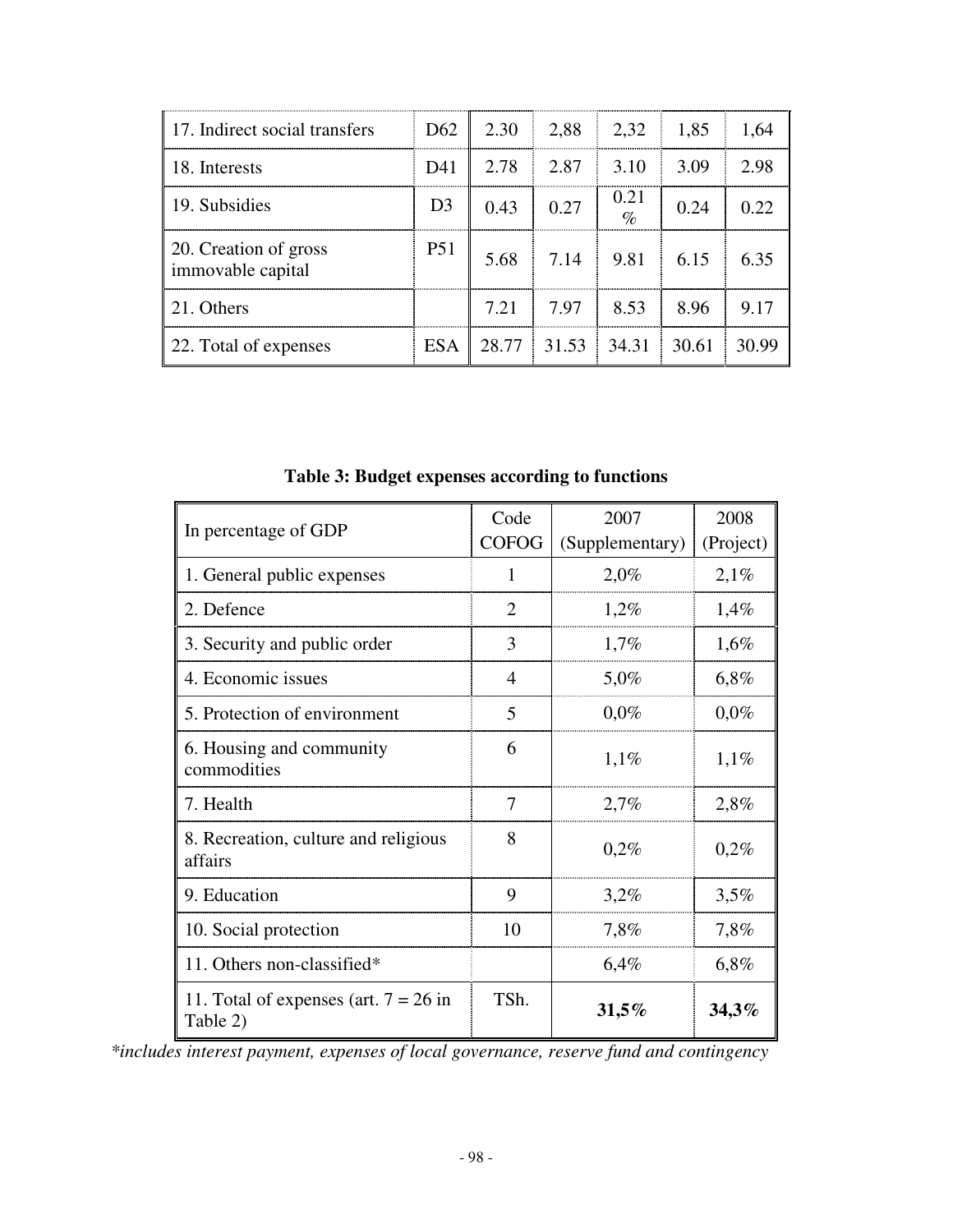| Percentages of GDP            |  | ESA Year Year Year Year Year Year<br>code 2006 2007 2008 2009 2010    |  |
|-------------------------------|--|-----------------------------------------------------------------------|--|
| 1. Gross debt $14$            |  | $54.97$ 53.61 56.16 54.20 52.38                                       |  |
| 2. Change in gross debt ratio |  | $\vert$ -1.97 $\vert$ -1.36 $\vert$ +2.55 $\vert$ -1.96 $\vert$ -1.82 |  |

# **Table 4: General government debt developments**

 $\overline{a}$ 

<sup>&</sup>lt;sup>14</sup> As defined in Regulation 3605/93 (not an ESA concept).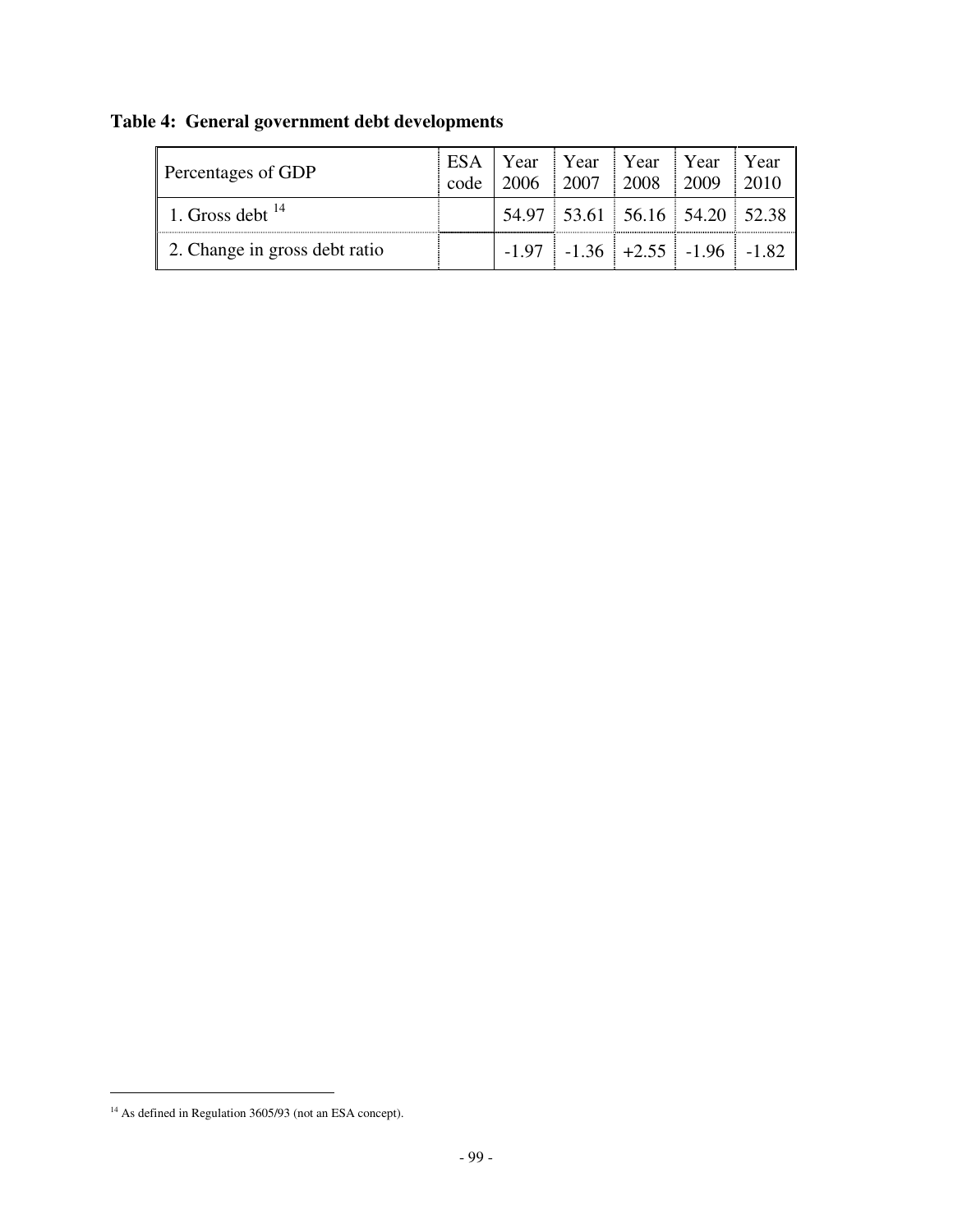## **Table 5: Deviation from preceding program**

|                                                 | 2006     | 2007     | 2008     | 2009     | 2010     |  |  |  |
|-------------------------------------------------|----------|----------|----------|----------|----------|--|--|--|
| 1. Growth of GDP (in percentage)                |          |          |          |          |          |  |  |  |
| Previous<br>Update                              | 5.0      | 6.0      | 6.0      | 6.0      | 6.0      |  |  |  |
| Last Update                                     | 5.0      | 6.0      | 6.0      | 6.0      | 6.0      |  |  |  |
| <b>Differences</b>                              | $\Omega$ | $\theta$ | $\theta$ | $\theta$ | $\theta$ |  |  |  |
| 2. General government net lending $(\%$ of GDP) |          |          |          |          |          |  |  |  |
| Previous<br>update                              | na       | na       | na       | na       | na       |  |  |  |
| Latest update                                   | na       | na       | na       | na       | na       |  |  |  |
| Difference                                      | na       | na       | na       | na       | na       |  |  |  |
| 3. General government gross debt (% of GDP)     |          |          |          |          |          |  |  |  |
| Previous<br>update                              | 54.89    | 54.24    | 53.57    | 52.59    | na       |  |  |  |
| Latest update                                   | 54.97    | 53.61    | 56.16    | 54.20    | 52.38    |  |  |  |
| Difference                                      | 0.08     | $-0.63$  | $+2.59$  | $+1.61$  | na       |  |  |  |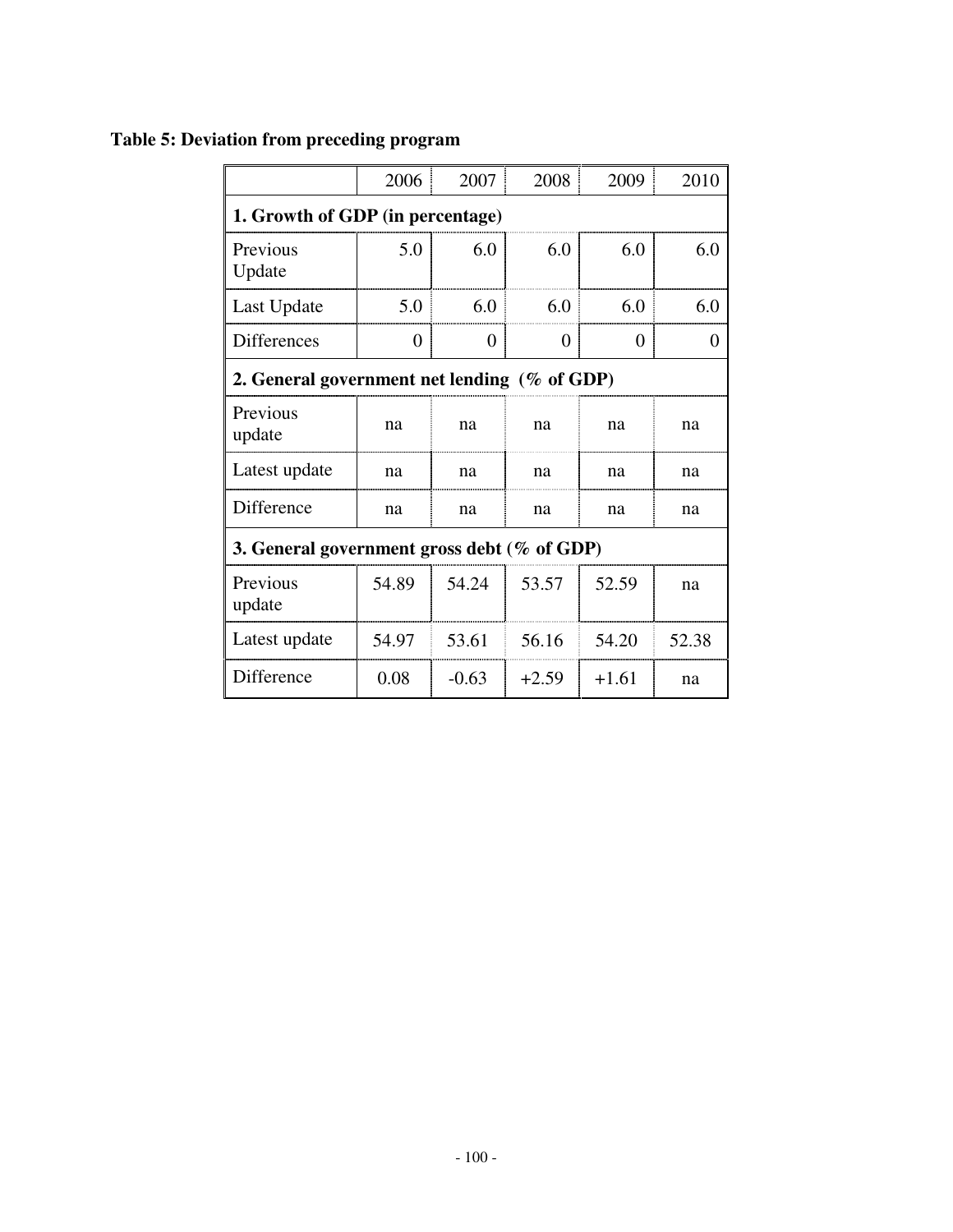## **Table 6: Basic assumption on external economic environment on which PEF 2007 framework is based**

| <b>INDICATOR</b>                                                    |       | <b>ASSUMPTIONS FOR</b> |                     |                  |               | <b>COMME</b><br><b>NTS</b> |               |                |               |  |
|---------------------------------------------------------------------|-------|------------------------|---------------------|------------------|---------------|----------------------------|---------------|----------------|---------------|--|
| (Annual rate of change Year                                         | $X-1$ |                        | Year<br>$\mathbf X$ |                  | Year<br>$X+1$ |                            | Year<br>$X+2$ |                | Year<br>$X+3$ |  |
|                                                                     |       | chang<br>$e^*$         |                     | change<br>$\ast$ |               | Chang<br>$e^*$             |               | chan<br>$ge^*$ |               |  |
| <b>Interest rates</b> (in $\%$ p.a., annual averages)               |       |                        |                     |                  |               |                            |               |                |               |  |
| - Short-term interest<br>rate <sup>15</sup> (annual<br>average)     |       |                        |                     |                  |               |                            |               |                |               |  |
| - Long-term term<br>interest rate <sup>16</sup> (annual<br>average) |       |                        |                     |                  |               |                            |               |                |               |  |
| Exchange rates (annual average "-": depreciation)                   |       |                        |                     |                  |               |                            |               |                |               |  |
| Exchange rate vis-à-<br>vis $\epsilon$                              |       |                        |                     |                  |               |                            |               |                |               |  |
| USD/ $\epsilon$                                                     |       |                        |                     |                  |               |                            |               |                |               |  |
| Nominal effective<br>exchange rate                                  |       |                        |                     |                  |               |                            |               |                |               |  |
| Real effective<br>exchange rate **                                  |       |                        |                     |                  |               |                            |               |                |               |  |
| <b>PBB</b> (ne terma reale)                                         |       | 5.4                    |                     | 5.2              |               | 4.8                        |               | 5.1            |               |  |
| - World, excluding EU                                               |       |                        |                     |                  |               |                            |               |                |               |  |
| - EU 25                                                             |       |                        |                     |                  |               |                            |               |                |               |  |
| <b>World trade</b> (in real terms)                                  |       | 9.2                    |                     | 6.6              |               | 6.7                        |               | 7.2            |               |  |
| Country export<br>markets                                           |       |                        |                     |                  |               |                            |               |                |               |  |
| Advanced economies<br>(change in $% -$ in<br>annual terms)          |       | 8.2                    |                     | 5.4              |               | 5.3                        |               | 5.5            |               |  |

<sup>&</sup>lt;sup>15</sup> If necessary, purely technical assumption<br> $\frac{16}{2}$  If necessary, purely technical as

 $\overline{a}$ 

<sup>16</sup> If necessary, purely technical assumption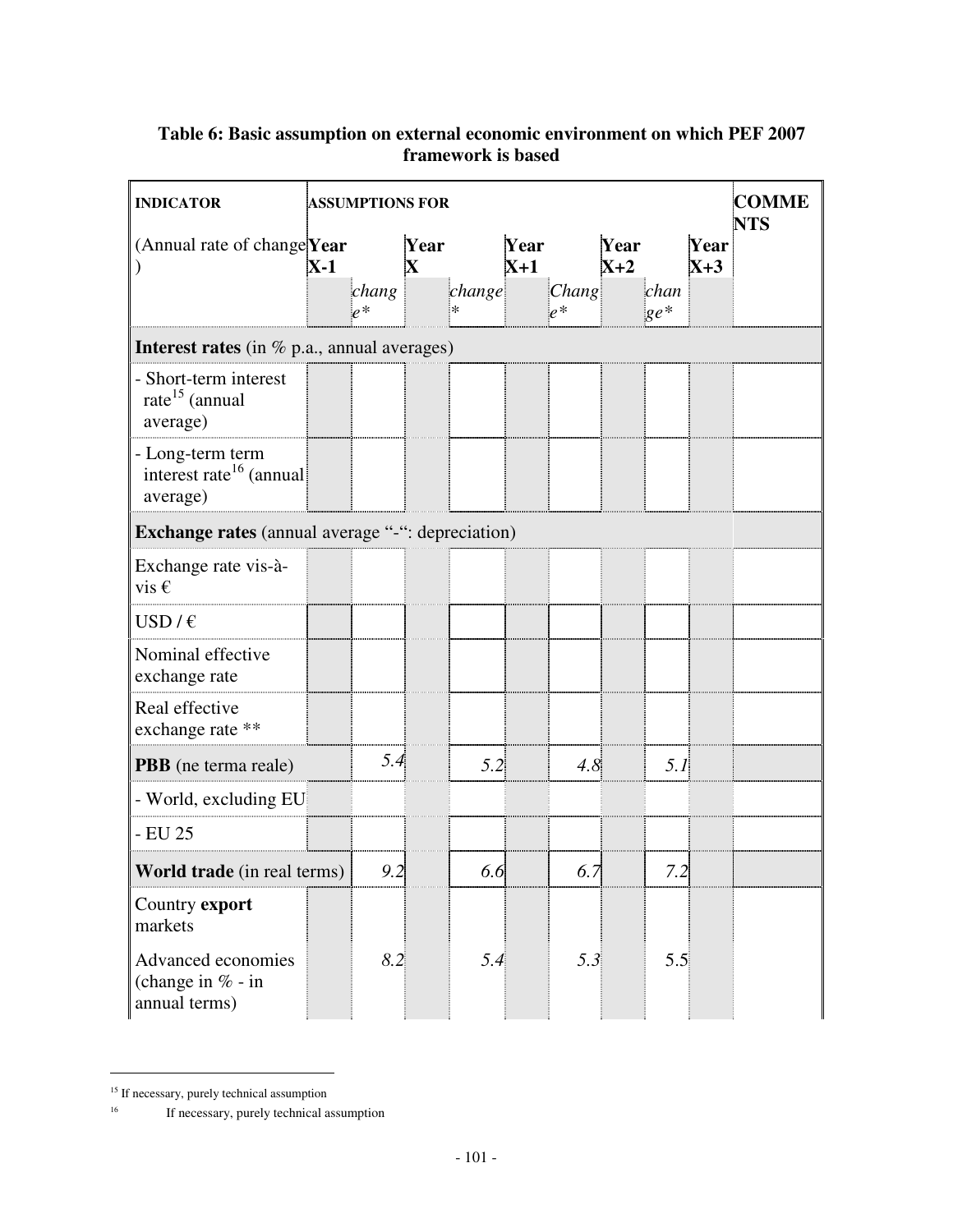| Developing countries<br>and others (change in<br>$% -$ in annual terms) | 11.0 | 9.2           | 9.0     | 9.8  | 9.8  |
|-------------------------------------------------------------------------|------|---------------|---------|------|------|
| <b>World imports</b>                                                    |      |               |         |      |      |
| Advanced economies<br>(change in $% -$ in<br>annual terms)              |      | 7.4<br>4.3    | 5.0     | 5.6  | 5.6  |
| Developing countries<br>and others (change in<br>$% -$ in annual terms) | 14.9 | 12.5          | 11.3    | 11.0 | 11.0 |
| <b>International prices</b>                                             |      |               |         |      |      |
| World trade prices (in<br>$\epsilon$                                    |      |               |         |      |      |
| Processed articles<br>(manufactures)                                    | 2.9  | 0.3           | 1.0     |      |      |
| Oil                                                                     | 19.5 | $-0.8$        | 7.6     |      |      |
| Primary products<br>without fuel<br>composition                         | 27.4 | 4.4           | $-8.3$  |      |      |
| Food                                                                    | 9.0  | 1.1           | $-2.2$  |      |      |
| Liquids and drinks                                                      |      | 5.4<br>$-4.3$ | $-5.1$  |      |      |
| Raw material in<br>agricultural sector                                  | 9.2  | $-3.8$        | $-3.5$  |      |      |
| Metals                                                                  | 55.3 | 9.7           | $-13.5$ |      |      |
| Fuel prices<br>(Brent – USD per<br>barrel)                              |      |               |         |      |      |

\*: change vis-à-vis assumptions made for last EFP \*\*: please indicate type of calculation (number of currencies, type of price index for deflation)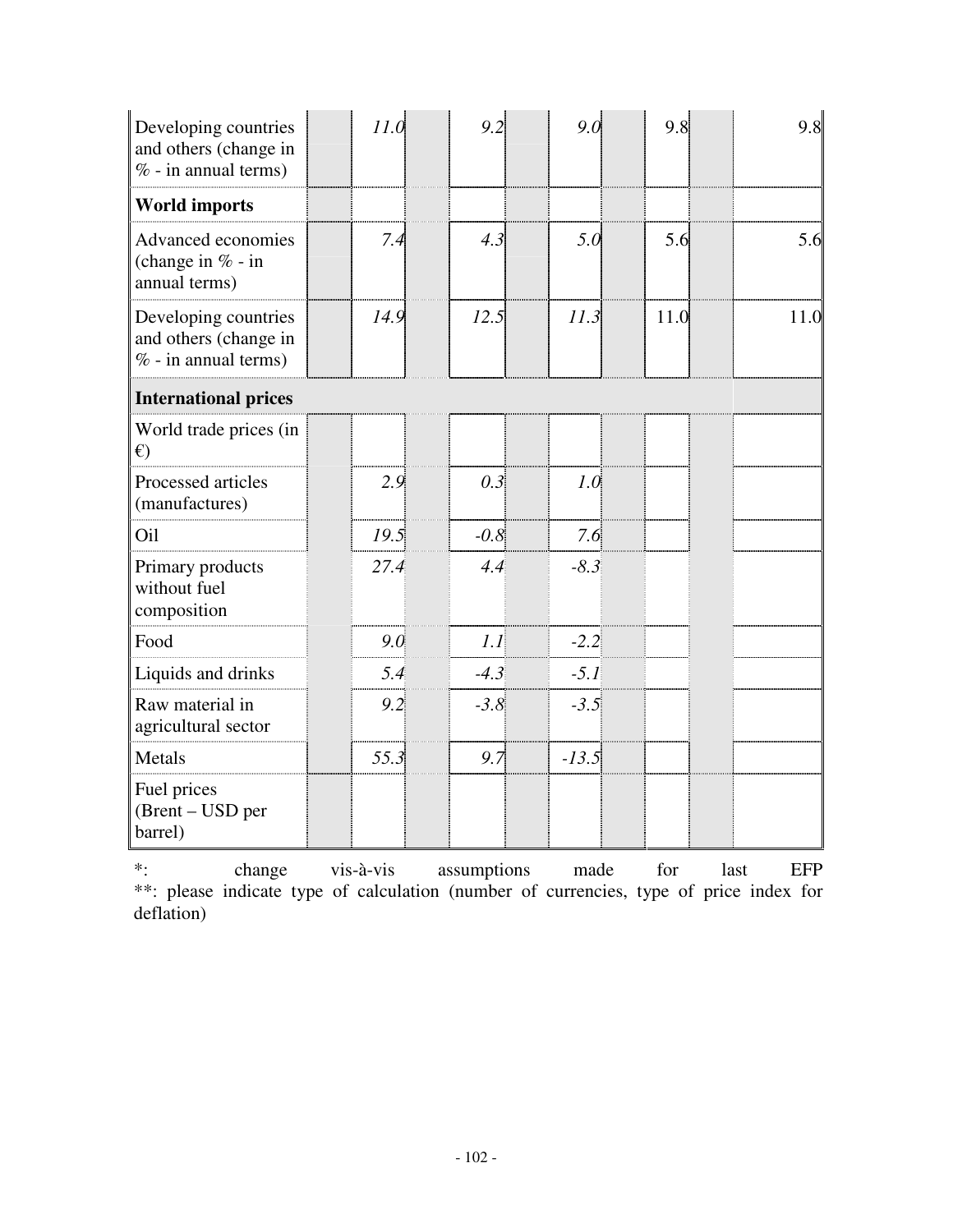## **ANNEX 2**

#### **MATRIX OF POLICY COMMITMENTS**

| <b>Description of policy</b>                  | Year<br>X |  | Year Year Year<br>$X + 1$ $X + 2$ $X + 3$ |  |  |  |
|-----------------------------------------------|-----------|--|-------------------------------------------|--|--|--|
| 1. Policy measure                             |           |  |                                           |  |  |  |
| A. Implementation profile*                    |           |  |                                           |  |  |  |
| B. Net direct budgetary impact (if<br>any)    |           |  |                                           |  |  |  |
| B.1 Direct impact on budgetary<br>revenue     |           |  |                                           |  |  |  |
| B.2 Direct impact on budgetary<br>expenditure |           |  |                                           |  |  |  |
| 2. Policy measure                             |           |  |                                           |  |  |  |
| A. Implementation profile*                    |           |  |                                           |  |  |  |
| $B.$ $(\ldots)$                               |           |  |                                           |  |  |  |
| $(\ldots)$                                    |           |  |                                           |  |  |  |
| Total net budgetary impact                    |           |  |                                           |  |  |  |
| Total impact on budgetary revenue             |           |  |                                           |  |  |  |
| Total impact on<br>budgetary<br>expenditure   |           |  |                                           |  |  |  |

\* indicate start and, if needed, end with an "X" mark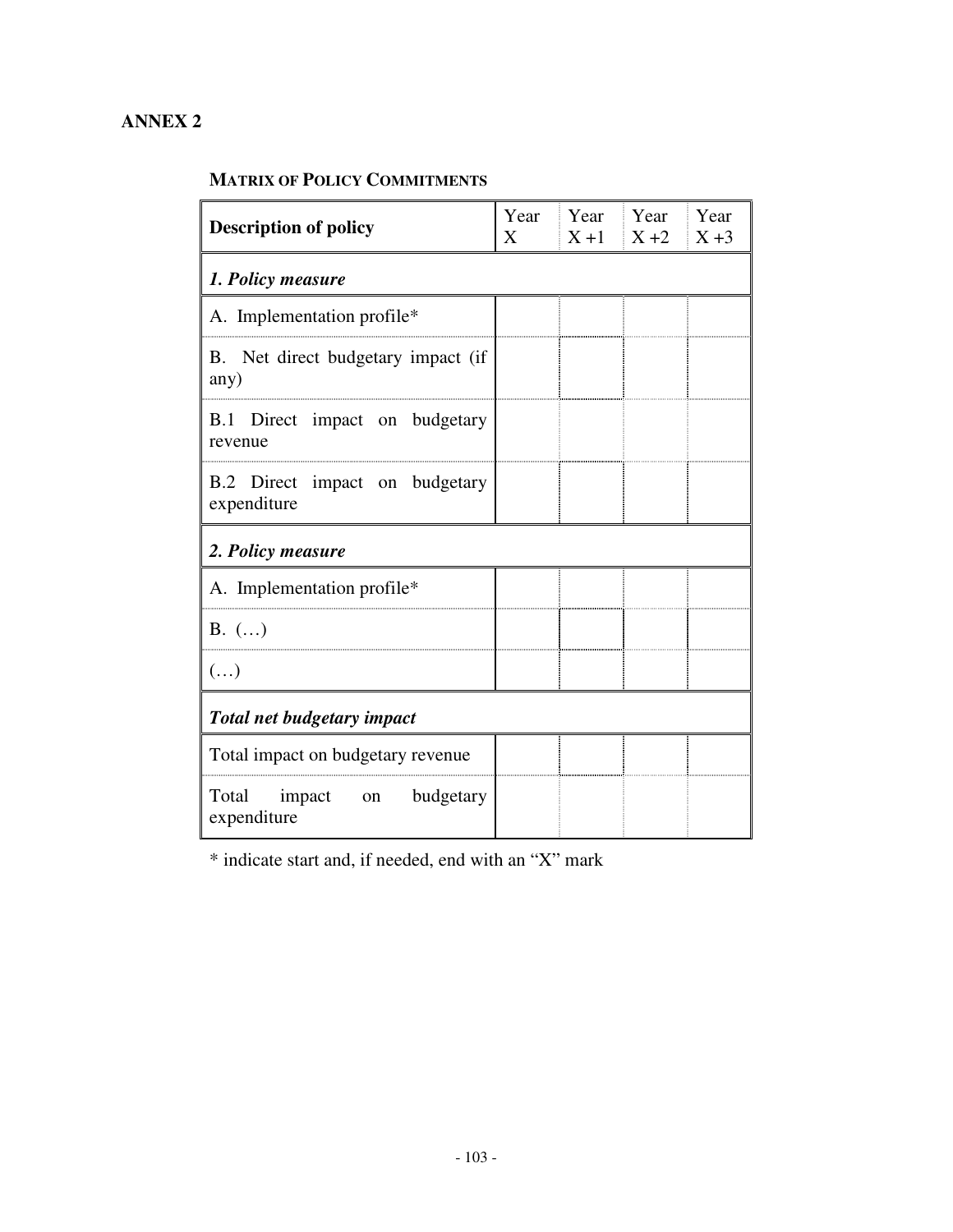## **ANNEX 3**

**ASSUMPTIONS ON THE EXTERNAL ECONOMIC ENVIRONMENT BASED ON SPRING 2007 FORECASTS .**

| <b>VARIABLES</b> (annual average)                                         | 2006   | 2007   | 2008 |  |  |  |
|---------------------------------------------------------------------------|--------|--------|------|--|--|--|
| <b>Interest rates</b> (in $\%$ p.a.)                                      |        |        |      |  |  |  |
| Euro zone: in short term periods<br>(money market 3 -monthly).            | 2.2    | 2.9    | 3.4  |  |  |  |
| Euro zone: in long term periods<br>(10-year government bonds,<br>Germany) | 3.3    | 3.9    | 4.3  |  |  |  |
| USA: short term (money market)<br>3 -monthly).                            | 3.6    | 5.0    | 4.2  |  |  |  |
| USA: long term<br>(10 year government bonds)                              | 4.3    | 4.9    | 4.5  |  |  |  |
| <b>Exchange rates</b>                                                     |        |        |      |  |  |  |
| ("-": under price)                                                        |        |        |      |  |  |  |
| USD/ $\epsilon$ (level)                                                   | 1.24   | 1.22   | 1.22 |  |  |  |
| Effective norm of exchange rate<br>of euro zone<br>(% change in %)        | $-1.1$ | 0.0    | 0.5  |  |  |  |
| Effective norm of exchange rate<br>of EU<br>(% change in %)               | $-1.0$ | $-0.6$ | 0.4  |  |  |  |
| Exchange rate of Euro: (Level)                                            |        |        |      |  |  |  |
| Czech koruna                                                              | 29.8   | 28.5   | 28.3 |  |  |  |
| Danish krone                                                              | 7.45   | 7.46   | 7.46 |  |  |  |
| Estonian kroon                                                            | 15.7   | 15.7   | 15.7 |  |  |  |
| Cyprus pound                                                              | 0.58   | 0.58   | 0.59 |  |  |  |
| <b>Latvian</b> lats                                                       | 0.70   | 0.70   | 0.70 |  |  |  |
| Lithuanian litas                                                          | 3.45   | 3.45   | 3.45 |  |  |  |
| Hungarian forint                                                          | 248    | 263    | 267  |  |  |  |
| Maltese lira                                                              | 0.43   | 0.43   | 0.43 |  |  |  |
| Polish zloty                                                              | 4.02   | 3.91   | 3.93 |  |  |  |
| Slovenian tolar                                                           | 240    | 240    | 240  |  |  |  |
| Slovak koruna                                                             | 38.6   | 38.2   | 38.5 |  |  |  |
| Swedish krona                                                             | 9.28   | 9.35   | 9.34 |  |  |  |
| UK pound sterling                                                         | 0.68   | 0.69   | 0.70 |  |  |  |
| <b>GDP</b> (in real terms, difference in<br>$\%$                          |        |        |      |  |  |  |
| World, excluding EU                                                       | 5.4    | 5.2    | 4.9  |  |  |  |